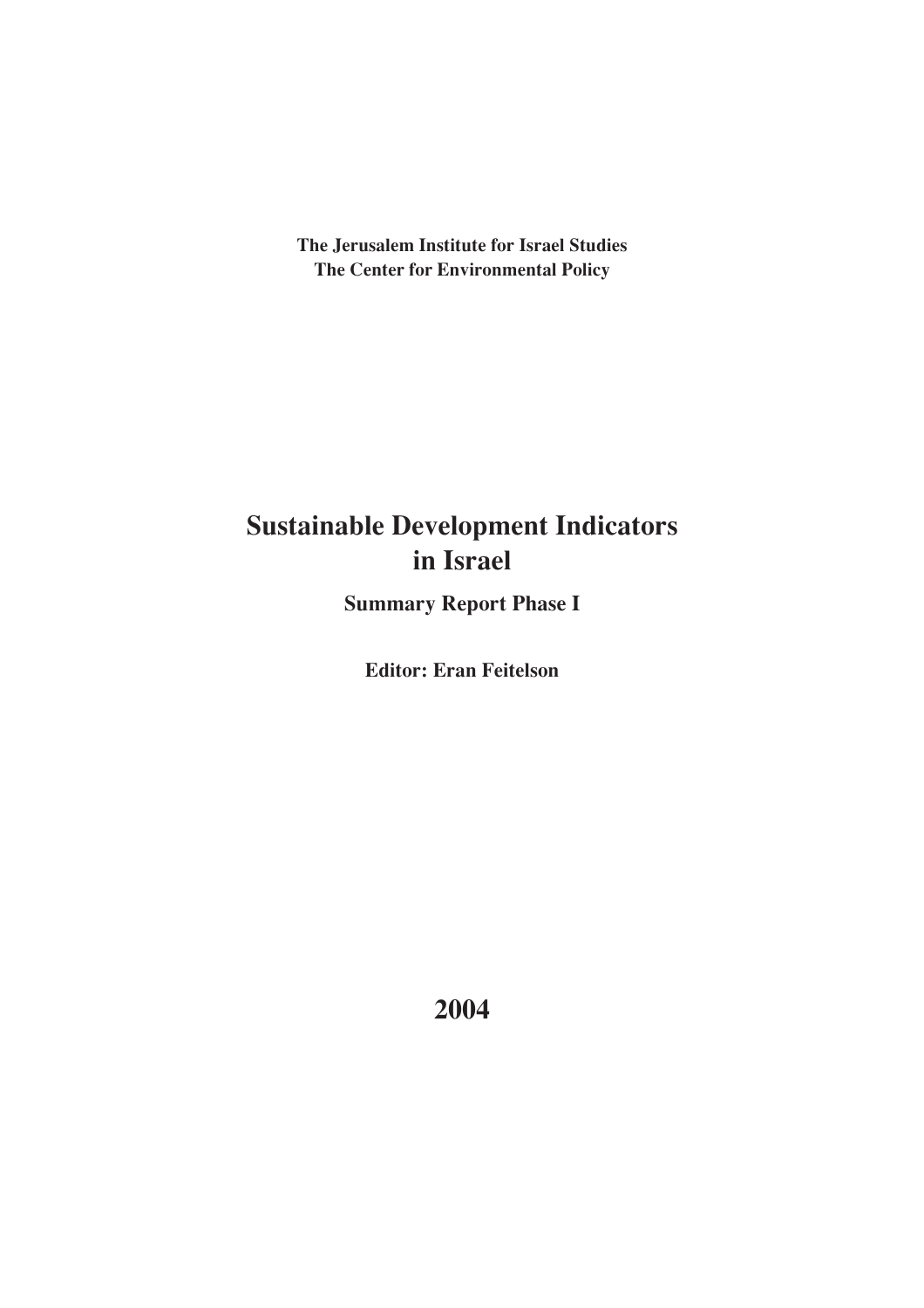The Center for Environmental Policy Series no. 9

**Sustainable Development Indicators in Israel** Summary Report Phase I **Editor: Eran Feitelson**

This book was made possible by funds granted by the Charles H. Revson Foundation. The statements made and the views expressed are solely the responsibility of the authors.

> © 2004, The Jerusalem Institute for Israel Studies The Hay Elyachar House 20 Radak St., Jerusalem 92186

> > http://www.jiis.org.il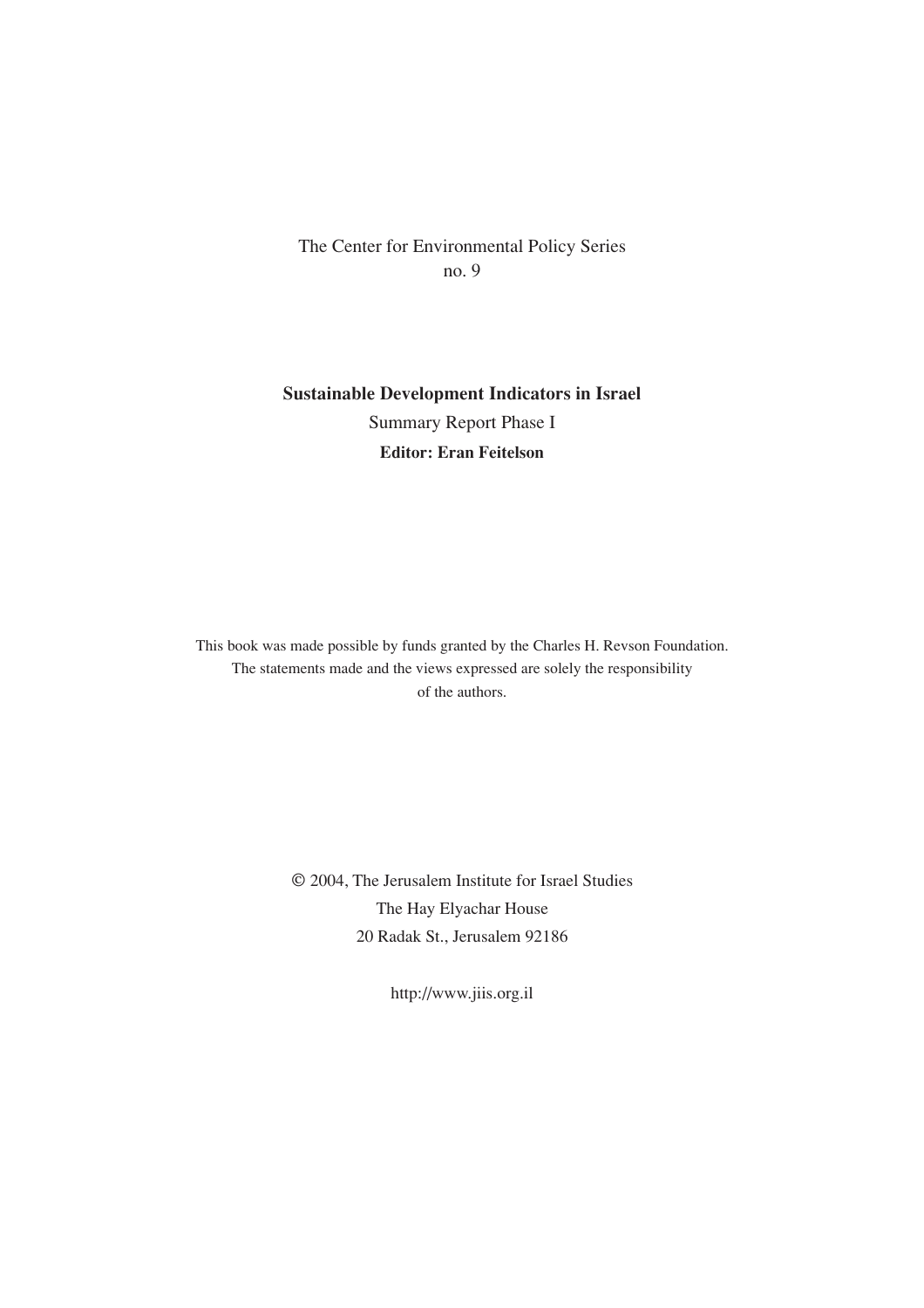# **Contents**

# **PAPERS IN ENGLISH**

| <b>Sustainable Development Indicators for Measuring Israel's</b>         |  |
|--------------------------------------------------------------------------|--|
| <b>Quality of Life: Assessing the Relevance of Sustainable Indicator</b> |  |
| <b>Research at the Local and National Levels</b>                         |  |
|                                                                          |  |
| <b>Indicators of Sustainable Development: A Review of the Existing</b>   |  |
| <b>State of Knowledge</b>                                                |  |
|                                                                          |  |
| <b>Air Quality Indicators for Israel</b>                                 |  |
|                                                                          |  |

## **PAPERS IN HEBREW**

|                   | Chapter 1: Objectives and Methodology of the Study                                                                 |  |
|-------------------|--------------------------------------------------------------------------------------------------------------------|--|
|                   | <b>Part I:</b> Popular Approaches to Characterizing Sustainable                                                    |  |
|                   |                                                                                                                    |  |
|                   | <b>Chapter 2:</b> Indicators of Sustainable Development:<br>A Review of the Existing State of Knowledge (Abstract) |  |
| <b>Chapter 3:</b> | <b>Sustainable Development Indicators for Measuring</b><br><b>Israel's Quality of Life (Abstract)</b>              |  |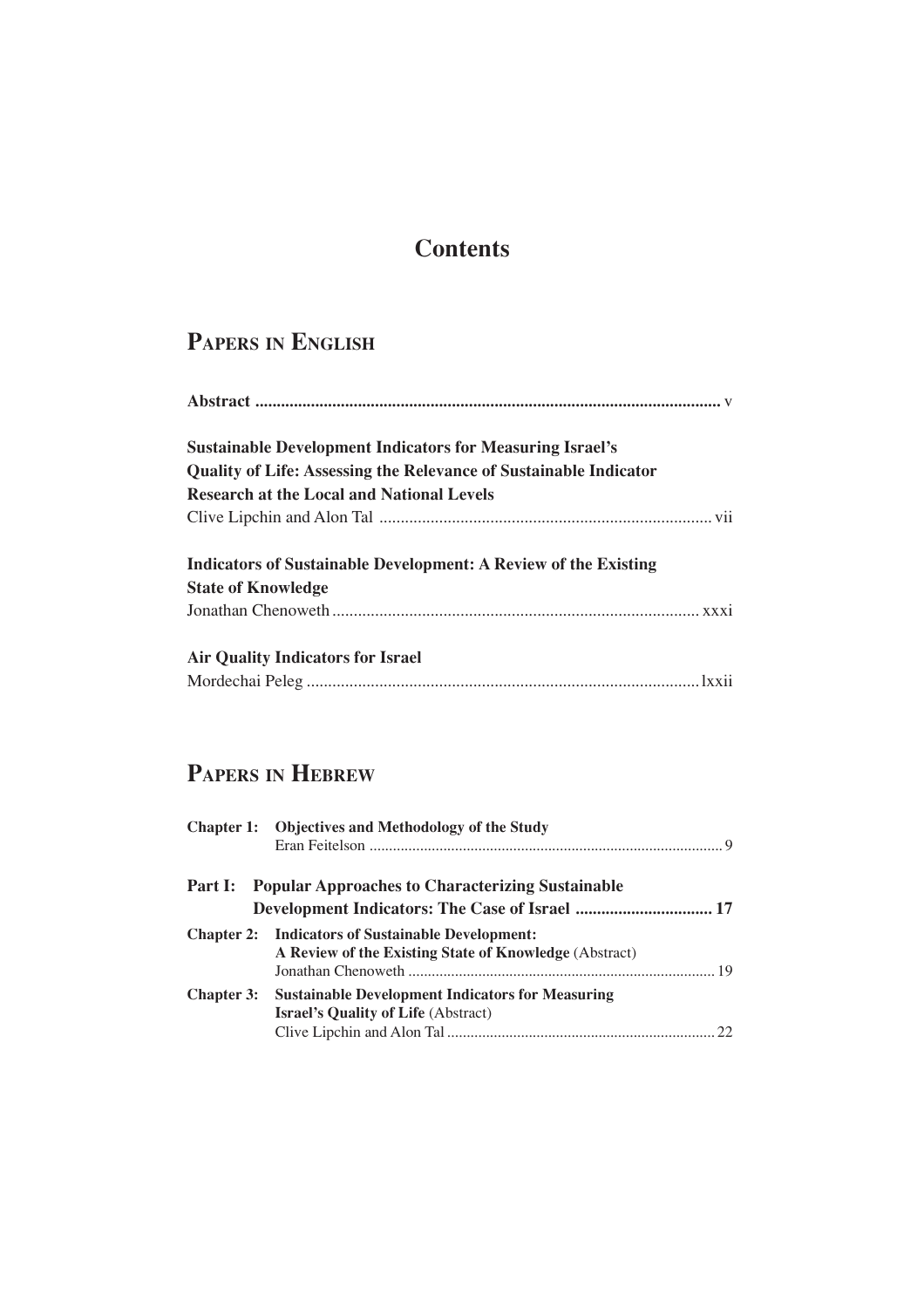| <b>Chapter 4:</b> | An Inventory of Existing Data in Israel                                                                   |
|-------------------|-----------------------------------------------------------------------------------------------------------|
| Chapter 5:        | <b>Israel and the Sustainable Development Indicator</b><br>Project in the Mediterannean Sea Basin, MAP/BP |
|                   |                                                                                                           |
|                   |                                                                                                           |
| Chapter 6:        | <b>Indicators for the Sustainable Development</b><br>of Land Resources                                    |
| <b>Chapter 7:</b> | <b>Open Space Indicators</b>                                                                              |
| <b>Chapter 8:</b> | <b>Biological Diversity Indicators</b>                                                                    |
| <b>Chapter 9:</b> | <b>Indicators for the Sustainable Development</b><br>of Mining Raw Materials                              |
|                   | <b>Chapter 10: Water Sector Indicators</b>                                                                |
|                   | <b>Chapter 11: Air Quality Indicators (Abstract)</b>                                                      |
|                   | Chapter 12: Transportation Indicators for the Analysis and<br><b>Evaluation of Environmental Impacts</b>  |
|                   | Part III: Proposal for a Sustainable Development Indicator System 173                                     |
|                   | <b>Chapter 13: Indicators Derived from the Sustainable</b><br><b>Development Strategy</b>                 |
|                   |                                                                                                           |
|                   | <b>Chapter 14: Proposal for a Sustainable Development Indicator</b><br><b>System in Israel</b>            |
|                   | <b>Chapter 15: Directions for Further Study</b>                                                           |
|                   |                                                                                                           |
| <b>Appendices</b> |                                                                                                           |
|                   |                                                                                                           |
|                   |                                                                                                           |
|                   |                                                                                                           |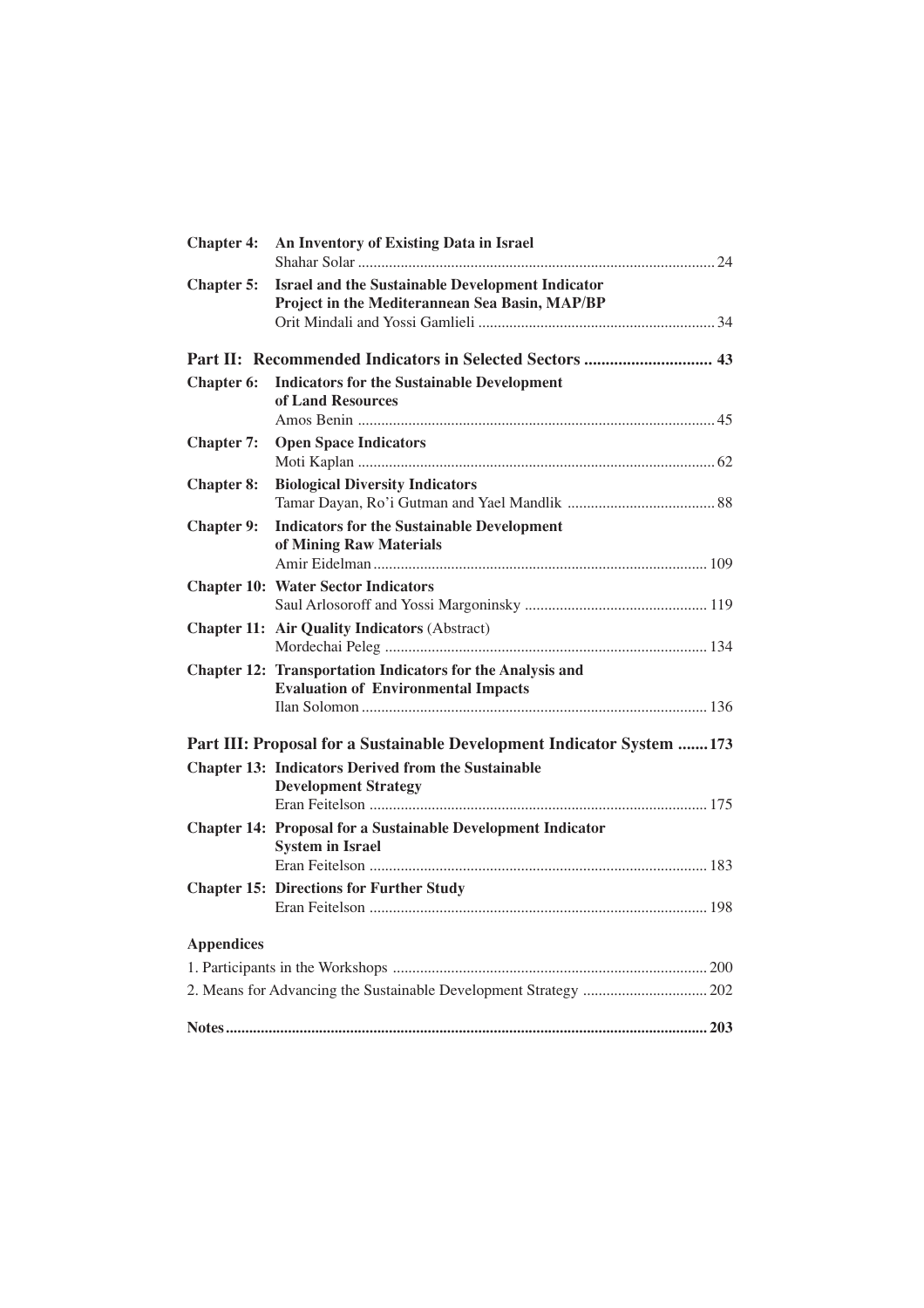## **Abstract**

Indicators are signposts that can point the way to sustainable development. Although there is no agreed and exact definition of sustainable development, indicators may show the direction toward which we are moving and even pave the road toward sustainable development. This report summarizes the first phase of a project designed to identify the indicators which should be monitored from the point of view of sustainable development.

The study was based on three primary efforts. The first effort focused on the assessment of existing knowledge in Israel and its adaptation to accepted indicator systems worldwide. For this purpose, a table was prepared which compiles Israel's existing environmental information by categories, level of availability, quality, continuity of the data, frequency of collection, and organizations which collect the information. Second, a survey of indicator systems accepted worldwide was carried out which assessed the applicability of the system proposed by the Mediterranean Action Plan. It was concluded that it is not desirable to merely implement a strategy developed by international bodies, but rather to create a system which would optimally respond to conditions in Israel.

The third effort identified indicators necessary in Israel, in two main ways: position papers were prepared on the indicators necessary to identify seven primary sectors from an environmental viewpoint in Israel. On the basis of each paper, an expert workshop on the specific area was held and the comments raised in the workshop were then integrated into the proposed indicators in this area. In addition, indicators which may facilitate follow-up of the implementation of the draft strategy for sustainable development, which was prepared in Israel, were identified. These included indicators designed to monitor the achievement of the strategy's targets and indicators designed to monitor the seven structural processes contradicting sustainable development, which were identified within the strategy.

On the basis of these three efforts, a preliminary system of sustainable development indicators is proposed for Israel. The indicators are classified according to six subjects: (I) monitoring economic growth; (II) monitoring the level of social and environmental equity in the present generation; (III) the capacity to cope with environmental subjects; (IV) the protection of the interests of future generations (especially their ability to shape their own future according to their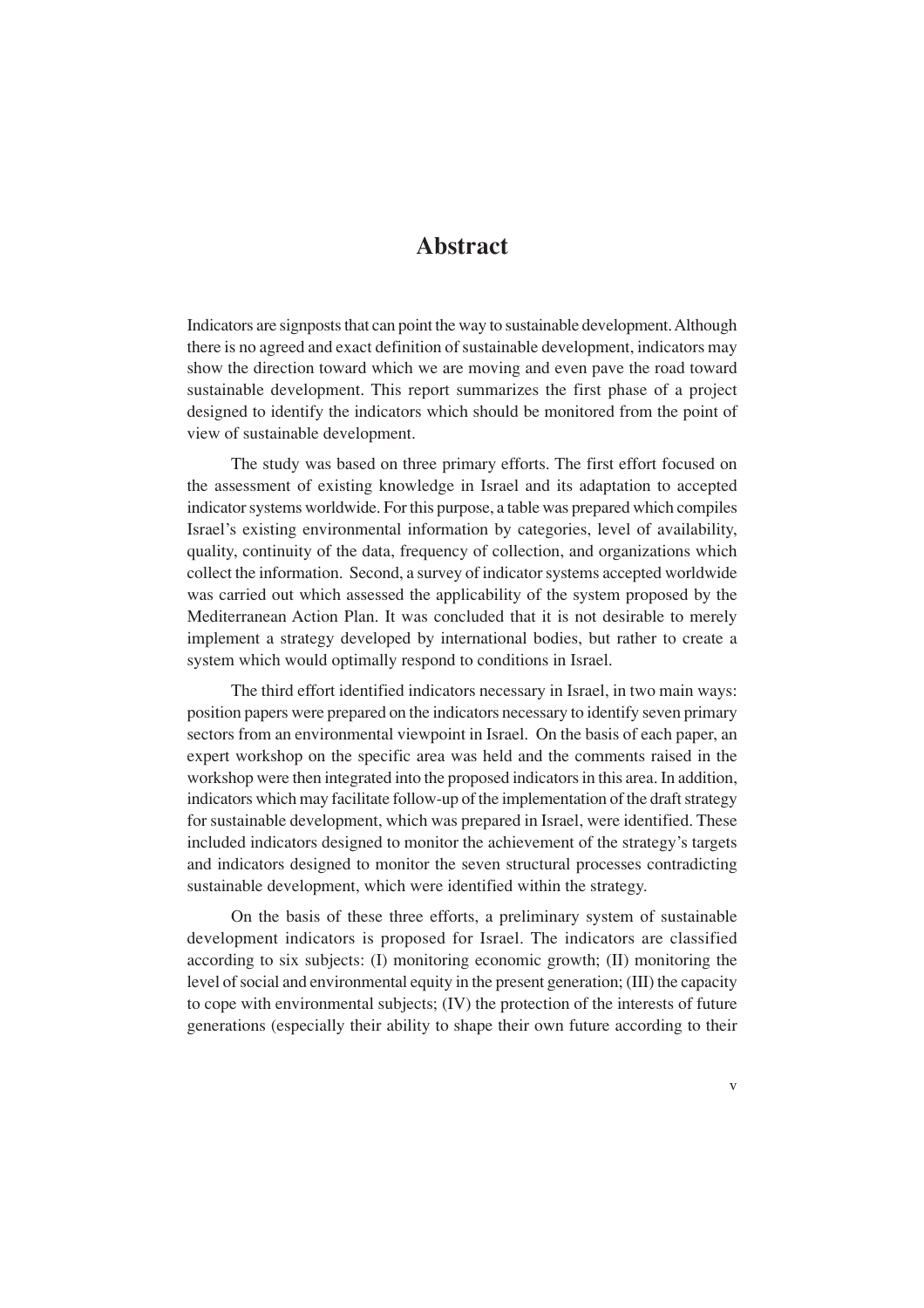desires); (V) the efficiency of natural resource utilization; and (VI) indicators on the quality of life of the present generation.

The indicator system presented in this report is preliminary. It still requires completions in several areas as well as a review to assess its suitability to its goals. These tasks will be the focus of the study in the second phase.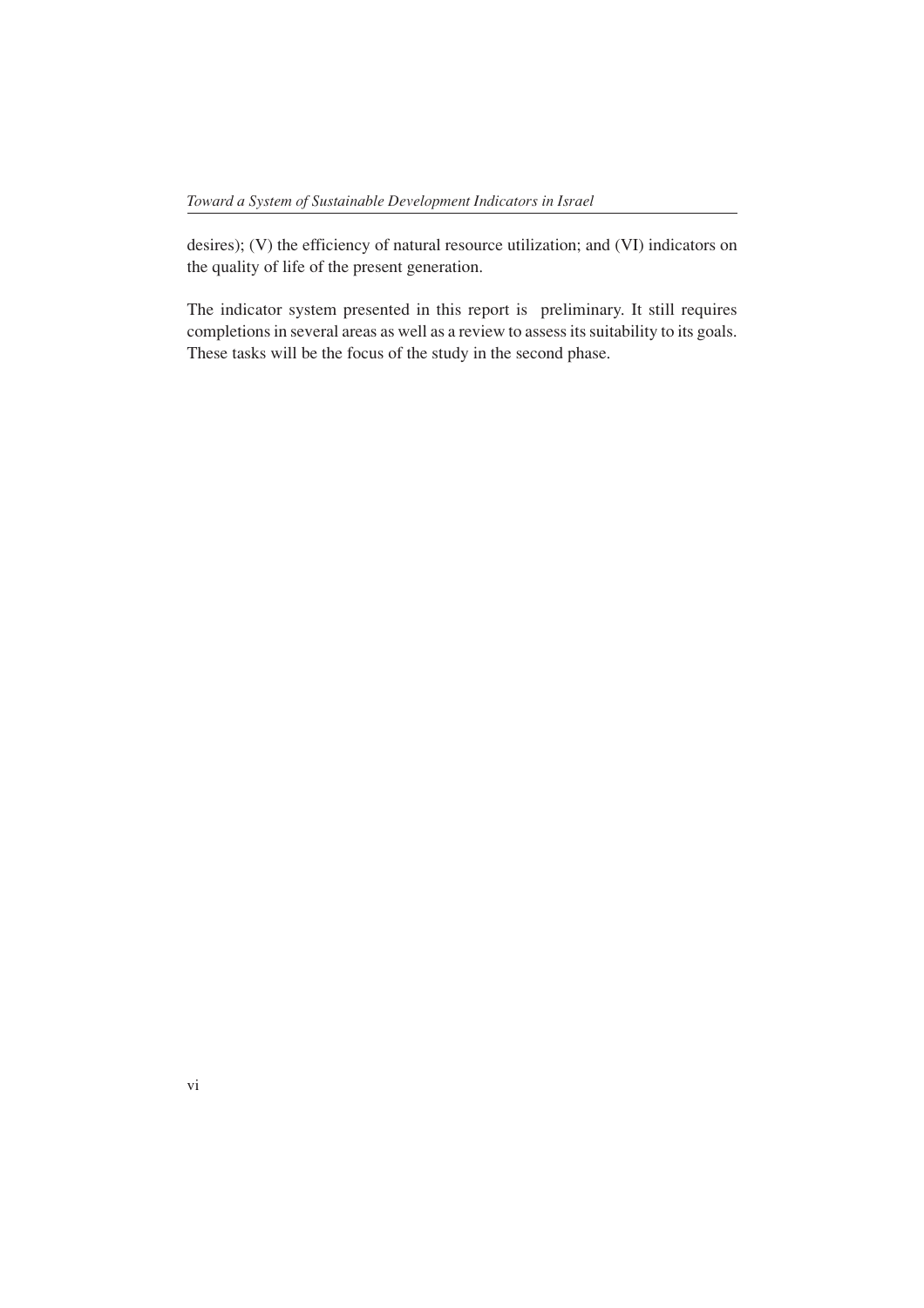## **Sustainable Development Indicators for Measuring Israel's Quality of Life:**

## **Assessing the Relevance of Sustainable Indicator Research at the Local and National Levels**

**Clive Lipchin and Alon Tal**

## **Introduction**

Across the globe, sustainable community indicators are becoming an invaluable part of community and national planning.<sup>1</sup> Indicators are important tools for countries as they move toward implementation of sustainable development programs pursuant to the UN Commission for Sustainable Development's Agenda 21 program. Israel is a part of this trend.

According to most criteria, Israel has the leading economy in the Middle East. According to the UNDP 2001 Human Development Report, Israel ranks 22 out 162 countries and is considered a country with "high human development."2 The attendant rise in standard of living brings costs as wells as benefits. Quantitative growth at the expense of qualitative development can be seen in many areas of the country; traffic congestion, air and water pollution and the loss of open space and urban sprawl. These and other environmental problems constitute symptoms of both the robust economy and high standard of living.

The environmental side effects of development raise questions about "quality of life." Quality of life, is to a certain extent a subjective dynamic and thus difficult to characterize, but invariably it involves choices that affect both the present and the future. Current demands by the population for private vehicles or single-family homes may hold immediate benefits for consumers, but the cost of such lifestyle choices will be felt by future generations in lower air quality, congestion and loss of open space. Sustainable development therefore, seeks to balance quantitative growth with qualitative development both in the present and in the future. As yet in Israel, there is no systematic, intergenerational process in place to prioritize and coordinate efforts to enhance the country's overall quality of life.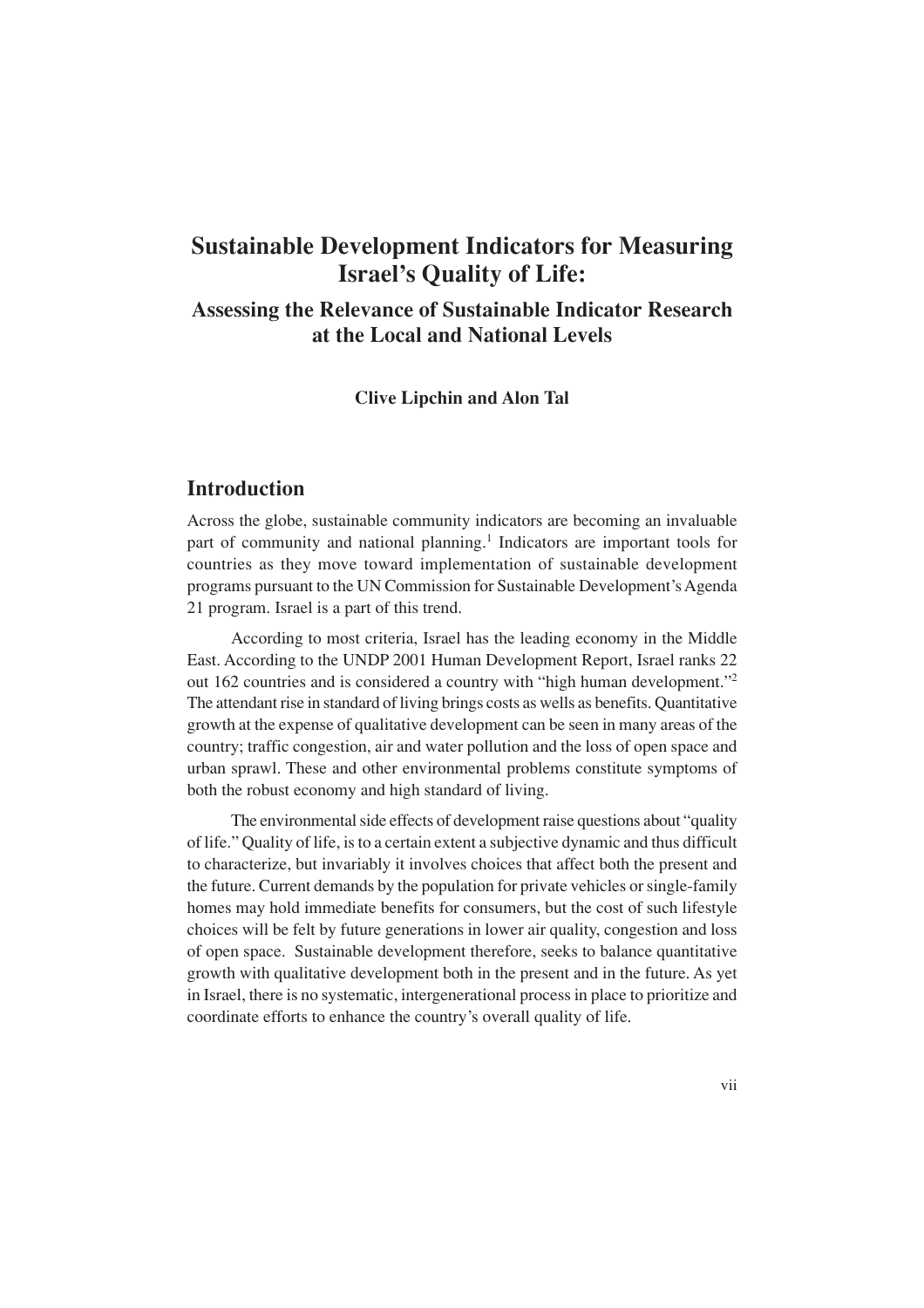### **What are Sustainable Indicators?**

Sustainable development is an endeavor to ensure that "progress" is balanced; that economic growth does not come at the expense of public health, environmental quality, or social equity. In working towards sustainability, aspects critical to the quality of life of a community such as health, economy, education, and environment can be measured and evaluated using indicators - numeric measures of community health and well being. Without indicators, we have no objective measures of our progress towards sustainability. As a society, we are overly reliant upon economic indicators like GNP and the stock market indices. These offer only a very limited understanding of our overall progress. We need broader indicators that recognize the linkages among economy, environment, health, and culture.

It is impossible to move forward without understanding the linkages among economic, social and environmental factors. The development of indicators helps to bring these linkages to the forefront allowing for policy makers to make policies in a broader and sounder framework. Traditional measures of quality of life looked at these activities in isolation. A sustainable development approach using indicators, allows for the linkages of these activities and integrates them into ultimate quality of life indexes (Figs. 1 and 2).



**Figure 1**: Traditional measures of quality of life Source: www.sustainablemeasures.com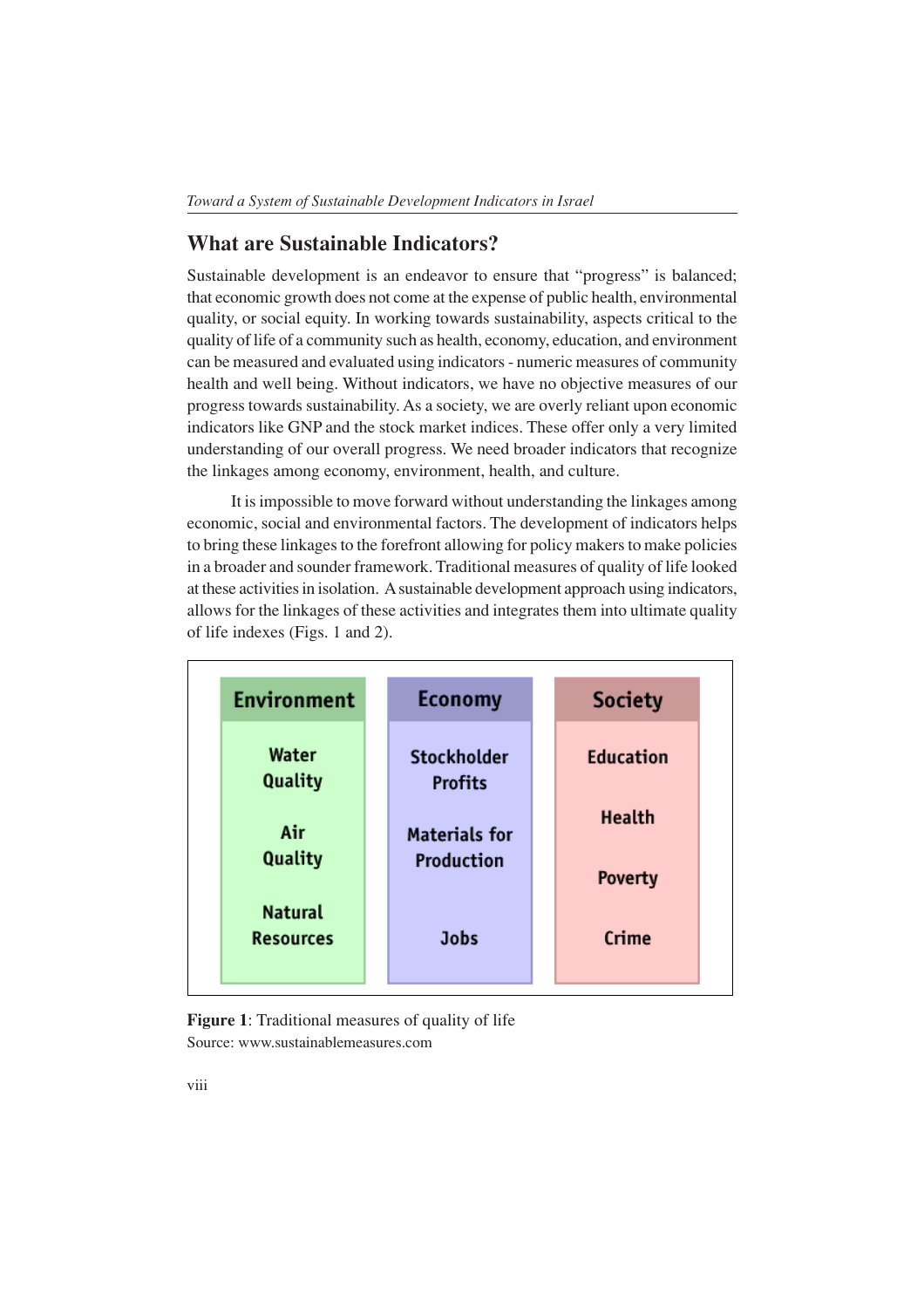

**Figure 2:** Sustainable development highlights linkages. Source: www.sustainablemeasures.com

Not all quantifiable information constitutes a meaningful sustainable indicator. An indicator must be valid and understandable to a broad spectrum of users, detect problems and raise public awareness so the need for change, where necessary, is taken seriously. Valid indicators may vary across different communities, reflecting different cultures, values or geographical realities. Hence, the process by which stakeholders, representing diverse interests come together to develop a set of indicators, can create indicators that are cohesive and representative of the country as a whole. One of the purposes of this paper is to identify organizations that can make use of indicators. Because quality of life measures affect us all, organizations from business and industry, social and public services, government and nongovernment organizations and the environment need to be included in developing indicators. In cutting a swathe across all sectors of the country, we propose that indicators should<sup>3</sup>:

- ♦ Reflect something basic and fundamental to the long-term cultural, economic, environmental, or social health of the country over generations.
- ♦ Be accepted as a valid sign of sustainability or distress by experts and practicing professionals.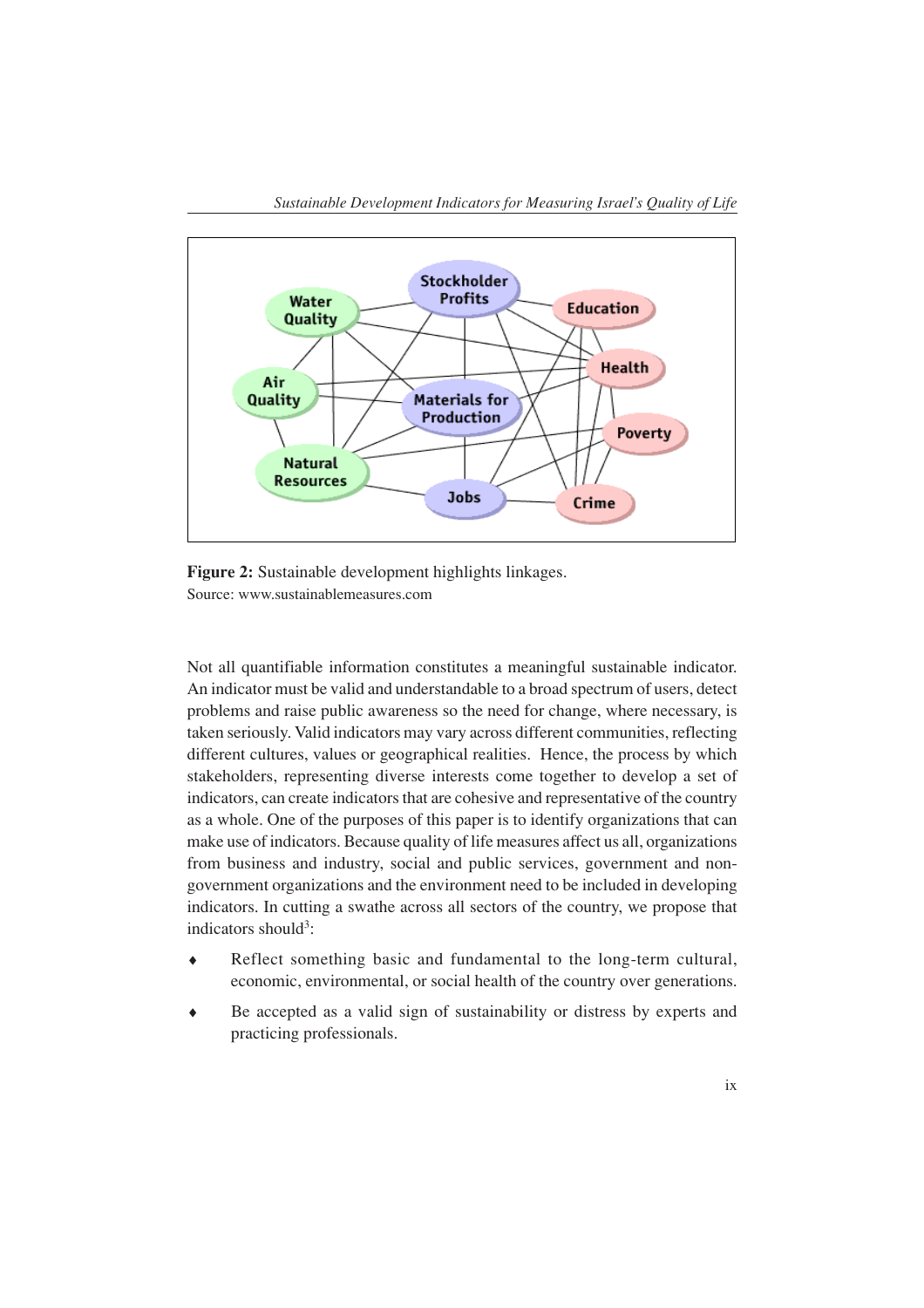- Be meaningful and understandable to the public.
- ♦ Be attractive to the local media so that the press can publicize them and use them to monitor and analyze trends.
- ♦ Lend themselves to accurate measurment. Data and statistics must be relevant to the geographic area and, preferably, comparable to other countries with similar standards of living. If data are not readily available, a practical method of data collection or measurement should be developed.
- ♦ Be logically or scientifically defensible. Understandable rationales should exist for using the specific indicator and for drawing general conclusions from it.
- ♦ Clearly communicate trends over time and space. As tools for sustainable development, indicators should clearly tell us whether or not we are moving toward or away from sustainability or remaining stable.

#### **Sustainable Indicators at Two Levels**

Many organizations have promoted the development of indicators; among them are the OECD, UNCSD and the UK Department of Environment.<sup>4</sup> Like the Human Development Index, indicators like these can provide an accounting system that allows one to rank and compare countries. Such indicators has relevance for international level policy making, especially in the light of globalization. Many trade and environmental treaties and policies are incorporating sustainable development into their mandates. Indicators designed for the macro-level can help countries to close the gap between less and more sustainable countries. They can also be used by world bodies as pressure points to improve quality of life standards in less sustainable countries. A limiting factor of these measures is their relevance at the local level.

Yet, policy instituted at the national level should also reflect the interests of the local level. The development of indicators that are locally specific provides valuable feedback to policy makers at the national level. Consequently, indicators should be developed at two levels: national and local. These two systems must act in a coordinated way at both horizontal and vertical levels whereby transparent bottom-up and top-down processes exist.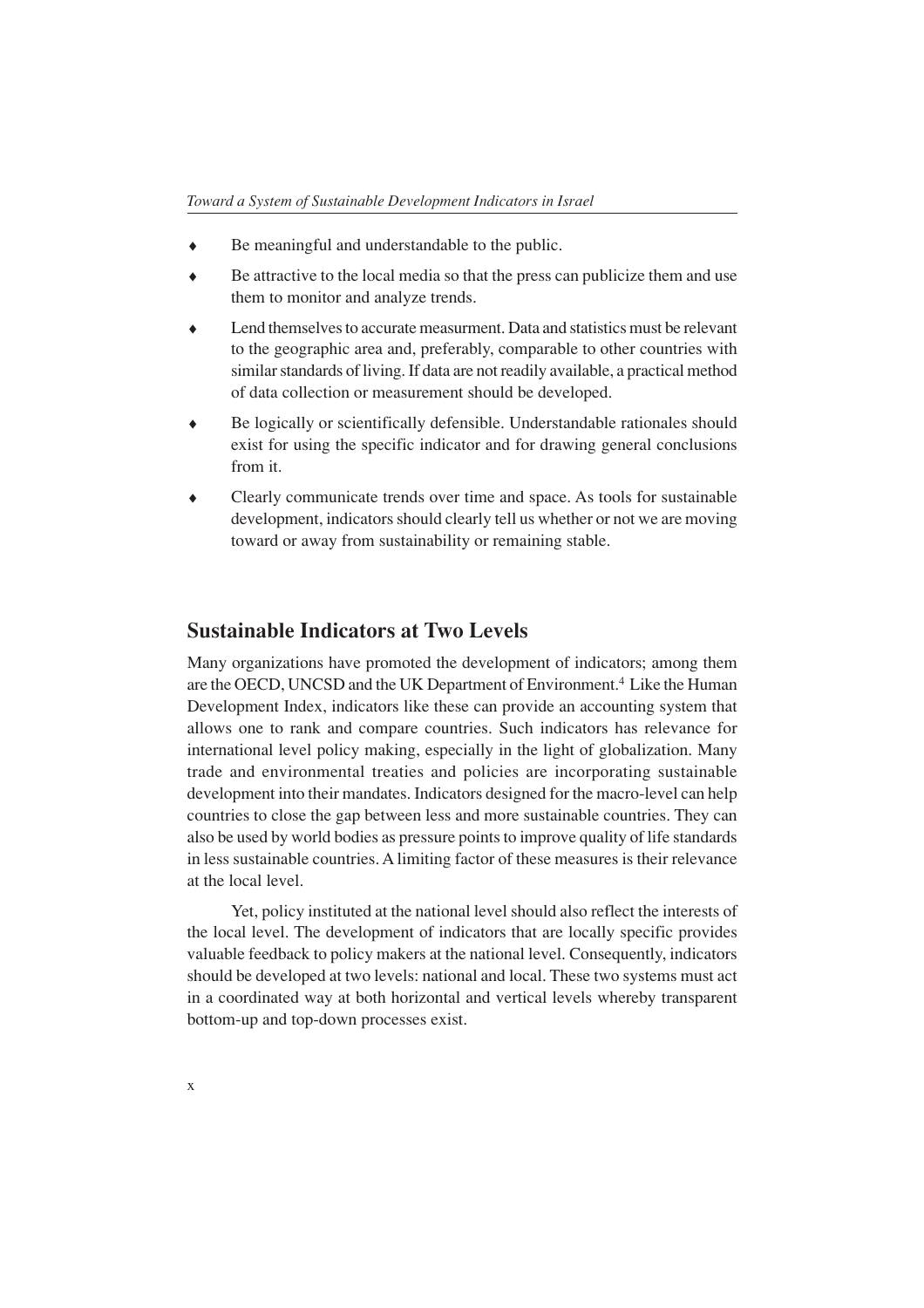Indicators for sustainability must be relevant both in the long term and in the short term. The challenge in developing long-term policies is clear. Within the turbulent political system of Israel, long term may be anything from five year to twenty years, a challenge, even where political systems are more stable. Technological transformation and new information about human and ecological health can also change projections and make certain criteria obsolete. If for example, recycling rates become extremely high, the sustainability implications of solid waste production might change.

Short-term policies, on the other hand, can some times miss the broader challenges and primarily serve a stop gap "finger in the dike" function in the here and now. The effectiveness of short-term policies can be enhanced by reflecting local concerns and needs. Indicators developed at the local level can ground the evaluation process in real-world concerns and aid in the development of longerterm indicators to be developed at the national level.

Indicators must be useful and understood at all levels. Indicators developed solely at the national level may not be relevant to those at the local level or vice versa. The publication, *Vital Signs 2000 Israel*, provides a good beginning for the development of indicators at both the local and national levels.<sup>5</sup> For example, in the chapter on groundwater, surface levels for the coastal and mountain aquifers are presented. These indicators measure the change in surface levels of the aquifers in meters over a period of six years. These indicators meet the requirement of presenting information over time and a clear downward trend is observed. The message of over pumping is clear from these indicators, with fairly evident ramifications regarding water management reform. Yet, the utility of this measure at the local level may be limited, with tap water quality serving as a more relevant reflection of local concerns. Indeed, as long as water continually flows from the tap, the issue of water scarcity so prevalent in the media today, may remain distant and theoretical.

In affecting a change at the local level, water use behaviors must be targeted. An indicator that focuses on local water use behaviors, such as the number of water wasting devices in people's homes (jacuzis, pools, etc.) or the rate of usage in the face of widely reported scarcity might better reflect the issue of general water use at the local level. The problem of simplistic monolithic indicators was highlighted recently when Israel's Minister of Infrastructure recommended allocating a set quota of water for individual households, regardless of family size, climate (evapotranspiration rates) etc.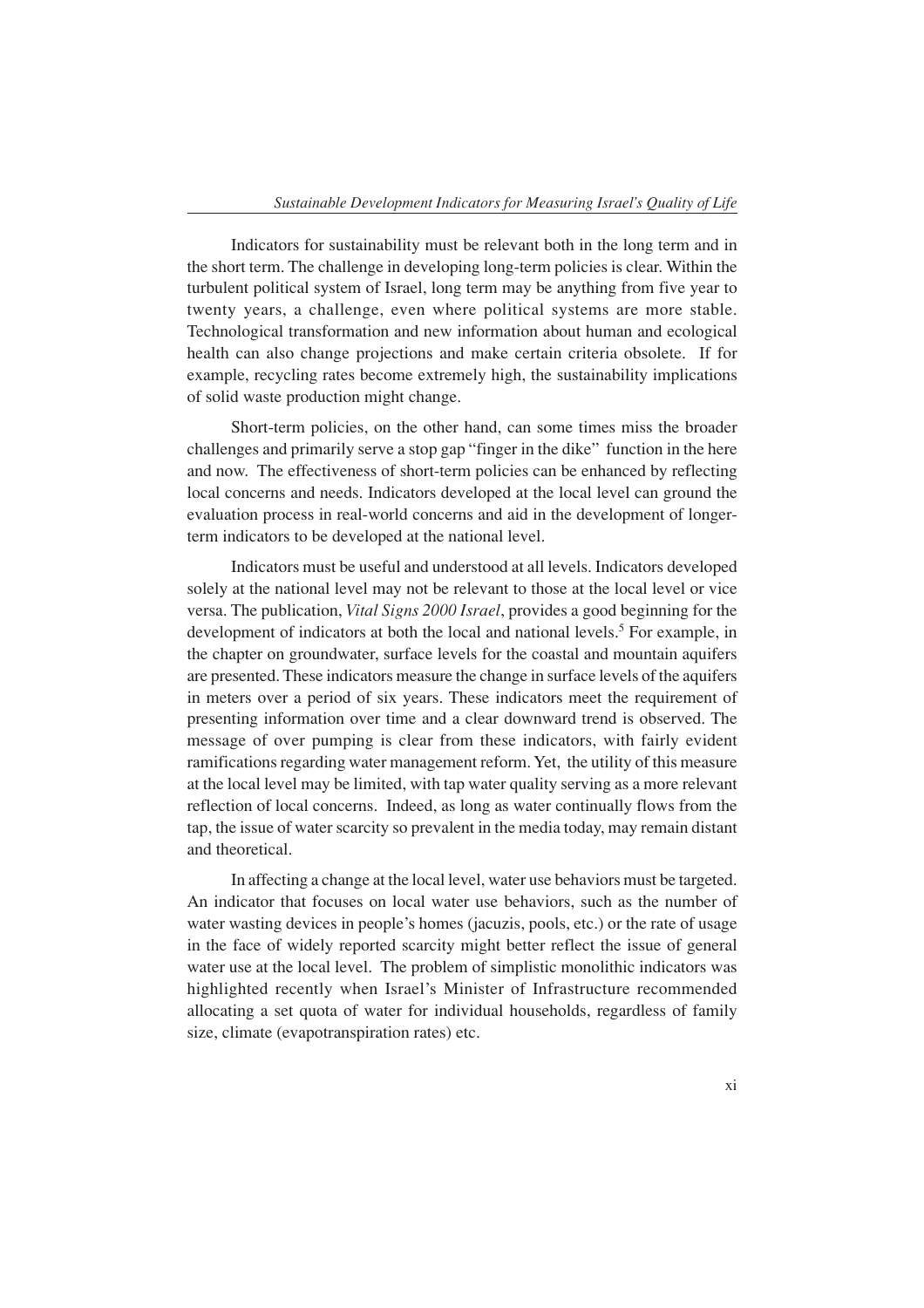Disaggregating this data along socioeconomic and sociodemographic lines will help to pinpoint where water use is high and where it is low. Scaling these indicators up to measures of decreasing water levels in the country's aquifers creates the necessary linkage to the operational decision at the national level. In addition, creating linkages among these indicators on water use with respect to their wider association with the economy (investments in alternative technologies), society (health effects as a consequence of water quality) and the environment (degraded ecosystems such as the Lake Kinneret and Dead Sea systems) increase the utility of indicators to both the public and policy-makers. The inclusivity that linkages provide allow for the development of policies that are not target-specific but rather solution-specific. In other words, policy development in remediating the water shortage must include both supply and demand side management where both suppliers and consumers are targeted together with the encompassing environmental attributes.

#### **Public Awareness and Involvement**

Indicators can potentially be powerful tools for involving the public in quality of life issues. Directly involving representatives or formally incorporated NGOs in the development of indicators will help ensure that the indicators represent the needs and priorities of the community. Community involvement is a key component of building trust among governmental and business institutions and the public. Indicator development that involves the public from the beginning stages of development educates and empowers the public, making them part of the decision making process. Indicators can also help in improving public knowledge about local infrastructure or environmental factors. For example, an understanding and awareness regarding the source and treatment of drinking water can help to allay fears when crises occur. Indicators can also act as public relations tools where communities can report on their progress with respect to sustainable development.

At the same time, the limitations of non-professionals and the general public should be considered when crafting a series of indicators. For example, air quality is an amorphous concept which can be defined in many ways, depending on the gasses or particulate matter which is being measured. If, for example, one wishes to define air pollution according to carbon monoxide levels, (today the only air emission standard in effect for private cars) then Israel's air is in good shape and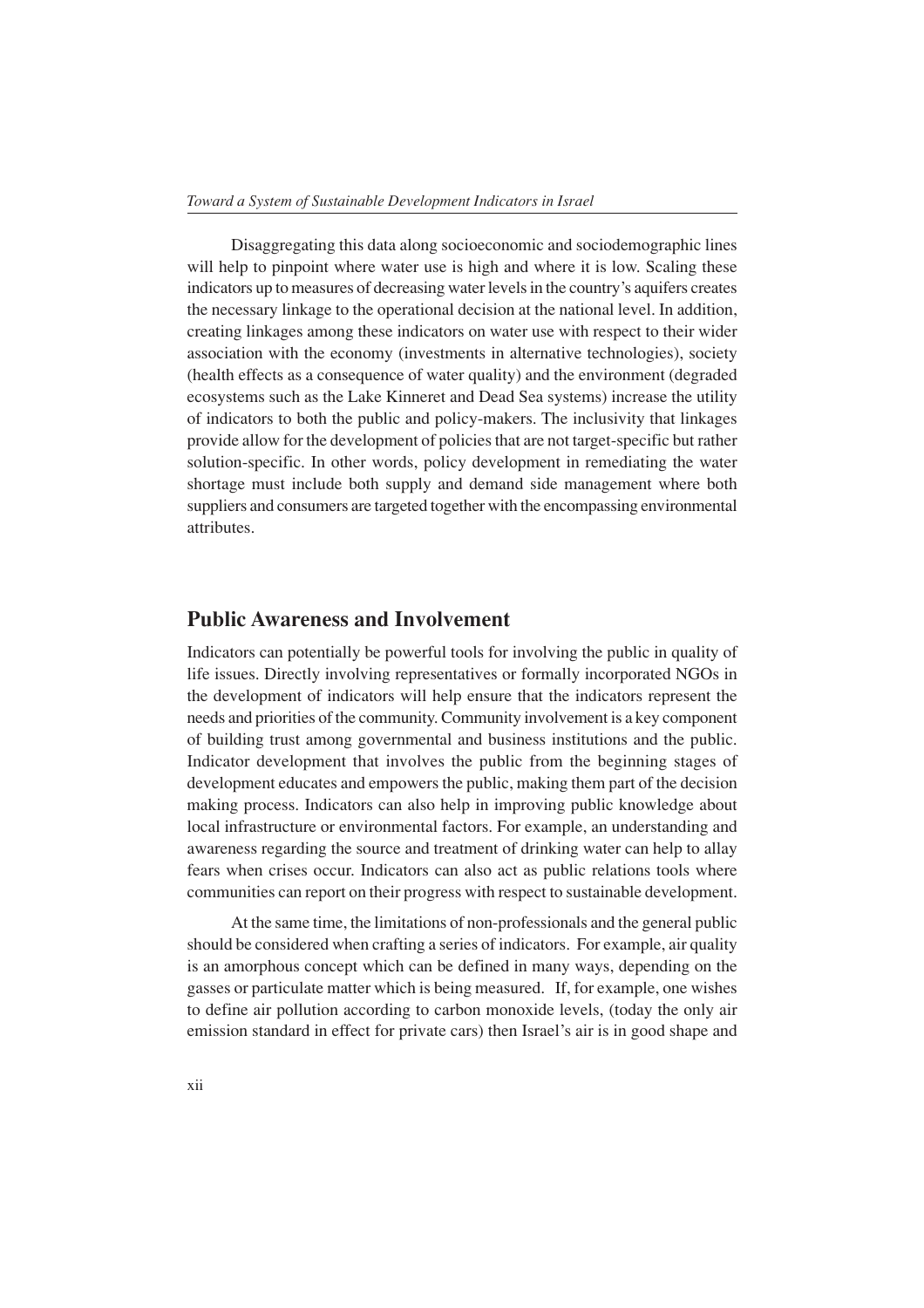growing cleaner. If, however, NOx, fine particulates or ambient ozone drive the indicator equation, then deterioration is alarming. The U.S. EPA pioneered a composite air quality indicator in order to help local authorities provide health advisories and warn the vulnerable sectors of the public about pollution episodes.<sup>6</sup> This single measure enable the public to immediately understand when the air is unfit for breathing, and saves them from deciphering different measurements and deciding which might affect their health and which are innocuous.

During a recent visit to Israel, the chairman of Germany's Green Party explained that none of the environmental positions which were advocated by his party, originated from the Green Party itself. Rather, the scientific community set the agenda and provided the relevant data for formulating policy positions.7 This view constitutes an ideal in a country where salient data are unavailable or analysis and interpretation remain ambiguous. Along with the growing demands for public involvement in planning and policy decisions, comes a responsibility of making an informed and thoughtful contribution. Indicators should enhance the integrity of the public's participation, providing an empirical scientific basis for the positions which are ultimately advocated.

In sum, the information conveyed by a locally developed indicator should be self-explanatory. It should also provide temporal and spatial information in a clear and visible way, be accessible and of interest to the media, be scaled up and linked to a national indicator and be linked to other indicators across sectors. The development of indicators for solid waste can serve as an example. *Vital Signs 2000 Israel* has developed indicators on per capita waste production and waste composition.8 These indicators have been developed at a national level and show trends of waste composition in percentage over time.

The indicator on per capita waste production measured in kilograms is a worthy attempt of a locally developed indicator. This indicator compares per capita waste production across selected cities in the country. It does not however, include the types of waste, nor the potential for recycling, waste-to-energy incineration potential, etc. It does, show, however, which communities are producing more or less waste. Linking this indicator to other indicators that measure social and economic factors such as per capita income and the specific waste recycling efforts of a given community (or nationally) will produce a clearer picture on waste production. The linkages will also help policy makers in drafting an integrated waste management strategy.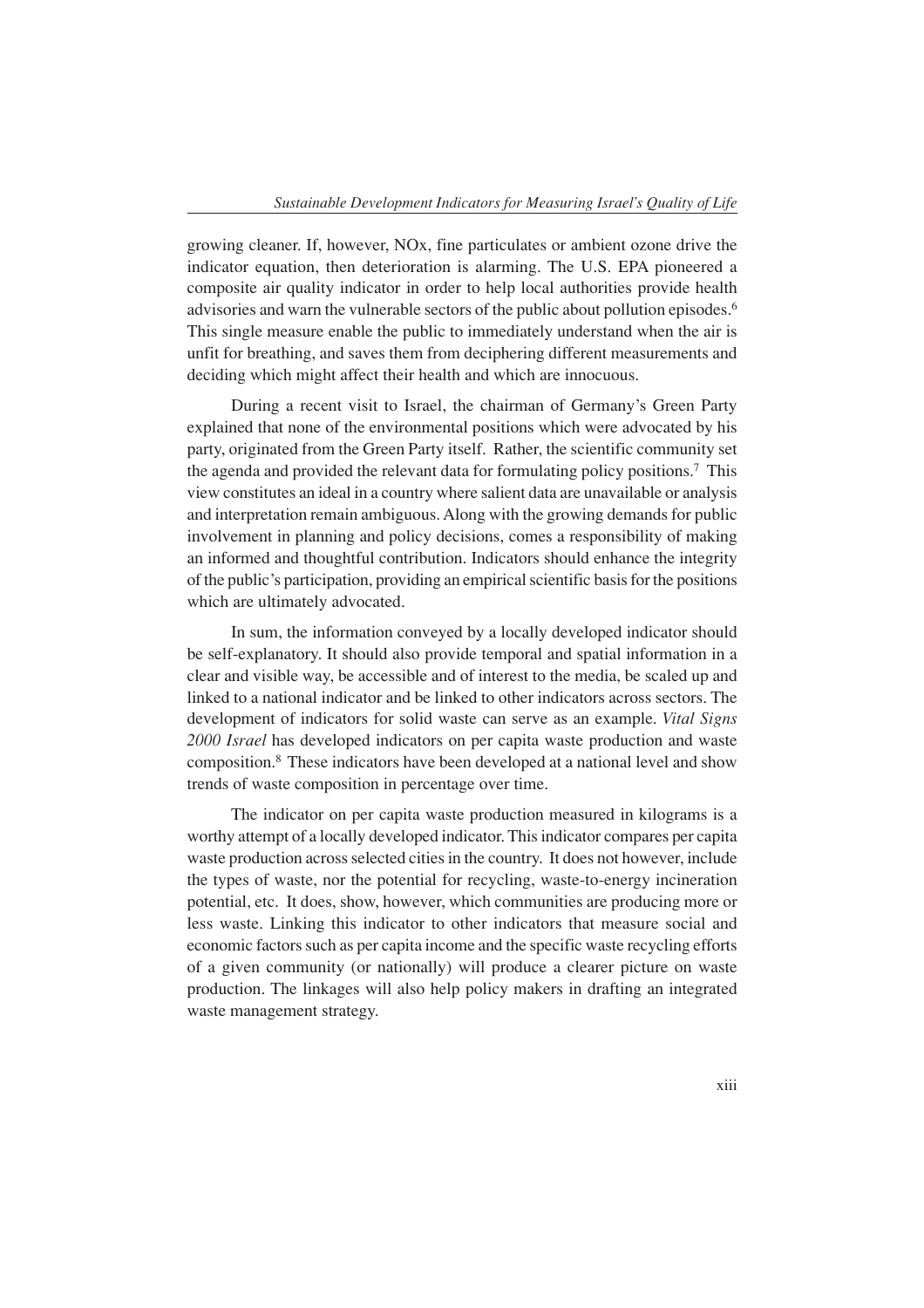## **Assessing the Relevance of Sustainable Indicators for Environmental Organizations**

In order to receive an initial indication of the value of research that would characterize sustainable indicators for Israel, we surveyed a broad range of environmental organizations on the relevance of sustainable indicators to their work. The assumption behind the survey was that it is important when developing indicators and publishing results that the endeavor does not remain academic. Because indicators are tools that help decision-makers and can galvanize the public, bringing them into the public policy discourse, it is imperative that they are understood by the public and perceived as relevant. We developed a survey questionnaire that sought to ascertain the most urgent environmental problems (which the public would presumably want monitored) and the way in which indicators might help to address these problems (appendix 1). We also asked questions on how indicators can be help organizations in their own work. The results are encouraging for sustainable indicator advocates and suggests that there is an appetite if not a hunger for the kinds of information which sustainable indicators are intended to provide.

According to the organizations surveyed, the most pressing environmental problems facing the country are air quality, water scarcity and water quality; the least pressing are noise and loss of biodiversity (table 1). As a first cut, this information can help in concentrating efforts on indicator development in those sectors with the highest relevance.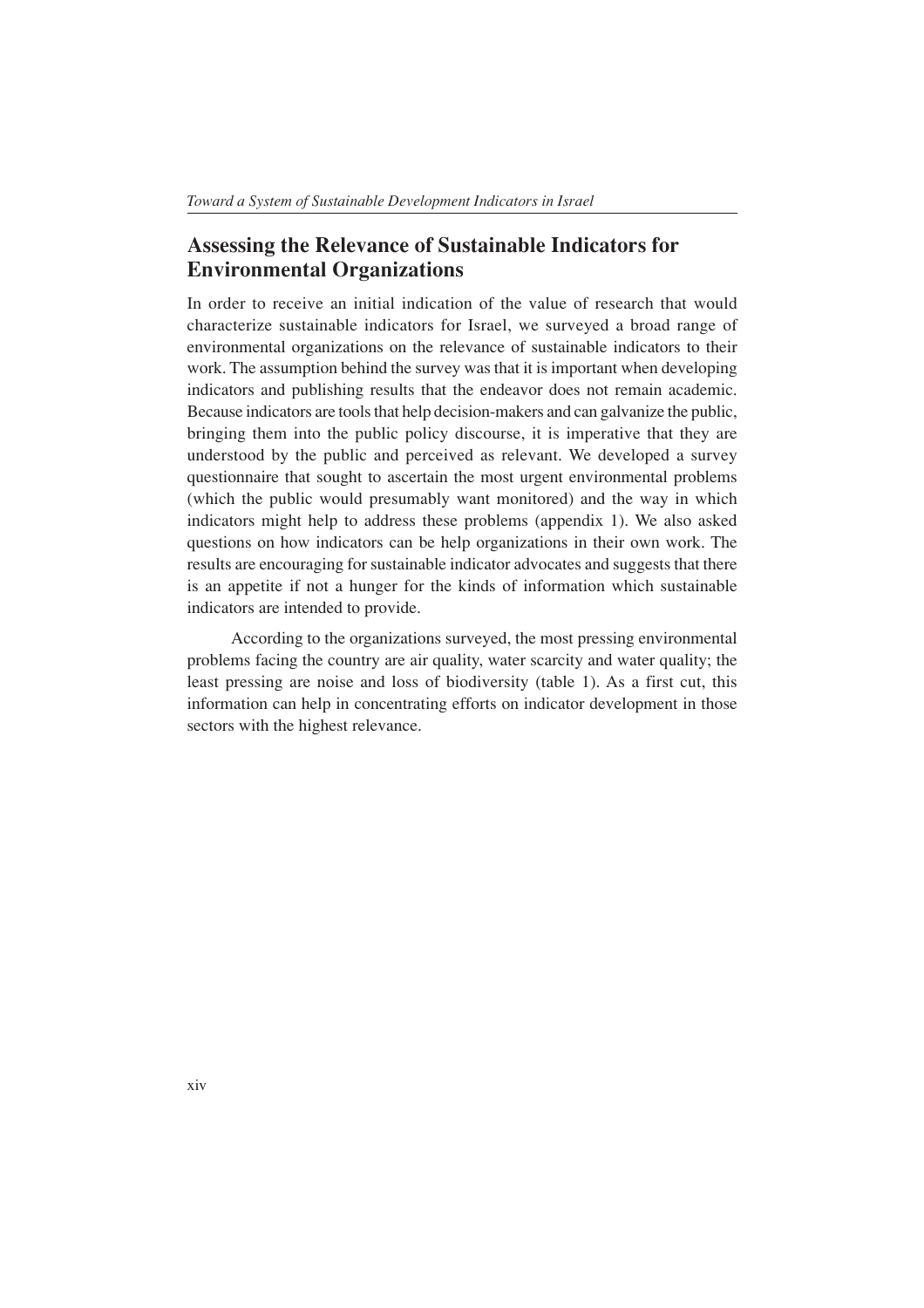**Table 1:** Survey responses on environmental concerns facing Israel.

Respondents were representatives of local environmental organizations (n=15). Responses are in percentages.

| <b>Environmental Concern</b>                               | Rank                             |                                 |                                    |                                              |
|------------------------------------------------------------|----------------------------------|---------------------------------|------------------------------------|----------------------------------------------|
|                                                            | <b>Most</b><br><b>Urgent</b>     | <b>Urgent</b>                   | Less<br><b>Urgent</b>              | Least<br><b>Urgent</b>                       |
| Air quality<br>Water Quality<br>Urban sprawl<br>Open space | 80.00<br>93.33<br>20.00<br>66.67 | 13.33<br>6.67<br>53.33<br>20.00 | 6.67<br>$\theta$<br>26.67<br>13.33 | $\theta$<br>$\theta$<br>$\theta$<br>$\theta$ |
| Transportation (e.g.: road<br>congestion, pollution etc.)  | 53.33                            | 46.67                           | $\theta$                           | $\theta$                                     |
| <b>Noise</b>                                               | 26.67                            | 33.33                           | 40.00                              | $\theta$                                     |
| Energy shortage                                            | 13.33                            | 46.67                           | 33.33                              | $\Omega$                                     |
| Solid waste disposal                                       | 26.67                            | 46.67                           | 26.67                              | $\Omega$                                     |
| Pesticide Use                                              | 60.00                            | 20.00                           | 20.00                              | $\Omega$                                     |
| Hazardous waste treatment                                  | 60                               | 20.00                           | 20.00                              | $\Omega$                                     |
| Loss of biodiversity                                       | 6.67                             | 46.67                           | 46.67                              | $\theta$                                     |
| Water scarcity                                             | 73.33                            | 26.67                           | $\theta$                           | $\theta$                                     |

The ability of indicators to clearly produce and communicate trends was considered very important (53.33% of responses). Using indicators to clearly present information to the public was also considered very important (86.67% of responses). These results are encouraging for the need for indicators at this time (table 2).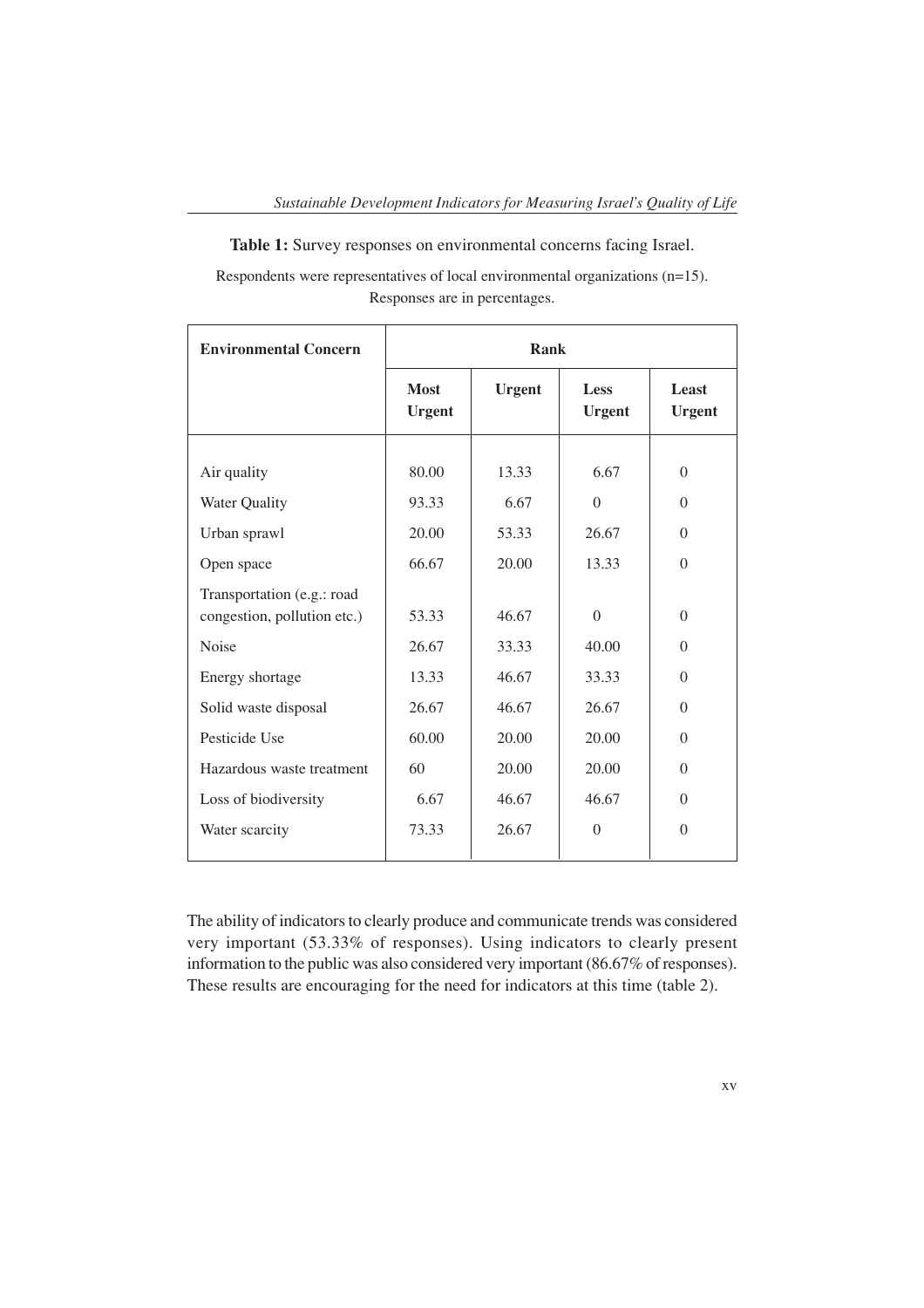## **Table 2:** Survey responses on the temporal importance of indicators and their value to the public.

Respondents were representatives of local environmental organizations (n=15). Responses are percentages.

|                                                                                                                                                                                              | <b>Very</b><br>Important | <b>Important</b> Neutral |          | <b>Not</b><br>Important | Don't<br><b>Know</b> |
|----------------------------------------------------------------------------------------------------------------------------------------------------------------------------------------------|--------------------------|--------------------------|----------|-------------------------|----------------------|
| A sustainable indicator is<br>a measure of an environ-<br>mental concern over time.<br>For example, the number<br>of days air pollutants<br>exceeds health levels<br>over the last 10 years. |                          |                          |          |                         |                      |
| How important is<br>information presented<br>over time for your<br>organization?                                                                                                             | 53.33                    | 33.33                    | 6.67     | 6.67                    | $\Omega$             |
| A well-designed<br>sustainable indicator<br>is one that clearly<br>communicates<br>information to the<br>public.                                                                             |                          |                          |          |                         |                      |
| How important is<br>information presented<br>to the public for your<br>organization?                                                                                                         | 86.67                    | 13.33                    | $\theta$ | $\theta$                | $\theta$             |

The role of the media in helping to raise public awareness and to involve the public in quality of life issues cannot be ignored. Therefore, sustainable indicators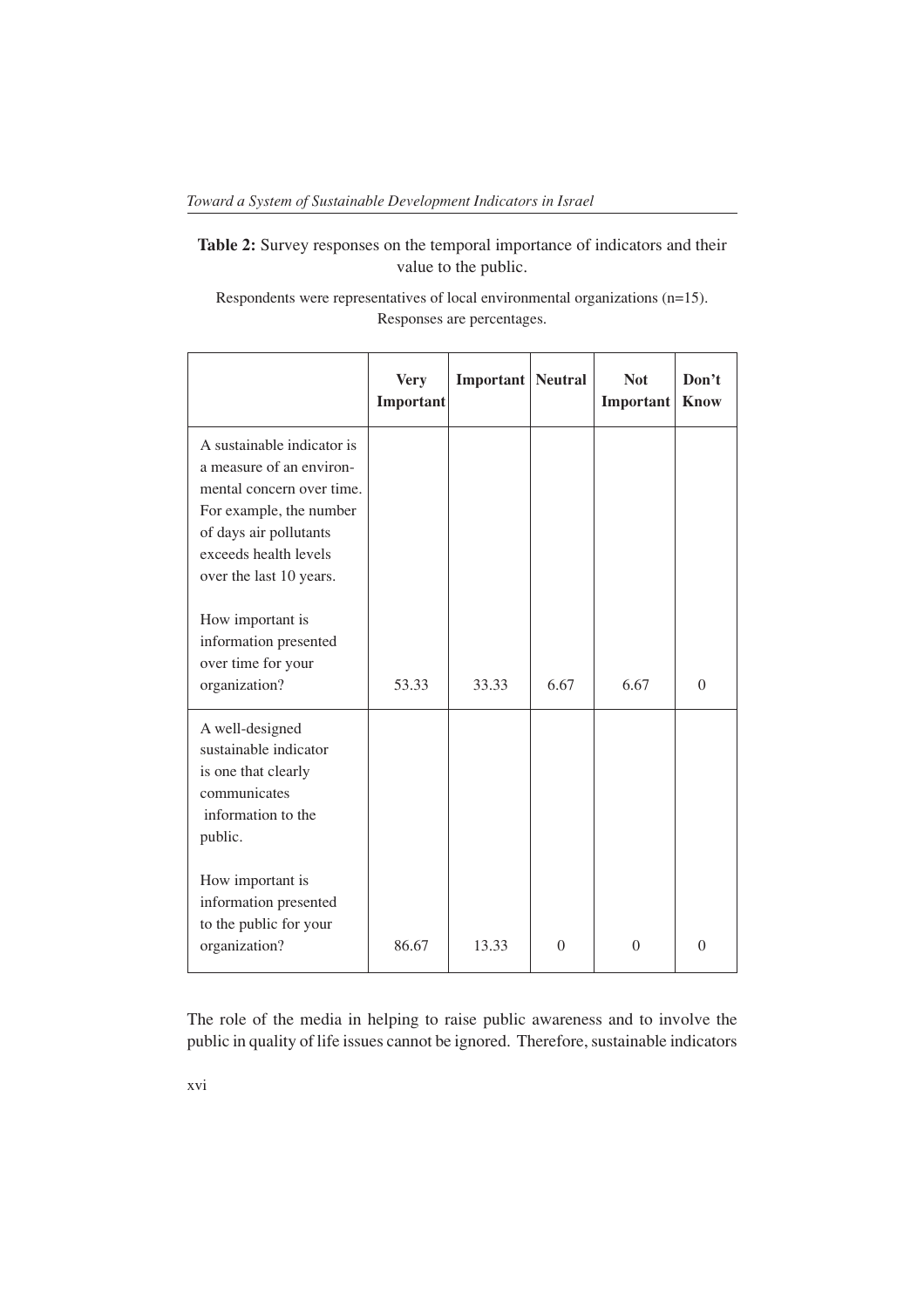should have the media in mind when they are developed. Already, the *HaAretz* newspaper's consistent publishing of Kinerret water levels or sulfur dioxide levels in urban centers suggests that the press is willing to provide coverage of environmental indicators if they believe their readers will see them as relevant and valid.

 According to table 3, from the environmental organizations' perspective, the most effective media source for communicating indicator results to the public is television. Newspapers are considered next, with radio third. Forty percent of responses considered the Internet as being ineffective in communicating results to the public. It is advisable to involve the media at all stages of the indicator development process and not just at the dissemination of results. Public acceptance of the results is likely to be greater when the public has been informed from the beginning of the process.

#### **Table 3:** Survey responses on the effectiveness of various media sources in communicating sustainable indicator results to the public.

| <b>Public Medium</b> | <b>Most</b><br><b>Effective</b> | <b>Effective</b> | <b>Not</b><br><b>Effective</b> | Least<br><b>Effective</b> |
|----------------------|---------------------------------|------------------|--------------------------------|---------------------------|
| <b>Newspapers</b>    | 66.67                           | 33.33            | 0.00                           | 0.00                      |
| Television           | 93.33                           | 6.67             | 0.00                           | 0.00                      |
| Radio                | 46.67                           | 46.67            | 6.67                           | 0.00                      |
| Community meetings   | 20.00                           | 53.33            | 26.67                          | 0.00                      |
| The Internet         | 26.67                           | 33.33            | 40.00                          | 0.00                      |
| Public dialogue      | 13.33                           | 46.67            | 26.67                          | 13.33                     |

Respondents were representatives of local environmental organizations (n=15). Responses are percentages.

As mentioned previously, involvement of NGOs in indicator development is essential, especially for indicators at the local level. The inclusion of NGOs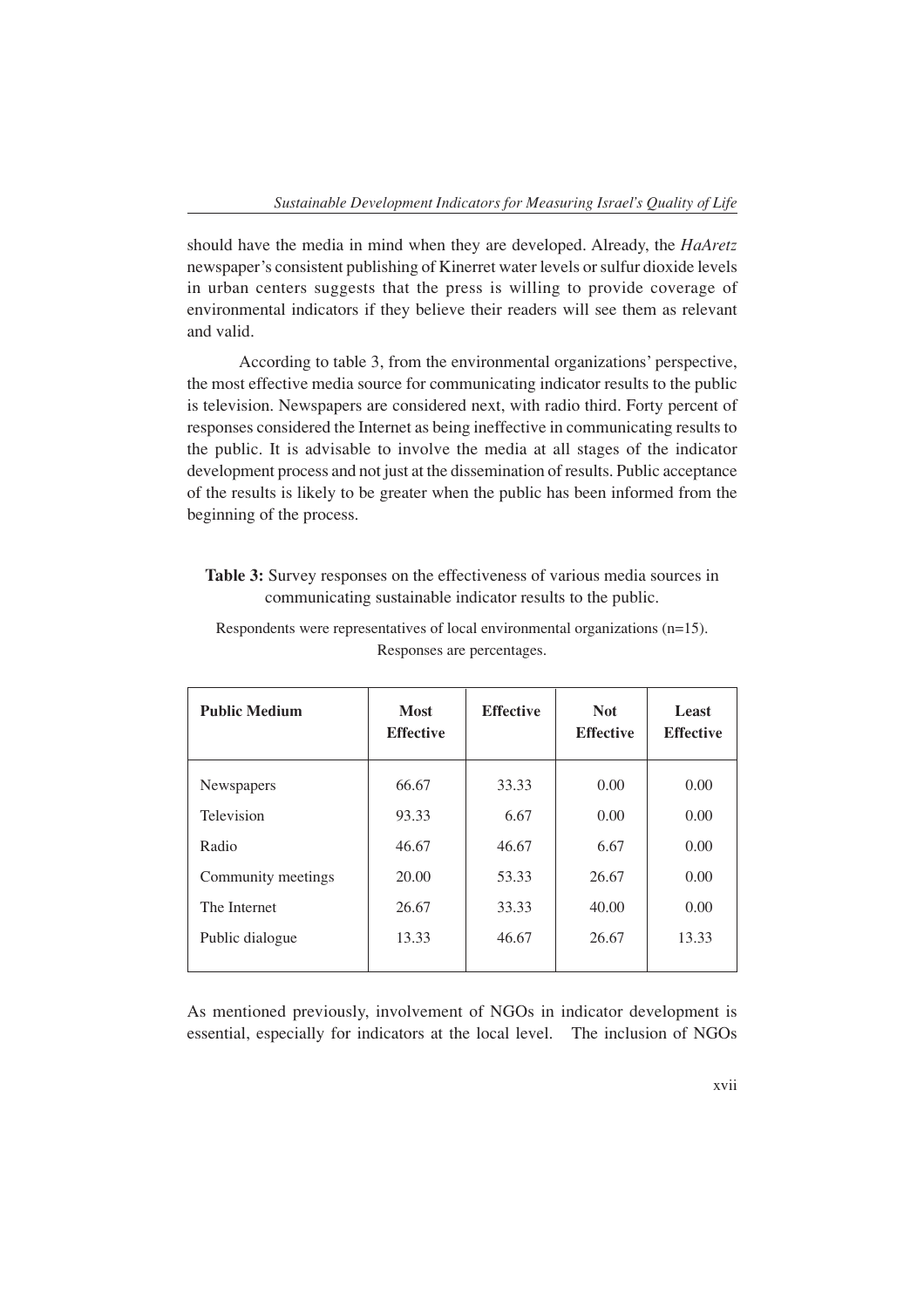active at the local level is an important resource for tapping into the concerns and priorities of the public. This should not prove to be a problem in Israel. The majority of the organizations surveyed were willing to help in indicator development (66.67% of responses, table 4).

### **Table 4:** Survey responses on the willingness to help in the data gathering process for a sustainable indicators project.

| <b>Response</b> |       |
|-----------------|-------|
| Willing         | 66.67 |
| Neutral         | 13.33 |
| Not willing     | 13.33 |
| Don't know      | 6.67  |
|                 |       |

Respondents were representatives of local environmental organizations (n=15). Responses are percentages.

Finally, we asked the organizations whether or not indicators would be beneficial to the work of the organizations themselves. Over two-thirds of the organizations surveyed indicated that indicators would be helpful in their work in communicating with the public. This attests to the importance of local indicators. Eighty percent of those surveyed indicated that indicators would be helpful in communicating with government agencies and ministries. This bears out the relevance for scaling up local indicators to national indicators and for the importance of linkages. In addition, over two-thirds of those surveyed indicated that indicators would assist them in seeking funding for their activities (table 5).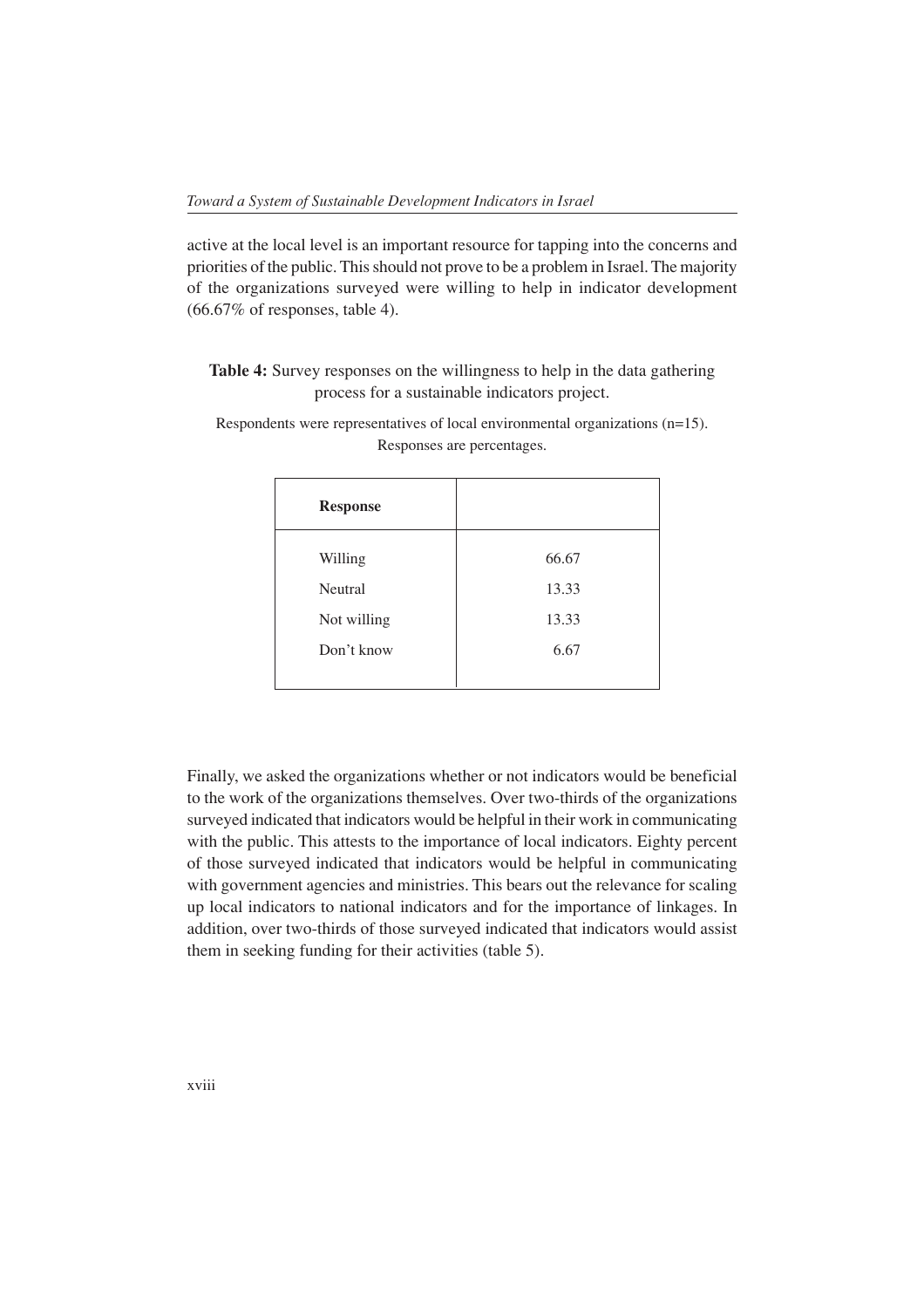#### **Table 5:** Survey responses on whether or not a sustainable indicators project would be beneficial to environmental organizations.

Respondents were representatives of local environmental organizations (n=15). Responses are percentages.

| <b>Statement</b>                                                                                                                                                  | <b>Helpful</b> | <b>Neutral</b> | Not helpful    | Don't know     |
|-------------------------------------------------------------------------------------------------------------------------------------------------------------------|----------------|----------------|----------------|----------------|
| Would quality of life<br>measures such as<br>sustainable indicators<br>be helpful in your work<br>in communicating with<br>the public?                            | 66.67          | 13.33          | 13.33          | 6.67           |
| Would quality of life<br>measures such as<br>sustainable indicators<br>be helpful in your work<br>in communicating with<br>government agencies<br>and ministries? | 80.00          | 20.00          | $\overline{0}$ | $\overline{0}$ |
| Would quality of life<br>measures such as<br>sustainable indicators<br>be helpful in your work<br>in seeking funding for<br>your organization's<br>activities?    | 66.67          | 20.00          | 13.33          | $\theta$       |

A recent survey of environmental NGOs in Israel detected a striking growth in the number of formal organizations operating within Israel during the past decade.<sup>9</sup> It was estimated that well over a hundred environmental groups are active in a serious manner, most at the local level. Only 28% of the 51 organizations sampled had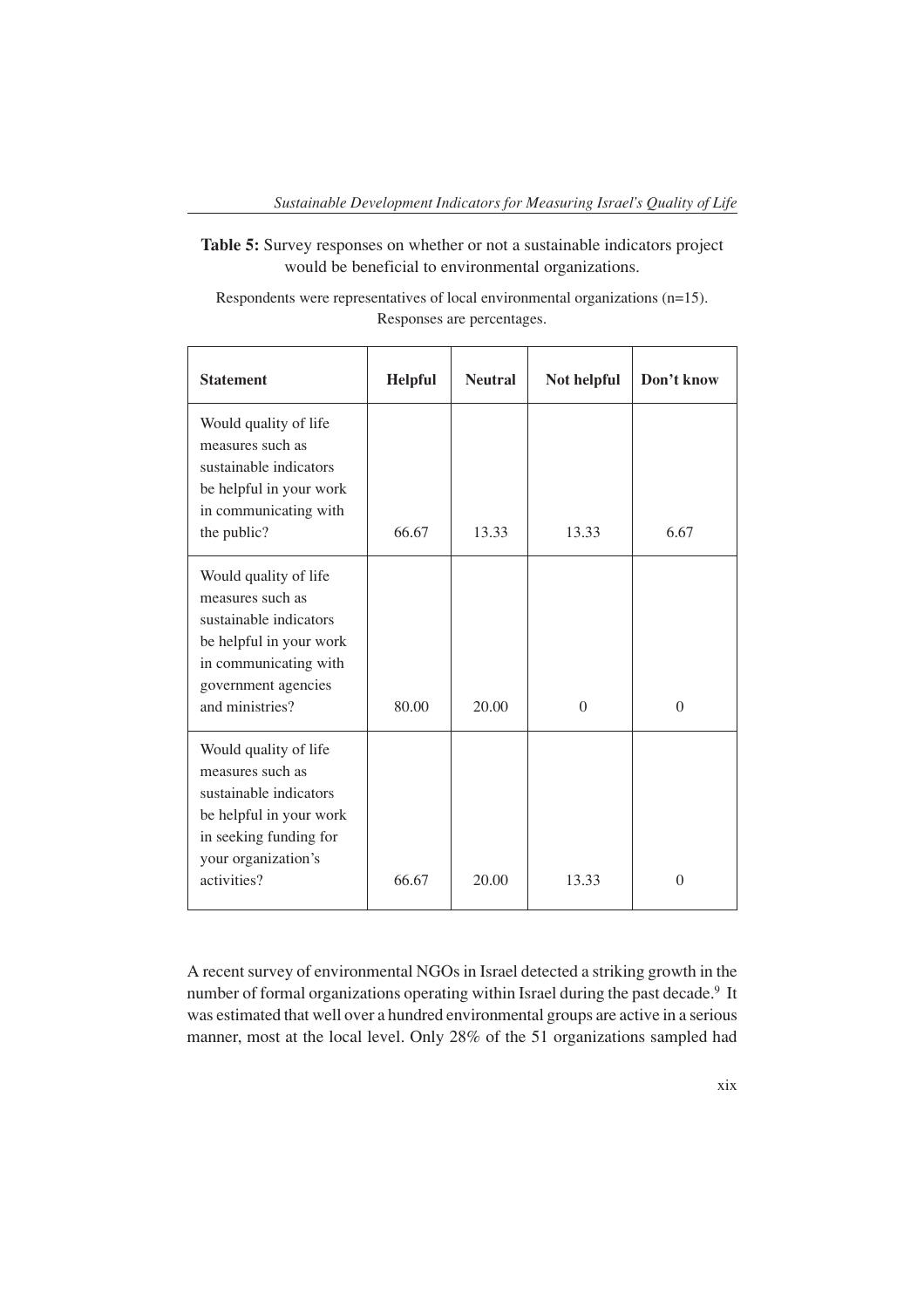budgets below \$5,000. This suggests a remarkable strengthening of environmental presence at the grass roots, who will increasingly provide a key clientele for the indicators results when they are measured and publicized.

Table 6 presents the names of the organizations surveyed and the number of years they have been active.

| <b>Name</b>                                 | <b>Number of Years Active</b> |
|---------------------------------------------|-------------------------------|
| אגודת צער בעלי חיים בישראל                  | 72                            |
| לינק לאיכות בסביבה                          | $\overline{4}$                |
| המועצה לישראל יפה                           | 33                            |
| העמותה לקשרי התעשייה עם הקהל                | 13                            |
| אנונומוס                                    | 10                            |
| רשות הטבע והגנים                            |                               |
| האגוד הישראלי למים                          | 6 months                      |
| פורום המשק והכלכלה למען איכות הסביבה בישראל | 10                            |
| פורום ארגוני המתנדבים לאיכות הסביבה והחיים  | 7                             |
| מרכז השל                                    | 3                             |
| ויצו                                        | 80                            |
| נעמת - ארגון נשים עובדות ומתנדבות           | 80                            |
| ירושלים בת-קיימא                            | 3 and half                    |
| המרכז הבינ״ל לחקר נדידת ציפורים בלטרון      |                               |
| ההתאחדות הישראלית לכלבנות                   | 30                            |

**Table 6**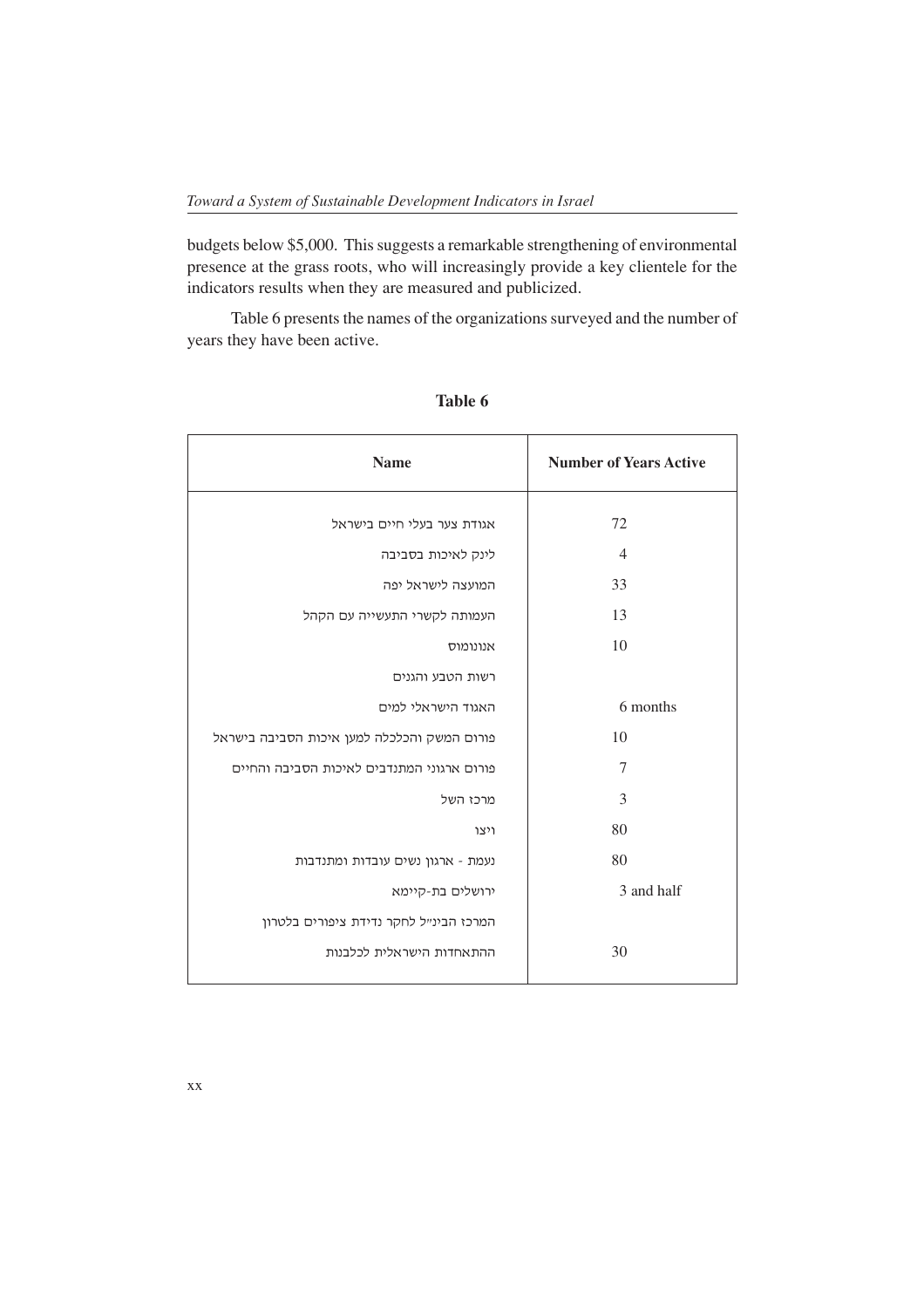### **A Proposed Methodology for Developing Indicators**

It has been suggested by some that indicators can be used to develop an index for quality of life akin to a nation's GDP that measures economic performance. Such an index, produced on a monthly or annual basis, can communicate to the public their community's or country's progress with respect to sustainable development. An index based on a common methodology can also be used to compare sustainable development across countries. As accounting systems move toward internalizing externalities in analyzing market trends i.e.: including both man-made and natural capital, the need for sustainable development indexes will rise. The Institute for Innovation in Social Policy at Fordham University in the USA allows one to compute a single measure of the overall quality of life based on indicators.<sup>10</sup> By creating a longitudinal database for each indicator, changes in overall quality of life over the last twenty to thirty years, depending on available data, can be tracked.

The Institute for Innovation in Social Policy (IISP) has developed a creative process for aggregating disparate measures of quality of life into a single indicator. This provides a relatively objective overall score of quality of life for a given year. By tracking that overall measure over time, one can assess the overall direction and rate of change of quality of life. It is imperative that indicators present information over time. An indicator should not be a "snap shot" of how we are doing but rather a "serial" of where we are going. In other words, a valuable indicator is one that provides a trend.

Performance on each indicator is ranked on a scale of 0 to 100%. A rank of 0% represents the worst measured performance of that indicator for the studied time period. A rank of 100% represents the highest measured performance for that indicator. Indicator rankings are then averaged together for each year to produce an annual ranking. Separate rankings can also be produced for a variety of indicator subsets. For example there can be separate tallies for the subcategories economy, environment, health, and culture.

Data sources will most likely focus heavily upon existing governmental data such as the Central Bureau of Statistics in Jerusalem. A good source of locally disaggregated data is the publication of physical and socioeconomic data for local authorities in Israel by the Central Bureau of Statistics in Jerusalem. These data are for all communities in the country of 5,000 and over population. Currently, two publications exist, one presenting data for 1995 and the other for 1998.<sup>11</sup> A first priority nonetheless should be to seek data sources that provide annual data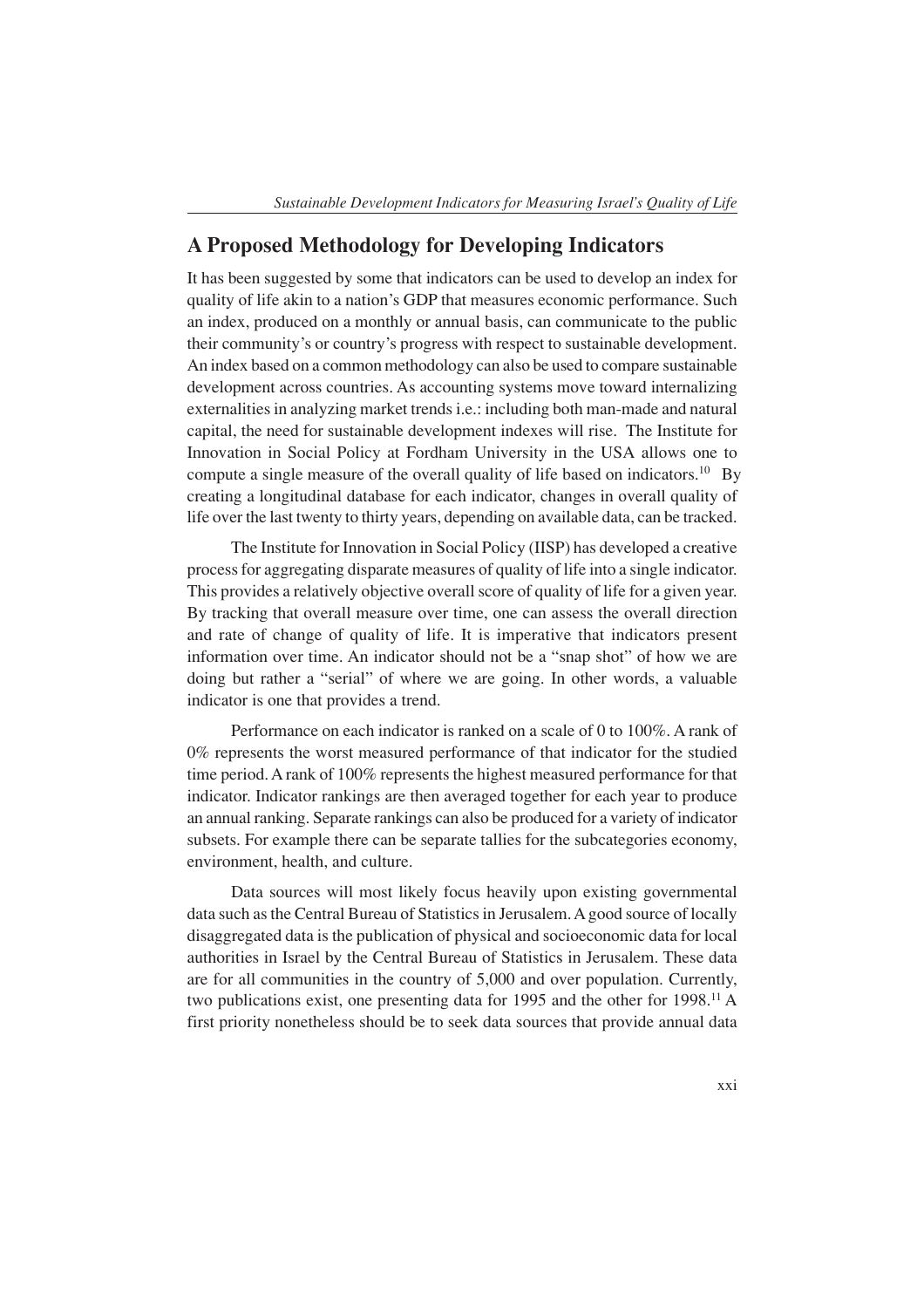for as many years as possible. One cannot present a trend with two data points. Longitudinal data are essential for using the IISP methodology.

**While there is clear benefits to utilizing available information, in no way should present monitoring and data collection drive the ultimate decision for characterizing sustainable indicators. To do so would be to cripple the initiative from the outset. Israel would find itself like the proverbial fool, looking for his lost coins under the street lamp, not because he thought it was there, but because the street there was already lit. A sustainable indicators research initiative should define what new street lights need to be posted and what areas of uncertainty need to be illuminated.**

## **Conclusion**

Today, sustainable development is an established component of Israel's ostensible public policy agenda. To reach this general objective, a higher level of resolution is required, sustainability, ultimately has to leave the level of general definition and be characterized in a measurable fashion. Indicators for sustainable development are tools that policy-makers can use to develop sustainable development programs for measuring quality of life.

Israel is about to embark on an indicator program. To maximize the effectiveness of indicators as tools for measuring quality of life we advocate that indicators be more than simple accounting measures. We suggest indicators should be developed at both a national and a local level, that the public be involved in the development process and be informed of the results, that clear linkages among the environment, economy and society are presented and that local indicators reflect national indicators and vice versa.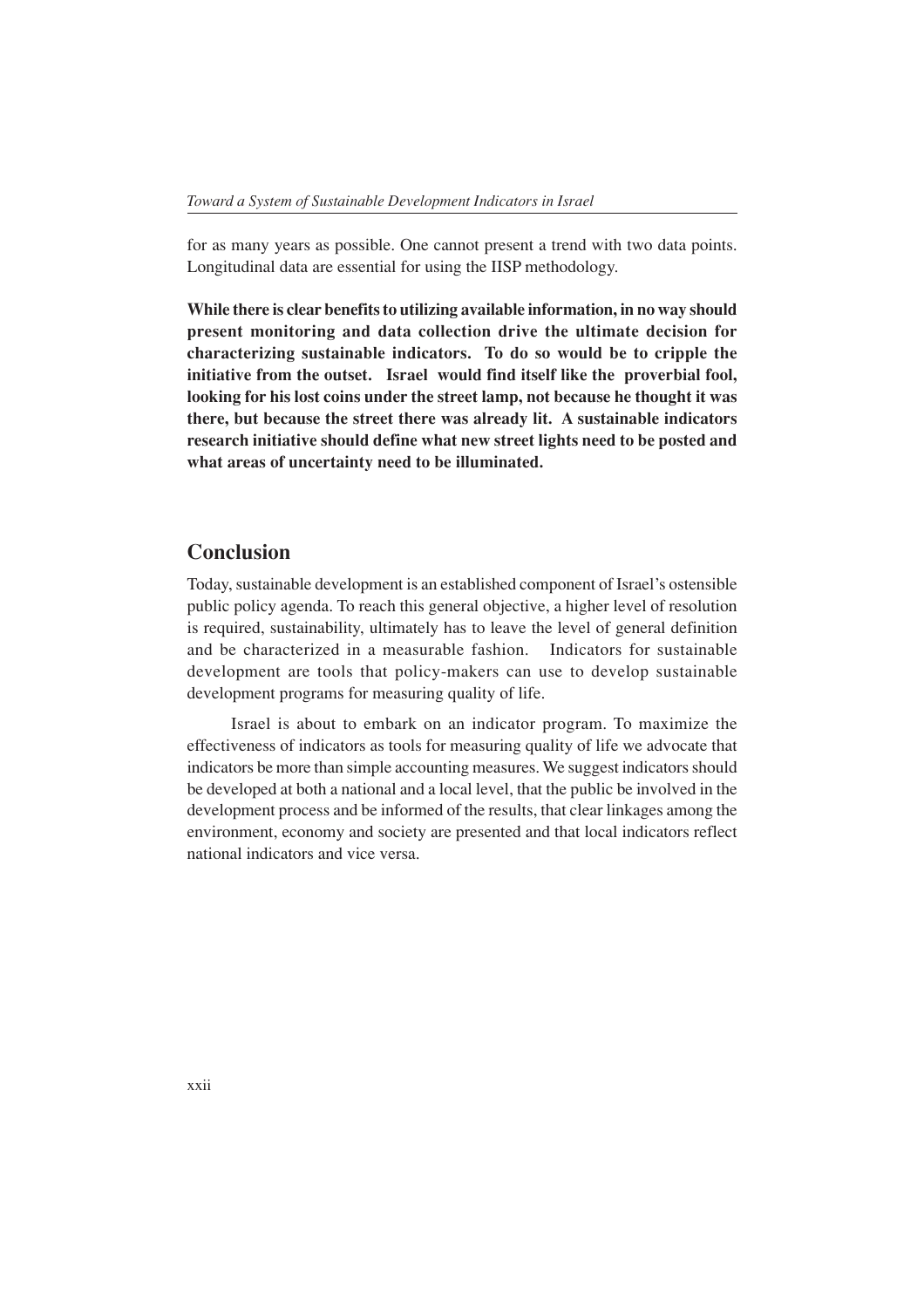## **Appendix 1: Sustainable Development Indicators for Measuring Israel's Quality of Life**

#### **Survey Questionnaire for Environmental Organizations in Israel**

#### Dear:

The Jerusalem Institute for Israel Studies and the Hebrew University are developing a project on sustainable development indicators as a means of measuring Israel's quality of life. A sustainable development indicator is a numeric measure of community health and well being. A sustainable development indicator is different from traditional indicators of a country's progress such as GNP in that it takes into account the linkages that exist among the economy, environment and society. Understanding how these three sectors interact with each other is critical in determining the quality of life of the citizens of Israel.

An example of an indicator is the following on air quality. This indicator, from the Maine Economic Growth Council's Measure of Growth 2001 report, clearly shows the number of days in Maine where air quality conditions were unhealthy. This indicator clearly shows an improving trend of air quality over time with an expected benchmark of zero poor air quality days in 2005. The information presented by this indicator can be clearly understood by the general public as a statement on the condition of the air they breathe.

Air quality is clearly linked to both society and economy. Poor air quality can mean increases in asthma rates in children; this can affect their attendance at school and can result in poor school performance. Because quality of life measures such as the one above affect us all, they must be valid and understandable to a broad spectrum of users, detect problems and raise public awareness so the need for change where necessary, is taken seriously. This survey therefore, seeks your input on the development of indicators for Israel.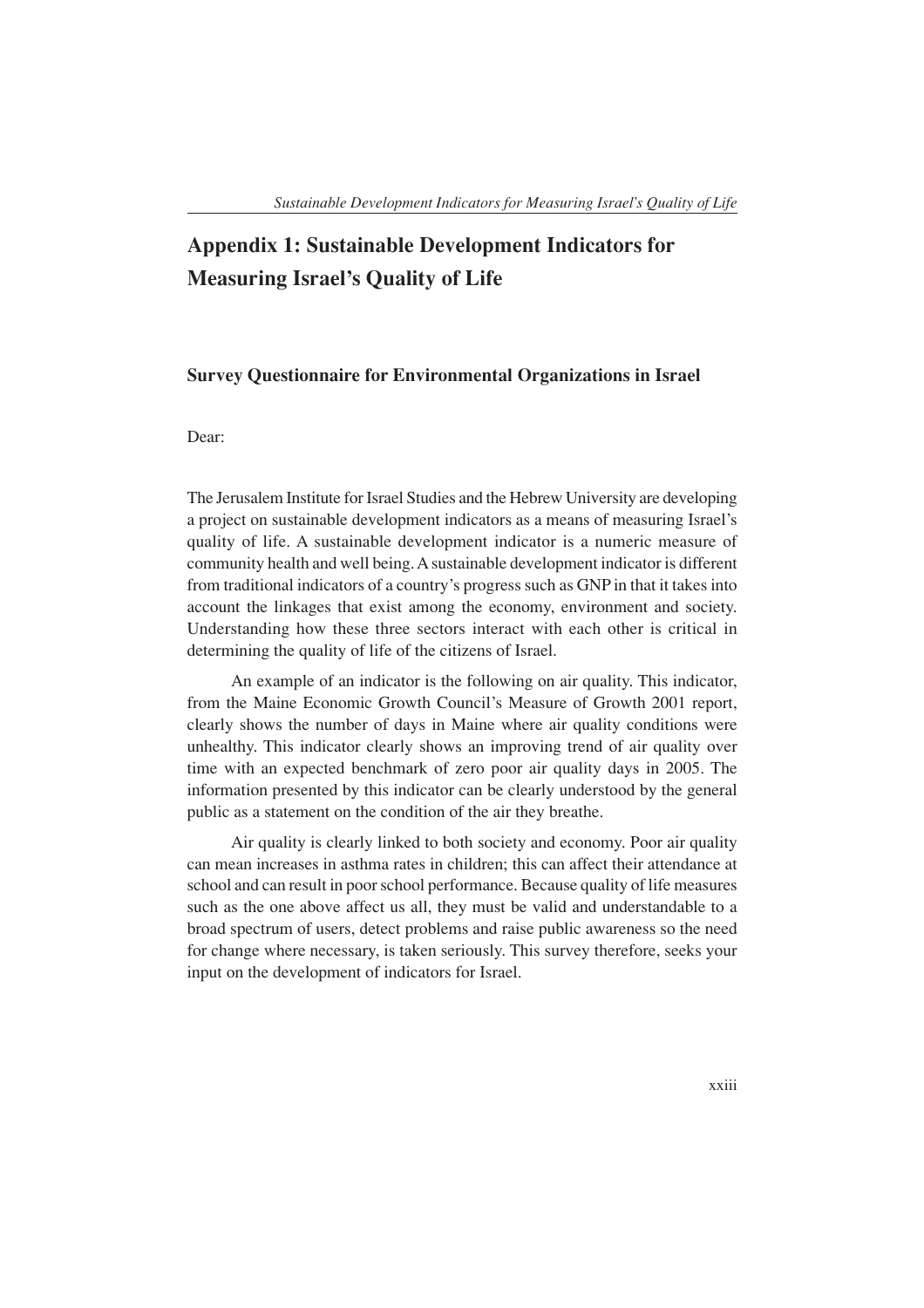

Source: www.mdf.org/megc/

We are interested in your opinions and views to the questions below. There are no right or wrong answers to the questions. This questionnaire is confidential and the information collected is for research purposes only.

Thank you in advance for your participation.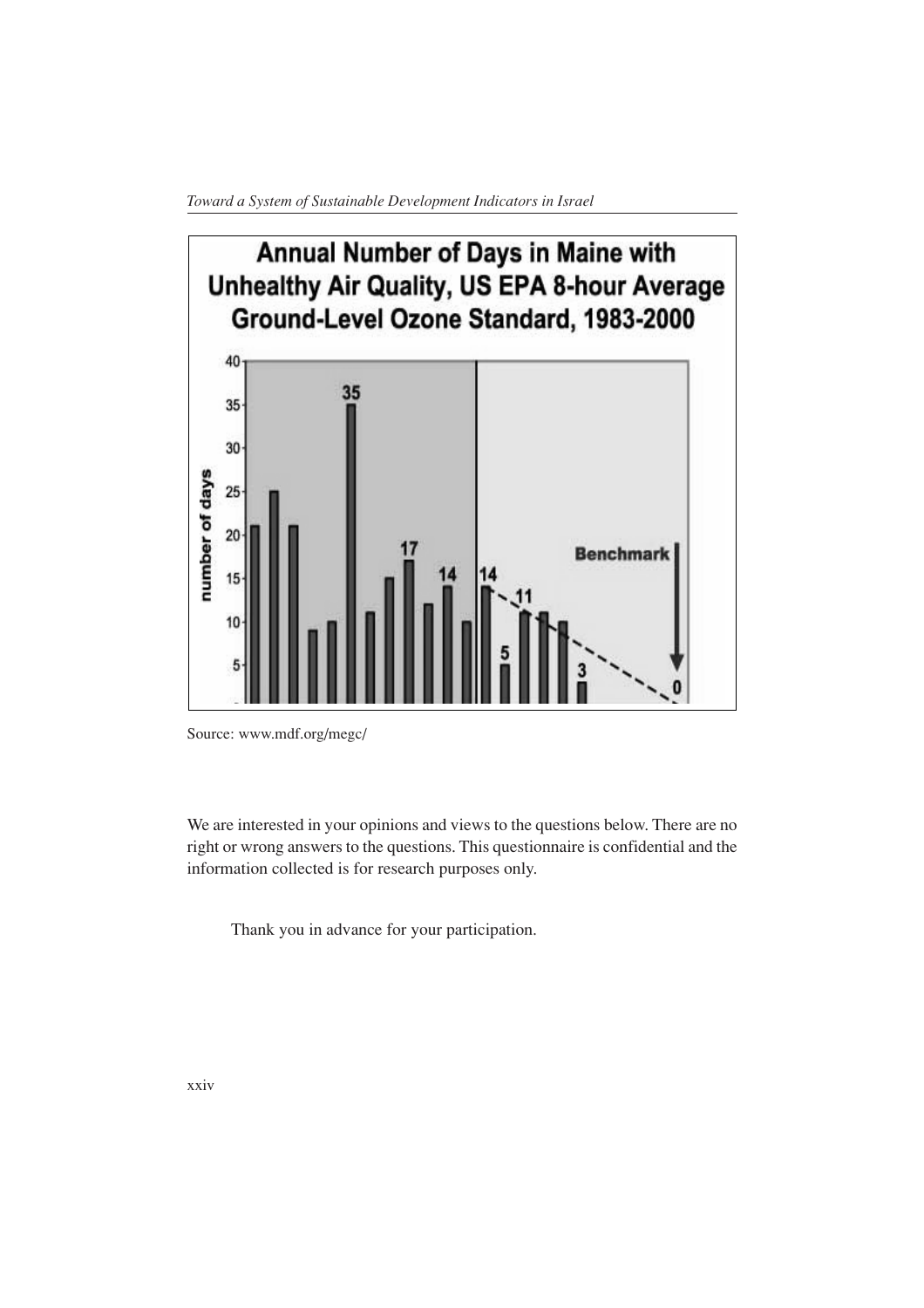#### **Survey Questionnaire**

1. Please rank between 1 and 4 the following environmental concerns. Use the ranking system below to indicate your preference for each environmental concern:

1 being the most urgent, 2 being urgent, 3 being less urgent and 4 being the least urgent.

| <b>Environmental Concern</b>                              | Rank |
|-----------------------------------------------------------|------|
| Air quality                                               |      |
| <b>Water Quality</b>                                      |      |
| Urban sprawl                                              |      |
| Open space                                                |      |
| Transportation (e.g.: road<br>congestion, pollution etc.) |      |
| Energy shortage                                           |      |
| Solid waste disposal                                      |      |
| Loss of biodiversity                                      |      |
| Water scarcity                                            |      |
|                                                           |      |

2. A sustainable indicator is a measure of an environmental concern over time. For example, the number of days air pollutants exceed healthful levels over the last 10 years.

How important is information presented over time for your organization?

Please circle the best possible answer:

Important Neutral Not Important Don't know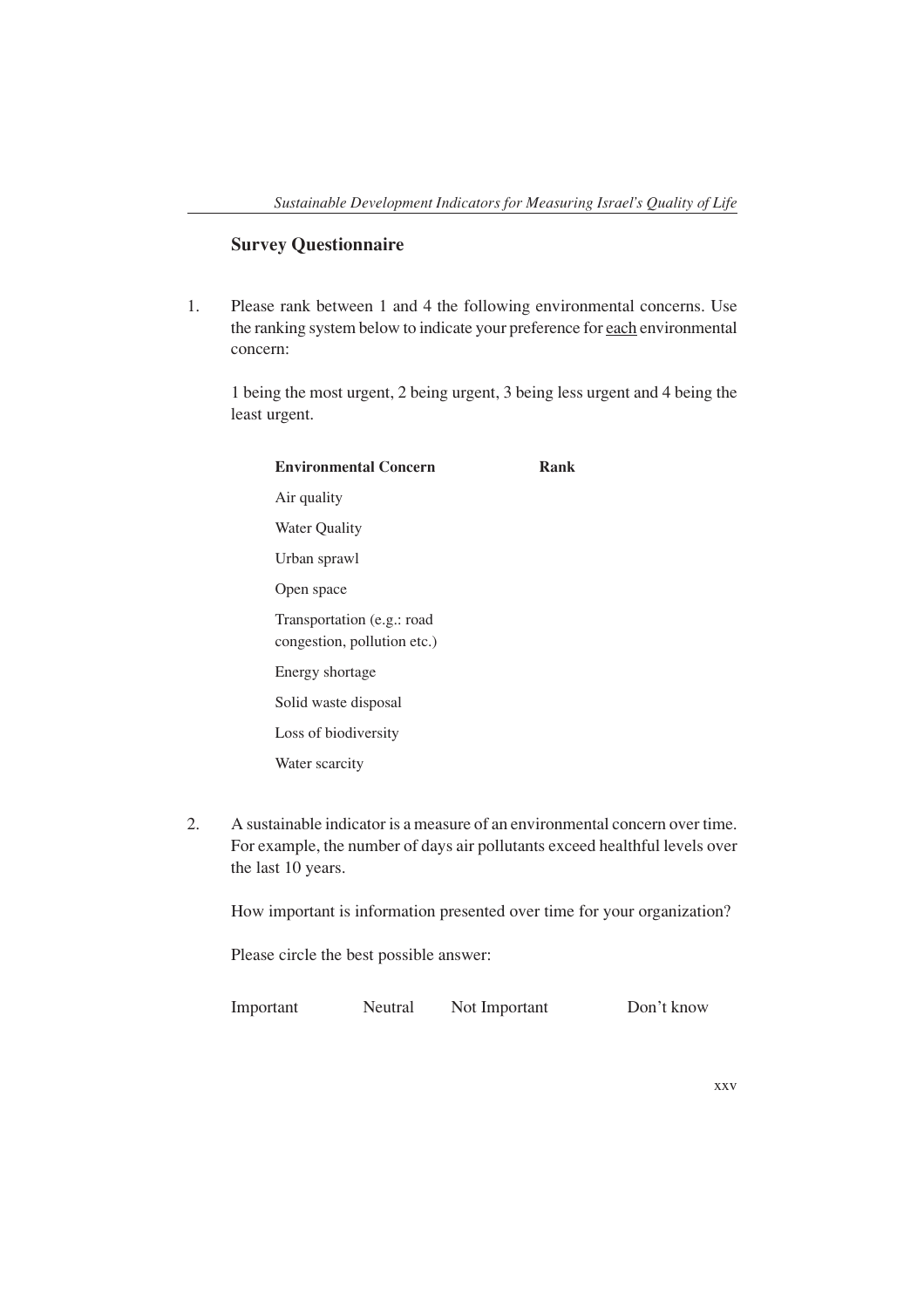3. A well-designed sustainable indicator is one that clearly communicates information to the public.

How important is information presented to the public for your organization?

Please circle the best possible answer:

Important Neutral Not Important Don't know

4. In order to effectively communicate with the public, sustainable indicators must be publicized in the media. Use the ranking system below to indicate your preference for each public medium:

1 being the most effective, 2 being effective, 3 being not effective and 4 being the least effective.

| <b>Public Medium</b> | Rank |
|----------------------|------|
| Newspapers           |      |
| Television           |      |
| Radio                |      |
| Community meetings   |      |
| The Internet         |      |
|                      |      |

5. Gathering the relevant data for a sustainable indicator is an important part in developing indicators.

How willing to help is your organization in the data gathering process?

Please circle the best possible answer:

Willing Neutral Not Willing Don't know

xxvi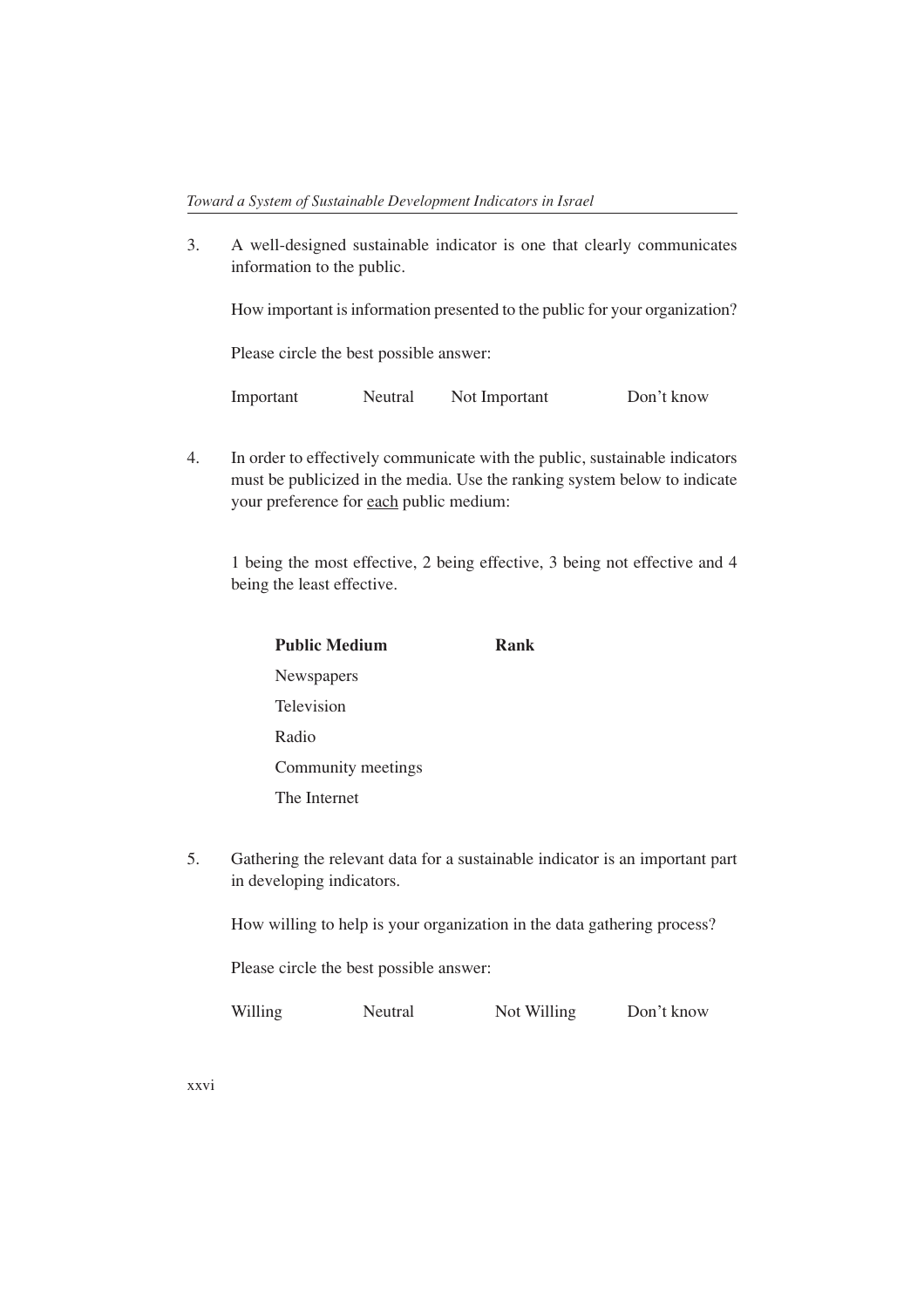6. Would quality of life measures such as sustainable indicators be helpful in your work in communicating with the public?

Please circle the best possible answer:

Helpful Neutral Not Helpful Don't know

7. Would quality of life measures such as sustainable indicators be helpful in your work in communicating with government agencies and ministries?

Please circle the best possible answer:

Helpful Neutral Not Helpful Don't know

8. Would quality of life measures such as sustainable indicators be helpful in your work in seeking funding for your organization's activities?

Please circle the best possible answer:

\_\_\_\_\_\_\_\_\_\_\_

| Helpful | Neutral | Not Helpful | Don't know |
|---------|---------|-------------|------------|
|         |         |             |            |

9. Could you please provide the following information about your organization:

Briefly describe the main activity of your organization:

Please indicate the number of years your organization has been in operation:

\_\_\_\_\_\_\_\_\_\_\_\_\_\_\_\_\_\_\_\_\_\_\_\_\_\_\_\_\_\_\_\_\_\_\_\_\_\_\_\_\_\_\_\_\_\_\_\_\_\_\_\_\_\_\_\_\_\_\_\_

\_\_\_\_\_\_\_\_\_\_\_\_\_\_\_\_\_\_\_\_\_\_\_\_\_\_\_\_\_\_\_\_\_\_\_\_\_\_\_\_\_\_\_\_\_\_\_\_\_\_\_\_\_\_\_\_\_\_\_\_

\_\_\_\_\_\_\_\_\_\_\_\_\_\_\_\_\_\_\_\_\_\_\_\_\_\_\_\_\_\_\_\_\_\_\_\_\_\_\_\_\_\_\_\_\_\_\_\_\_\_\_\_\_\_\_\_\_\_\_\_

xxvii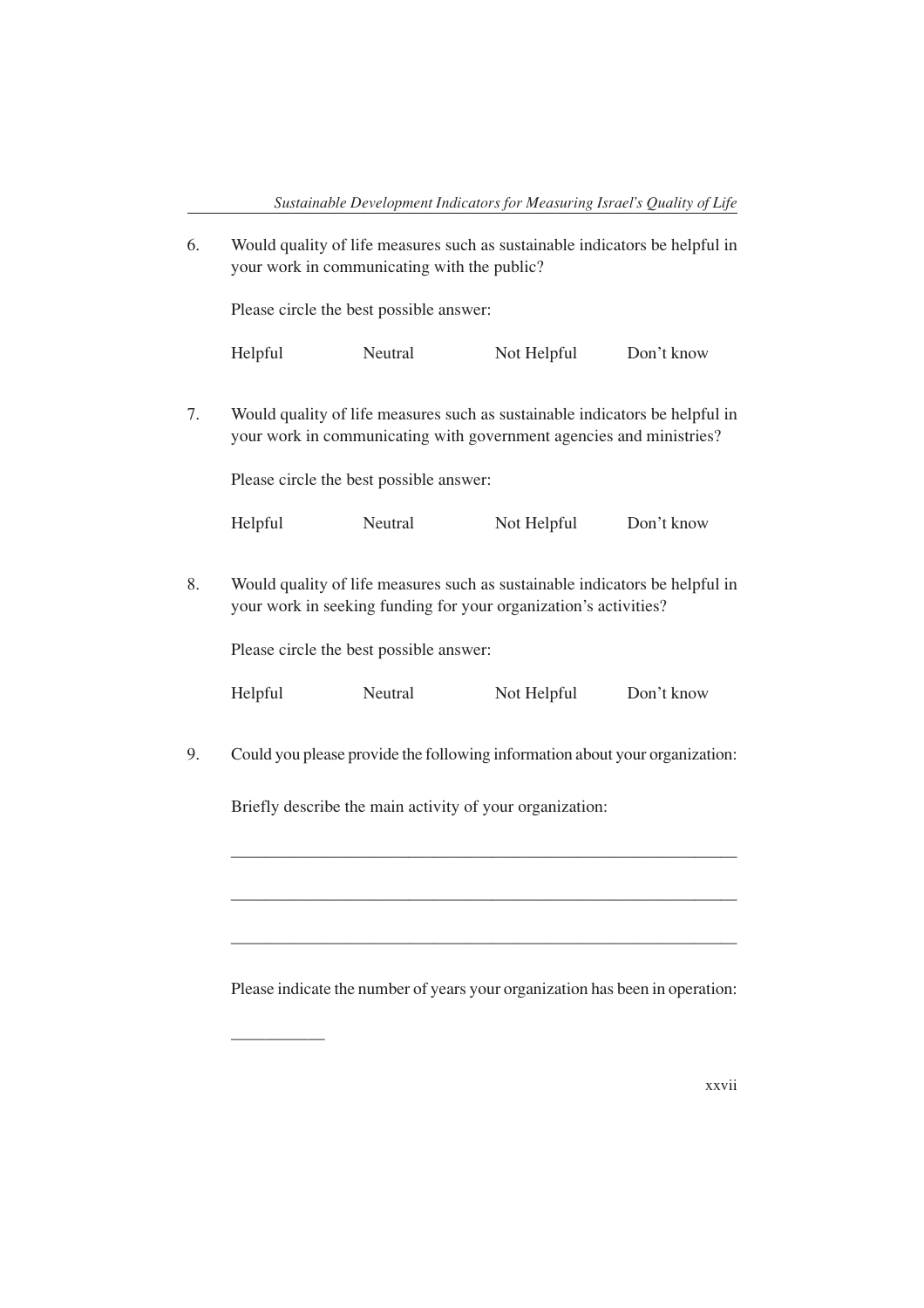May we contact you again for further information?

Yes No

Would you be interested in receiving a copy of the final report on sustainable development indicators for Israel?

Yes No

## **You have now completed the questionnaire. Thank you for your cooperation.**

xxviii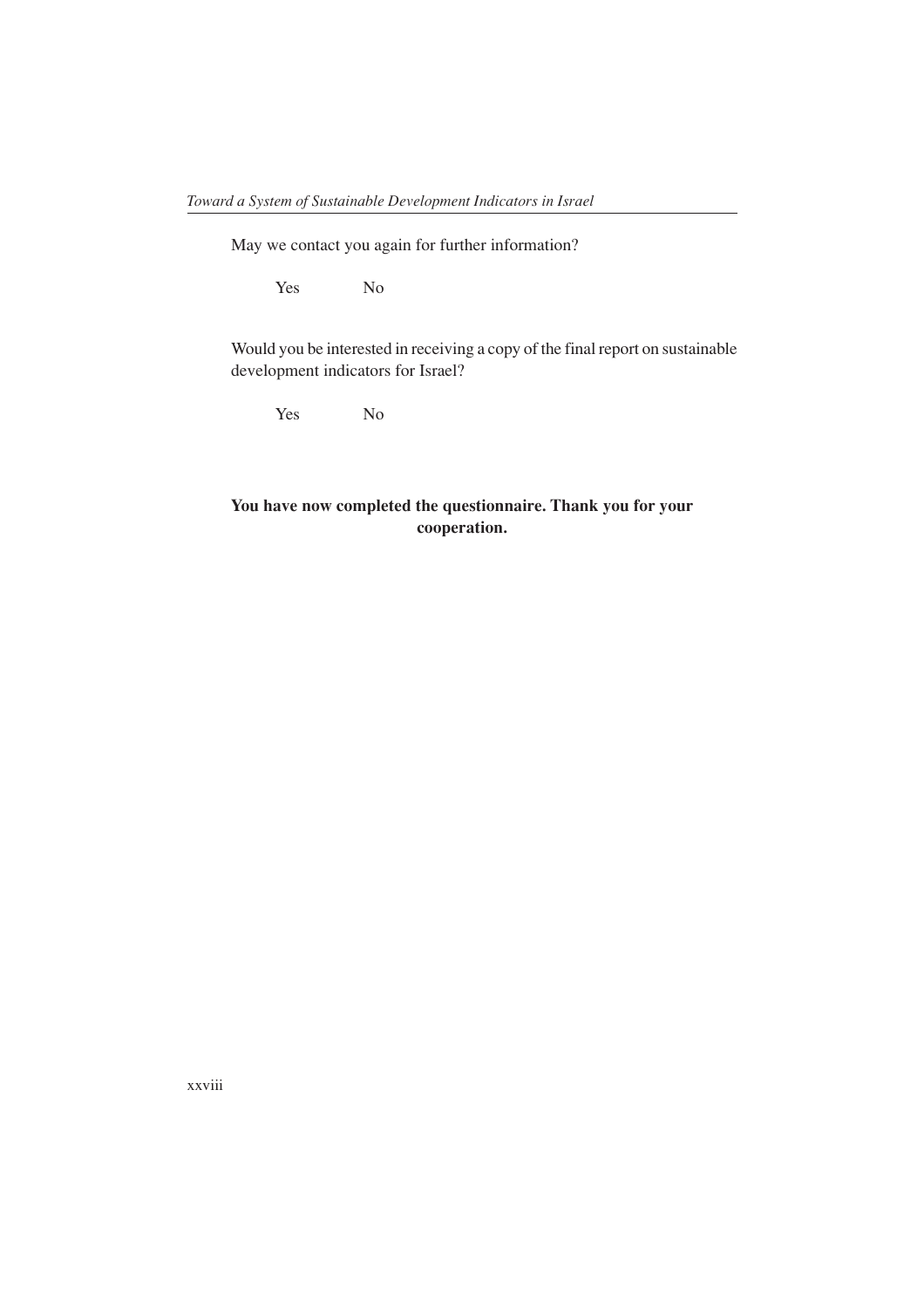### **Notes**

<sup>1</sup> Carlin, S. and Weinstein R. (1998). *Sustainable Indicators: A Review of National Methods and Suggestions for Long Island*. Brookville, NY: Institute of Sustainable Development at Long Island University and

Institute for Sustainable Development at Long Island University, (2000) *Indicators of Community Sustainability: The City of Glen Cove, Long Island.* Brookville, NY: Institute for Sustainable Development at Long Island University.

<sup>2</sup> **www.undp.org/hdr2001**, The Human Development Index (HDI) is a composite index of a country's population life expectancy, education and GDP, Norway ranks first with the USA at sixth.

<sup>3</sup> Sustainable Seattle, 1995*. Indicators of a Sustainable Community: A status report on long-term cultural, economic, and environmental health*

<sup>4</sup> Refer to Chenoweth (2001) for more details on these and other indicator systems. Chenoweth, J. (2001) Indicators for Sustainable Development in Israel. Working Paper #1, The Jerusalem Institute for Israel Studies, The Israel Environment Policy Center

<sup>5</sup> Khenin, D., Ettinger, A., Epstein, M. and Hanson, M. (2000) *Vital Signs 2000 Israel (The Chapters on Israel).* The Heschel Center. (In Hebrew)

<sup>6</sup> U.S. EPA, *U.S. Environmental Protection Agency, Fiscal Year 1999, Annual Performance Report,* Washington , D.C. (2000).

<sup>7</sup> Reinhard Buetikofer, (2001)"Public Awareness in Germany — The Green Party," in *Increasing Environmental Awareness in Israel and Palestine,* (IPCRI-Jerusalem)..

<sup>8</sup> Hanson, M. (2000) Domestic Waste In: Khenin, D., Ettinger, A., Epstein, M. and Hanson, M. (2000) *Vital Signs 2000 Israel (The Chapters on Israel*). The Heschel Center. (In Hebrew)

<sup>9</sup> Orr Karassin, (2001) "NonGovernment Organizations fot the Quality of the Environment and Life in Israel, A Survey," *National Environmental Priorities in Israel ,* Neeman Institute/Life and Environment, Haifa.

<sup>10</sup> Miringoff, Marc, et.al. 1999. *The Social Health of the Nation: How America is Really Doing*. Oxford Univ. Press.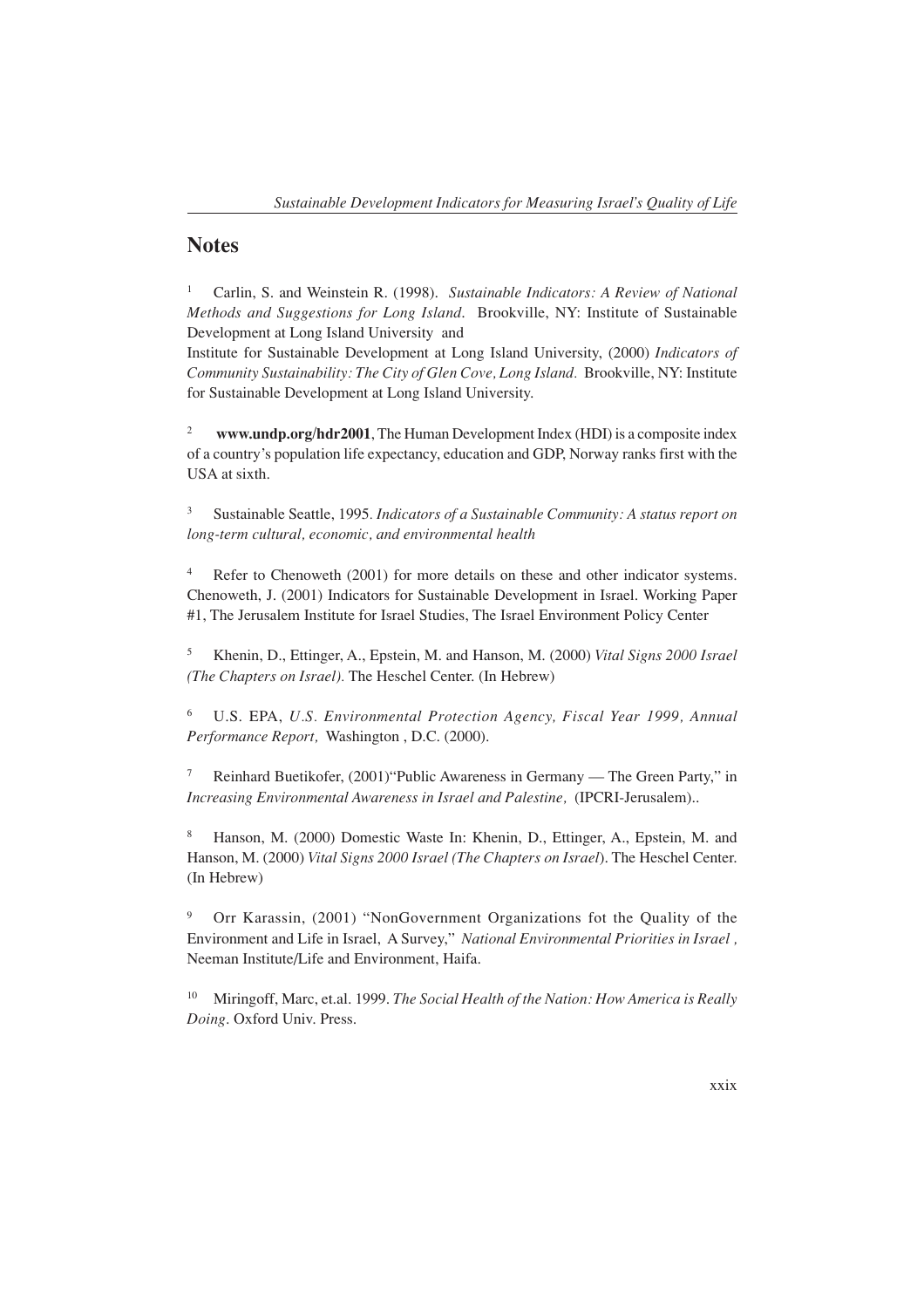A report on the social state of Connecticut in 1996 was developed based on this methodology. See the following URL for details:

http://info.med.yale.edu/chldstdy/CTvoices/kidslink/kidslink2/reports/socialstate/ ssindex.html

<sup>11</sup> Local Authorities in Israel 1995, Physical Data. Central Bureau of Statistics, Jerusalem, Publication No.: 1046 and Local Authorities in Israel 1998, Physical Data. Central Bureau of Statistics, Jerusalem, Publication No.: 1134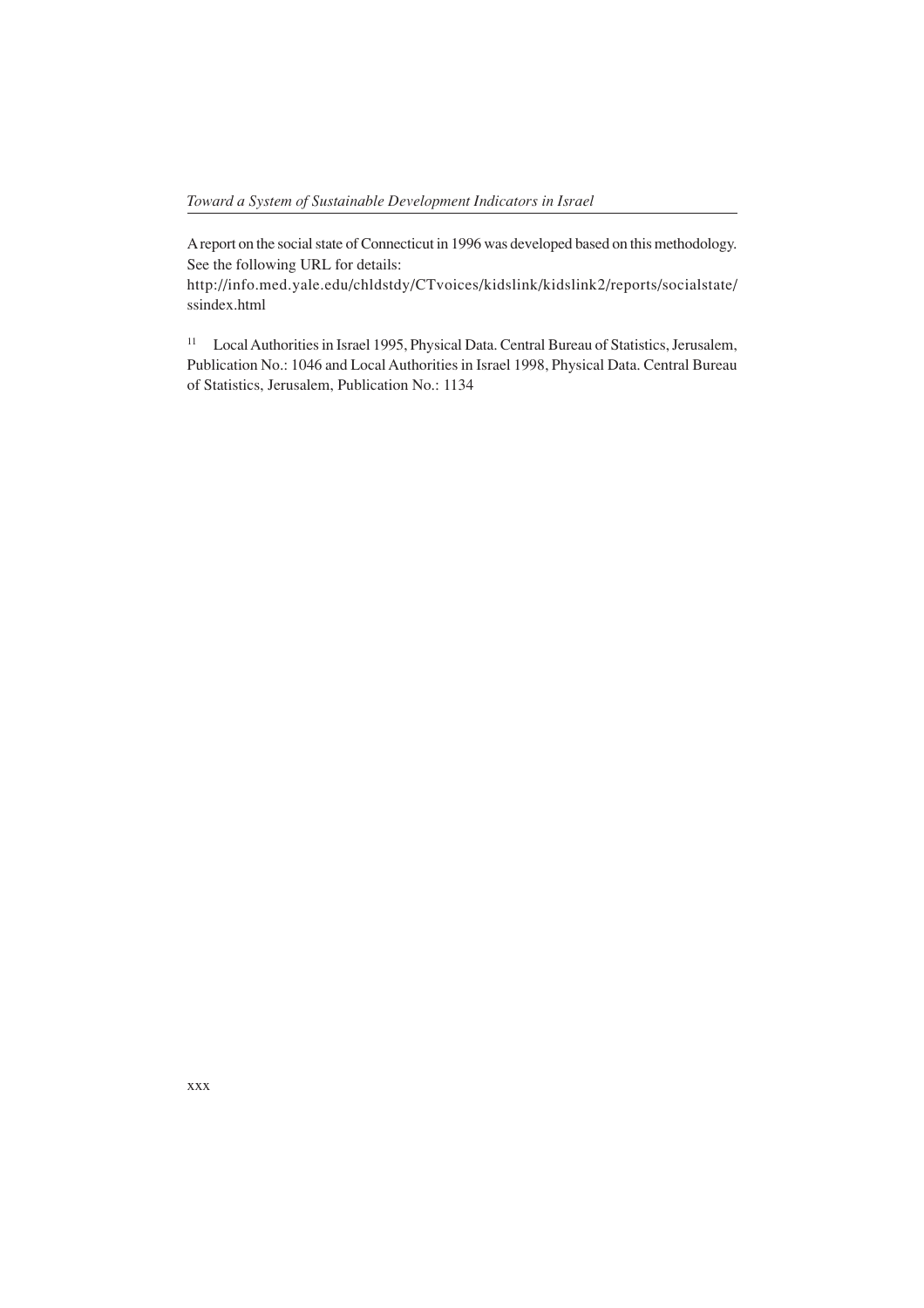# **Indicators of Sustainable Development: A Review of the Existing State of Knowledge**

#### **Jonathan Chenoweth**

## **Abstract**

As part of the process of working towards sustainable development there is a need to measure the level of sustainability of society and development, as well as trends over time in a simplified format. Indicators serve the functions of simplification, quantification, and communication of complex information. One of the most widely known methodologies for the selection of indicators is the Pressure-State-Response (PSR) framework put forward by the OECD. This model is based upon the concept that pressures are exerted by human activities on the state of the environment and natural resources, with there being a response to these changes through a variety of environmental, economic, and sectoral policies. Due to the limitations of the PSR framework, such as it assumption of simple linear linkages between the different pressures, states, and response categories of the framework, or its inadequate attention towards economic and social aspects of sustainable development, this framework can only serve as a general indication of what sustainability indicators might encompass.

Variations on the PSR framework include the Driving force- state- response (DSR) framework adopted by the UN Commission on Sustainable Development (UNCSD). This framework recognizes that human activities can be positive or negative, and permits the inclusion of economic, social, and institutional aspects relating to sustainable development. Testing of the DSR framework developed by the UNCSD by individual countries has revealed that the many of the indicators selected do not reflect sustainable development, as it is generally conceived, specifically enough, and the lack of any integration of social, economic, and environmental issues within this framework was found to be a major shortcoming. Alternative frameworks to the PSR, DSR and other derived frameworks are under development by national bodies, such as the French Institute of the Environment, and seek to avoid the limitations of these frameworks.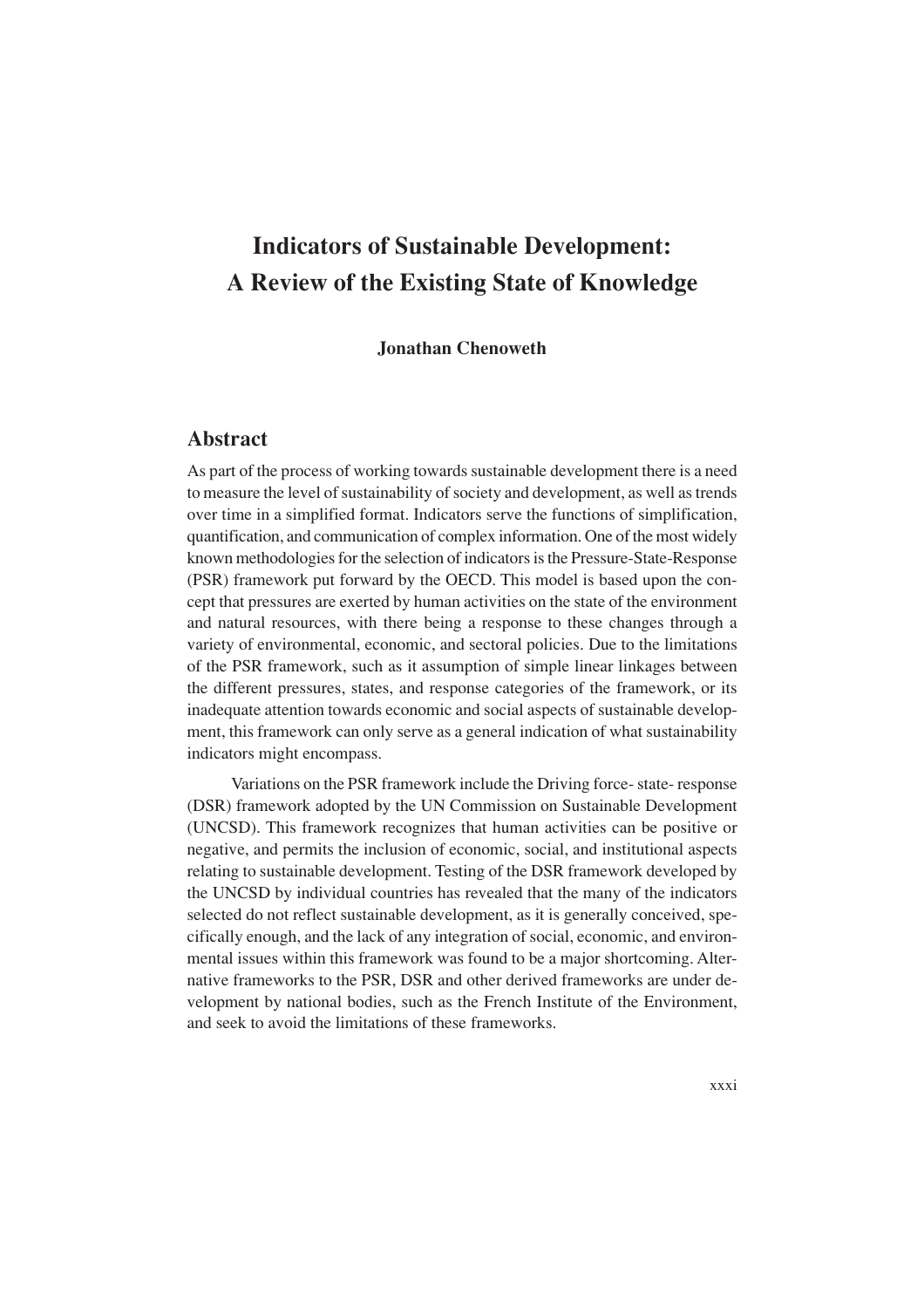Reference values are useful in assisting with the interpretation of indicators while the aggregation of indicators can be useful when trying to access overall progress towards sustainable development; both can be difficult to achieve in a way that is meaningful. Issues of scale make the selection of indicators difficult as what is appropriate at a national scale may be meaningless at a local scale, and practical considerations can limit the types of indicators that can be incorporated into an indicator framework. The development of a central indice of sustainable development for a national framework is not useful as the purpose at this level is not to compare countries but rather to identify the existing situation and internal trends within the country.

## **Introduction**

The concept of sustainable development has gained prominence over the last two decades, with notions of sustainability being included in many government policies around the world. As part of this process of working towards sustainable development, there has been a growing need to find ways to measure the real level of sustainability of society and development. This has led to the search for methods of selecting sustainable development indicators, as well as indicators themselves.

#### **Definitions**

According to Lusigi (1995) sustainability is not a new concept but is tied in with the basic human desire to survive; the notion of sustainable yield, however, has been applied scientifically to resources management since the late 19th century. More recently, the concept of sustainability has served as a significant focus of renewed environmental attention (Simpson, 1996).

There is no universally accepted definition of sustainable development with there being more than 70 definitions of the term given in the literature (UNEP, 1995). There are two frequently cited and relatively widely accepted definitions of sustainable development. One of these is the definition given by the World Commission on Environment and Development (1987, p43) in *Our Common Future* (or the Brundtland report) stating that "Sustainable development is development that meets the needs of the present without compromising the ability of future generations to meet their own needs". The other major internationally ac-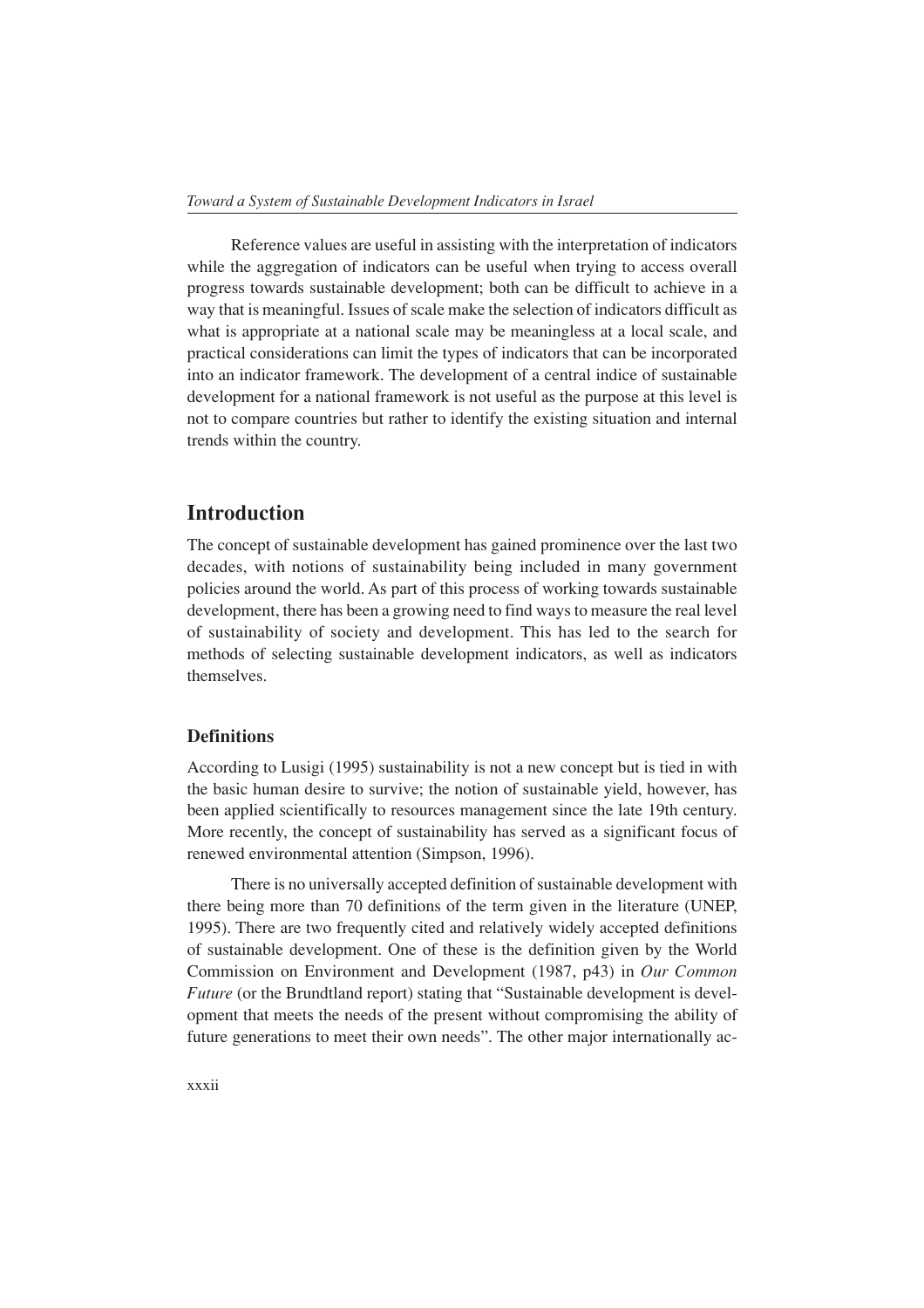cepted working definition of sustainable development is the whole of *Agenda 21*, the document resulting from the United Nations Conference on Environment and Development held in Rio de Janeiro in June 1992 (Dahl, 1997). It is a very wide ranging definition that covers issues ranging from housing provision, social structures, equal opportunity, and greater empowering of indigenous people, women, and young people in environmental decision making (Simpson, 1996).

In the context of the Mediterranean, the UNEP proposed that sustainable development could be considered as "Development which is respectful of the environment, technically appropriate, economically viable and socially acceptable to the meet the needs of present generations without endangering the possibility of future generations to satisfy theirs" (UNEP, 1995, p9).

The definition of sustainable development is further developed (and complicated) by some authors, such as Serafy (1996) and Noel and O'Connor (1998) who use terms strong and weak sustainability. Weak sustainability holds that sustainability can be maintained by substituting human and manufactured capital for natural capital, whereas the concept of strong sustainability holds that human capital is not a substitute for natural capital since the two are distinct and different (Noel & O'Connor, 1998). Depending upon which of these two definitions is chosen, there is a significant effect on how indicators of sustainability are chosen and used.

The above definitions of sustainability provide a clear indication of what is meant by the term sustainable development but they do not necessarily provide a simple definition that readily allows the degree of sustainability to be measured or to permit a development to be assessed as sustainable or unsustainable. Being able to do this is critical, however, if a meaningful set of indicators of sustainable development are to be compiled and used by policy makers. An alternative (and complementary) way of defining sustainability might be to form a negative definition and say that sustainable development is any development which is not unsustainable in the long term. This definition, advanced in the Israeli Sustainable Development Strategy, would have the advantage that it is easier to define what is unsustainable than agree upon what is sustainable.

#### **Use of Sustainability Indicators**

Concepts of sustainable development always involve timescales, but because most forms of development will involve the use of some resources which are renewable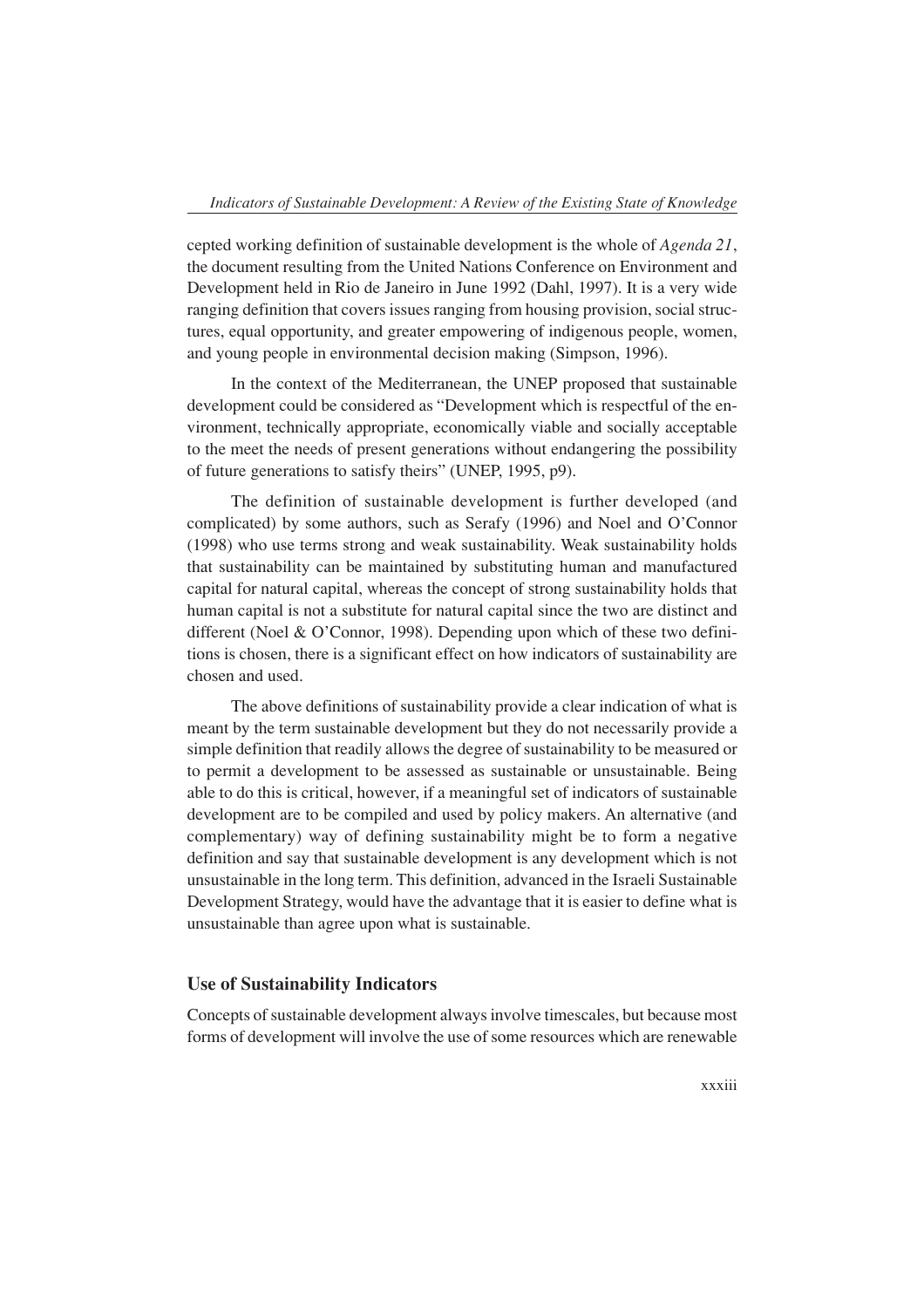only on a geological time scale, sustainable development can really only be talked about in terms of increased degrees of sustainability (Simpson, 1996). Establishing sustainability indicators is a critical aspect to achieving sustainable development since indicators are needed to reveal progress towards development that is more sustainable (Luxem & Bryld, 1997). They are needed to reveal trends over time (Gallopin, 1997) and indeed Faucheux and O'Connor (1998) state that indicators by their very definition must refer to change over time.

Sustainability indicators are required to determine the direction of systems at the macro level and assist in formulating policy at this level while also providing information that is able to adequately support decision making at the micro level where action has greater impact (Rutherford, 1997). In short, they permit the evaluation of situations and trends compared with the foundations of sustainable development (UNEP, 1995) and are one of the tools necessary to achieve progress towards sustainable development (OECD, 1994).

According to the UK Department of Environment indicators serve three specific functions, namely simplification, quantification, and communication (UK DoE, 1996). Indicators serve to simplify and make complex phenomena communicatable. More specifically, they can also be used to link environmental impacts and socio-economic activity, while at the same time they may reduce the confusion potentially caused by large amounts of environmental and economic data (UK DoE, 1996). The degree to which indictors are able to fulfill these functions will depend upon whether or not indictor sets are appropriately constructed so that they will actually serve to simplify and convey information through a rational framework, rather than overwhelm policy makers with large quantities of information.

An indicator can be defined as "a parameter, or a value derived from parameters, which provides information about a phenomenon" (OECD, 1994, p8). Gallopin (1997) states that while indicators have been defined in many different ways by various scholars, including as parameters, measures, values, and as measuring instruments, indicators in their most general sense are signs, meaning that they are an image or abstraction which stands for something. Gallopin (1997) also notes that on a practical level indicators must be variables rather than values.

According to Bayliss and Walker (1996) the managerial approach to sustainability is the dominant approach and is based upon a positivist tradition. This approach conceives of the environment as objectively measurable, permitting the modelling of its processes, leading to the understanding of these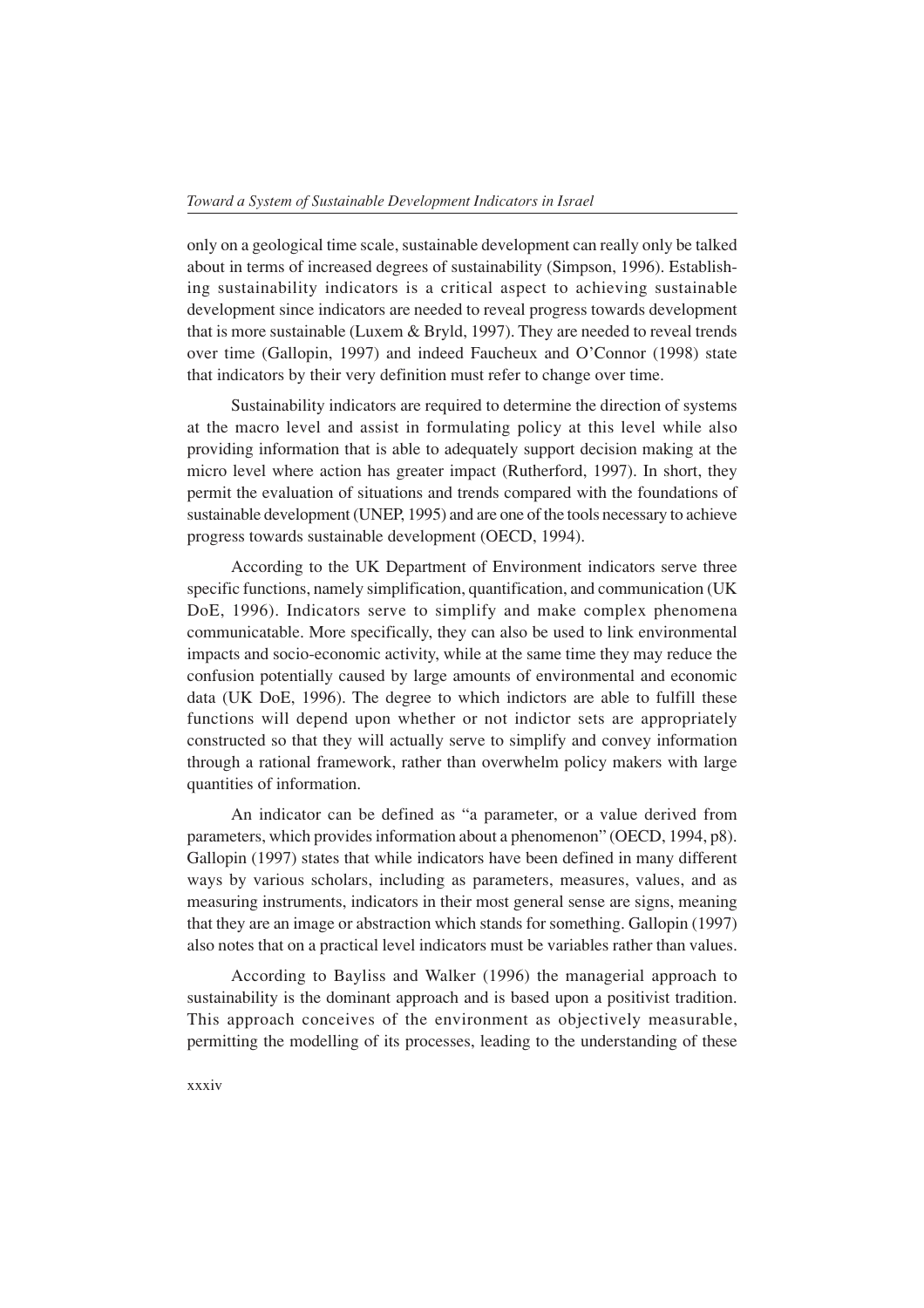processes that is required for their management. Indictor frameworks permit issues relating to environmental problems and their associated interconnections to be considered systematically (UK DoE, 1996).

Sustainability is often considered under the three broad headings of economic, social, and ecological sustainability, with these categories referring to both the system to be sustained as well as the types of units that may be used to measure the sustainability of the system (Faucheux & O'Connor, 1998). Faucheux et al (1998) argue, however, that methods which have received much popular attention, such as assessing sustainability through indicators which focus upon changes in capital stocks, both natural and manufactured, are empirically suspect in their approach.

Hodge et al (1995) examine the indicator needs of the different elements within a society, including individuals and households, communities, corporations, and the government. They note that all of these different groups within a society require indicators that allows them to assess how their activities impact upon the environment if they are to be aware of how their individual decisions impact upon the sustainability of development.

Sustainability indicators are related to but not the same as indicators used in state-of-the-environment reporting. State-of-the-environment reporting has gone from having a narrow focus on environmental and resource use in the 1970s to an examination of the relations between environmental and socio-economic processes within an overall focus upon sustainable development (Bosch, 2000).

## **Sustainable Development Indictor Frameworks**

Adopting some sort of methodological framework for the selection and ordering of indicators is of fundamental importance if a meaningful set of indicators is to be selected which will permit effective assessment of progress towards sustainable development.

#### **The Pressure-State-Response Framework**

Just as there is no universally accepted definition of sustainable development, there is not yet a universally accepted framework that permits assessment of whether development is becoming more or less sustainable (UK DoE, 1996). One of the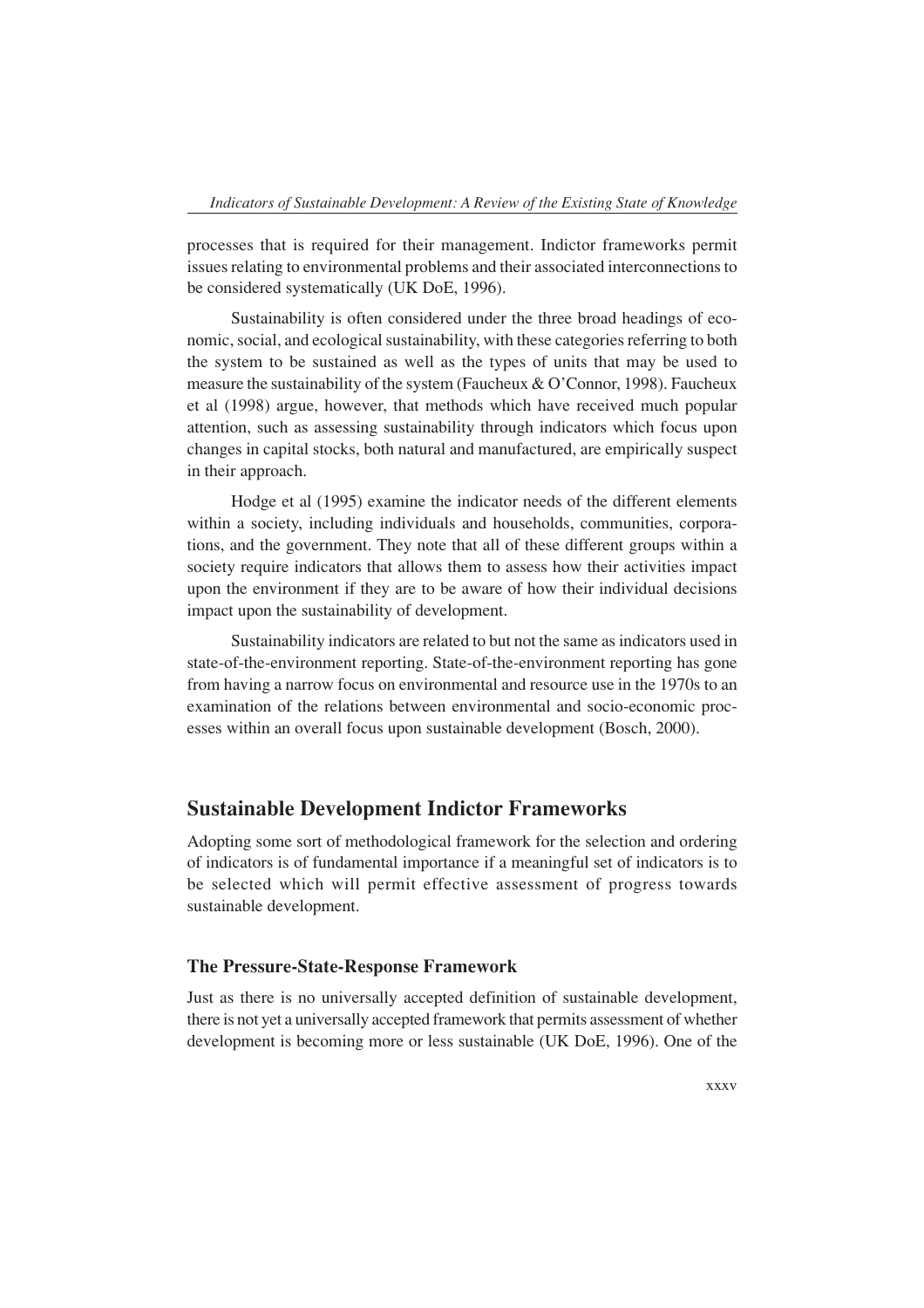more widely known and discussed methodologies for the selection of indicators is the Pressure-State-Response (PSR) framework put forward by the Organisation for Economic Co-operation and Development (OECD). This model is based upon the concept that *pressures* are exerted by human activities on the *state* of the environment and natural resources, with there being a *response* to these changes through a variety of environmental, economic and sectoral policies (OECD, 1994). The PSR framework refers to three broad categories of sustainability indicators, indicators of environmental pressures, indicators of environmental conditions, and indicators of societal responses. Indicators of environmental pressures, (relating to the *pressure* category of the PSR framework), describe environmental pressures resulting from human activities (OECD, 1994). Indicators of environmental conditions, relating to the *state* category of the PSR framework, describe the quality of the environment and the quality and quantity of natural resources with such indicators intended to give an overview of the state of the environment and its development over time (OECD, 1994). Indictors of societal responses, relating to the *response* category of the PSR framework, measure the degree to which society, both through individual and collective actions, is responding to environmental concerns (OECD, 1994). The OECD (1994) notes that although the PSR framework is based on the concept of causality and tends to suggest linear relationships of human-environment interaction, this should not prevent more complex human-environmental interactions being observed.

A summary of the OECD indicators, showing how they relate to the PSR framework is given in Table 2.1.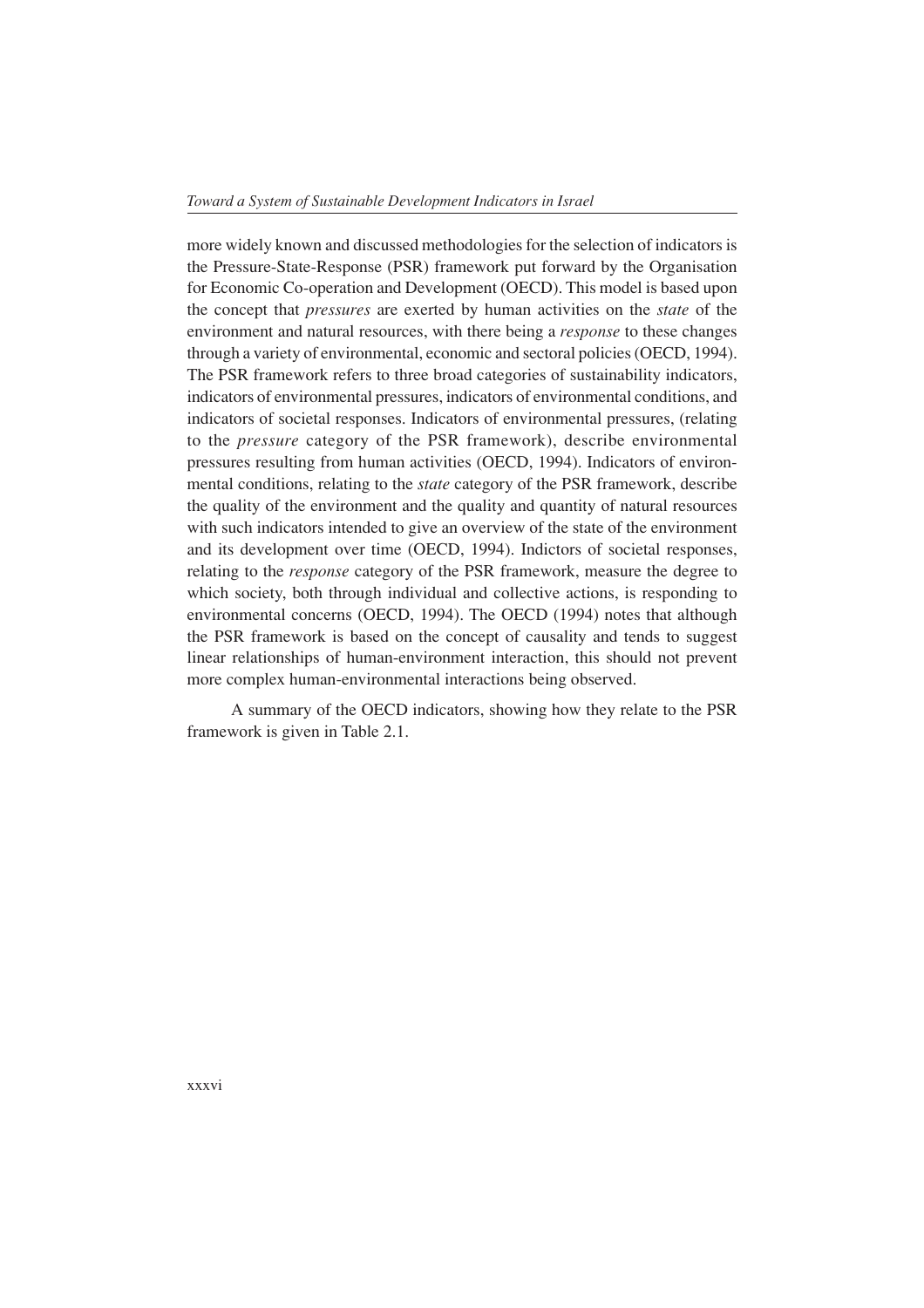| <b>Issue</b>             | Pressure:<br>Indicators of<br>environmental<br>pressures                                                                                            | State:<br>Indicators of<br>environmental<br>conditions                                                       | <b>Response:</b><br>Indicators of<br>societal responses                                                                                                                                                                                                         |
|--------------------------|-----------------------------------------------------------------------------------------------------------------------------------------------------|--------------------------------------------------------------------------------------------------------------|-----------------------------------------------------------------------------------------------------------------------------------------------------------------------------------------------------------------------------------------------------------------|
| <b>Climate Change</b>    | -Index of<br>greenhouse gas<br>emissions<br>$-CO2$ emissions                                                                                        | -Atmospheric<br>concentration of<br>greenhouse gases<br>-Global mean<br>temperature                          | -Energy efficiency<br>-Energy intensity<br>-Economic and<br>fiscal instruments                                                                                                                                                                                  |
| Ozone layer<br>depletion | -Index of apparent<br>consumption of<br>ozone deleting<br>substances<br>-Apparent<br>consumption of<br>CFCs and halons                              | -Atmospheric<br>concentrations of<br>ozone depleting<br>substances<br>-Ground level<br><b>UV-B</b> radiation | -CFC recovery rate                                                                                                                                                                                                                                              |
| Eutrophication           | -Emissions of N<br>and P in water<br>and soil<br>-N from fertilizer<br>use and from<br>livestock<br>-P from fertilizer<br>use and from<br>livestock | $-BOD / DO$ ,<br>concentrations of<br>N and P in inland<br>water and in<br>marine waters.                    | -% of population<br>connected to<br>biological and / or<br>chemical sewage<br>treatment plants<br>-% of population<br>connected to sewage<br>treatment plants<br>-User charges for<br>waste water treatment<br>-Market share of<br>phosphate-free<br>detergents |
| <b>Acidification</b>     | -Index of acidify-<br>ing substances<br>-Emissions of<br>NO <sub>x</sub> and SO <sub>x</sub>                                                        | -Exceedance of<br>critical loads of<br>pH in water and<br>soil<br>-Concentrations in<br>acid precipitation   | $-\%$ of car fleet<br>equipped with<br>catalytic converters<br>-Capacity of SO <sub>x</sub><br>and NO <sub>x</sub> abatement<br>equipment of<br>stationary sources                                                                                              |

| Tables 2.1: Summary of the OECD indicators. (Source: OECD, 1994, p14). |  |  |
|------------------------------------------------------------------------|--|--|
|                                                                        |  |  |

xxxvii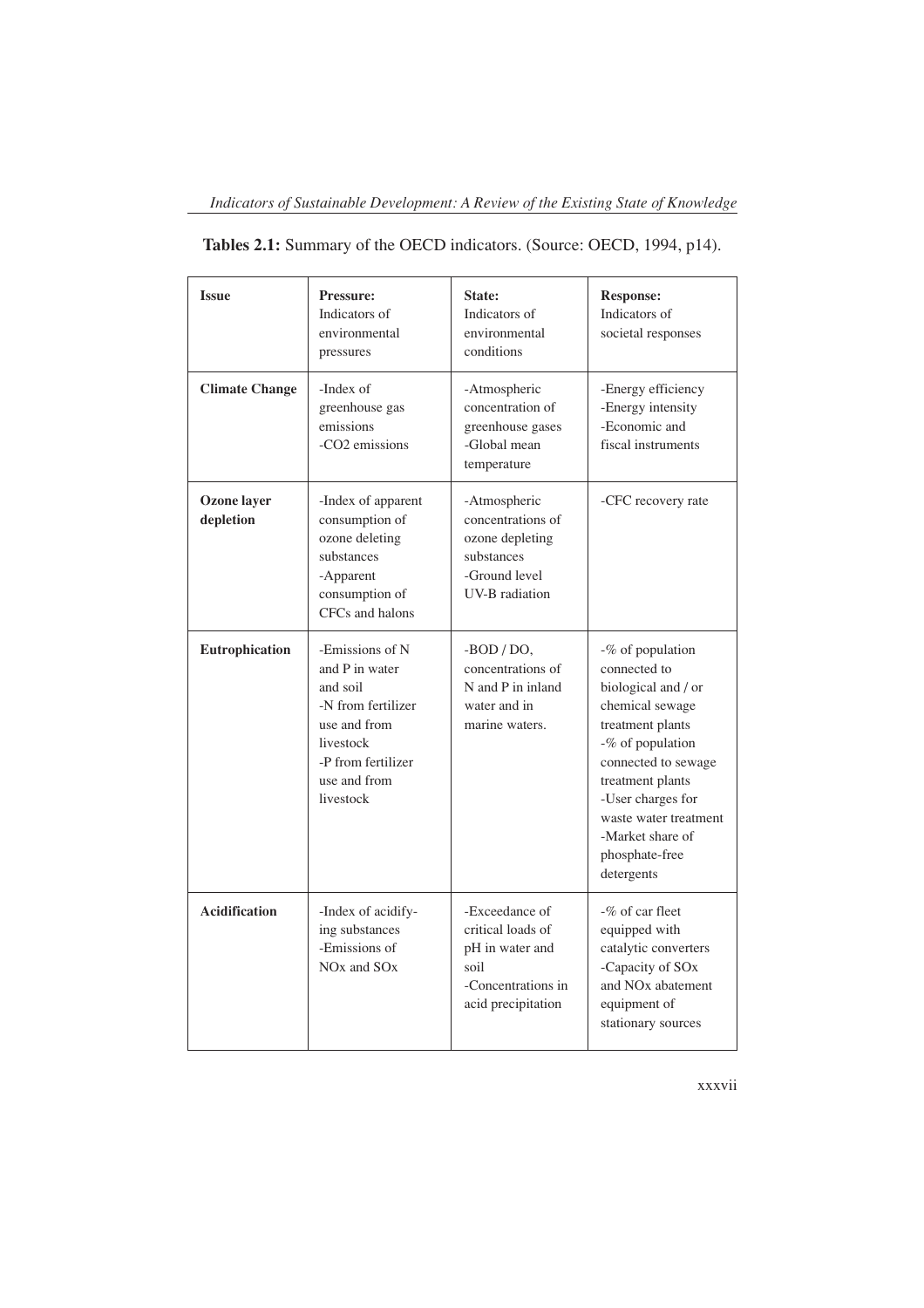| <b>Issue</b>                       | <b>Pressure:</b><br>Indicators of<br>environmental<br>pressures                                                  | State:<br>Indicators of<br>environmental<br>conditions                                                                                                             | <b>Response:</b><br>Indicators of<br>societal responses                                                                     |
|------------------------------------|------------------------------------------------------------------------------------------------------------------|--------------------------------------------------------------------------------------------------------------------------------------------------------------------|-----------------------------------------------------------------------------------------------------------------------------|
| <b>Toxic</b><br>contamination      | -Emissions of<br>heavy metals<br>-Emissions of<br>organic compounds<br>-Consumptionof<br>pesticides              | -Concentration of<br>heavy metals and<br>organic compounds<br>in environmental<br>media and in living<br>species<br>-Concentration of<br>heavy metals in<br>rivers | -Changes of toxic<br>contents in products<br>production and<br>processes<br>-Market share of<br>unleaded petrol             |
| Urban<br>environmental<br>quality  | -Urban air emissions:<br>SOx, NOx, VOC<br>-Traffic density<br>(urban and national)<br>-Degree of<br>urbanization | -Population<br>exposure to air<br>pollution and noise<br>-Ambient water<br>conditions in<br>urban areas                                                            | -Green space<br>-Economic, fiscal, and<br>regulatory instruments<br>-Water treatment<br>and noise abatement<br>expenditures |
| <b>Biodiversity</b> /<br>landscape | -Habitat alteration<br>and land<br>conversion from<br>natural state                                              | -Threatened or<br>extinct species as<br>a share of total<br>species known                                                                                          | -Protected areas as<br>a % of national<br>territory and type<br>of ecosystem                                                |
| Waste                              | -Waste generation:<br>municipal,<br>industrial, nuclear,<br>and hazardous                                        | Not Applicable                                                                                                                                                     | -Waste minimization<br>-Recycling rate<br>-Economic and<br>fiscal instruments,<br>expenditures                              |
| <b>Water resources</b>             | -Intensity of use<br>of water resources                                                                          | -Frequency, duration<br>and extent of<br>water shortages                                                                                                           | -Water prices and<br>user charges for<br>sewage treatment                                                                   |
| <b>Forest resources</b>            | -Actual harvest /<br>productive capacity                                                                         | -Area, volume and<br>structure of forests                                                                                                                          | -Forest area manage-<br>ment and protection                                                                                 |
| <b>Fish resources</b>              | -Fish catches                                                                                                    | -Size of spawning<br>stocks                                                                                                                                        | -Forest area manage-<br>ment and protection                                                                                 |

*Toward a System of Sustainable Development Indicators in Israel*

xxxviii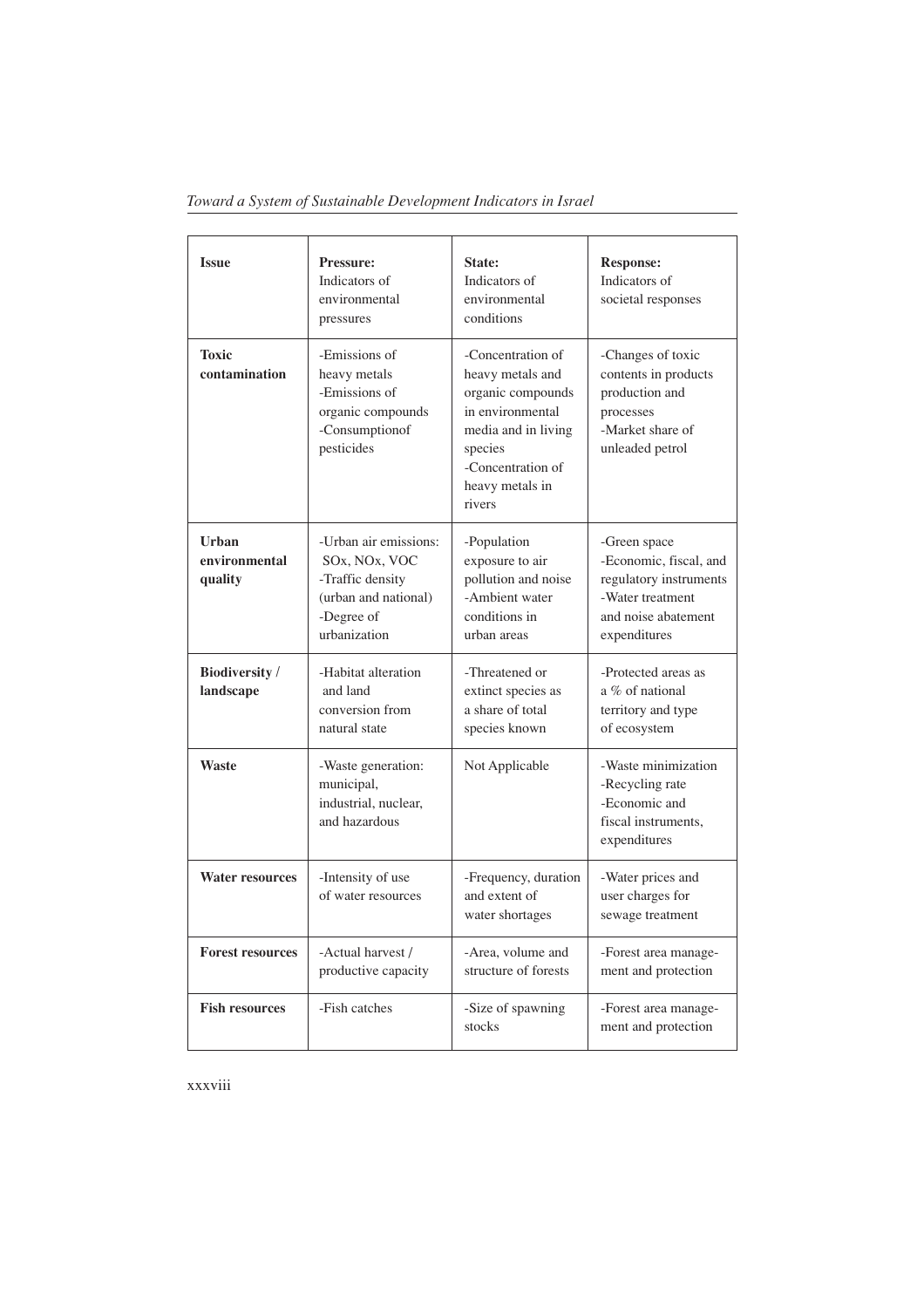| <b>Issue</b>                                                    | <b>Pressure:</b><br>Indicators of<br>environmental<br>pressures                                                                                                                                                                             | State:<br>Indicators of<br>environmental<br>conditions | <b>Response:</b><br>Indicators of<br>societal responses                                                  |
|-----------------------------------------------------------------|---------------------------------------------------------------------------------------------------------------------------------------------------------------------------------------------------------------------------------------------|--------------------------------------------------------|----------------------------------------------------------------------------------------------------------|
| Soil degradation<br>(desertification<br>and erosion)            | -Erosion risks:<br>potential and actual<br>land use for<br>agriculture<br>-Changes in land use                                                                                                                                              | -Degree of top<br>soil losses                          | -Rehabilitated areas                                                                                     |
| General<br>indicators not<br>attributable to<br>specific issues | -Population growth<br>and density<br>-Growth of GDP<br>-Private final<br>consumption<br>expenditure<br>-Industrial production<br>-Structure of energy<br>-Road traffic volumes<br>-Stock of road<br>vehicles<br>-Agricultural<br>production | Not Applicable                                         | -Environmental<br>expenditures<br>-Pollution control<br>and abatement<br>expenditures<br>-Public opinion |

*Indicators of Sustainable Development: A Review of the Existing State of Knowledge*

## **Problems with the PSR framework**

The above framework outlined in Table 1.1 outlines a large number of potential indicators of changes in pressures, states, and responses relating to human interaction with the environment. Unfortunately for many of the indicators given, measurement in any meaningful way is either extremely complex or even impractical, and for other indicators careful and detailed definitions are needed first before they can be used. Examples include "Green space" appearing in the Response section of the Urban environmental quality category. Quantifiably measuring this in a meaningful way across time within a single country or city, or in a comparison of several countries is problematic since the value of green space to society does not depend so much upon its total area but the relative significance of the green spaces which are preserved. Green space in the central business district of a large city has much greater significance than green reservations appearing in a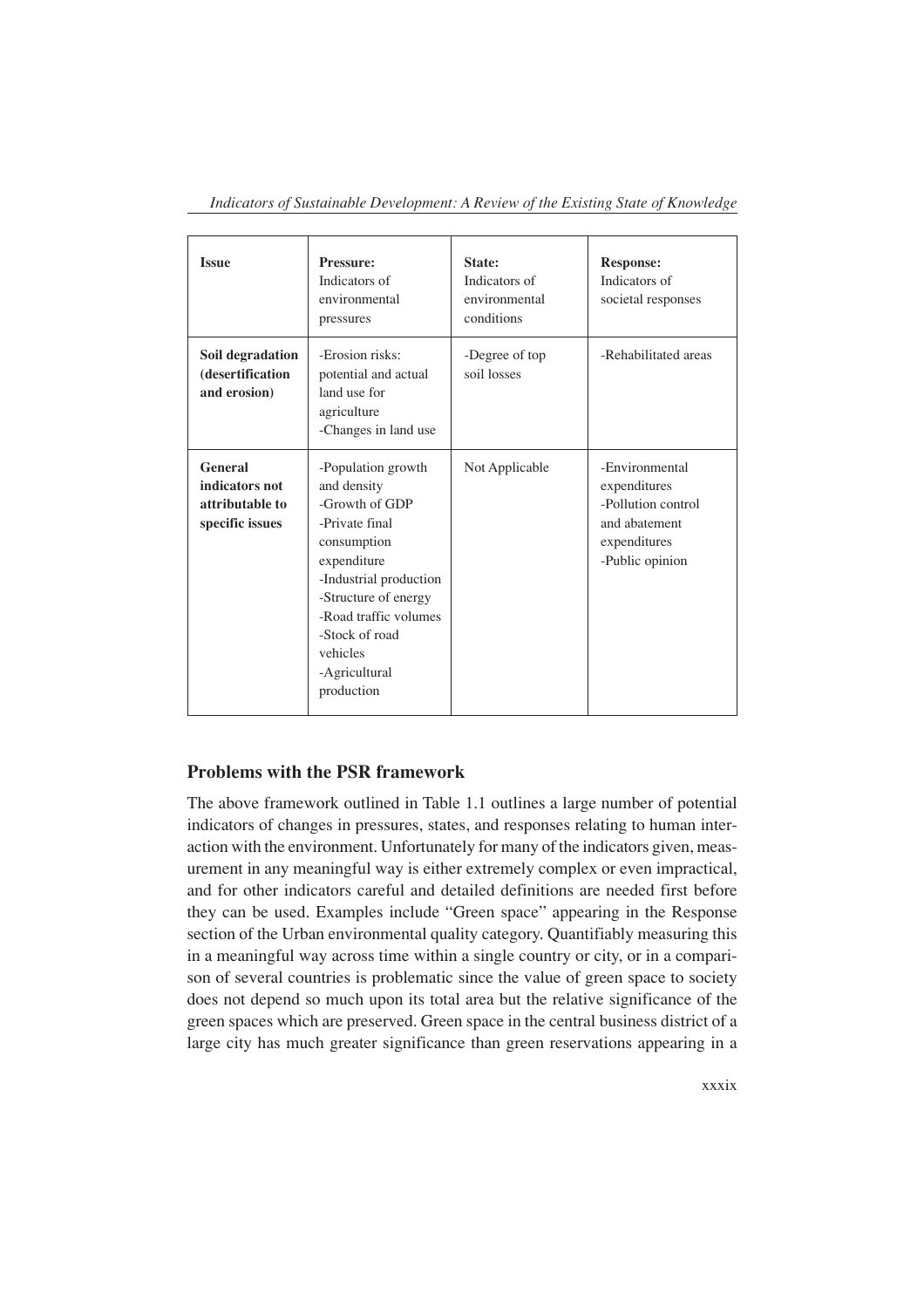predominantly rural area. The value of any given piece of green space will also depend upon how it is managed or developed. Wasteland does not necessarily have the same value to a community as well managed parkland. Similarly, the preservation of small areas of habitat that support endangered species is more significant than the preservation of large areas of less critical land, and wildlife corridors can also have a significance beyond which can be measured in land area alone.

Other problematic variables appearing in the OECD list of indicators include "Population exposure to air pollution", which is again difficult to measure meaningfully. Similarly "Water treatment and noise abatement expenditures" is also problematic. A decrease in spending may be good since it might indicate that problems are decreasing, thus requiring reduced expenditure, or may indicate that sustainability is decreasing due to reduced attention being applied to a significant and continuing problem.

"Waste minimization" and "Recycling rate" are also extremely complicated. For some products, life cycle analysis may indicate that recycling is not the most environmentally sustainable option, and in some countries or regions, recycling generally may have a greater economic and environmental cost than benefit. This would frequently be the case, for example, in desert regions where population is sparse. In such regions, transport and processing costs (both economic and environmental) for recycling will be high while landfill sites may be plentiful. Similarly, in relation to water prices, rising prices may represent increased or decreased sustainability and will depend upon the conditions present in a country, both economic and environmental.

With the examples of problems outlined above, the pressure, state, response framework can only serve as a general indication of what sustainability indicators might encompass, rather than a definitive and practical set of indicators. Furthermore because significant further development on a country-by-country basis or region-by-region basis is still required, the different practical sets of indicators that are developed based on this framework will not necessarily be comparable between regions or countries.

There is a significant amount of discussion in the literature relating to the PSR framework of the OECD. Mortensen (1997) notes that the term "pressure" is not an exact description of human impacts in relation to sustainable development since such impacts may be both positive and negative. Rutherford (1997) also notes problems with the framework, pointing out that there are problems linking pressures, states, and responses within single countries (due to external environ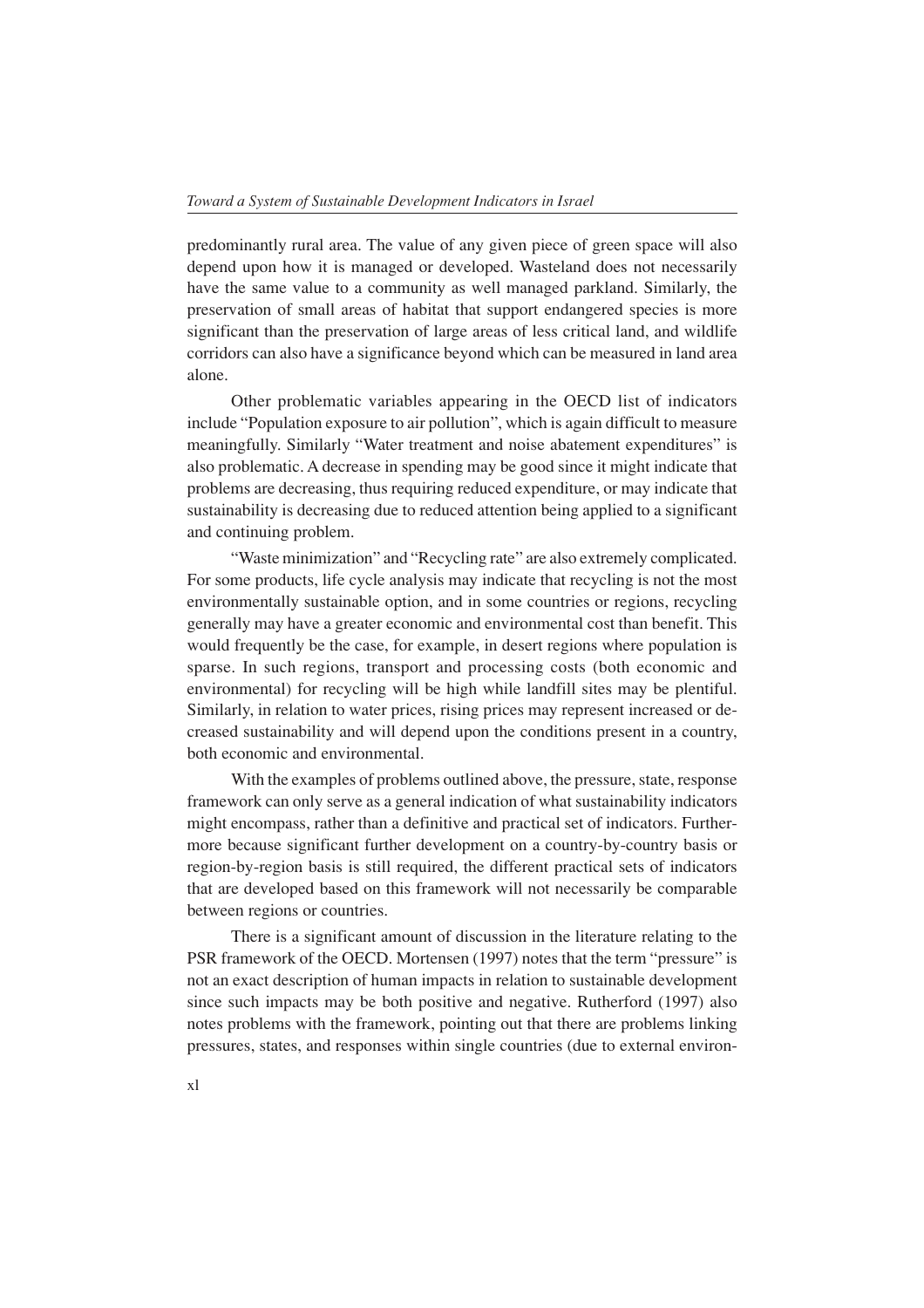mental impacts) which have caused many analysts to conclude that it is best to focus only on pressure indicators. Others, like Gallopin (1997), note that users of the PSR framework are often tempted to use the simple linear linkages of the different pressures, states, and responses suggested by the framework mechanistically with this resulting in invalid inferences and wrong policy recommendations. The feedback loop between environmental and human interactions is missing from the PSR framework (UNEP, 1995). Certainly the linkages suggested by the pressure, state, response framework are rather simplistic and possibly not particularly useful in assisting policy makers. Another problem with the PSR framework of the OECD is that the indictors are essentially descriptive, and contain no threshold values or norms against which sustainability can be evaluated (Boisvert *et al.*, 1998).

The UK Department of the Environment (1996) in relation to the PSR framework and its own selection of sustainability indicators found that it was necessary to modify the framework in order to assess progress towards sustainable development as a whole rather than just the more limited environmental focus of the PSR framework. The indicators chosen by the Department of the Environment were chosen to also reflect the state of the economy as well as that of the environment (UK DoE, 1996). In a similar vein, Gallopin (1997) adds that even when considered as an environmental indicator framework only, the PSR framework is useful for ordering indicators but the task of establishing indicators with functional causality of human and environmental interactions remains. Doing this, however, is critical to forming an indicator framework that can effectively assist policy makers.

#### **Variations to the PSR framework**

The PSR framework of the OECD has formed the basis of other sustainable development indicator frameworks which have been developed subsequently or adopted by individual countries. Notable among these is the Driving force — State — Response (DSR) framework that was adopted by the United Nations Commission on Sustainable Development in 1995 (Mortensen, 1997). This framework is essentially an adaptation of PSR framework of the OECD. It recognizes that the impact of human activities can be both positive and negative, unlike the term "pressure" of the PSR framework (Mortensen, 1997). The term driving force also permits the inclusion of economic, social, and institutional aspects relating to sustainable development.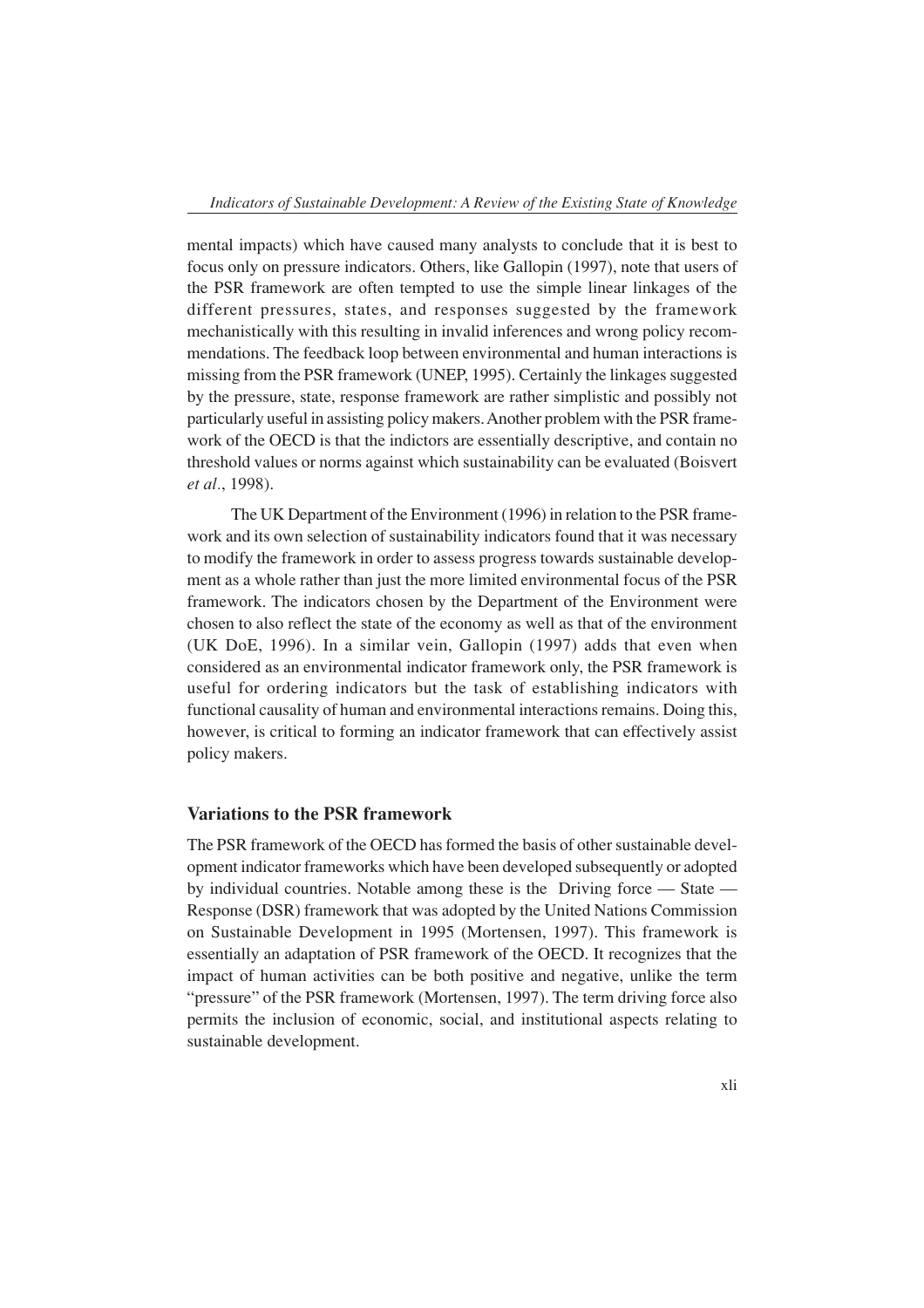The different categories of sustainable development and every chapter of *Agenda 21* is reflected in the DSR framework in which there is a distinction between the different categories of sustainable development, namely social, economic, environmental, and institutional. A number of criteria for the selection of indicators for the framework by the United Nations Commission on Sustainable Development are outlined by Mortensen (1997). The indicators selected on the basis that they are:

primarily national in scale or scope

relevant for assessing progress towards sustainable development

readily understandable

within the general capacities of national governments

conceptually well-founded

limited in number but adaptable to future requirements

relevant to *Agenda 21*

largely reflective of international consensus

dependant upon accessible data.

Approximately 130 indicators were approved by the United Nations Commission on Sustainable Development at its third work session in April 1995 (United Nations Commission on Sustainable Development, 1996). The indicators of the DSR framework are not linked causally either horizontally or vertically by this framework. Mortensen (1997) states that this has the advantage that the framework does not make simplistic assumptions on the basis of difficult to establish causal links, and when the framework is used indicators can be selected on the basis of whether or not they fulfil the criteria outlined only rather than to fill out a specific cell in a framework.

Berger (1997) notes that there may be serious difficulties with the DSR framework if it assumes that rapid environmental change is always the result of human activity while natural change is gradual, benevolent and predictable. He argues that when assessing progress towards sustainable development, the effects of natural processes and change must also be acknowledged. Such considerations must certainly apply to processes such as climate change, where scientific evidence suggests huge natural variation in the past.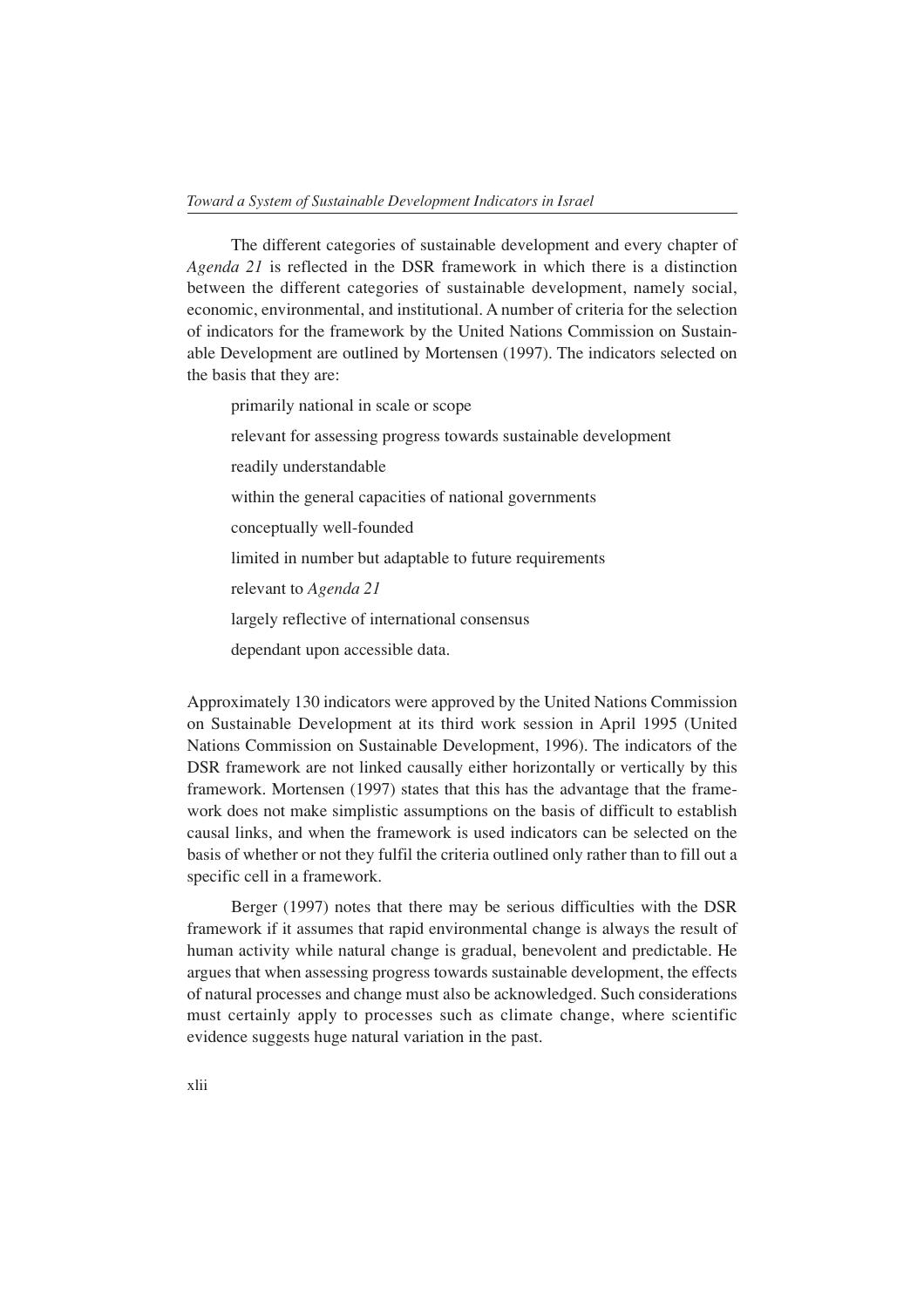The UNCSD's set of sustainable development indicators was tested by a number of countries around the world between 1996-99, including eight European nations (Kristensen, 2001). Following reviews at UNCSD workshops and a joint EEA Eurostat workshop in 1998 it was found that many of the UNCSD's proposed indicators were already in regular use in Europe, and several of the proposed indicators were not relevant for evaluating sustainabile development in European countries, with there being a need to develop a set of indicators more relevant to monitoring sustainable development in EU states.

Institute Francais de l'Environment (IFEN) in their testing and review of the UNCSD's set of sustainable development indicators found that the greatest problem with the indicator set was that it did not reflect sustainable development as defined in the Bruntland report specifically enough (Institut Francais de l'Environment, 1998). Furthermore, the integration of the social, economic and environmental issues relating to sustainable development is crucial, with the absence of this placing a severe limitation on the framework as a means of monitoring progress towards more sustainable development (Institut Francais de l'Environment, 1998). Some of the indicators in the UNCSD's list were also found to be inappropriate for countries with high levels of social and economic development, such as France, and some of the indicators were specific to certain types of environments not found in a country such as France. It was for these reasons that the IFEN did not feel that it was appropriate to use the UNCSD's set of indicators for as the basis of France's sustainable development indicators.

The DSR indicator framework is more comprehensive in its coverage than that of the PSR framework, even if it completely lacks any linkages between the different indicators. While economic and social sustainability and many of the issues discussed in *Agenda 21* may be assessed through the use of this framework, other areas of sustainable development are still completely ignored. Dahl (1997) notes that there are other aspects of development equally critical to overall sustainable development which have largely escaped measurement and accountability. He gives the example of legal sustainability, noting that legal systems are built up over generations and are continually being adapted and changed; he asks whether or not it might be possible when assessing sustainable development to assess the degree to which a country's legal system is meeting its needs or whether it has become cumbersome and counter-productive. How this could be practically done, however, is another matter.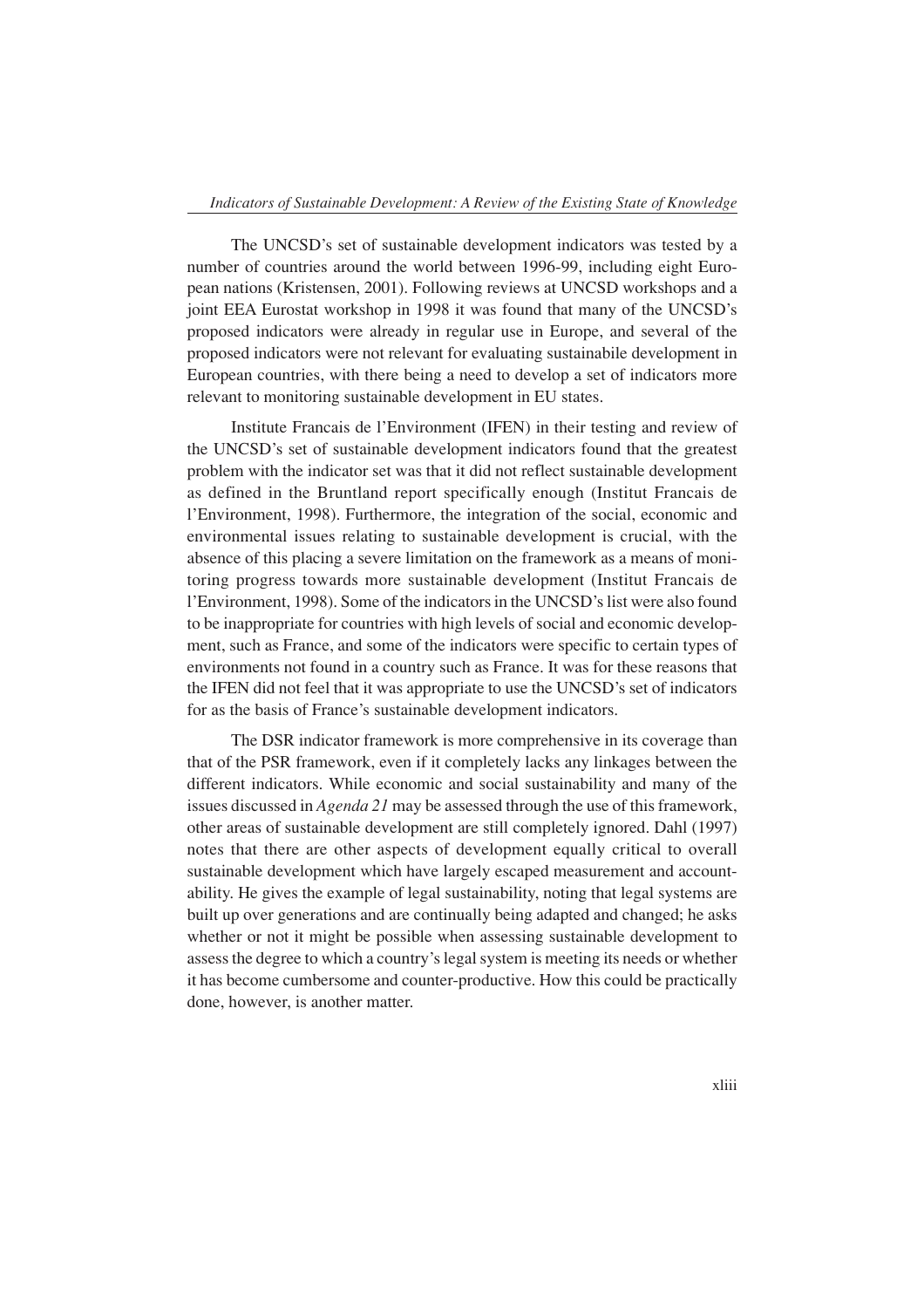Other issues that indictors of sustainability could assess include social cohesion, and moral, ethical, and spiritual sustainability as these are all central to human interaction and must support development (Dahl, 1997). Dahl (1997) suggests that a society might appear to be materially successful while it is losing its moral core, and then later decline into anarchy. Spiritual and cultural sustainability must play an indirect but critical role in a society working towards development that is more sustainable since spiritual and cultural beliefs can have a major impact on daily patterns of life. Where such beliefs induce non-sustainable trends or practices, overall progress towards sustainability might be hindered. Examples of this might include beliefs and practices that promote unsustainable birth rates or the use of products derived from endangered plants and animals. Deriving indicators to measure spiritual and cultural sustainability is likely to be even more problematic than doing this for legal sustainability.

The first set of indicators of sustainable development produced by the UNCSD was revised during 1999 and 2000, with a new core set of 57 indicators then being proposed (Kristensen, 2001). This set is structured into 15 themes, such as health or atmosphere, and 38 sub-themes. Examples of sub-themes for the health theme include sanitation and drinking water, while sub-themes for atmosphere include climate change, ozone layer depletion and air quality (Kristensen, 2001).

## **Alternatives to the PSR (and variations) framework**

### **The work of the French Institute of the Environment**

At the French Institute of the Environment (IFEN) it is believed that there are four possible ways to deal with the development of sustainable development indicators (Lavoux *et al.*, *pers. comm.,* 2001). These are:

- Recycling of environmental indicators.
- Making use of international experiences at producing sustainable development indicators, including the work of the UNCSD, OECD, and others.
- Developing performance indicators that relate to sustainable development strategies.
- Starting from scratch to build a new system of sustainable development indicators.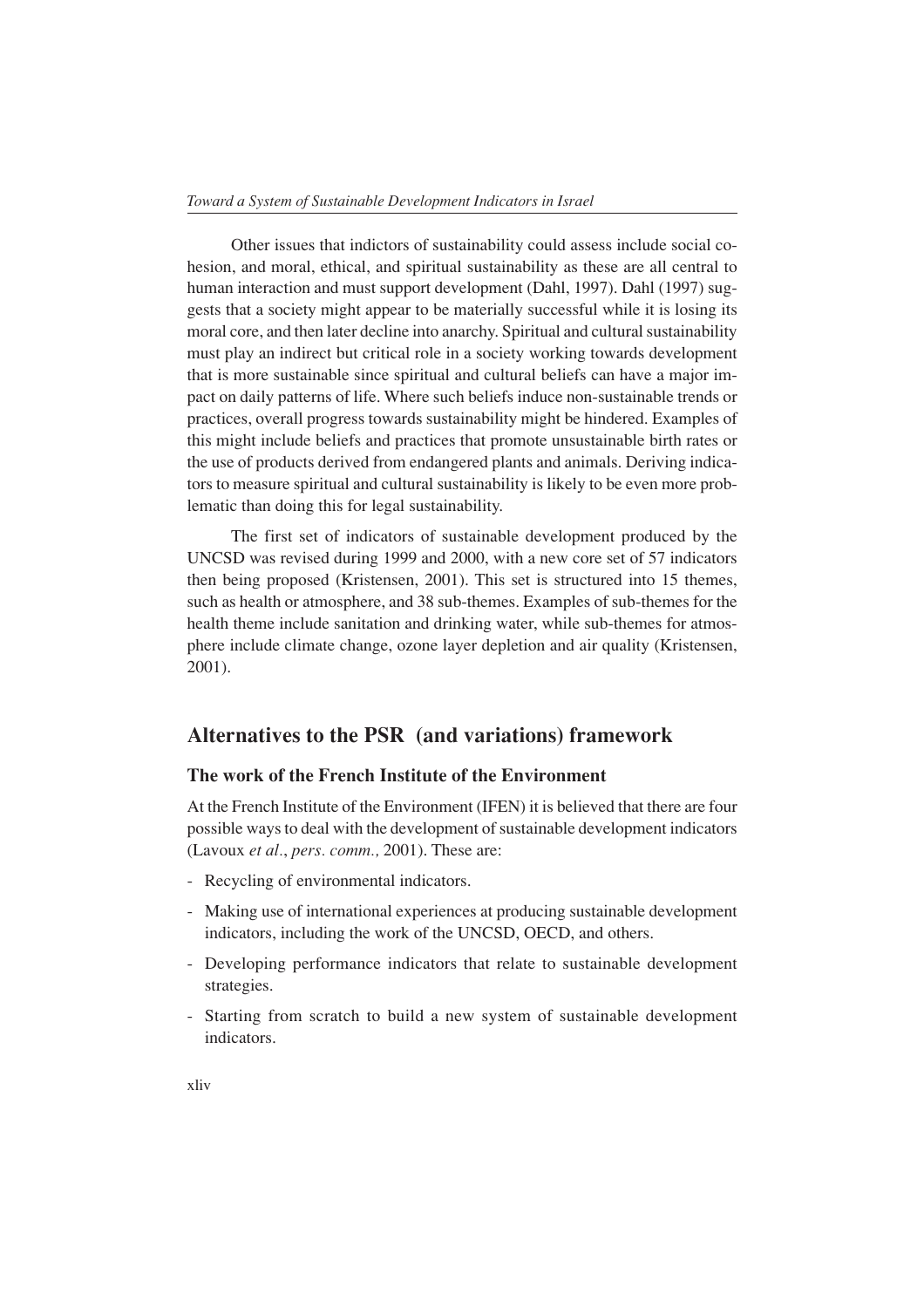The first option, recycling environmental indicators was thought by the IFEN to be too narrow since it doesn't permit the adequate consideration of the social and economic aspects of sustainable development, while the third option, developing performance indicators that relate to a sustainable development strategy is only possible in countries with an officially accepted (and detailed) strategy of sustainable development.

The second and fourth of the above options were adopted by IFEN in their development of sustainable development indicators (Lavoux *et al.*, *pers. comm.,* 2001). The second option, making use of international experiences in the development of sustainable development indicators, in particular the PSR and its derived frameworks was not adopted for the basis of sustainable development indicators as such, but rather as the basis of environmental reporting due to the limitations of this framework noted in the previous section. Hence, a PSR type framework (and other international experiences) are used by the IFEN for environmental reporting simultaneously together with the IFEN's own framework that is specific to sustainable development indicators (Lavoux *et al.*, *pers. comm.,* 2001).

The IFEN has produced a modular sustainable development indicator framework structure, consisting of ten modules (Rechatin *et al.*, 1997). These are:

- 1. Assessing development
- 2. Linking flows and stocks
- 3. Status of heritage
- 4. Geographical distribution
- 5. Links with the external world
- 6. Social distribution of assets and nuisances
- 7. Access to heritage assets
- 8. Description of preference and grievances
- 9. Trust / mistrust in the future
- 10. Resilience and flexibility

These modules and how they interrelate is outlined in a schematic diagram / model in Figure 2.1. The object is to assess to what extent the dynamics and structure of a given type of development (module 1) are likely to meet the needs of present and future generations (modules 6 to 9) while also ensuring appropriate renewal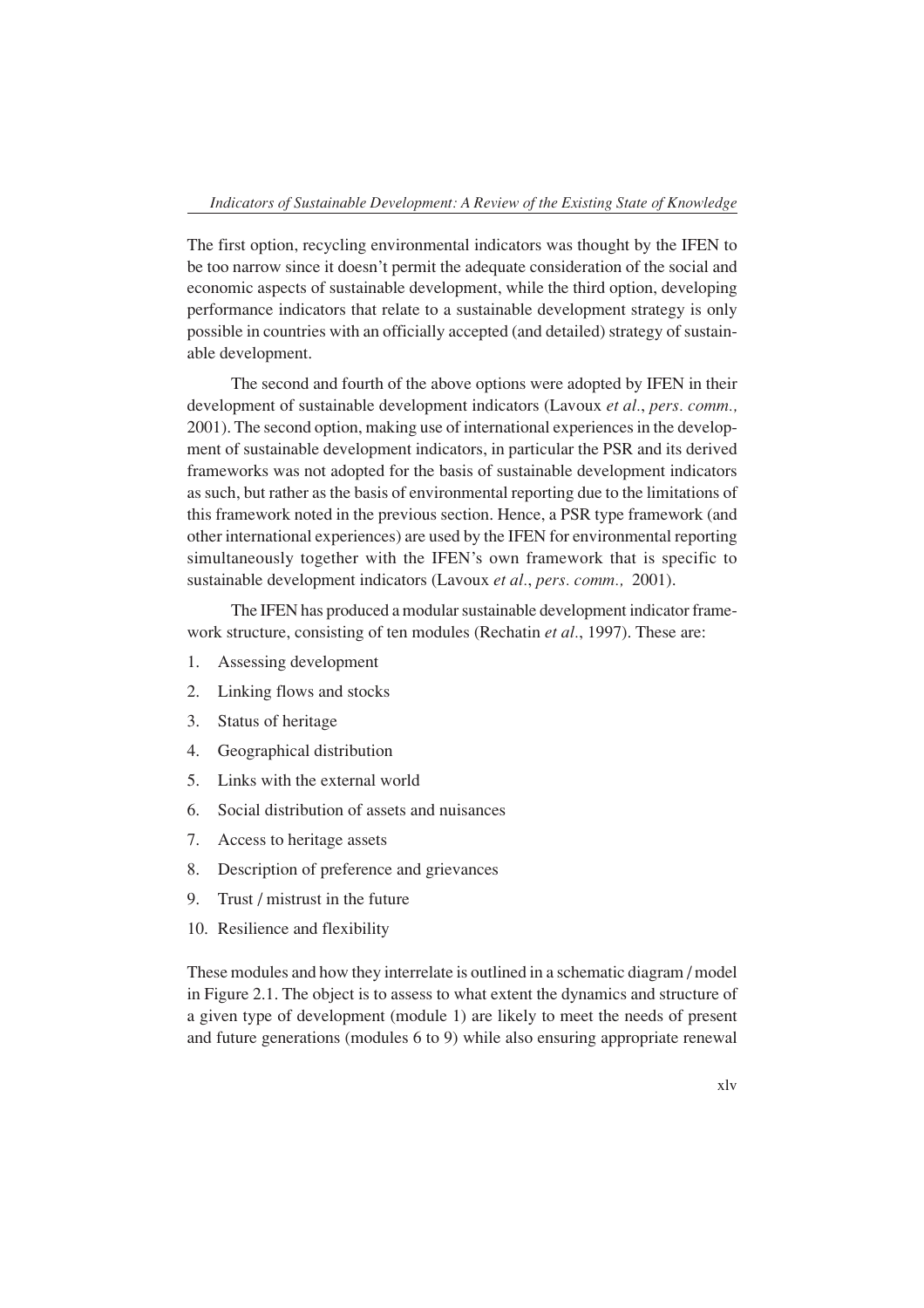of required capital and assets in their different forms (modules 2 to 5) (Rechatin *et al.*, 1997). In addition, module 10, attempts to introduce the notion of unforeseeable circumstances and assesses how the activity system described is able to respond to external events. Although the modules are inter-linked, they are assembled in such a way as to allow each one to be described and assessed independently of the others (Rechatin *et al.*, 1997).



**Figure 2.1:** The IFEN modular framework for sustainable development indicators. (Source: Rechatin, C., Theys, J., Lavoux, T., & Piveteau, V., (1997) *Indicators of sustainable Development: A synopsis of work abroad and key points of Discussion*, IFEN, Orleans, France.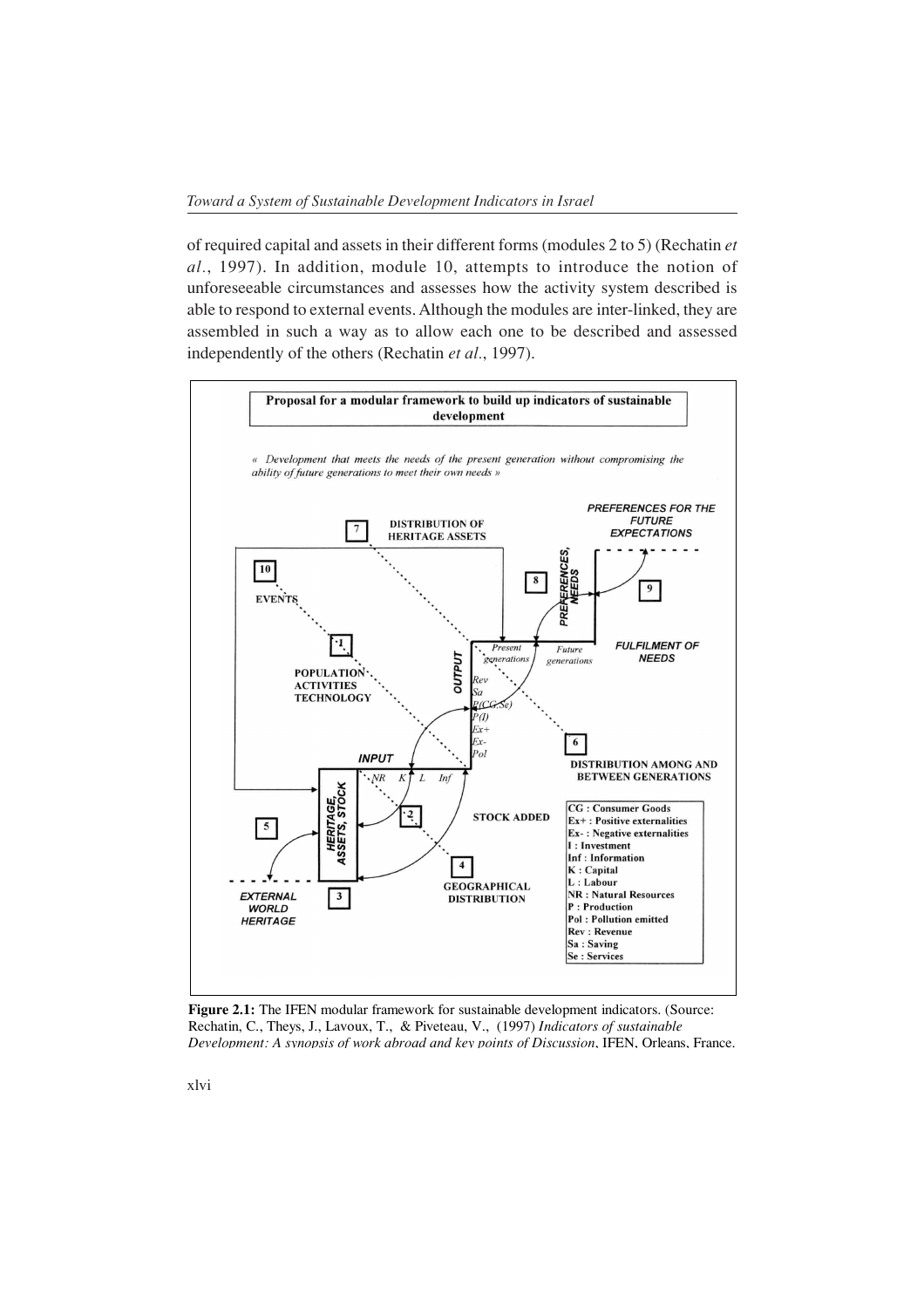The core module, assessing development, focuses upon assessing the extent to which an increase in an activity is associated with an increase in resource use or pollution (Rechatin *et al.*, 1997). This module also assesses the scale of activities, products, or services which are linked to the environment. A time element is included and thus a distinction is made between investment and consumer goods, durable and non-durable goods, in terms of pollution between persistent and nonpersistent pollution, and for resource use whether nor not use is reversible or non reversible.

Modules 2 to 5 focus upon the quality of heritage and capital (Rechatin *et al.*, 1997). Module 2, linking flows and stocks, links data on flows of natural resources, investment, pollution, etc. with data on stocks. This permits ratios, such as pollution flow / pollution stock, or resource use / stock increase, to be calculated. This module also allows assessments of rates of capital recharge, and the balance between labour demand and supply. Module 3 focuses upon the current state of heritage, linking up national and local approaches to construct indicators of wealth. Module 4, geographical distribution, permits the inclusion of indicators of density and indicators of carrying capacity, and permits inter-zone comparisons. Module 5 takes the geographical dimension a step further by linking national data with international and global data (Rechatin *et al.*, 1997).

Modules 6 to 9 encompass indicators relating to the meeting of the needs of present and future generations (Rechatin *et al.*, 1997). They focus upon questions of needs and their fulfillment rather than heritage and wealth issues. Module 6, social distribution of assets and nuisances, links output from productive systems to the fulfillment of present and future needs, while considering distribution mechanisms between both current and future generations. Module 7 looks at access to heritage assets, while module 8 describes the relationships between preferences and their fulfillment together with associated institutional regulatory mechanisms, building up a picture of preferences and mechanisms for handling dissatisfaction. Module 9, trust / mistrust in the future, adds a temporal dimension to the consideration of preferences by describing to what extent do preferences reflect a bias in favour of the present or of the future (Rechatin *et al.*, 1997). This module contains indicators measuring things such as long-term interest rates, debt and savings ratios, etc.

Module 10, reliance and flexibility, differs from the other modules which are all based upon continuity in trends. This module assesses the ability of a society, an economy, or an ecosystem to adapt to unforeseeable event and major upheavals (Rechatin *et al.*, 1997).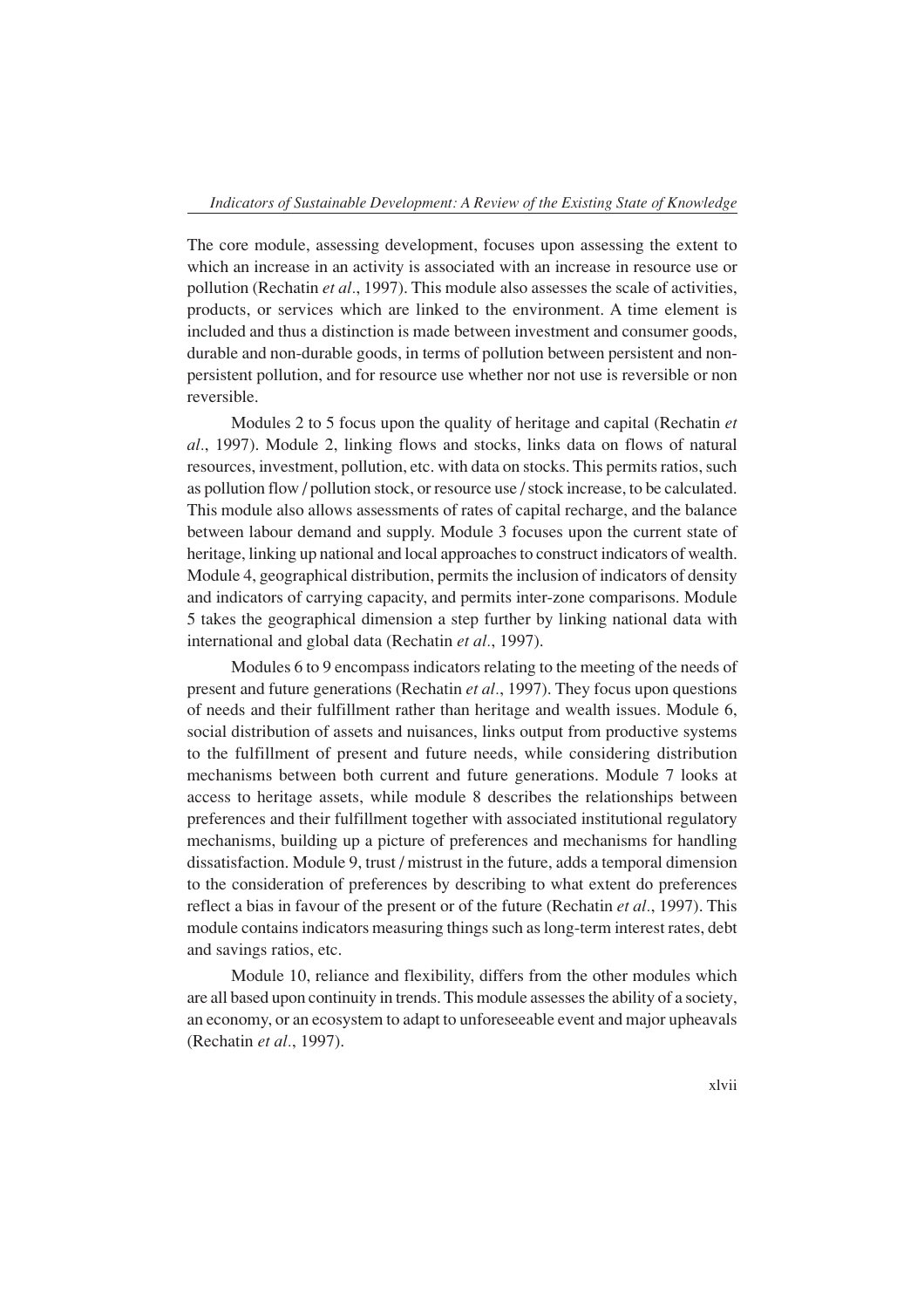At this stage France is envisaging a maximum of 80 indicators of sustainable development. While it is recognized that a smaller number of indicators is good theoretically, this is very difficult to achieve in practice (Lavoux *et al.*, *pers. comm.,* 2001). These indicators are being selected by committees, beginning in 1998-99 with three committees (Lavoux *et al.*, *pers. comm.,* 2001). The three committees were economic, social, and geographical scales and the environment, with about 20 to 30 people in each committee. The committees tried to be multidisciplinary in their approach rather than just focus on their specific area. Initially they worked separately before a plenary session of the combined committees was held. As a result of this brainstorming session, a preliminary list of 20 headings was produced. In 2000-01 about ten people were involved in brainstorming exercises to produce a list of 300 indicators. This list has subsequently shortened to 80 indicators, with the modular structure outlined above being developed.

## **Interpretation and use of indicators**

The OECD (1994) notes that different users of indicators will have different needs but that generally indicators are only one form of environmental evaluation and should be supplemented with qualitative and other information. The UNEP (1995) adds that indicators should be presented to users clearly in appropriate formats, such as maps for geographical data and graphics for statistical trends. Niessen et al (1995) make essentially the same point when they state that it is crucial to use appropriate visualization techniques. As larger numbers of indicators are included within an indicator framework this must become ever more important.

The IFEN in France expects that its sustainable development indicators will be used for the benefit of the public, decision makers, researchers, and so on (Lavoux *et al.*, *pers. comm.,* 2001). Being able to influence decision makers is seen as being important, with decision makers being particularly sensitive to public opinion. Therefore working with the media to reach the public and thus indirectly reach decision makers is necessary.

#### **Targets for indicators**

The UK Department of the Environment (1996) argues that the interpretation of indicators is facilitated by having targets or guideline levels against which indica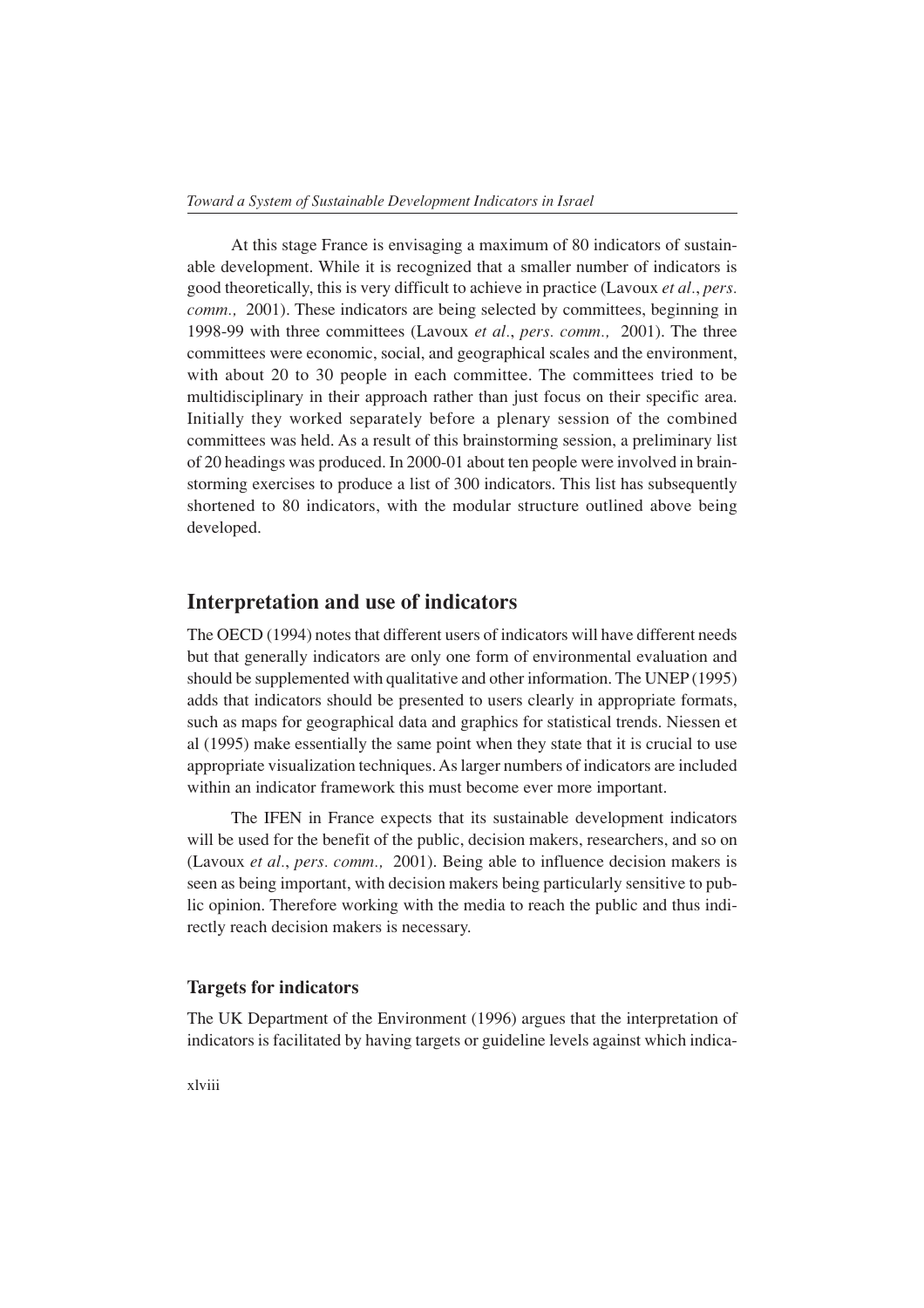tors can be compared, with such targets ideally corresponding to paths that can be sustained in the long term. This same concept is also discussed by the Niessen et al (1995) who refer to the term reference values, the desired numerical or nominal value of indicators. They argue that without adequate reference values changes in indicator values do not necessarily have any meaning. Reference values also facilitate comparisons across environmental issues.

Alternatively to having target values against which indicators are measured, a more practical alternative may be to have values which indicate non-sustainability. This relates back to the alternative definition of sustainability proposed in the introduction whereby sustainable is defined as something which is not unsustainable. Such values of non-sustainability may need to be two tiered. The first tier would be the value for an indicator which if maintained in the long term is unsustainable but which if exceeded in the short term is of relatively minor concern. The second tier would be the value for an indicator beyond which essentially irreparable damage on society or the environment is inflicted. In terms of a nation's economic growth, slight negative growth is not un-sustainable in the short term but is unsustainable in the long term. Complete economic collapse, however, is completely unsustainable even in the short term. In terms of water resources use, water can be pumped at a level above the average annual rate of replenishment from a reservoir or aquifer during times of drought, thus passing the first tier of non-sustainability, but if such a rate of pumping continues indefinitely then permanent damage to the water resources will eventually be sustained.

#### **Aggregation of indicators**

According to Dahl (1997), building an overall perspective when assessing progress towards sustainable development requires the assembly of many specific dimensions and interrelationships, with this aggregation raising complex technical and methodogical issues. Despite the problems that doing this raises, Samuel-Johnson et al (2000) argue that there is a need for an environmental sustainability index, expressed as a single measure for each economy, which would function similarly to that of Gross Domestic Product, acting as a benchmark for judging progress towards sustainable development rather than economic growth.

Traditionally, economic approaches of aggregation have involved converting all measures into monetary values but this requires the generation of surrogate values for non-market goods (Dahl, 1997). Another issue raised by Dahl (1997) is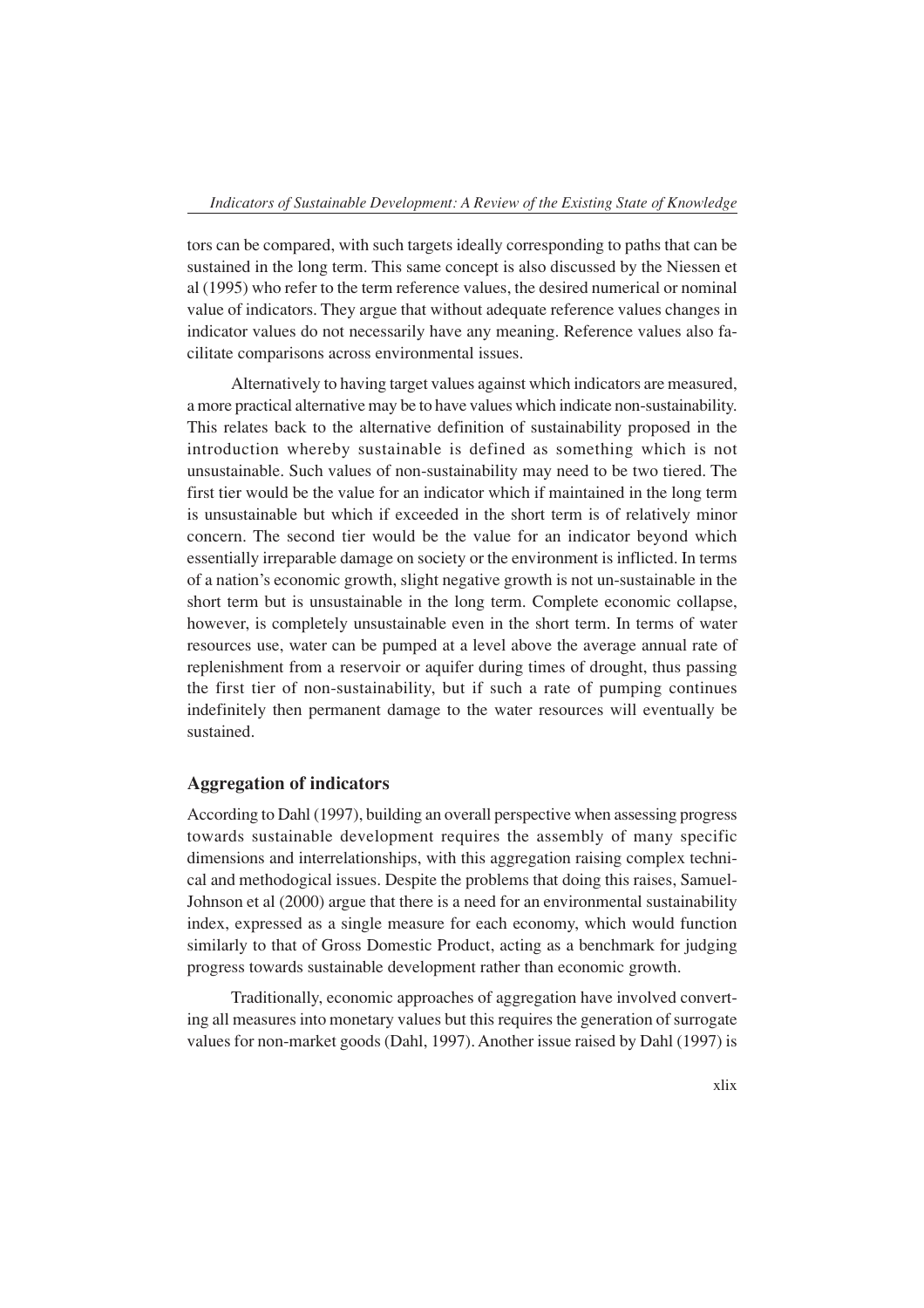that of the relative weight which is given to the different indicators in any aggregation, with this being heavily influenced by value judgments and cultural biases. Furthermore, because some pollutants are of no significance at low concentrations but their environmental effect will sharply increase at higher concentrations, each indicator component must be individually assessed and weighted, at times, on a non-linear scale (Dahl, 1997). The issue of choosing weighting schemes is further discussed by Jesinghaus (1997) who notes that weighting can be carried out through direct monetisation processes, expert assessments, public opinion polls, policy targets, through policy targets combined with the avoidance of costs, and implicit weighting.

Some attempts have been made to produce quantifiable indexes of sustainability. Munasinghe and McNeely (1995) propose a Biophysical Sustainability Index (BSI) which is composed of a Net Primary Productivity Factor (NPPF) that largely represents economic concerns, and a Biological Diversity Factor (BDF) which largely represents ecological aspects. According to this index, a figure for the level of biophysical sustainability can be found by multiplying the net primary productivity factor with the biological diversity factor. (ie BSI=NPPFxBDF.)

NPPF in turn is defined as the ratio of Annual Net Primary Production (ANPP) over the region for a given year less the ANPP of the region for the previous year. ANPP is equal to the Primary Production of Annuals (PPA), and the Primary Production of Perennials (PPP), less the Harvested Primary Capital of Perennials (HPCP). (ie ANPP=PPA+PPP-HPCP.) Munasinghe and McNeely (1995) state that the data needed to calculate ANPP is obtainable through the use of GIS. Other sources of some of the data might include the national or regional economic accounts available from a nation's national statistical office.

BDF is defined as the ratio of the Current Selected Biological Diversity (CSBD) of the region to the Natural Selected Biological Diversity (NSBD) of the same region. CSBD and NSBD refer respectively to the number of species of a set taxa which thrive in the region currently, and prior to human intervention.

Therefore:

BSI={(PPA+PPP-HPCP)<sub>y</sub>/(PPA+PPP-HPCP)<sub>y-1</sub>}{CSBD/NSBD}

The problem with any attempt to aggregate sustainability indicators is that final result, when reduced to a single or small number of parameters is that the final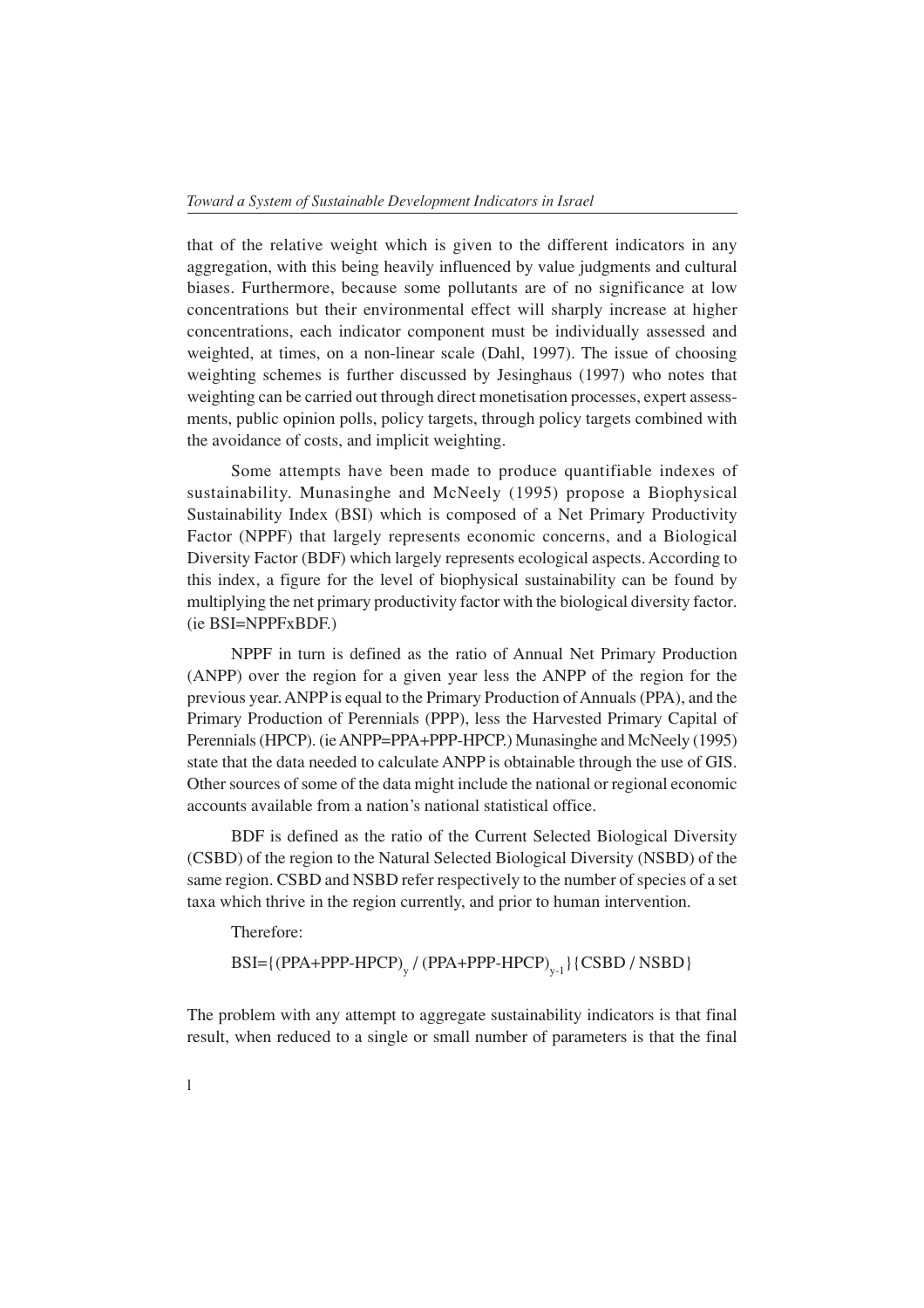value obtained is so dependent upon the weighting used to for its derivation. Small changes (or refinements) in the methodology used for the aggregation can produce significant variation in the final result obtained, with the effects of such changes not necessarily being apparent or transparent to policy makers or the wider community. This potentially provides a means to permit manipulation of the final result without there being any real change in level of sustainability.

A more comprehensive attempt at producing quantified sustainability index is that developed by Samuel-Johnson et al (2000). This is an unweighted index of five components, 21 factors, and 64 variables. The components which make up the index are environmental systems, environmental stresses and risks, human vulnerability to environmental impacts, social and institutional capacity, and global stewardship. Factors of the environmental systems component were urban air quality, water quantity, water quality, biodiversity, and land, with all factors each being given equal weight in the overall index. Examples of the variables that were incorporated within the factors of the environmental systems component included average annual urban NO2 concentration, surface water resources per capita, dissolved oxygen concentration, percentage of known plant species threatened, and severity of human induced soil degradation. For each variable a normalized range of values from 0 to 100 was created, with no threshold of sustainability being defined, and countries being assigned a score from 0 to 100 depending upon where along the continuum they fell. For a few variables a scientifically defensible cap was applied whereby all countries beyond that point received either 0 or 100 for that variable (Samuel-Johnson *et al.*, 2000). The lack of weighting of the different factors was a de-facto equal weighting of all the factors included in the index, with the final ranking of countries in the index being significantly influenced by the structuring of the index and the individual variables measured. Nonetheless, the index is a significant attempt to produce a sustainability index comparable to the of Gross Domestic Product index widely used to indicate economic development.

### **Sources of data and limitations of sustainability indictors**

#### **Limitations of indicators**

When an activity or form of development is defined as sustainable, such an evaluation is made upon the basis of existing knowledge only, thus meaning that there may be a significant degree of uncertainty about how sustainable something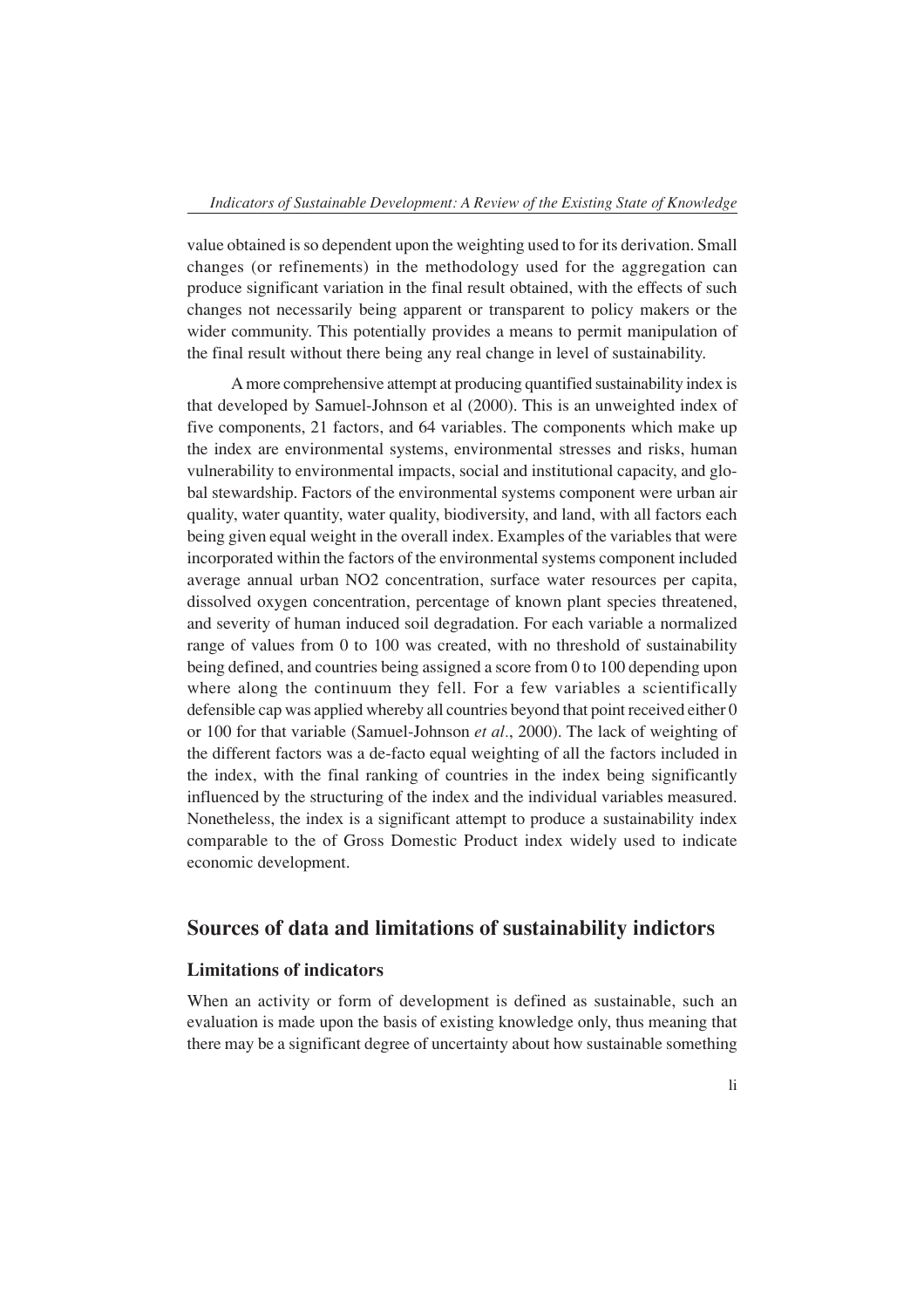is (Lusigi, 1995). The UK Department of the Environment (1996) argues that indicators are simplifications which relate only to areas which can be readily quantified and aggregated, with this meaning that issues which are easily measured and quantified (like pollutant concentrations) will be focused upon. Difficult to measure issues (like the quality of land management) will be largely ignored in sustainability indicators. Conversely, however, when there are too many indicators there is a risk that trends will be obscured (UK DoE, 1996, Rutherford, 1997).

One of the major potential problems and limitations when compiling sustainability indicators is that monitoring data relating to appropriate parameters may be unavailable. Bayliss and Walker (1996) note that monitoring programmes of countries are developed over many years and at times parameters monitored may relate more to historic concerns rather than contemporary issues. Indicators which are chosen will be biased towards readily available information or information which can be obtained at a reasonable cost (Gallopin, 1997).

#### **Data incompatibility**

At the international level there are frequently problems of data incompatibility between different countries (Bayliss & Walker, 1996). The problem is compounded by the fact that monitoring methodologies used for collecting the data are often unavailable despite being essential for meaningful comparisons. In the report produced by the United Nations Commission on Sustainable Development (1996) for each indicator listed there is a brief discussion of data availability and data sources, indicating whether or not suitable data is available (and compatible) internationally and what the best sources of such data are. Without such information being presented in an indicator framework, the framework is of questionable practical application.

# **Issues of scale**

The UNEP (1995) raises the question about whether the concept of sustainable development, something which must be applied as a global concept, has any real meaning at the local level. They argue that although it will only be viable if implemented globally, it is at the local level at which actions for its implementation must be carried out. Essentially, every country is interlinked economically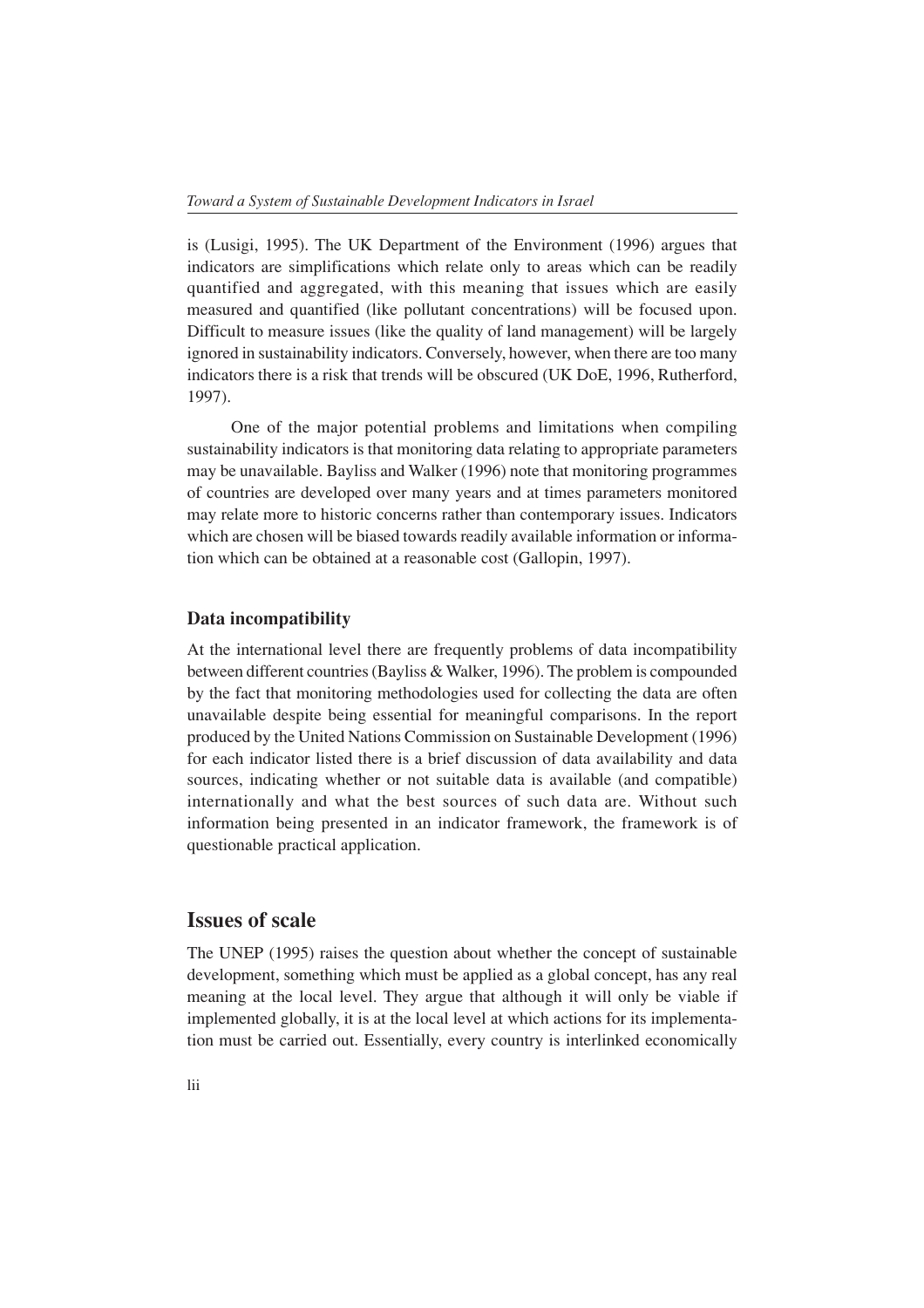and environmentally with the rest of the world to a greater or lesser extent, with sustainability thus also being inter-linked, but the implementation of sustainable development occur through local actions.

Gallopin (1997) argues that different kinds of indicators will be relevant to different scales, with some indicators that are useful at one scale being meaningless at others. This same point is taken up by the UK Department of the Environment (1996) when they state that the indicators they present in their listing are national indicators and are not necessarily suitable for indicating sustainable development trends within a particular geographic area. Some indictors in their listing, however, such as pollutants could be measured both nationally and locally, permitting local areas to see how they compare with the national average (UK DoE, 1996). The term "national" of course varies considerably in its meaning from country to country, with many small countries being smaller than the individual regions within large countries. This makes the development of a set of indicators specifically for national use in multiple countries and also for comparing between countries very problematic

The UK Department of the Environment (1996) argues that for indicators suitable for assessing progress towards sustainable development at the local level it is important that a national consensus about what should be monitored be established in order to permit comparisons between different areas, even though local areas are free to set their own assessment processes. This same principle must apply at the international level, where it is important that countries try to adopt compatible sustainability indicator frameworks and actual indicators so that sustainability can be assessed on a global scale. As Simpson (1996) remarks, what may be sustainable at the local level may not be at the global level, giving the example of carbon dioxide emissions. A similar principle must apply regionally with some forms of resources use, such as international water resources, where sustainable use on a national basis can be meaningless. Transboundary issues of sustainability can only meaningfully be assessed on a transboundary basis which for some issues and regions may be extremely difficult.

# **Indicator selection**

A few writers give specific lists of criteria for the selection of indicators of sustainable development. Gallopin (1997) lists the universal requirements and desirable properties of indicators as: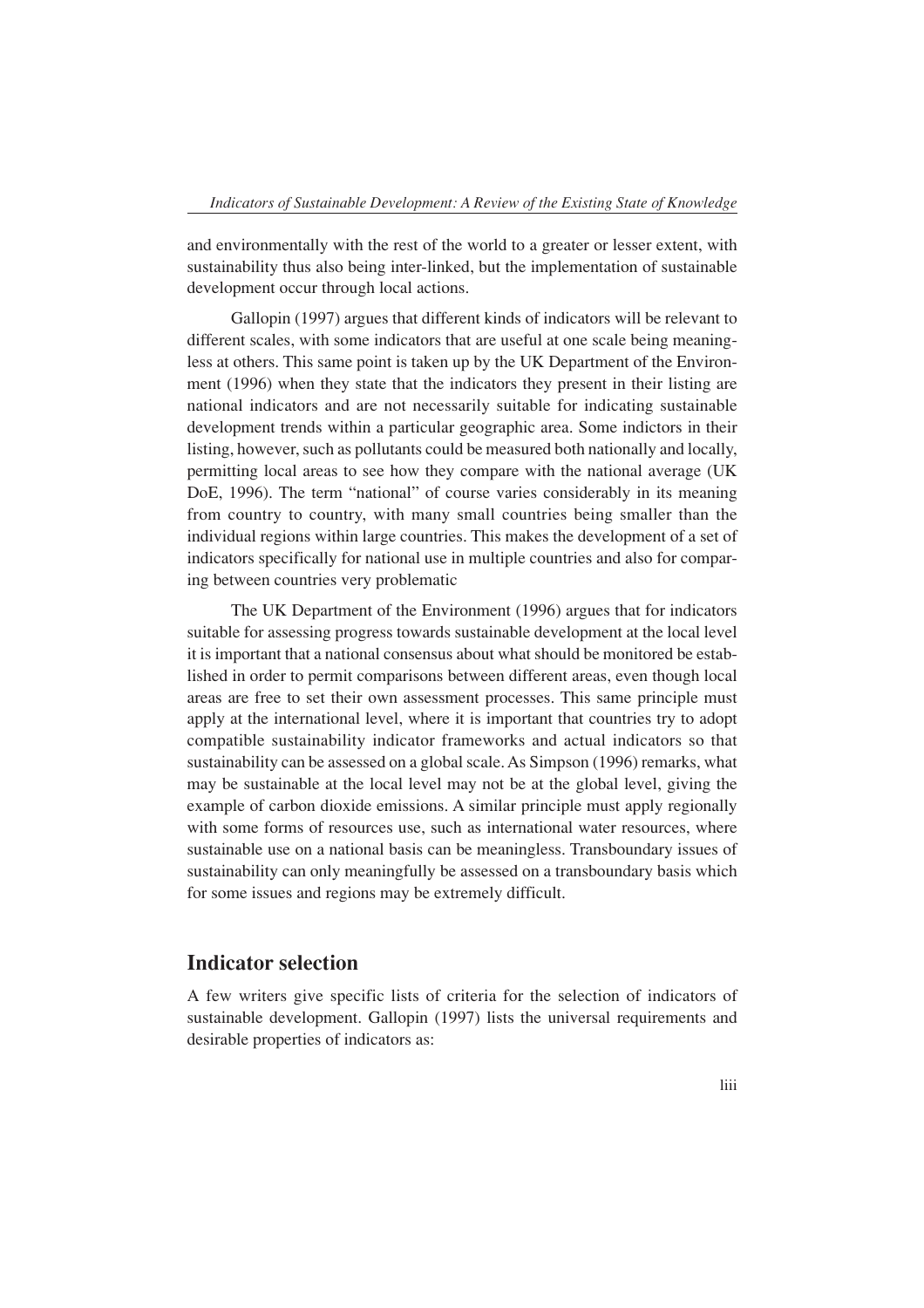- the values of each indicators must be measurable or observable.
- data must be either obtainable through measuring and monitoring or already available.
- the methodology of data management and indicator construction must be transparent and standardized.
- financial, human and technical means for monitoring the indicators should be available.
- the indicators must be cost effective.
- political acceptability of the indicators at their scale of use must be achieved if they are to be used by decision makers.
- public participation in the use of indicators is desirable.

Mortensen (1997) lists the criteria for selecting indictors as used by the United Nations Commission on Sustainable Development as:

- indicators should be primarily national in scale or scope.
- relevant to the objective of assessing progress towards sustainable development.
- understandable and unambiguous.
- within the capacities of national governments.
- conceptually well founded.
- limited in number but adaptable to future requirements.
- relevant to *Agenda 21* and covering all aspects of sustainable development.
- representative of international consensus as much as possible.
- use suitable data which are already readily available or can be obtained at reasonable cost.

The UK Department of the Environment (1996) also lists criteria for indicator selection, based upon the work of the OECD. In terms of policy relevance and utility for users an indicator should: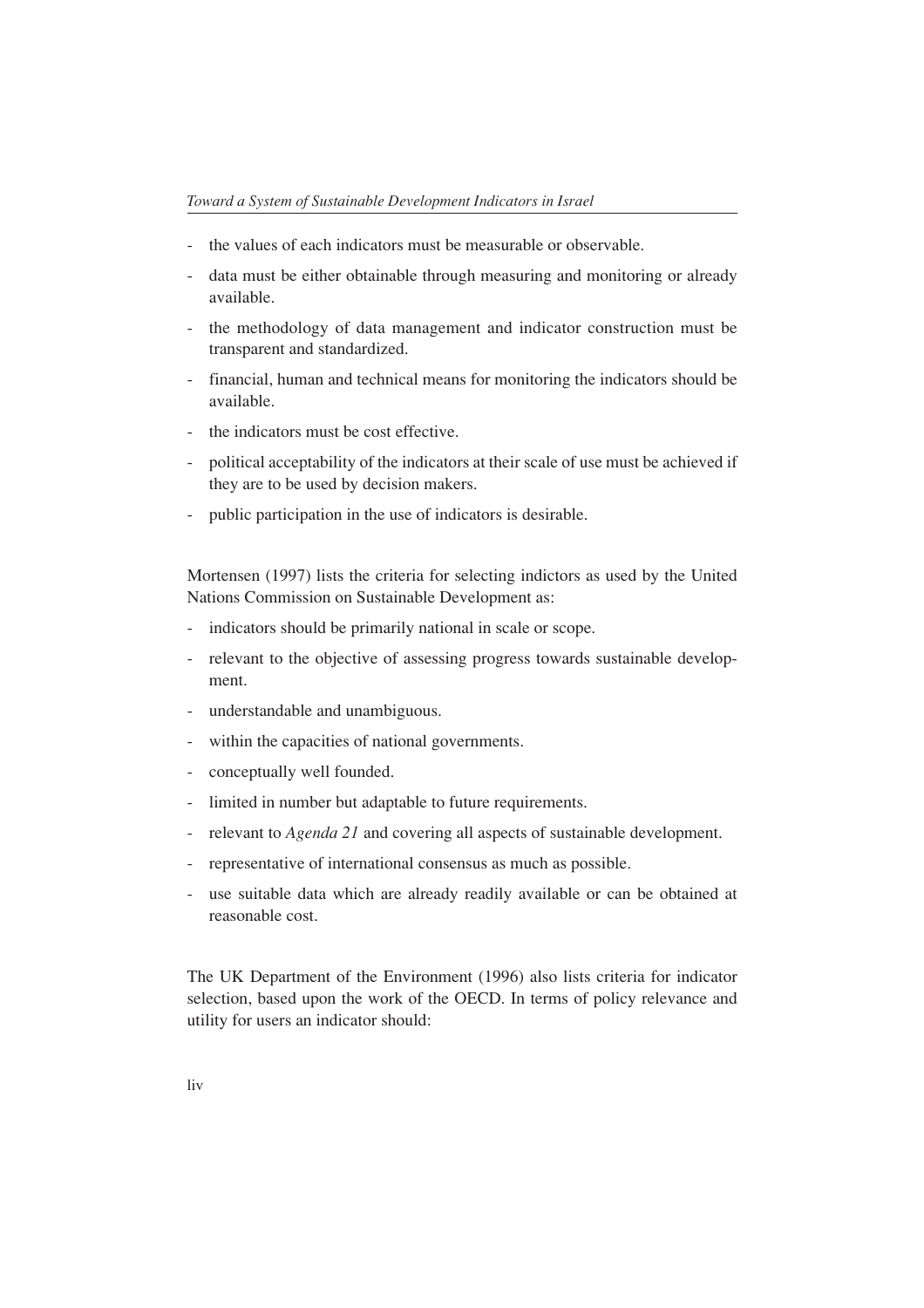- provide provide a representative picture of environmental conditions, pressures, or responses.
- be understandable and show trends over time.
- be responsive to environmental change.
- provide a basis for international comparisons.
- be national in scope or applicable at this scale.
- have reference values for comparison.

In terms of analytical soundness, according to the UK Department of Environment (1996), indicators should:

- be theoretically sound technically and scientifically.
- be based on international standards and international consensus about its validity.
- be capable of being linked to economic models, forecasting and information systems.

In terms of measurability, according to the UK Department of Environment (1996), indicators should:

- be based upon readily available data or data available at reasonable cost.
- depend upon adequately documented data of known quality.
- use data updated at regular intervals according to reliable procedures.

## **Conclusion**

The review of theory and existing sets of indicators of sustainable development suggests that the development of theoretical ideas relating to indicator frameworks is considerably more advanced than the development of actual frameworks. Essentially there is a significant gap between theory and practice and no framework exists which encompasses all of the ideas and concepts developed in the theory. The OECD framework, for example, really only relates to one aspect of sustainability, environmental issues, although this framework does attempt some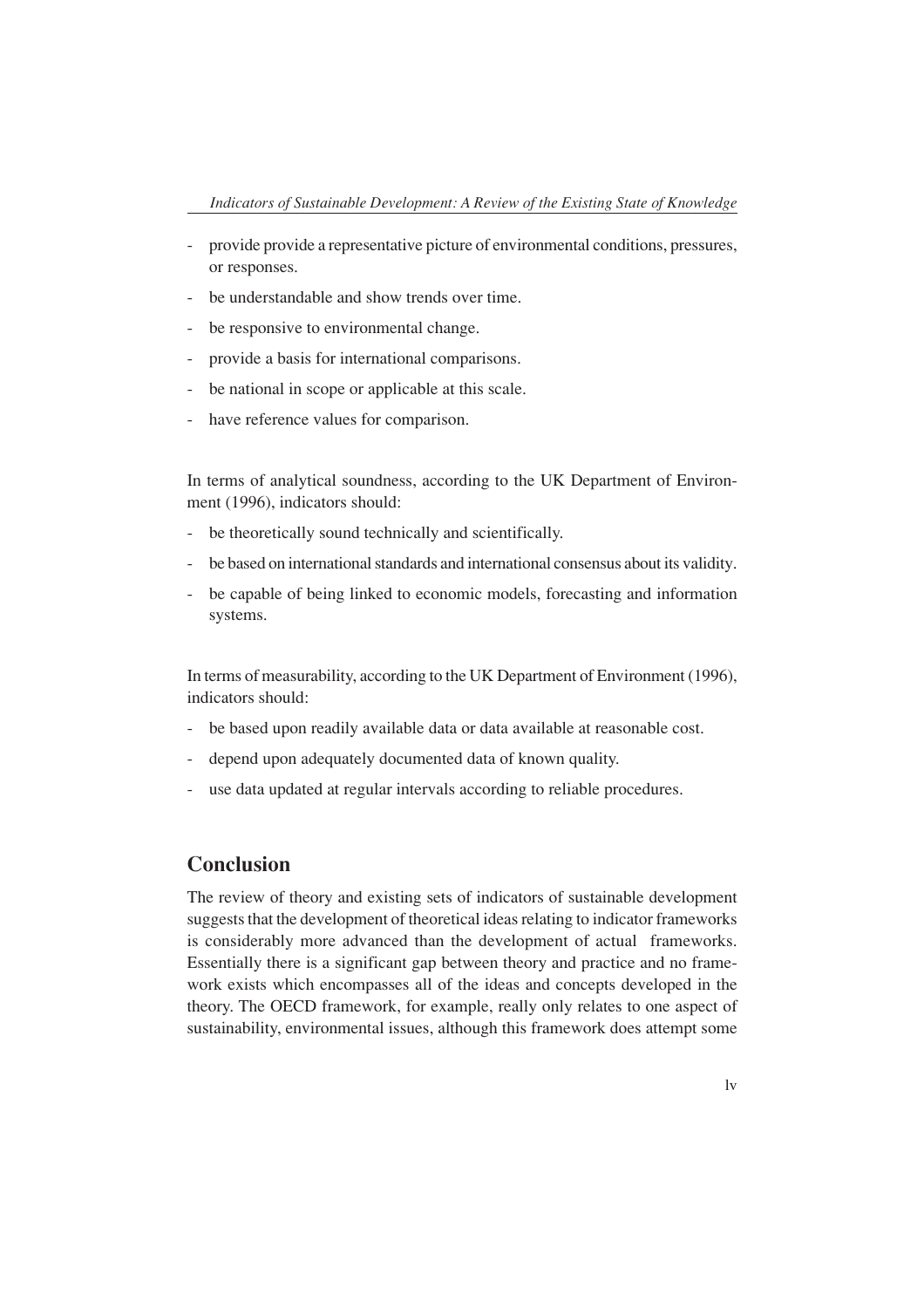causative linkages between environmental pressures, states, and responses, but only in a superficial way. Other indicator sets, like that of the UK Department of Environment, while being based off the OECD indicator set, are more encompassing than the original OECD set but are still far from comprehensive and have not developed linkages between the different types of indicators adequately. The United Nations Commission on Sustainable Development has produced a more comprehensive set of indicators but its framework is completely lacking any linkages between different types of indicators. All of the frameworks examined have problems of ill-defined indicators or indicators proposed for the national scale which are really more appropriate on the local scale. The only possible exception to this is the indicator framework of the IFEN, but this is still under development.

Developing a comprehensive set of indicators of sustainable development which takes into consideration the theoretical considerations outlined in this review may require large multi-disciplinary teams of experts if causative relationships between indicators are to be established and a framework with all the different interlinkages between driving force, state and response indictors is to be established. Linkages must also be developed between the indicators in the different broad areas of social, economic, and environmental sustainability. Multidisciplinary expertise is needed to choose parameters which are appropriate on a national scale (assuming this remains the preferred scale for indicator frameworks) but still able to give an adequate picture of what is happening locally, since it is at the local scale where sustainable development must occur.

There is much less experience of sustainable development indicator frameworks at the national level relative to the international level. Furthermore, because international frameworks of sustainable development cannot necessarily be adequately adopted to the national level, it may be necessary to consider alternatives to the PSR framework and its variations. The development of a central indice of sustainable development for national frameworks is not useful as the purpose is not to compare countries but rather to identify the existing situation and internal trends.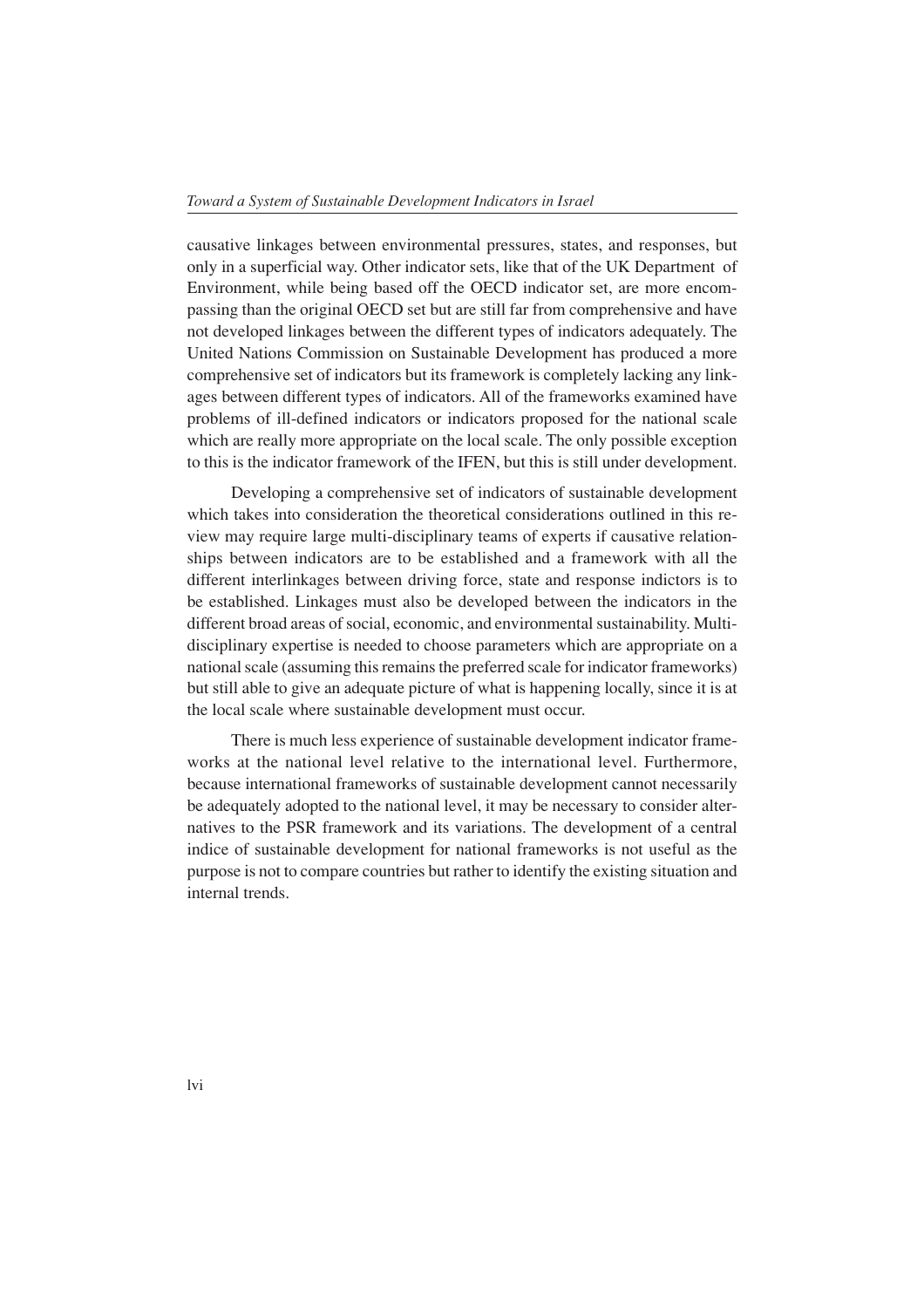# **Appendix 1: Lists of indicators**

In addition to the list of OECD indicators some other lists of indicators are given below.

| <b>Broad Aims</b>                                                                                                                                                                                                                                                                   | Sub category        | <b>Key indicators</b>                                                                                                                                                                                                                                                               |  |
|-------------------------------------------------------------------------------------------------------------------------------------------------------------------------------------------------------------------------------------------------------------------------------------|---------------------|-------------------------------------------------------------------------------------------------------------------------------------------------------------------------------------------------------------------------------------------------------------------------------------|--|
| A healthy economy<br>should be maintained<br>to promote quality of<br>life while at the same<br>time protecting human<br>health and the environ-<br>ment in the UK and<br>overseas, with all<br>participants in all<br>sectors paying the<br>full social and<br>environmental costs | The economy         | -Gross Domestic Product<br>-Structure of the economy<br>-Expenditure components of<br>GDP and personal savings<br>-Consumer expenditure<br>-Inflation<br>-Employment<br>-Government borrowing and debt<br>-Pollution abatement expenditure<br>-Infant mortality<br>-Life expectancy |  |
| of their decisions                                                                                                                                                                                                                                                                  | Transport use       | -Car use and total passenger<br>travel<br>-Short journeys<br>-Real changes in the cost of<br>transport<br>-Freight traffic                                                                                                                                                          |  |
|                                                                                                                                                                                                                                                                                     | Leisure and tourism | -Leisure journeys<br>-Air travel                                                                                                                                                                                                                                                    |  |
|                                                                                                                                                                                                                                                                                     | Overseas trade      | UK imports and exports                                                                                                                                                                                                                                                              |  |

| <b>Table 2.2:</b> Indicators of sustainable development for the United Kingdom, |
|---------------------------------------------------------------------------------|
| as presented in the UK Department of the Environment.                           |
| (Source: UK DoE, $1996$ ).                                                      |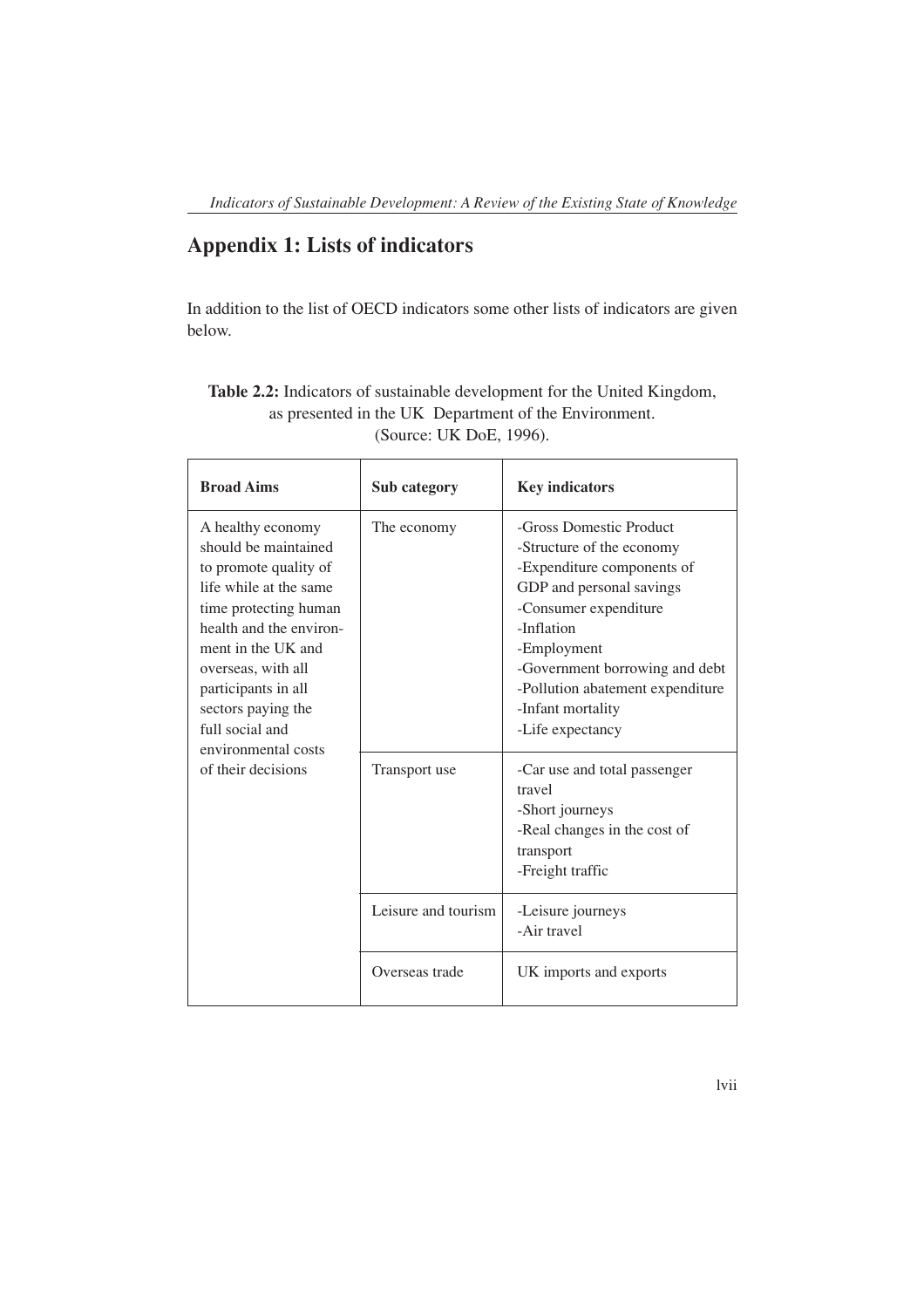|  | Toward a System of Sustainable Development Indicators in Israel |
|--|-----------------------------------------------------------------|
|  |                                                                 |

| <b>Broad Aims</b>                                      | Sub category    | <b>Key indicators</b>                                                                                                                                                                                                                                                                              |
|--------------------------------------------------------|-----------------|----------------------------------------------------------------------------------------------------------------------------------------------------------------------------------------------------------------------------------------------------------------------------------------------------|
| Non-renewable<br>resources should be<br>used optimally | Energy          | -Depletion of fossil fuels<br>-Capacity of nuclear and<br>renewable fuels<br>-Primary and final energy<br>consumption<br>-Energy consumption and output<br>-Industrial and commercial sector<br>consumption<br>-Road transport energy use<br>-Residential energy use<br>-Fuel prices in real terms |
|                                                        | Land use        | -Land covered by urban<br>development<br>-Household numbers<br>-Re-use of land in urban uses for<br>development<br>-Stock and reclamation of land<br>-Road building<br>-Out-of-town retail floor space<br>-Regular journeys<br>-Regeneration expenditure<br>-Green spaces in urban areas           |
| Renewable resources<br>should be used<br>sustainably   | Water resources | -Licensed abstractions and<br>effective rainfall<br>-Low flow alleviation<br>-Abstractions by use<br>-Abstractions for public water<br>supply<br>-Demand and supply of public<br>water<br>-Abstractions for spray irrigation                                                                       |
|                                                        | Forestry        | -Forest cover<br>-Timber production<br>-Ancient semi-natural woodland<br>-Tree health<br>-Forest management                                                                                                                                                                                        |

lviii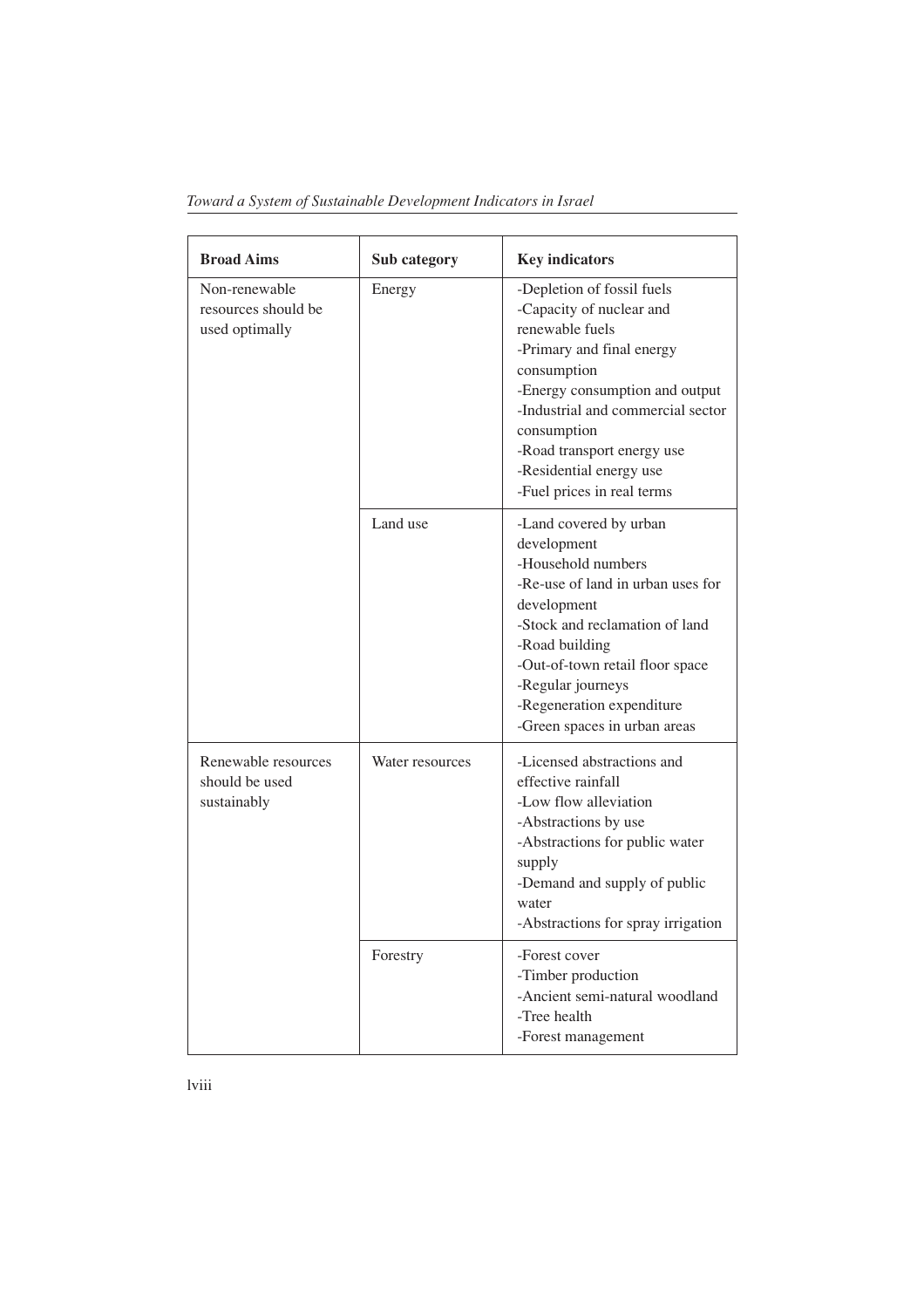| <b>Broad Aims</b>                                                                                                                                                             | Sub category             | <b>Key indicators</b>                                                                                                                                                                                                                                               |  |
|-------------------------------------------------------------------------------------------------------------------------------------------------------------------------------|--------------------------|---------------------------------------------------------------------------------------------------------------------------------------------------------------------------------------------------------------------------------------------------------------------|--|
|                                                                                                                                                                               | Fish resources           | -Fish stocks<br>-Minimum Biological Acceptable<br>Level (MBAL)<br>-Fish catches                                                                                                                                                                                     |  |
| Damage to the<br>carrying capacity of<br>the environment and<br>the risk to human health<br>and biodiversity from<br>the effects of human<br>activity should be<br>minimized. | Climate change           | -Global greenhouse gas radiative<br>forcing rate<br>-Global temperature change<br>-Emissions of greenhouse gases<br>-Power station emissions of<br>carbon dioxide                                                                                                   |  |
|                                                                                                                                                                               | Ozone layer<br>depletion | -Calculated chlorine loading<br>-Measured ozone depletion<br>-Emissions of ozone depleting<br>substances<br>-CFCs consumption                                                                                                                                       |  |
|                                                                                                                                                                               | Acid deposition          | -Exceedences of provisional<br>critical loads for acidity<br>-Power station emissions of<br>sulphur dioxide and nitrogen<br>oxides<br>-Road transport emissions of<br>nitrogen oxides                                                                               |  |
|                                                                                                                                                                               | Air                      | -Ozone concentrations<br>-Nitrogen dioxide concentrations<br>-Particulate matter concentrations<br>-Volatile organic compound<br>emissions<br>-Carbon monoxide emissions<br>-Black smoke emissions<br>-Lead emissions<br>-Expenditure on air pollution<br>abatement |  |

*Indicators of Sustainable Development: A Review of the Existing State of Knowledge*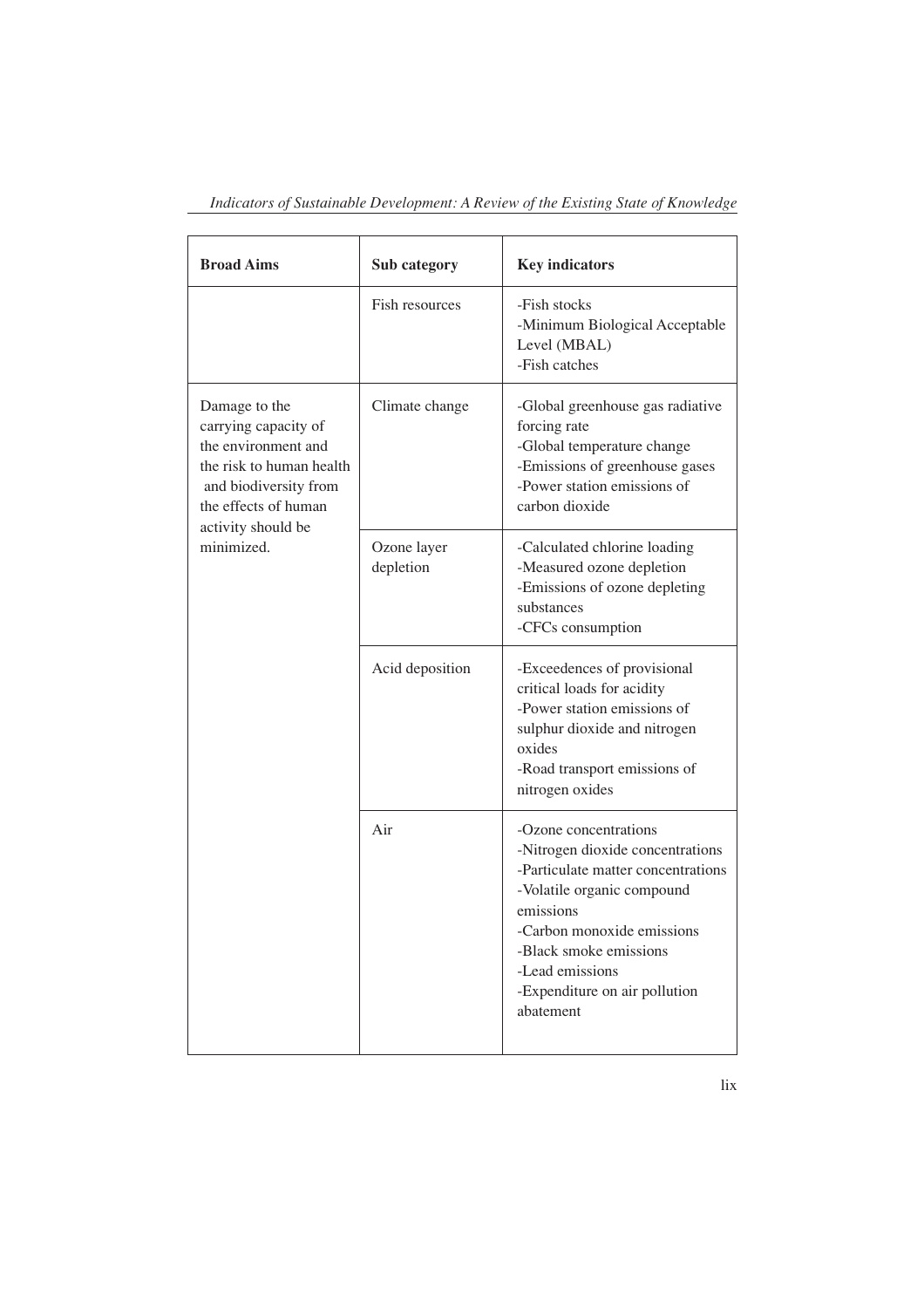| <b>Broad Aims</b> | Sub category             | <b>Key indicators</b>                                                                                                                                                                                                                                                                                                             |
|-------------------|--------------------------|-----------------------------------------------------------------------------------------------------------------------------------------------------------------------------------------------------------------------------------------------------------------------------------------------------------------------------------|
|                   | Freshwater quality       | -River quality — chemical and<br>biological<br>-Nitrates in rivers and<br>groundwater<br>-Phosphorus in rivers<br>-Pesticides in rivers and<br>groundwater<br>-Pollution incidents<br>-Pollution prevention and control<br>-Expenditure on water<br>abstraction, treatment and<br>distribution<br>Expenditure on sewage treatment |
|                   | Marine                   | -Estuarial water quality<br>-Concentrations of key pollutants<br>-Contaminants in fish<br>-Bathing water quality<br>-Inputs of contaminants<br>-Oil spills and operational<br>discharges                                                                                                                                          |
|                   | Wildlife and<br>habitats | -Native species at risk<br>-Breeding birds<br>-Plant diversity in semi-improved<br>grassland<br>-Area of chalk grassland<br>-Plant diversity in hedgerows<br>-Habitat fragmentation<br>-Lakes and ponds<br>-Plant diversity in streamsides<br>-Mammal populations<br>-Dragonfly distributions<br>-Butterfly distributions         |

*Toward a System of Sustainable Development Indicators in Israel*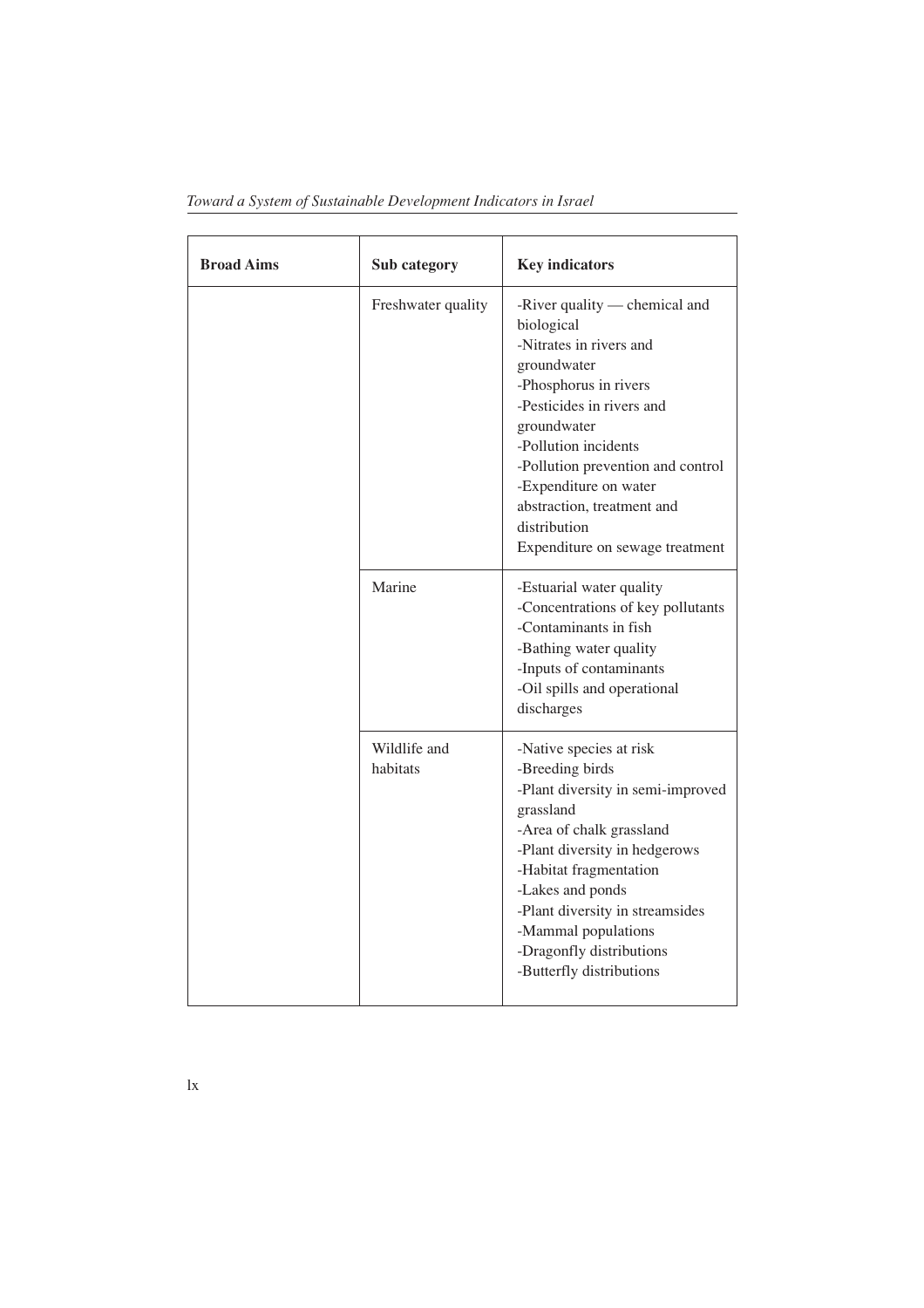| <b>Broad Aims</b> | Sub category                | <b>Key indicators</b>                                                                                                                                                                                                                                 |
|-------------------|-----------------------------|-------------------------------------------------------------------------------------------------------------------------------------------------------------------------------------------------------------------------------------------------------|
|                   | Land cover and<br>landscape | -Rural land cover<br>-Designated and protected areas<br>-Damage to designated and<br>protected areas<br>-Agricultural productivity<br>-Nitrogen usage<br>-Pesticide usage<br>-Length of landscape linear<br>features<br>-Environmentally managed land |
|                   | Soil                        | -Soil quality<br>-Heavy metals in topsoils                                                                                                                                                                                                            |
|                   | Mineral extraction          | -Aggregates output<br>-Aggregates from wastes<br>-Mineral workings on land<br>-Land covered by restoration /<br>aftercare conditions<br>-Reclamation of mineral workings<br>-Aggregates dredged from the sea                                          |
|                   | Waste                       | -Household waste<br>-Industrial and commercial waste<br>-Special waste<br>-Household waste recycling and<br>composting<br>-Materials recycling<br>-Energy from waste<br>-Waste going to landfill                                                      |
|                   | Radioactivity               | -Radiation exposure<br>-Discharges from nuclear<br>installations and nuclear power<br>generation<br>-Radioactive waste arisings and<br>disposal                                                                                                       |

*Indicators of Sustainable Development: A Review of the Existing State of Knowledge*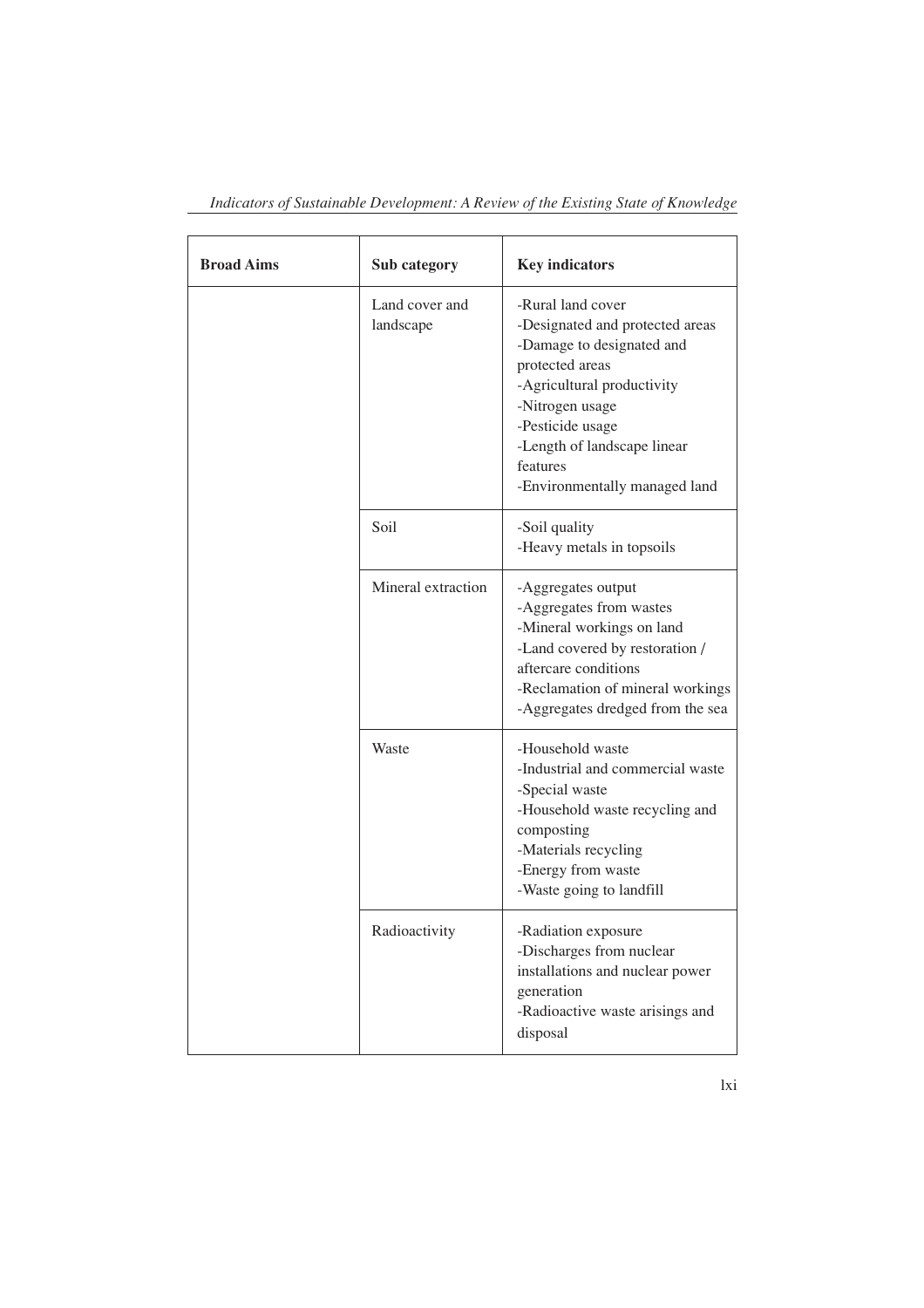Despite the length of the above list, a number of critical indicators have not been included. For example, the section specifying indicators of economic sustainability does not include any indicator for assessing the distribution of wealth nor the prerelevence of poverty in society, but this is critical to achieving sustainable economic development, and use of public transport is not assessed in a meaningful way. Other indicators in the list are too general in their present form to be of real use to policy making. For example, the indicator "Depletion of fossil fuels" would be a more useful indicator of progress towards sustainability if it were split up into each of the major fossil fuel types.

The greatest problem with the above list of indicators is that many of the indictors listed can only be meaningfully measured on a point specific or local / regional basis, meaning that any national figure that might be produced would be almost meaningless. Examples of such indictors, to name but a few are tree health, particulate matter concentrations, river quality, habitat fragmentation, and heavy metals in top soils. To measure many of these measures on a national basis would each require major studies that would not permit a meaningful national figure to be derived.

| <b>Chapters of</b><br>Agenda 21 | <b>Driving force</b><br><b>indicators</b> | <b>State</b><br><b>indicators</b>                                                                                                                           | <b>Response</b><br><b>indicators</b> |
|---------------------------------|-------------------------------------------|-------------------------------------------------------------------------------------------------------------------------------------------------------------|--------------------------------------|
| Category: Social                |                                           |                                                                                                                                                             |                                      |
| Chapter 3:<br>Combating poverty | -Unemployment<br>rate                     | -Head count index<br>of poverty<br>-Squared poverty<br>gap index<br>-Gini index of<br>income inequality<br>-Ratio of average<br>female wage to<br>male wage |                                      |

**Table 2.3:** Indicators of sustainable development as developed by the United Nations Commission on Sustainable Development. (Source: UNCSD, 1996).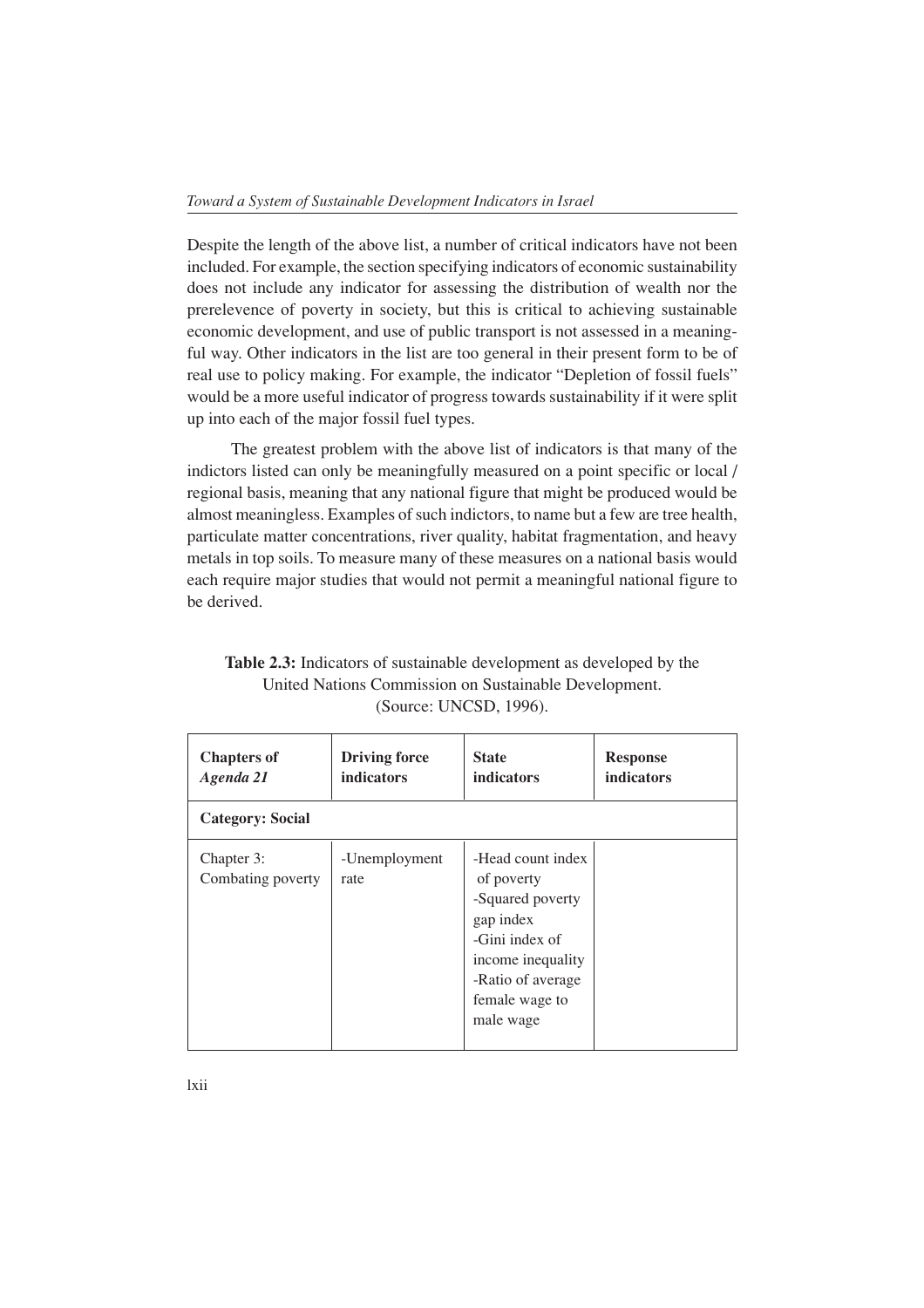| <b>Chapters of</b><br>Agenda 21                                            | <b>Driving force</b><br>indicators                                                                                                                                                             | <b>State</b><br>indicators                                                                                                                                                                                                                                                                         | <b>Response</b><br>indicators                                                                                                                                                                                                                                                                              |
|----------------------------------------------------------------------------|------------------------------------------------------------------------------------------------------------------------------------------------------------------------------------------------|----------------------------------------------------------------------------------------------------------------------------------------------------------------------------------------------------------------------------------------------------------------------------------------------------|------------------------------------------------------------------------------------------------------------------------------------------------------------------------------------------------------------------------------------------------------------------------------------------------------------|
| Chapter 5:<br>Demographic<br>dynamics and<br>sustainability                | -Population<br>growth rate<br>-Net migration rate<br>-Total fertility                                                                                                                          | -Population<br>density                                                                                                                                                                                                                                                                             |                                                                                                                                                                                                                                                                                                            |
| Chapter 36:<br>Promoting<br>education, public<br>awareness and<br>training | -Rate of change<br>of school-age<br>population<br>-Primary school<br>enrolment ratio<br>(gross and net)<br>-Secondary school<br>enrolment ration<br>(gross and net)<br>-Adult literacy<br>rate | -Children reaching<br>grade 5 of<br>primary education<br>-School life<br>expectancy<br>-Differences<br>between male and<br>female school<br>enrolment ratios<br>-Women per<br>hundred men in<br>the labour force                                                                                   | -GDP spent on<br>education                                                                                                                                                                                                                                                                                 |
| Chapter 6:<br>Protecting and<br>promoting human<br>health                  |                                                                                                                                                                                                | -Basic sanitation:<br>percent of<br>population with<br>adequate excreta<br>disposal facilities<br>-Access to safe<br>drinking water<br>-Life expectancy<br>at birth<br>-Adequate birth<br>weight<br>-Infant mortality<br>rate<br>-Maternal<br>mortality rate<br>-Nutritional status<br>of children | -Immunisation<br>against infectious<br>childhood diseases<br>-Contraceptive<br>prevalence<br>-Proportion of<br>potentially<br>hazardous<br>chemicals<br>monitored in food<br>-National health<br>expenditure<br>devoted to local<br>health care<br>-Total national<br>health expenditure<br>related to GNP |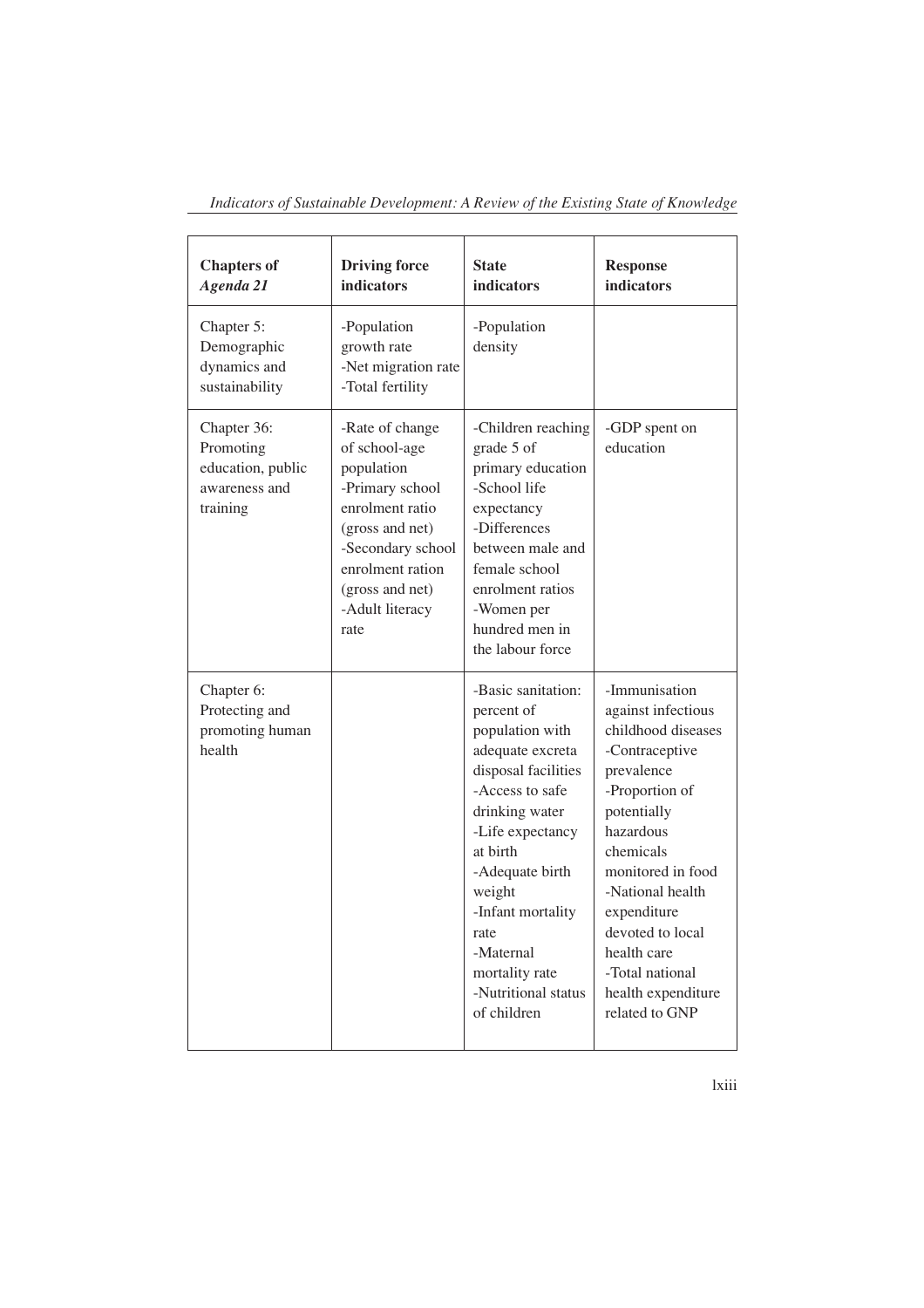|  | Toward a System of Sustainable Development Indicators in Israel |  |
|--|-----------------------------------------------------------------|--|
|--|-----------------------------------------------------------------|--|

| <b>Chapters of</b><br>Agenda 21                                                                                                                | <b>Driving force</b><br>indicators                                                                                                                                                 | <b>State</b><br><b>indicators</b>                                                                                                                                                          | <b>Response</b><br><b>indicators</b>         |
|------------------------------------------------------------------------------------------------------------------------------------------------|------------------------------------------------------------------------------------------------------------------------------------------------------------------------------------|--------------------------------------------------------------------------------------------------------------------------------------------------------------------------------------------|----------------------------------------------|
| Chapter 7:<br>Promoting<br>sustainable<br>human settlement<br>development                                                                      | -Rate of growth of<br>urban population<br>-Per capita<br>consumption of<br>fossil fuel by<br>motor vehicle<br>transport<br>-Human and<br>economic loss due<br>to natural disasters | -Percent of<br>population in<br>urban areas<br>-Areas and<br>population of<br>urban formal and<br>informal<br>settlements<br>-Floor areas<br>per person<br>-House price to<br>income ratio | -Infrastructure<br>expenditure per<br>capita |
| <b>Category: Economic</b>                                                                                                                      |                                                                                                                                                                                    |                                                                                                                                                                                            |                                              |
| Chapter 2:<br>International<br>co-operation to<br>accelerate<br>sustainable<br>development in<br>countries and<br>related domestic<br>policies | -GDP per capita<br>-Net investment<br>share in GDP<br>-Sum of exports<br>and imports as a<br>percent of GDP                                                                        | -Environmentally<br>adjusted Net<br><b>Domestic Product</b><br>-Share of<br>manufactured<br>goods in total<br>merchandise<br>exports                                                       |                                              |
| Chapter 4:<br>Changing<br>consumption<br>patterns                                                                                              | -Annual energy<br>consumption<br>-Share of natural<br>resource intensive<br>industries in<br>manufacturing<br>value-added                                                          | -Proven mineral<br>reserves<br>-Proven fossil fuel<br>energy reserves<br>-Lifetime of<br>proven energy<br>reserves<br>-Intensity of<br>material use<br>-Share of                           |                                              |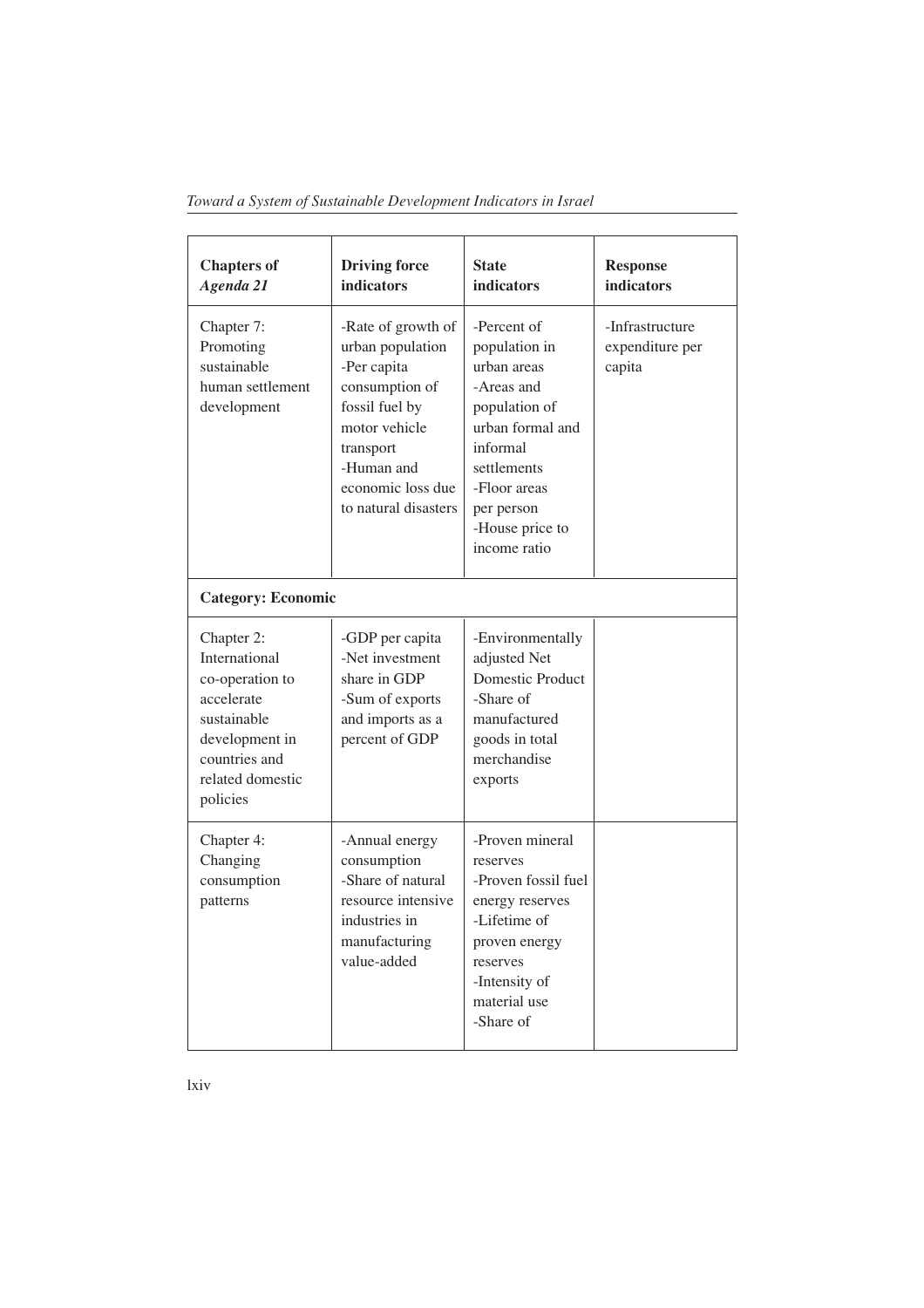| <b>Chapters of</b><br>Agenda 21                                                                             | <b>Driving force</b><br>indicators                                                                          | <b>State</b><br>indicators                                                                                                            | <b>Response</b><br>indicators                                                                                                                    |
|-------------------------------------------------------------------------------------------------------------|-------------------------------------------------------------------------------------------------------------|---------------------------------------------------------------------------------------------------------------------------------------|--------------------------------------------------------------------------------------------------------------------------------------------------|
|                                                                                                             |                                                                                                             | manufacturing<br>value-added in<br><b>GDP</b><br>-Share of<br>consumption of<br>renewable energy<br>resources                         |                                                                                                                                                  |
| Chapter 33:<br>Financial<br>resources and<br>mechanisms                                                     | -Net resources<br>transfer / GNP<br>-Total ODA given<br>or received as a<br>percentage of GNP               | -Debt / GNP<br>-Debt service /<br>export                                                                                              | -Environmental<br>protection<br>expenditures as a<br>percent of GDP<br>-Amount of new or<br>additional funding<br>for sustainable<br>development |
| Chapter 34:<br>Transfer of<br>environmentally<br>sound technology,<br>co-operation and<br>capacity building | -Capital goods<br>imports<br>-Foreign direct<br>investments                                                 | -Share of<br>environmentally<br>sound capital<br>goods imports                                                                        | -Technical co-<br>operation grants                                                                                                               |
| <b>Category: Environmental</b>                                                                              |                                                                                                             |                                                                                                                                       |                                                                                                                                                  |
| Chapter 18:<br>Protection of the<br>quality and supply<br>of freshwater<br>resources                        | -Annual<br>withdrawals of<br>ground and<br>surface water<br>-Domestic<br>consumption of<br>water per capita | -Groundwater<br>reserves<br>-Concentration of<br>faecal coliform<br>in freshwater<br>-Biochemical<br>oxygen demand<br>in water bodies | -Waste-water<br>treatment coverage<br>-Density of<br>hydrological<br>networks                                                                    |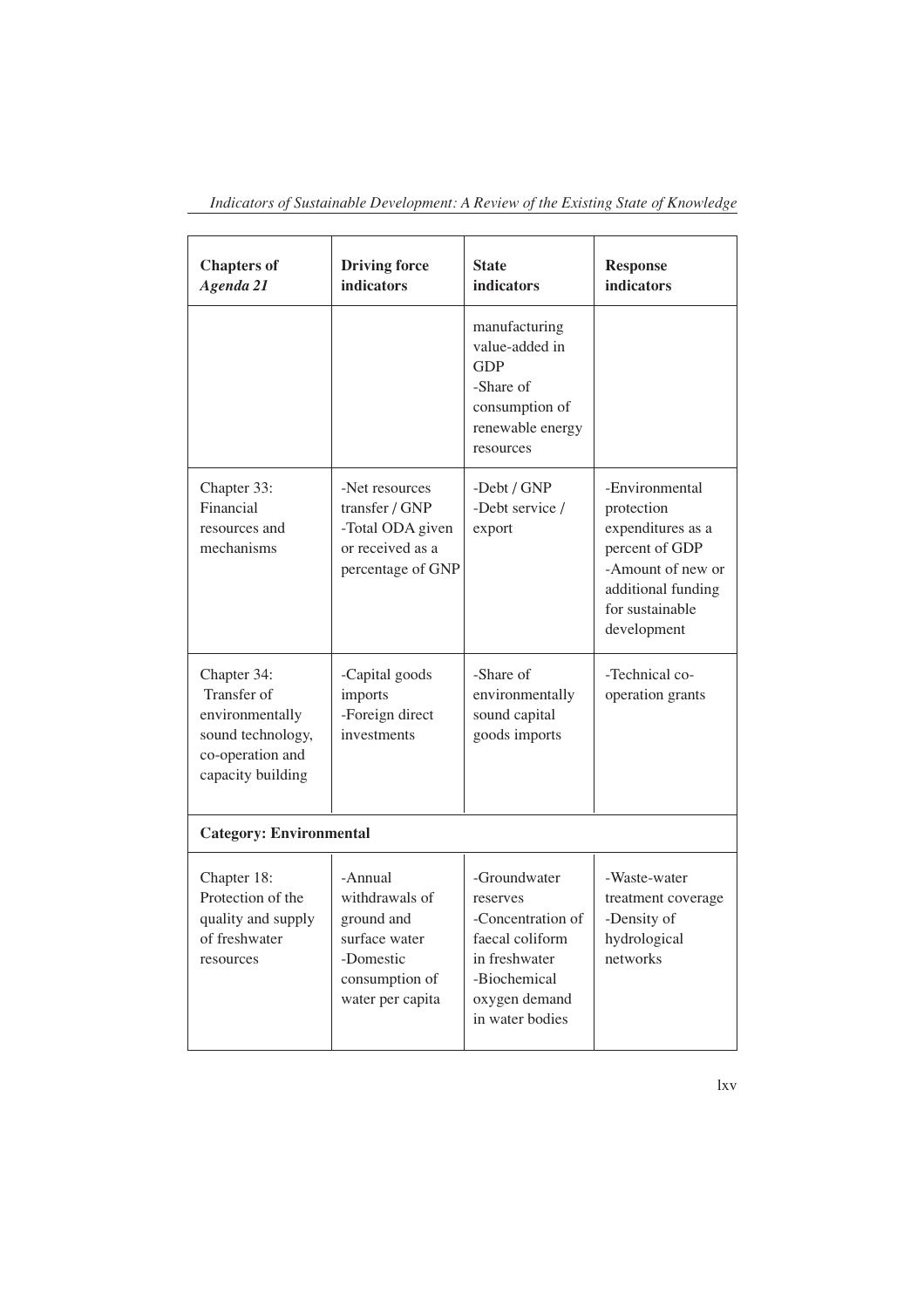| Toward a System of Sustainable Development Indicators in Israel |  |  |  |  |
|-----------------------------------------------------------------|--|--|--|--|
|-----------------------------------------------------------------|--|--|--|--|

| <b>Chapters of</b><br>Agenda 21                                                                 | <b>Driving force</b><br>indicators                                                                                                                     | <b>State</b><br>indicators                                                                                            | <b>Response</b><br>indicators                                    |
|-------------------------------------------------------------------------------------------------|--------------------------------------------------------------------------------------------------------------------------------------------------------|-----------------------------------------------------------------------------------------------------------------------|------------------------------------------------------------------|
| Chapter 17:<br>Protection of the<br>oceans, all kinds<br>of seas and coastal<br>areas           | -Population growth<br>in coastal areas<br>-Discharges of oil<br>into coastal waters<br>-Releases of<br>nitrogen and<br>phosphorus to<br>coastal waters | -Maximum<br>sustained yield<br>for fisheries<br>-Algae index                                                          |                                                                  |
| Chapter 10:<br>Integrated<br>approach to the<br>planning and<br>management of<br>land resources | -Land use change                                                                                                                                       | -Changes in land<br>condition                                                                                         | -Decentralised<br>local-level natural<br>resources<br>management |
| Chapter 12:<br>Managing fragile<br>ecosystems:<br>combating<br>desertification<br>and drought   | -Population living<br>below poverty<br>line in dryland<br>areas                                                                                        | -National monthly<br>rainfall index<br>-Satellite derived<br>vegetation index<br>-Land affected<br>by desertification |                                                                  |
| Chapter 13:<br>Managing fragile<br>ecosystems:<br>sustainable<br>mountain<br>development        | -Population<br>change in<br>mountain areas                                                                                                             | -Sustainable use of<br>natural resources<br>in mountain areas<br>-Welfare of<br>mountain<br>populations               |                                                                  |
| Chapter 14:<br>Promoting<br>sustainable<br>agriculture and<br>rural development                 | -Use of agricultu-<br>ral pesticides<br>-Use of fertilizers<br>-Irrigation percent<br>of arable land<br>-Energy use in<br>agriculture                  | -Arable land per<br>capita<br>-Area affected by<br>salinisation and<br>water logging                                  | -Agricultural<br>education                                       |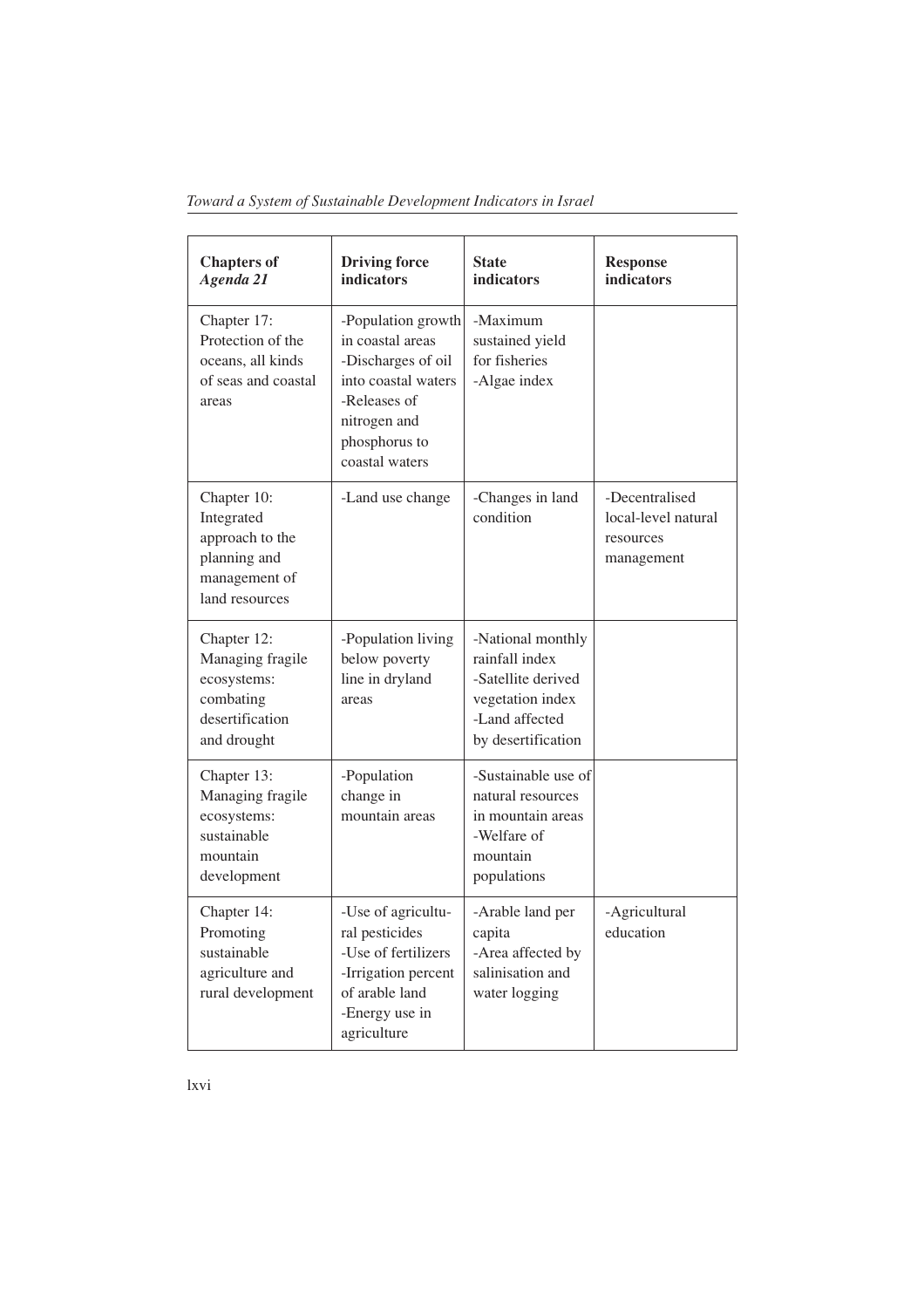| <b>Chapters of</b><br>Agenda 21                                                                       | <b>Driving force</b><br>indicators                                                                                                                            | <b>State</b><br>indicators                                        | <b>Response</b><br>indicators                                                                                |
|-------------------------------------------------------------------------------------------------------|---------------------------------------------------------------------------------------------------------------------------------------------------------------|-------------------------------------------------------------------|--------------------------------------------------------------------------------------------------------------|
| Chapter 11:<br>Combating<br>deforestation                                                             | -Wood harvesting<br>intensity                                                                                                                                 | -Forest area<br>change                                            | -Managed forest<br>area ratio<br>-Protected forest<br>area as a percent<br>of total forest area              |
| Chapter 15:<br>Conversation of<br>biological diversity                                                |                                                                                                                                                               | -Threatened<br>species as a<br>percent of total<br>native species | -Protected area as a<br>percent of total area                                                                |
| Chapter 16:<br>Environmentally<br>sound management<br>of biotechnology                                |                                                                                                                                                               |                                                                   | -R&D expenditure<br>for biotechnology<br>-Existence of<br>national biosafety<br>regulations or<br>guidelines |
| Chapter 9:<br>Protection of the<br>atmosphere                                                         | -Emissions of<br>greenhouse gasses<br>-Emissions of<br>sulphur oxides<br>-Emissions of<br>nitrogen oxides<br>-Consumption of<br>ozone depleting<br>substances | -Ambient<br>concentrations<br>of pollutants in<br>urban areas     | -Expenditure on<br>air pollution<br>abatement                                                                |
| Chapter 21:<br>Environmentally<br>sound management<br>of solid wastes and<br>sewage-related<br>issues | -Generation of<br>industrial and<br>municipal solid<br>waste<br>-Household waste<br>disposal per capita                                                       |                                                                   | -Expenditure on<br>waste management<br>-Waste recycling<br>and reuse<br>-Municipal waste<br>disposal         |
| Chapter 19:<br>Environmentally<br>sound management<br>of toxic chemicals                              |                                                                                                                                                               | -Chemically<br>induced acute<br>poisonings                        | -Number of<br>chemicals banned<br>or severely<br>restricted                                                  |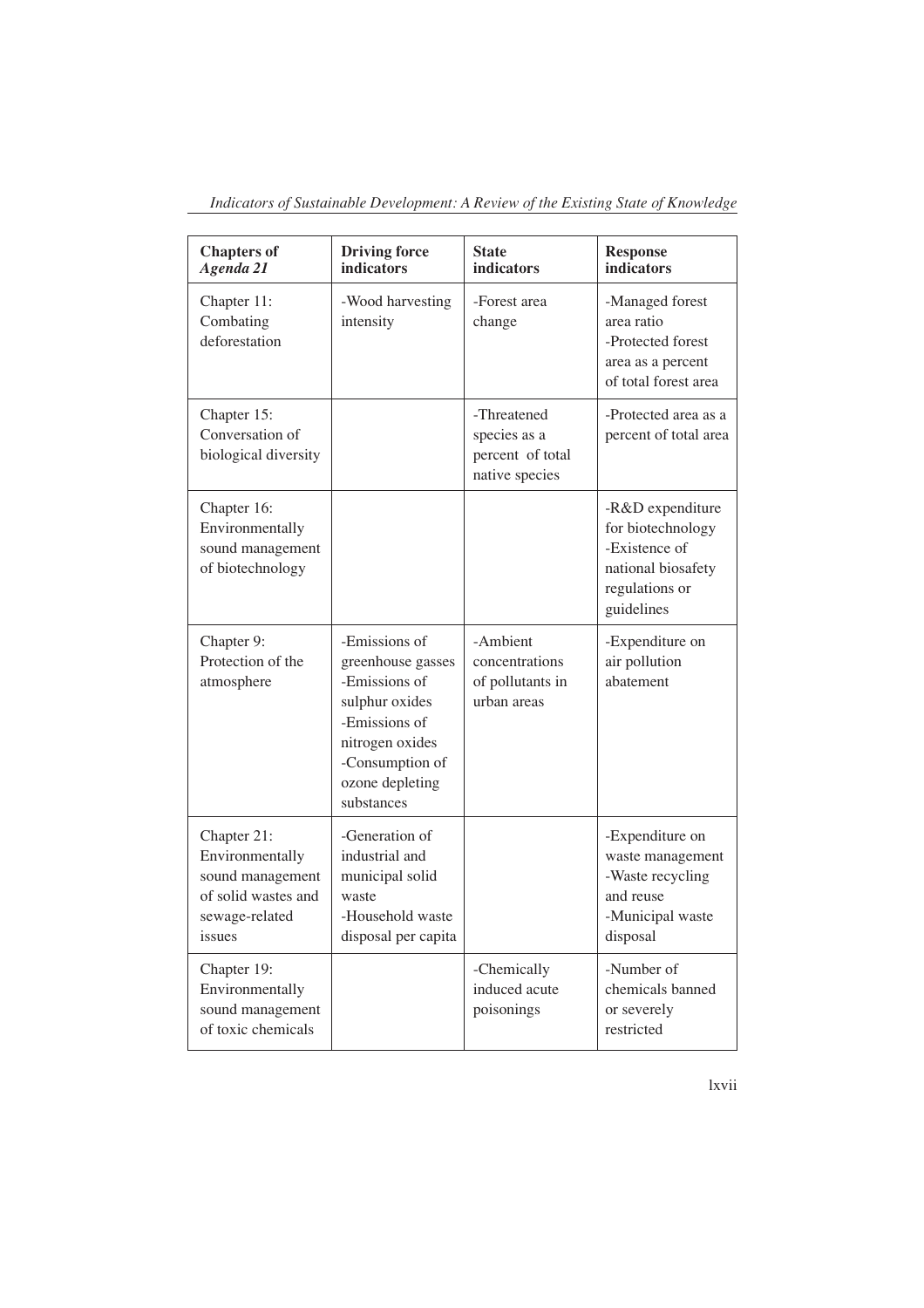*Toward a System of Sustainable Development Indicators in Israel*

| <b>Chapters of</b><br>Agenda 21                                                            | <b>Driving force</b><br><b>indicators</b>                                            | <b>State</b><br><b>indicators</b>                                   | <b>Response</b><br><b>indicators</b>                                                                                                                                                                                                     |
|--------------------------------------------------------------------------------------------|--------------------------------------------------------------------------------------|---------------------------------------------------------------------|------------------------------------------------------------------------------------------------------------------------------------------------------------------------------------------------------------------------------------------|
| Chapter 20:<br>Environmentally<br>sound management<br>of hazardous wastes                  | -Generation of<br>hazardous wastes<br>-Imports and<br>exports of<br>hazardous wastes | -Area of land<br>contaminated by<br>hazardous wastes                | -Expenditure on<br>hazardous waste<br>treatment                                                                                                                                                                                          |
| Chapter 22:<br>Safe and<br>environmentally<br>sound management<br>of radioactive<br>wastes | -Generation of<br>radioactive wastes                                                 |                                                                     |                                                                                                                                                                                                                                          |
| <b>Category: Institutional</b>                                                             |                                                                                      |                                                                     |                                                                                                                                                                                                                                          |
| Chapter 8:<br>Integrating<br>environment and<br>development in<br>decision-making          |                                                                                      |                                                                     | -Sustainable devel-<br>opment strategies<br>-Programme of<br>integrated<br>environmental<br>and economic<br>accounting<br>-Mandated<br>Environmental<br><b>Impact Assessment</b><br>-National councils<br>for sustainable<br>development |
| Chapter 35:<br>Science for<br>sustainable<br>development                                   |                                                                                      | -Potential<br>scientists and<br>engineers per<br>million population | -Scientists and<br>engineers engaged<br>in R&D per million<br>population<br>-Expenditure on<br>R&D as a percent<br>of GDP                                                                                                                |

lxviii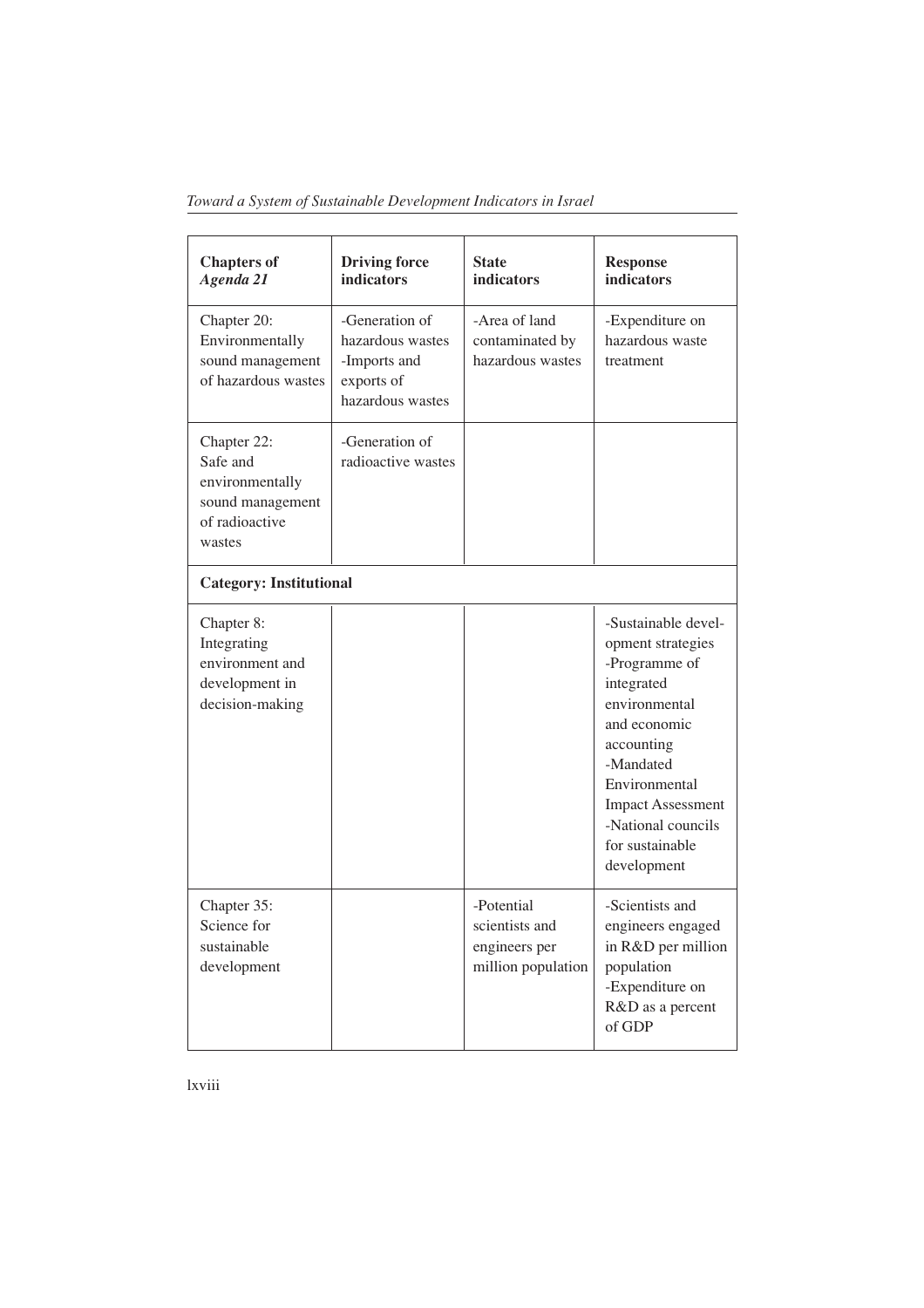| Indicators of Sustainable Development: A Review of the Existing State of Knowledge |  |  |  |
|------------------------------------------------------------------------------------|--|--|--|
|------------------------------------------------------------------------------------|--|--|--|

| <b>Chapters of</b><br>Agenda 21                                                                                                        | <b>Driving force</b><br>indicators | <b>State</b><br>indicators                      | <b>Response</b><br>indicators                                                                                                                                                                                                                                                            |
|----------------------------------------------------------------------------------------------------------------------------------------|------------------------------------|-------------------------------------------------|------------------------------------------------------------------------------------------------------------------------------------------------------------------------------------------------------------------------------------------------------------------------------------------|
| Chapter 37:<br><b>National</b><br>mechanisms and<br>international co-<br>operation for<br>capacity building in<br>developing countries |                                    |                                                 |                                                                                                                                                                                                                                                                                          |
| Chapter 38:<br>International<br>institutional<br>arrangements                                                                          |                                    |                                                 |                                                                                                                                                                                                                                                                                          |
| Chapter 39:<br>International legal<br>instruments and<br>mechanisms                                                                    |                                    |                                                 | -Ratification of<br>global agreements<br>-Implementation<br>of ratified global<br>agreements                                                                                                                                                                                             |
| Chapter 40:<br>Information of<br>decision-making                                                                                       |                                    | -Main telephone<br>lines per 100<br>inhabitants | -Programmes for<br>national environ-<br>mental statistics                                                                                                                                                                                                                                |
| Chapter 23-32:<br>Strengthening<br>the role of major<br>groups                                                                         |                                    |                                                 | -Representation of<br>major groups in<br>national councils<br>for sustainable<br>development<br>-Representatives of<br>ethnic minorities<br>and indigenous<br>people in national<br>councils for<br>sustainable<br>development<br>-Contribution of<br>NGOs to sustainable<br>development |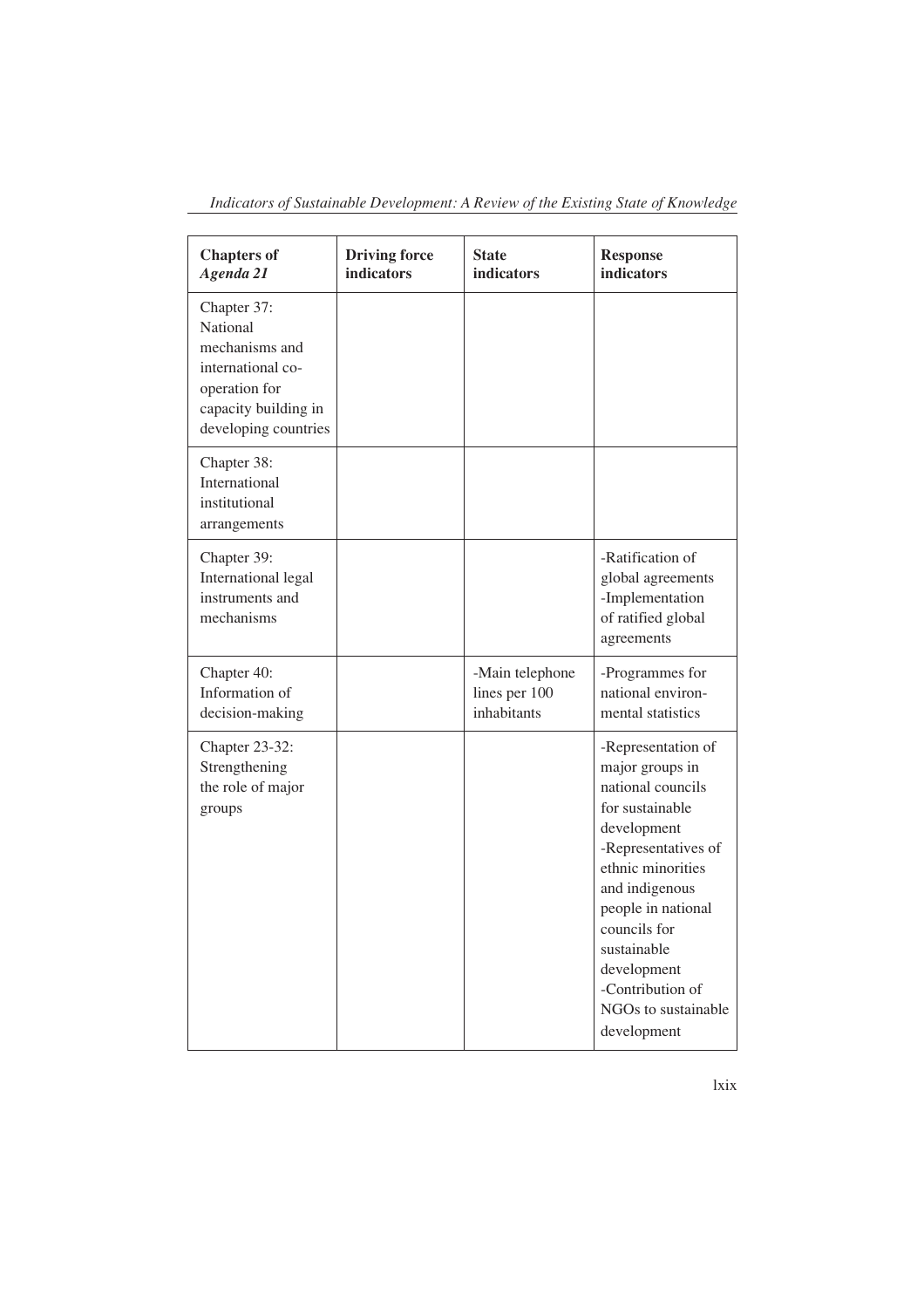Like the set of indicators produced by the UK Department of the Environment many of the indictors in the set produced by the United Nations Commission on Sustainable Development are more relevant and meaningful if assessed on a local basis. While the indictor set of the United Nations Commission on Sustainable Development is more encompassing than that of the UK Department of the Environment many of the indictors listed are very vague and of little use without further definition. Examples of such indictors include "Amount of new or additional funding for sustainable development", "Share of environmentally sound capital goods imports", or "Sustainable use of natural resources in mountain areas". Defining and measuring these in a meaningful and useful way would be challenging. Some indicators listed, such as "Main telephone lines per 100 inhabitants" are becoming less relevant as use of cellar phone technologies around the world increases, and similarly indicators relating to access to technologies such as the internet are not included.

**Table 2.4:** Indicators of sustainable development as developed by the Mediterranean Commission on Sustainable Development. (Source: Mediterranean Commission on Sustainable Development, 1999).

| Indicator                                                  |
|------------------------------------------------------------|
| Population growth rate                                     |
| Total fertility rate                                       |
| Women per hundred men in the labour force                  |
| Difference between male and female school enrolment ratios |
| Life expectancy at birth                                   |
| Infant mortality rate                                      |
| Main telephone lines per 100 inhabitants                   |
| Annual energy consumption per capita                       |
| Rate of growth of urban population                         |
| Urbanisation rate                                          |
| Forest area change                                         |
| External Debt / GDP                                        |
| Arable land per capita                                     |
| Irrigation percent of arable land                          |
| Energy intensity                                           |
|                                                            |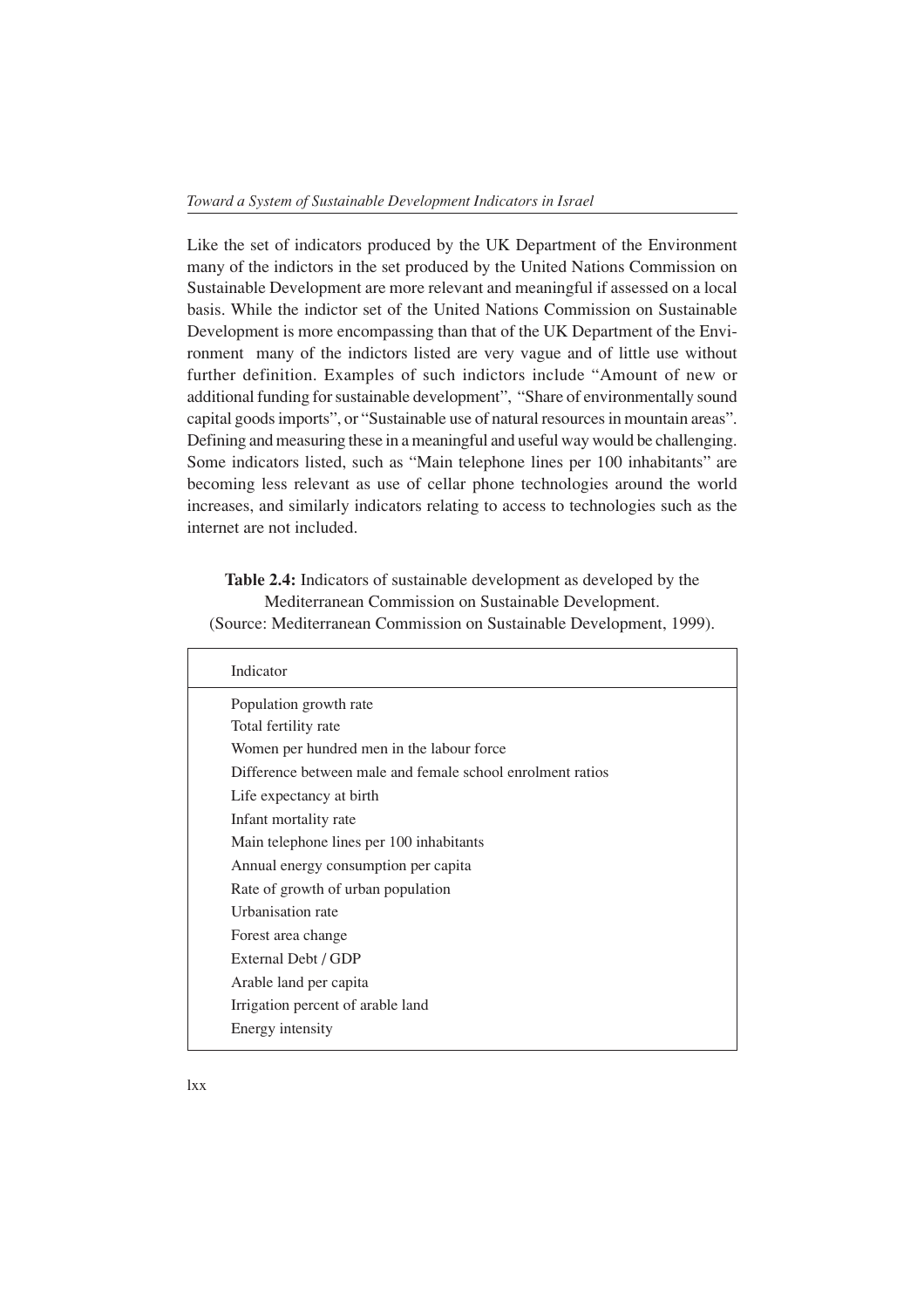The indicator set produced by the Mediterranean Commission on Sustainable Development has the advantage of being relatively concise and data is readily available in most countries. The indicator set, when compared to those of the UK Department of the Environment or the United Nations Commission on Sustainable Development is very limited in its scope and the potential to provide a real assessment of progress towards sustainable development in a country.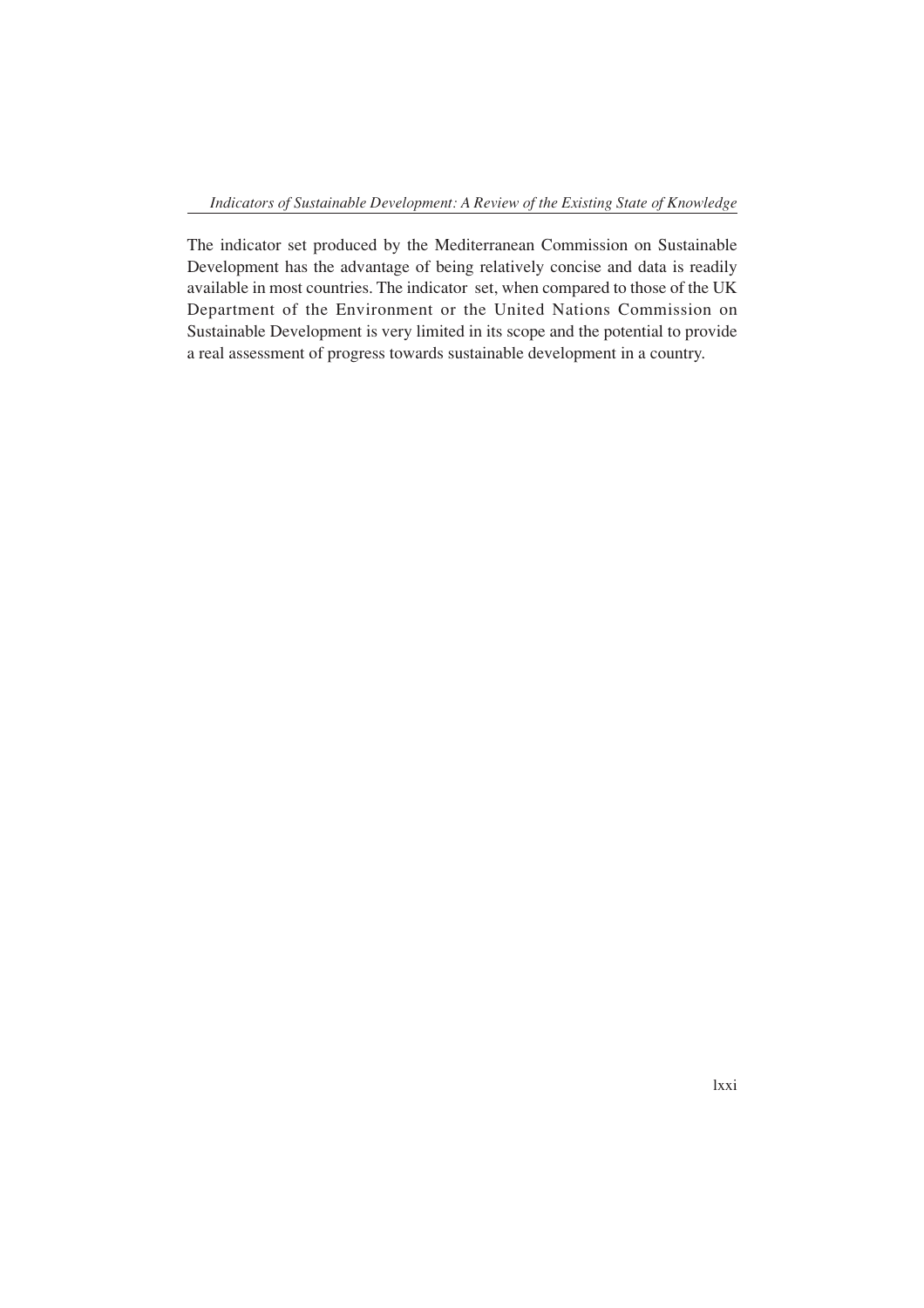# **Air Quality Indicators for Israel**

**Mordechai Peleg**

## **Introduction**

The question of deteriorating air quality is not a new problem and has been around for centuries. Early documents from the first and second century in Israel show clearly that people reacted strongly against sources of air pollution . The Mishnah Law called for a minimal distance of 50 cubits (some 30 meters) from a polluting source to a neighbor's residence. In the case of tanneries the prevailing wind needs to be a considering factor. Not only health and nuisance affects were considered but also the effects of air pollutants on materials. For example, in Jerusalem, kilns and furnaces were not allowed, to avoid soiling of the walls and buildings. Shakespeare (c. 1600) also lamented the problem of bad air quality in his play on Hamlet (Act II, Scene 2). In 1661, a noted scientist and diarist by the name of John Evelyn wrote a small booklet in which he described the damaging effects in London of air pollution arising from the combustion of coal.

However, only in the 20<sup>th</sup> century, and especially the last few decades, have extensive experimental and epidemiological studies been carried out to verify these effects scientifically. In 1952, London was affected by a very serious smog (the word smog was coined to describe the "smoke-fog" of the famous so-called London pea-soupers) incident that caused almost 2000 excess deaths during a ten-day period. An epidemiological study showed for the first time a direct correlation between the excess mortality rate observed during the smog incident and the increased sulfur dioxide and smoke (soot) levels. This type of incident, which became known as the London type or "classical" smog, was identified as being due to industrial and household fuel (coal, petroleum) combustion emissions of sulfur dioxide and particulate. The time of occurrence of the worst episodes was during the winter months (increased pollution emission) and especially in the early morning when dispersion conditions were very bad. The health effects were lung and throat irritation and under extreme conditions, such as in London during winter of 1952, increased mortality.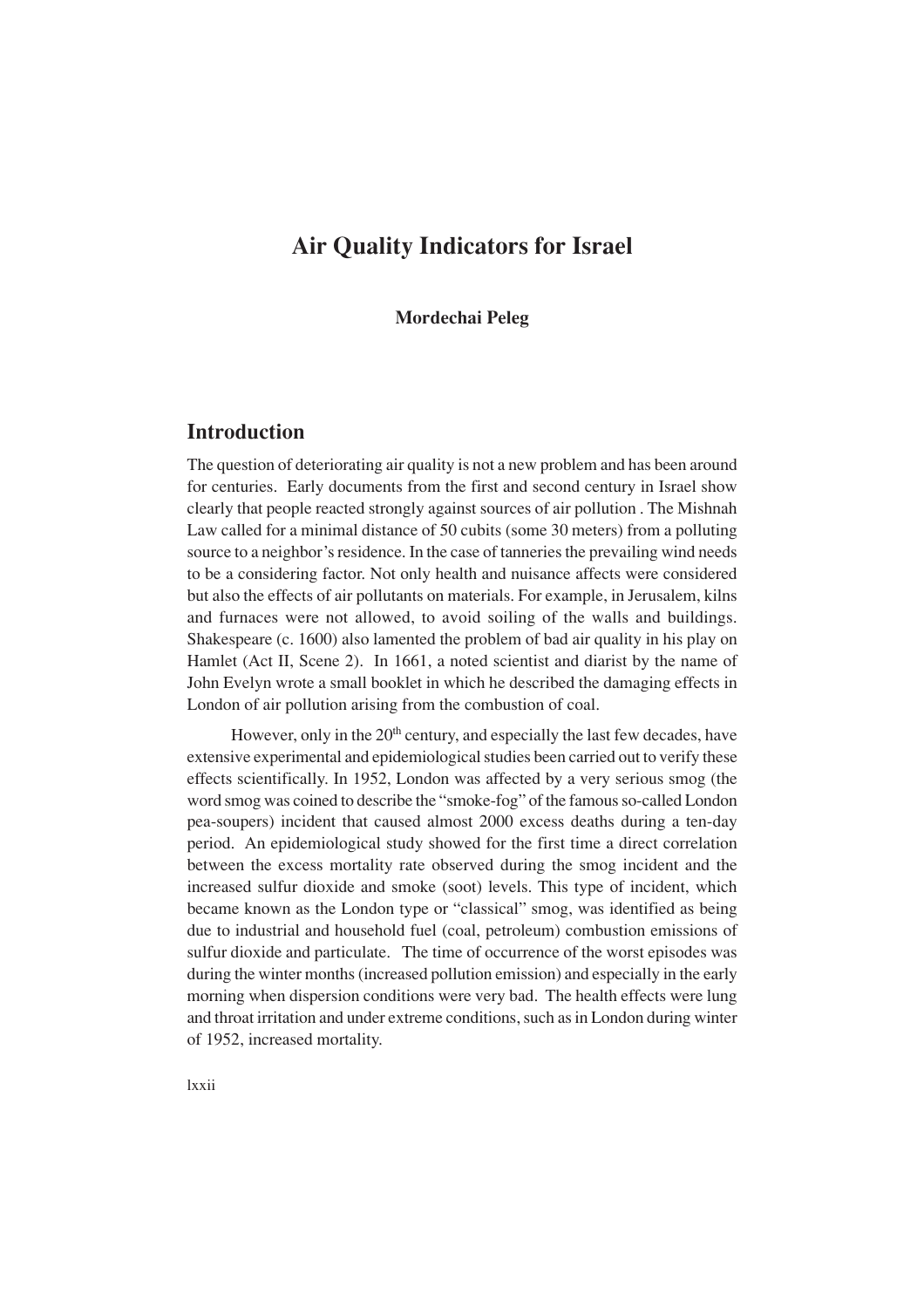While the London smog was known for hundreds of years it was only in 1943 that major smogs were first reported in Los Angeles. The smog incidents caused major eye irritation and reduced visibility. However, in contrast to the London type smog, this type of smog was observed to occur during summer and become more extreme around midday. Intensive experiments identified the main smog component as being ozone. Since ozone is a secondary pollutant and not emitted directly, extensive research was required to identify the causes of ozone production. The source of the ozone precursor emissions was attributed to motor vehicle fuel combustion that emits nitrogen oxides and hydrocarbons. The above compounds undergo photochemical reactions under the influence of sunlight to produce ozone. This type of smog became known as the Los Angeles or photochemical type smog.

Intensive efforts were made both in London and Los Angeles, and other places where these two smog types were observed, to reduce their affects. In London strict enforcement of a smokeless fuel law and other stringent limitations helped to effectively reduce the seriousness of smog incidents. Similarly in California, strict vehicle emission controls and transportation strategies were introduced which successfully reduced ozone production and hence the seriousness of the smog occurrences. The above shows in spite of the increased development that has occurred both in London and Los Angeles it has been possible to maintain or even improve the air quality with respect to specific pollutants. Thus development need not necessarily go hand in hand with decreasing air quality.

Although important steps have been made in attempting to maintain or even improve a reasonable air quality standard, it is still necessary to continue protecting the air we breathe. Further, as our scientific knowledge of atmospheric processes expands, evidence of possible new detrimental effects on air quality is being suggested.

# **Air Pollutants**

The main air pollutants that affect the air quality in Israel are discussed in the following section. The pollutants can be collected into two classifications. Primary pollutants that are emitted directly into the atmosphere and secondary pollutants that are formed in the atmosphere from directly emitted precursors. The primary pollutants to be considered due to their detrimental effects are sulfur dioxide, carbon monoxide, lead, fine particulates and two volatile organic compounds, benzene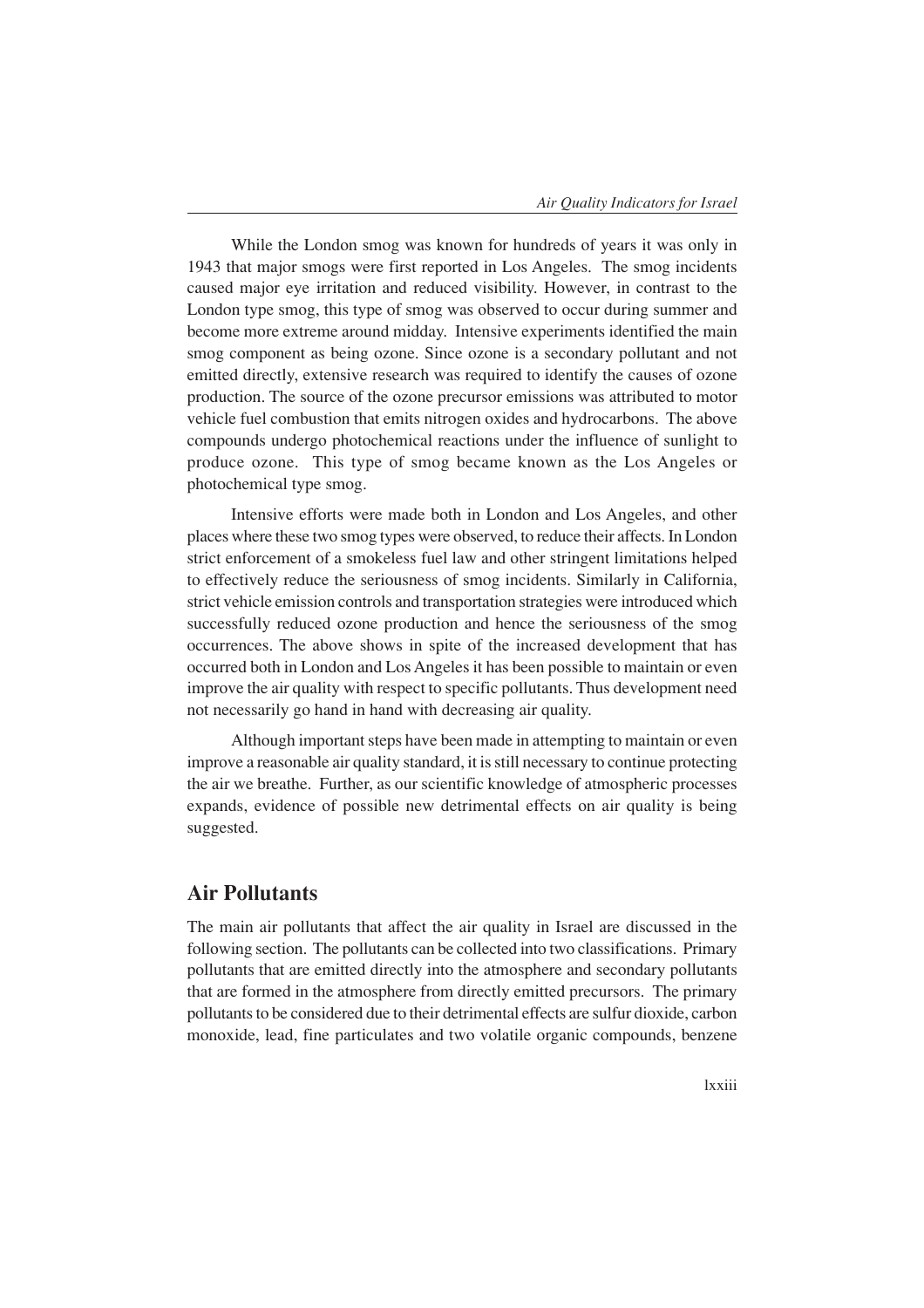and 1-3 butadiene. In addition two secondary pollutants, ozone and sulfate particulates will be evaluated. The sources of the different pollutant vary, ranging from large single sources (electricity power plants, oil refineries, industrial) to area sources (transportation, residential heating). Certain sources emit from elevated stacks (such as power plants) and affect areas large distance downwind of the source while other sources affect directly only regions adjacent to the emitting areas (such as transportation).

The review of the different pollutants will include information on the sources for each pollutant, the detrimental effects of the pollutant, their present ambient levels, future emission trends and other relevant information.

### **1. Carbon Monoxide**

Carbon monoxide (CO) is a gas formed by the incomplete combustion of carbon containing fuels. In general, the more efficient the combustion process, the lower the carbon monoxide emission. The main outdoor source of carbon monoxide is currently road transport, in particular gasoline powered vehicles, which in 1997 accounted for 90% of carbon monoxide emissions in Israel. Thus it is expected that high levels of carbon monoxide will be found in the vicinity of main roads and in city centers and only limited amounts in rural areas.

The main threats to human health from exposure to carbon monoxide are the formation of carboxyhaemoglobin, which substantially reduces the capacity of the blood to carry oxygen and deliver it to the tissues, and blockage of important biochemical reactions in cells. People who have an existing disease that affects the delivery of oxygen to the heart or brain (e.g. coronary artery disease (angina)) are likely to be at particular risk if these delivery systems are further impaired by carbon monoxide.

Carbon monoxide levels reported by the Israeli Ministry of the Environment for the year 1999, showed a maximum half-hour values ranging between 2.4 and 8.2 mg/m<sup>3</sup> for urban sites and between 13.0 and 21.3 mg/m<sup>3</sup> for curbside sites on major traffic roads. The levels recorded for 8-hour exposure times were in the range 1.9 to 4.1 mg/m<sup>3</sup> and 7.8 and 11.7 mg/m<sup>3</sup> for urban and curbside sites, respectively. The Israeli ambient standard for half-hour exposure is  $60 \text{ mg/m}^3$  and 11 mg/m3 for 8-hours. The maximum levels for urban sites which were measured in the center of downtown Jerusalem (Kikar Safra) were less than 15% for the half-hour standard and 38% with respect to the 8-hour requirement. For the curbside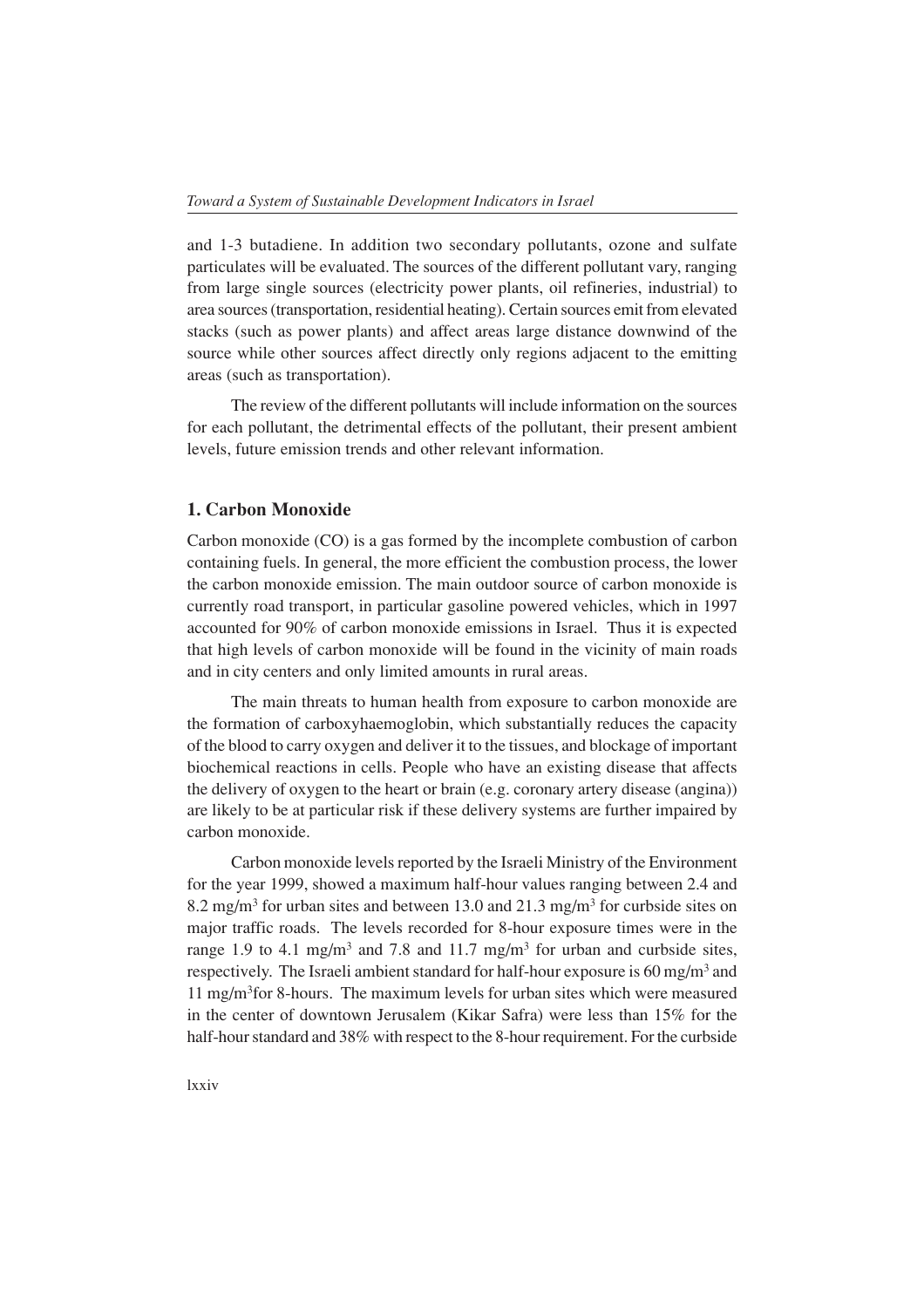sites the maximum-recorded levels were adjacent to a main road in Tel-Aviv and reached 35% for the half-hourly standard and slightly above (106%) the 8-hour ambient standard. The annual carbon monoxide values for urban sites varied between 0.8 and 1.8 mg/m<sup>3</sup> and for the curbside sites between 1.5 and 3.1 mg/m<sup>3</sup>, (no Israeli annual ambient standard exists for carbon monoxide).

The number of vehicles on the roads in Israel has doubled from one to two million between 1990 and 2001. However since 1994 the amount of carbon monoxide has been reduced by about 25%. This can be attributed to the introduction of catalytic converters in all gasoline driven vehicles introduced into Israel since 1994. The catalytic converter reduces the amount of carbon monoxide emitted by almost 80%. Since as stated above, the main source of carbon monoxide is from gasoline-powered vehicles it appears that introduction of the catalytic converters has been successful in enabling continued increase in vehicle use without causing increased carbon monoxide pollution levels.

### **2. Sulfur Dioxide**

Sulfur dioxide is a gas at normal temperature and pressure. It dissolves in water to give an acidic solution, which is readily oxidized to sulfuric acid. The predominant source of sulfur dioxide is the combustion of sulfur-containing fossil fuels, principally coal and heavy oils. Most of the sulfur dioxide emissions in Israel (> 90%) are from major power plants and industries. These emissions are from elevated stacks and thus dispersion and dilution of this pollutant occurs before the plume reaches ground level. Depending on the height of the stacks, the pollution emitted affects areas tens or even hundreds of kilometers downwind of the plants. Most of the present measuring sites for sulfur dioxide in Israel are situated in the vicinity of the power plants in order to monitor the effects of these plants on the surroundings.

Sulfur dioxide causes constriction of the airways by stimulating nerves in the lining of the nose, throat and airways of the lung. The latter effect is particularly likely to occur in those suffering from asthma and chronic lung disease. The effects of sulfur dioxide on sensitive subjects appear almost immediately at the start of exposure.

Although declining emissions over recent years have reduced the importance of sulfur dioxide as a phytotoxic pollutant, it still plays a role in damage to ecosystems. This is particularly significant in combination with other stresses,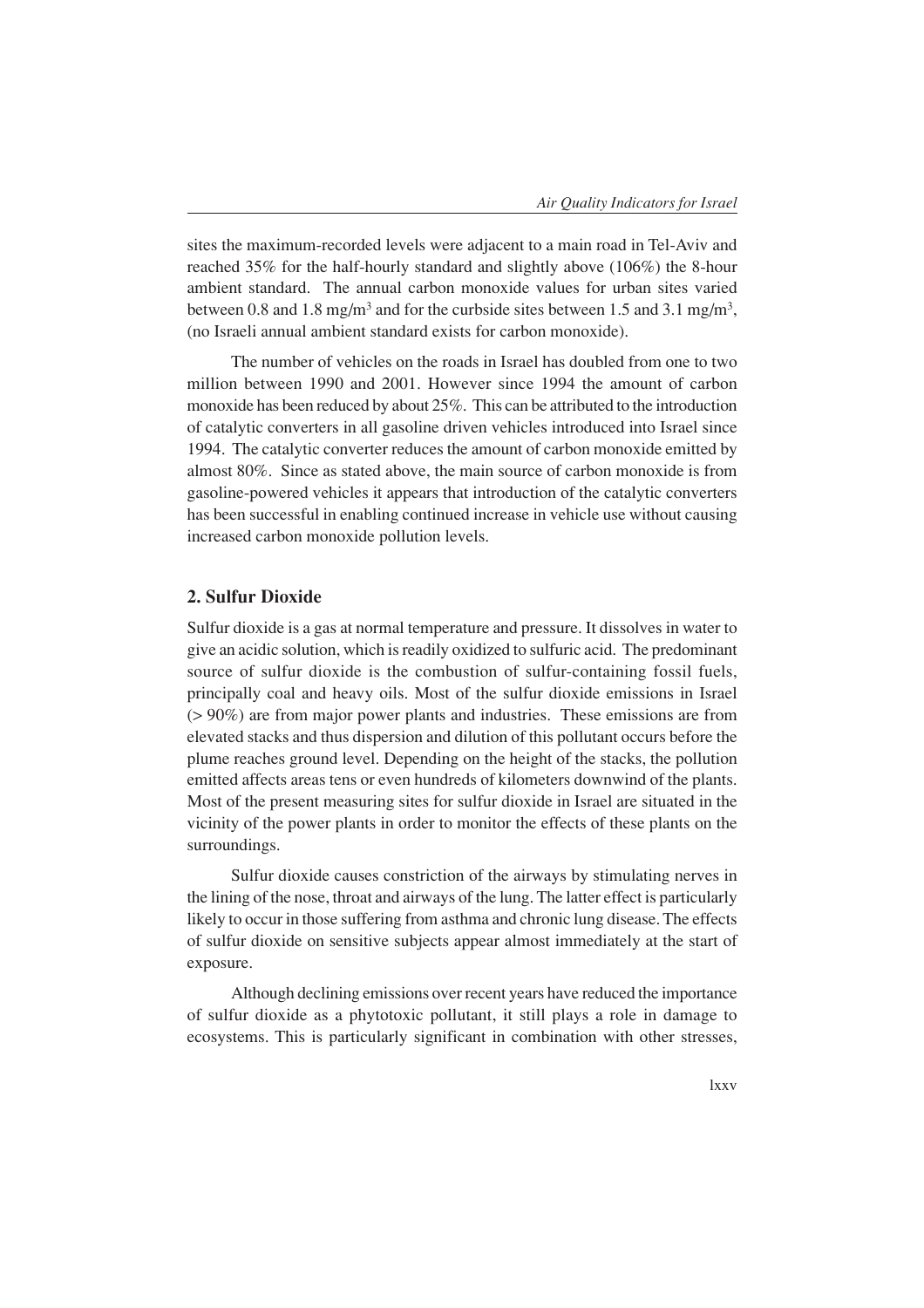such as cold. Potential effects include the degradation of chlorophyll, reduced photosynthesis, raised respiration rates and changes in protein metabolism. Sulfur dioxide also accelerates the natural weathering and corrosion of buildings and building materials. Various studies have shown that limestone has been degrading at the rate of 1mm/decade due to acid rainfall. Although levels of pollutants in air are falling, the levels being recorded currently, together with the accumulated pollution deposition of the last 200 years, mean that stonework has continued to deteriorate at this historic rate.

Sulfur dioxide levels reported by the Israeli Ministry of the Environment for the year 1999 varied greatly between the various sites. Maximum half-hour values ranged from less than  $100 \,\mu\text{g/m}^3$  at rural sites to above  $500 \,\mu\text{g/m}^3$  for sites adjacent to large power plants. The levels recorded for 24-hour exposure range from below 25  $\mu$ g/m<sup>3</sup> to more than 100  $\mu$ g/m<sup>3</sup>. The annual averages varied from below 5  $\mu$ g/m<sup>3</sup> for rural sites to around 30  $\mu$ g/m<sup>3</sup> for urban sites. The higher values, such as recorded for Haifa and Ashdod could be attributed to the direct impact of power plant emission plumes. The lower values that were recorded at rural sites also showed the effects of power plant pollution. However due to greater distance traveled by the plume to the site substantial dilution has occurred and thus the pollution levels are greatly reduced.

The Israeli ambient standard for  $SO_2$  is 500  $\mu$ g/m<sup>3</sup> for half-hour exposure (it should be noted that 45 exceedances of the  $SO_2$  standard of 1 hour periods are permitted annually if they do not exceed  $1000 \mu g/m^3$ ), 0.280  $\mu g/m^3$  for 24-hour period and  $0.060 \mu g/m^3$  for the annual average. Thus levels above the ambient standard were recorded only for the half hour periods. Since very little sulfur dioxide is emitted from vehicles there is no purpose in measuring curbside levels as for carbon monoxide.

The Ministry of the Environment reports that between 1980 and 1997 sulfur dioxide emissions have increased by only 14% in spite of more than a doubling in electricity production and increased industrial activity. This can be attributed to the increased use of low sulfur content fuels (1%) and the implementation of an intermittent control system (ICS) for the large power plants, especially for Haifa and Ashdod, which decrees the switch to very low sulfur (0.5%) fuel when meteorological conditions indicate bad dispersion conditions. Further, the newer coal fired power plants (80% of the power generated) do not pose a significant problem due to the tall stacks and the low sulfur content of the coal. These elevated stacks emit the pollution at heights hundreds of meters above ground level and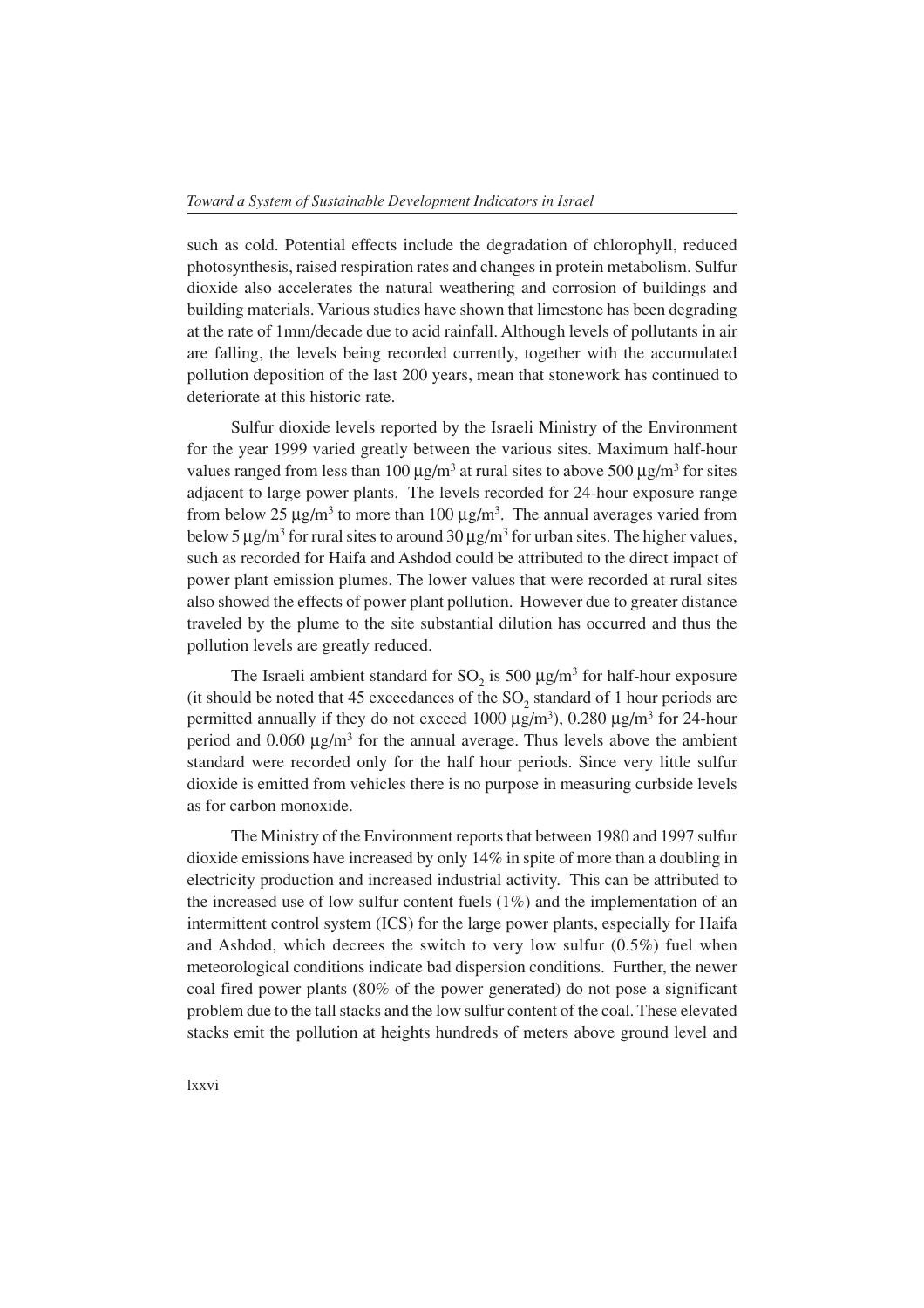therefore undergo large dispersion and dilution before hitting the ground. Further the new plant now in operation in Ashkelon includes scrubbers which effectively reduce the sulfur dioxide emitted out of the stacks.

 In their 1995 report the UK EPAQS recommended an air quality standard of 100ppb  $(266\mu g/m^3)$  measured over a 15-minute averaging period. This recommendation is intended to reduce the exposure of the population, including individuals who may be particularly susceptible, to levels of sulfur dioxide at which harmful effects are unlikely to occur. The EPAQS acknowledged that an averaging time of just a few minutes might be desirable, but concluded that a 15 minute averaging time with a standard of  $100$ ppb ( $266 \mu g/m<sup>3</sup>$ ) represented an acceptable compromise between desirability and practicability. Thus in the future it is possible that also in Israel the ambient sulfur dioxide standard may become more stringent.

## **3. Nitrogen Oxides**

All combustion processes in air produce oxides of nitrogen. This is due to the reaction at high temperatures, present in combustion processes, between the nitrogen and oxygen in the air to form primarily nitrogen oxide, which then undergoes rapid transformation to the nitrogen dioxide. Nitrogen dioxide  $(NO<sub>2</sub>)$ and nitric oxide (NO) are both oxides of nitrogen and together are referred to as  $NO<sub>x</sub>$  Road transport is thought to account for about 50% of total emissions of nitrogen oxides, the electricity supply industry for about 40% and the industrial and commercial sectors for about 10%. It should be emphasized that the nitrogen oxides emitted from coal fueled power plants and large industries is via high stacks, which assists dispersion and dilution of the pollutant before the plume touches the ground. Thus while about  $40\%$  of the  $NO_x$  emitted in Israel are from the power plants its affects at ground level are limited. Therefore in cities, road transport is thought to account for over 80% of emissions. While  $NO<sub>x</sub>$  is important as a precursor of ozone formation, it is however only nitrogen dioxide that is associated with adverse effects upon human health.

At relatively high concentrations, nitrogen dioxide causes inflammation of the airways. There is evidence to show that long-term exposure to nitrogen dioxide may affect lung function and that exposure to nitrogen dioxide enhances the response to allergens in sensitized individuals. Both nitrogen dioxide and nitric oxide are absorbed by vegetation. Their effects on plants are additive and the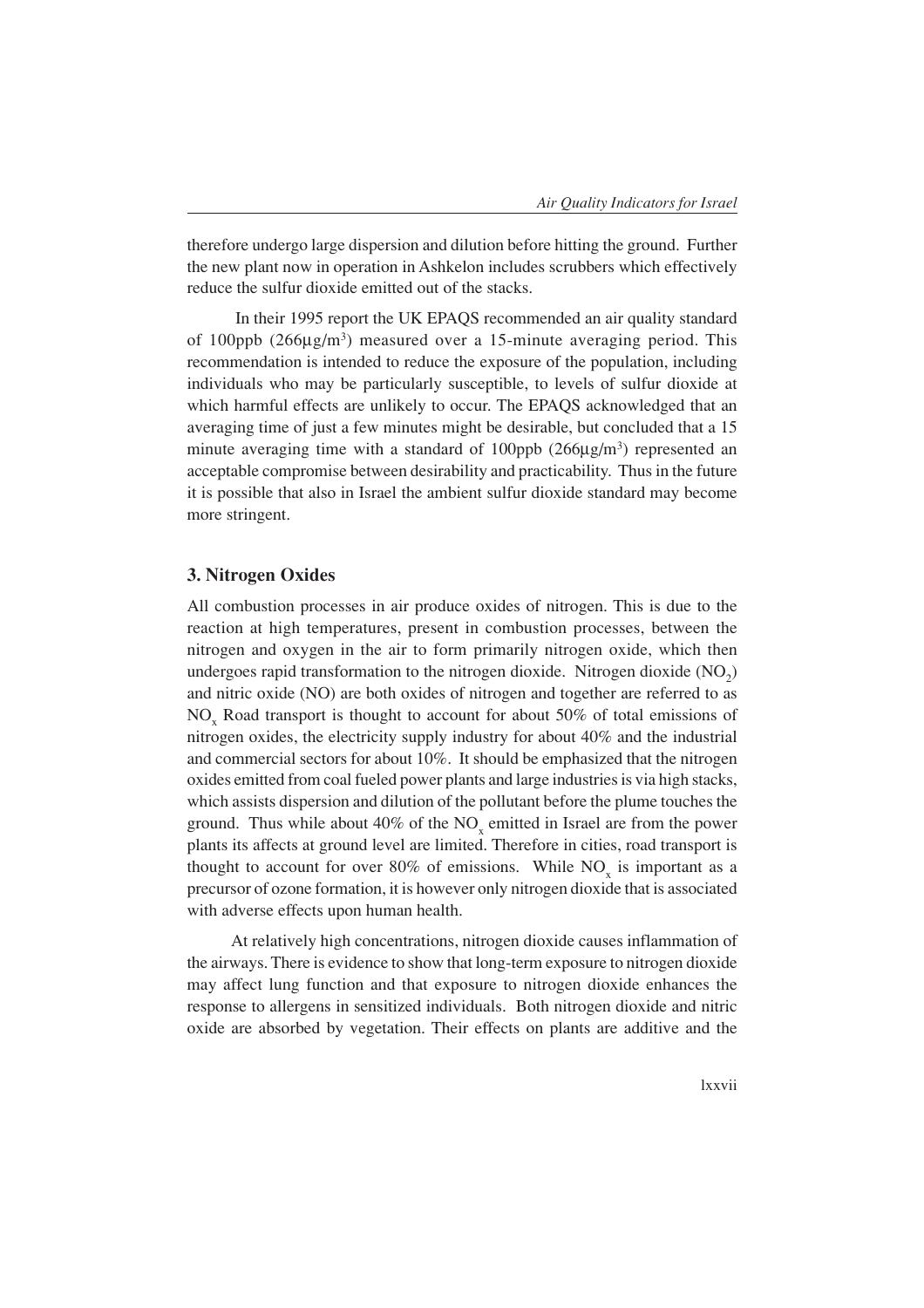scientific consensus is that they should be treated together. Nitrogen is an essential plant nutrient and low exposure to nitrogen oxides can promote growth. However, higher exposures can cause adverse effects including leaf or needle damage and reduced growth. The point at which damage begins depends on the species, on its nutritional state and on other environmental factors.

Nitrogen oxide levels reported by the Israeli Ministry of the Environment for the year 1999 varied greatly between the various sites. Maximum half-hour values ranged between 200  $\mu$ g/m<sup>3</sup> to more than 2000  $\mu$ g/m<sup>3</sup> for urban sites while all the curbside sites showed maximum values all above  $2000 \mu g/m<sup>3</sup>$  and at one site almost  $3000 \mu g/m^3$ . The levels recorded for 24-hour exposure for the urban sites varied widely, ranging from below 50  $\mu$ g/m<sup>3</sup> to more than 800  $\mu$ g/m<sup>3</sup> while the curbside stations were all around  $1000 \mu g/m<sup>3</sup>$ . The annual averages varied from below 10  $\mu$ g/m<sup>3</sup> for rural sites to above 100  $\mu$ g/m<sup>3</sup> for urban sites while the curbside sites varied between 150 to 500  $\mu$ g/m<sup>3</sup>. The very high nitrogen oxides values recorded for the curbside and central city sites are all due almost exclusively to vehicle pollution.

The Israeli ambient standard for  $NO_x$  is 940  $\mu$ g/m<sup>3</sup> for half-hour exposure and 560 µg/m<sup>3</sup> for 24-hour period. No Israeli standard exists for nitrogen dioxide although the  $NO<sub>x</sub>$  calculations are based on the assumption that all the oxides are present as only nitrogen oxide. The above measurements show that pollution levels for nitrogen oxides exceed both the 1/2 hour and 24-hour standards. No annual standard has been designated for the nitrogen oxides.

In the UK, objectives for nitrogen dioxide reflect evidence that it may have both acute (short-term) and chronic (long-term) effects on health, particularly in people with asthma. As a result, two provisional objectives have been set: 200µg/  $\text{m}^3$  as a 1 hour mean, not to be exceeded more than 18 times per year; and 40 $\mu\text{g}/\text{m}^3$ as an annual mean. An annual mean of  $30\mu g/m^3$  of nitrogen oxides has been suggested as a critical level at which the majority of species should be protected. These limits are much lower than the present Israeli standards.

Nitrogen oxides emissions have more than tripled in the last twenty years. This increase can be attributed to the rising consumption of gasoline and especially diesel fuels. This rise was however partially offset by the decreased use of heavy residential oil and the introduction of catalytic converters on private cars. While 40% of the nitrogen oxides emissions are from the large power plants situated along the Israeli coast only a limited affect is felt at ground levels due to the high stack emission heights. As seen above nitrogen oxides  $(\mathrm{NO_x})$  emissions are a major

#### lxxviii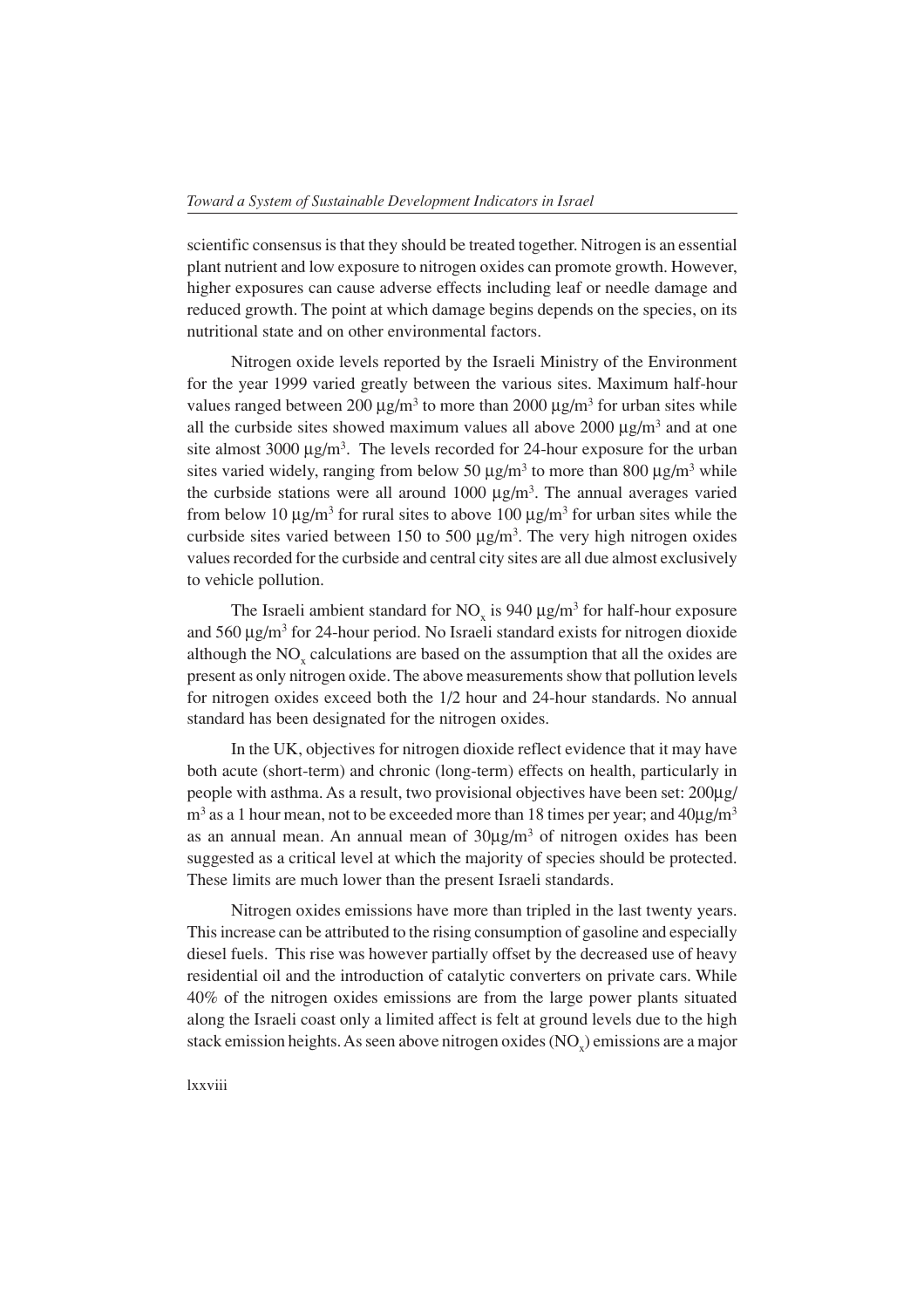source of air pollution violations especially close to main traffic arteries. The problem is especially severe in the Dan metropolitan area where hundreds of violations of nitrogen oxide standards are recorded each year. Over 200,000 vehicles are registered in the Tel Aviv area alone, and another 400,000 vehicles enter city limits every day from peripheral areas. The pollution emitted by vehicles in this region also causes a secondary pollution cloud, especially ozone, which impacts inland areas such as Modi'in, Bet Shemesh, Jerusalem and even Beersheba.

The problem of elevated nitrogen oxides levels due to vehicular pollution is compounded in Israel by the composition of Israel's vehicle fleet that includes growing numbers of diesel vehicles, scooters and older cars. Most of the country's trucks, buses and commercial vehicles are diesel powered and a trend of growth in the number of private diesel cars has been noted in recent years. It should be emphasized that these vehicles emit significant quantities of nitrogen oxides more than ten to twenty times those emitted by gasoline vehicles equipped with catalytic converters. Without serious intervention of governmental bodies the problem of nitrogen oxides pollution, and with that also the ozone problem, will continue to grow.

# **4. Particulates (PM<sub>10</sub> and PM<sub>2.5</sub>)**

Unlike the individual gaseous pollutants, which are single, well-defined substances, particles (PM<sub>10</sub> and PM<sub>2.5</sub>, the 10 and 2,5 refer to particulate aerodynamic diameter of 10 and 2.5 microns respectively) in the atmosphere are composed of a wide range of materials arising from a variety of sources. The particles may be regarded as having three predominant source types; primary particles, arising from combustion sources (road traffic, production and industry); secondary particles, mainly sulfate and nitrate formed by chemical reactions in the atmosphere; and coarse particles, suspended soils and dusts, biological particles and particles from construction work. Analysis of concentrations of  $PM_{10}$  shows it is composed of each of the three source types. In general terms, the three source types each make up roughly one third of total long-term average  $PM_{10}$  concentrations at urban background locations. However, the relative contribution of each source type varies from day to day, depending on meteorological conditions and quantities of emissions from mobile and static sources. The fine particle fraction  $(PM_{2.5})$  is composed predominantly of primary and secondary particles. Particles in the range from  $PM_{2.5}$  –  $PM_{10}$  generally consist of coarse particles. It should be noted that during a number of days during the year, especially during spring, Israel is strongly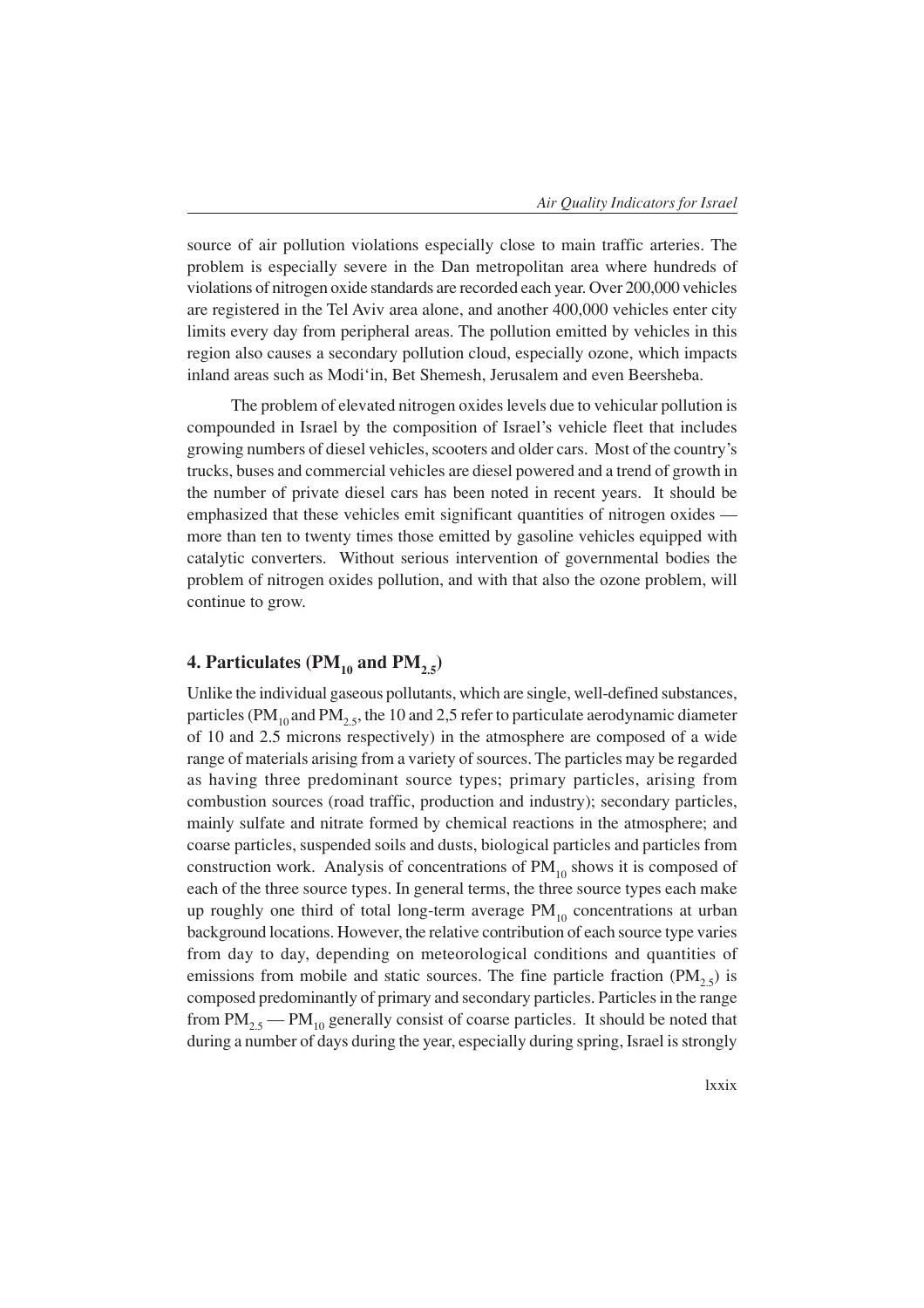affected by desert sand storm episodes that cause strongly elevated particulate levels.

Particulate air pollution is associated with a range of effects on health including effects on the respiratory and cardiovascular systems, asthma and mortality. A number of epidemiological studies have concluded that particulate air pollution episodes are responsible for causing excess deaths among those with pre-existing lung and heart disease, and that there is a relationship between concentrations of  $PM_{10}$  and health effects, such that the higher the concentration of particles, the greater the effect on health. There is emerging evidence to suggest that the health effects of particles are due principally to fine particles  $(PM_{2.5})$ . While most air quality standards refer to  $PM_{10}$  as providing an appropriate level of protection for public health. However, recently it is being recognized that  $PM<sub>2.5</sub>$ might better represent the toxic fraction of particulate air pollution, and that a  $PM_{2.5}$  standard may be a desirable objective.

Particulate levels reported by the Israeli Ministry of the Environment for the year 1999 showed maximum daily averages of  $PM_{10}$  that ranged from 200 to 500 for all the measuring sites. The PM  $_{2.5}$  values were lower and varied between 70 to 140  $\mu$ g/m<sup>3</sup>. The annual PM<sub>10</sub> averages varied from 30 to 70  $\mu$ g/m<sup>3</sup> while the  $PM_{2.5}$  values remained in the limited range of 20 to 30  $\mu$ g/m<sup>3</sup> for all sites.

The Israeli ambient standard for  $PM_{10}$  is 150  $\mu$ g/m<sup>3</sup> for 24-hour period and  $0.060 \mu g/m<sup>3</sup>$  for the annual average. There is at present no Israeli standard for  $PM_{2.5}$ . Levels above the 24-hour ambient standard were recorded for all 15 monitoring sites and a third of the sites recorded annual averages above the standard. Part, if not all, of the above standard levels measured, especially for the 24-hour periods can be attributed to natural sources and not anthropogenic causes. A question that still remains to be answered is the proportion between naturally emitted particulates and anthropogenic source particulates.

# **5. Ozone**

Ozone is not emitted directly from any man-made source in any significant quantities. It arises from chemical reactions in the atmosphere caused by the influence of sunlight. In the stratosphere, where ozone plays a beneficial role by shielding the earth from harmful ultra-violet radiation, sunlight acting initially on oxygen molecules produces ozone. The balance between ozone and oxygen in the stratosphere is currently being disturbed by migration upwards of chemicals such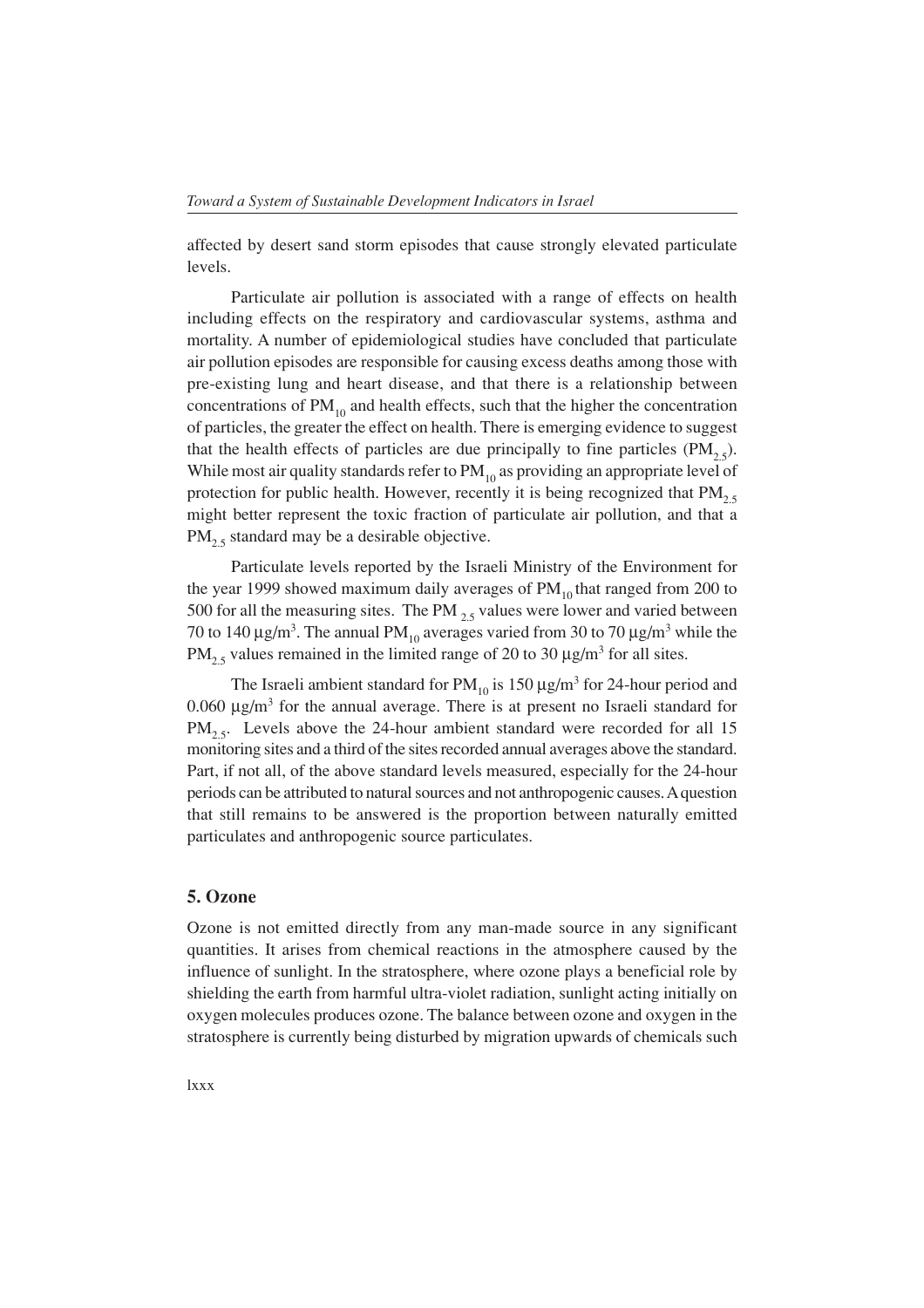as chlorofluorocarbons. They remove ozone and may therefore increase the amount of ultra-violet light reaching the earth's surface. Some ozone occasionally reaches the lower layers of the atmosphere from intrusions of air from the stratosphere. But it is primarily formed by a complicated series of chemical reactions initiated by sunlight. Oxides of nitrogen  $(NO_x)$  and  $VOCs$  (volatile organic carbons), derived mainly from man-made sources, react to form ozone. The VOCs are produced by combustion, various industrial processes, other activities such as solvent use, and gasoline distribution and handling.  $NO<sub>x</sub>$  and VOCs are the most important precursors causing elevated levels of ozone. Production can also be stimulated by carbon monoxide, methane, or other VOCs that arise from plants, trees and natural sources. The ozone potential varies according to the specific organic compound. Ozone is also a greenhouse gas, so  $NO<sub>x</sub>$  and VOCs can be considered indirect greenhouse gases. The photochemical reactions that cause ozone formation do not take place instantaneously, but over several hours or even days depending on the VOCs. Once ozone has been produced it may persist up to a limited number of days. In consequence, ozone measured at a particular location may have arisen from VOC and  $NO<sub>x</sub>$  emissions hundreds of kilometers away, and may then travel further for similar distances. Maximum concentrations, therefore, generally occur downwind of the source areas of the precursor pollutant emissions. Indeed, in urban areas, where concentrations of traffic gases may be high, nitric oxide (NO) from exhaust emissions may react with ozone to form nitrogen dioxide  $(\mathrm{NO}_2)$  thus reducing ozone concentrations. However, as the air movement carries the primary pollutants away, more ozone is generated and concentrations rise in the downwind areas. In urban areas with intensive traffic movement the ozone levels may be lower than in adjacent rural regions.

In terms of ozone measured at ground level, these photochemical episodes of high ozone concentrations are superimposed on a baseline that varies slightly throughout the year but averages for Israel around  $60-80 \,\mu$ g/m<sup>3</sup>. This is made up partly of ozone transported from the stratosphere, and some ozone produced in the troposphere (the region of the atmosphere, about 10 km deep, between the Earth's surface and the stratosphere) from naturally occurring and man-made precursors (in broadly equal proportions). There is evidence that this baseline has roughly doubled since the turn of the century, largely due to the increase in manmade  $NO<sub>x</sub>$  emissions in the whole of the northern hemisphere. The baseline is close to levels at which effects have been observed on crops and plants.

Exposure to high concentrations of ozone may cause slight irritation to the eyes and nose. If very high levels of exposure (1,000-2,000µg/m<sup>3</sup>) are experienced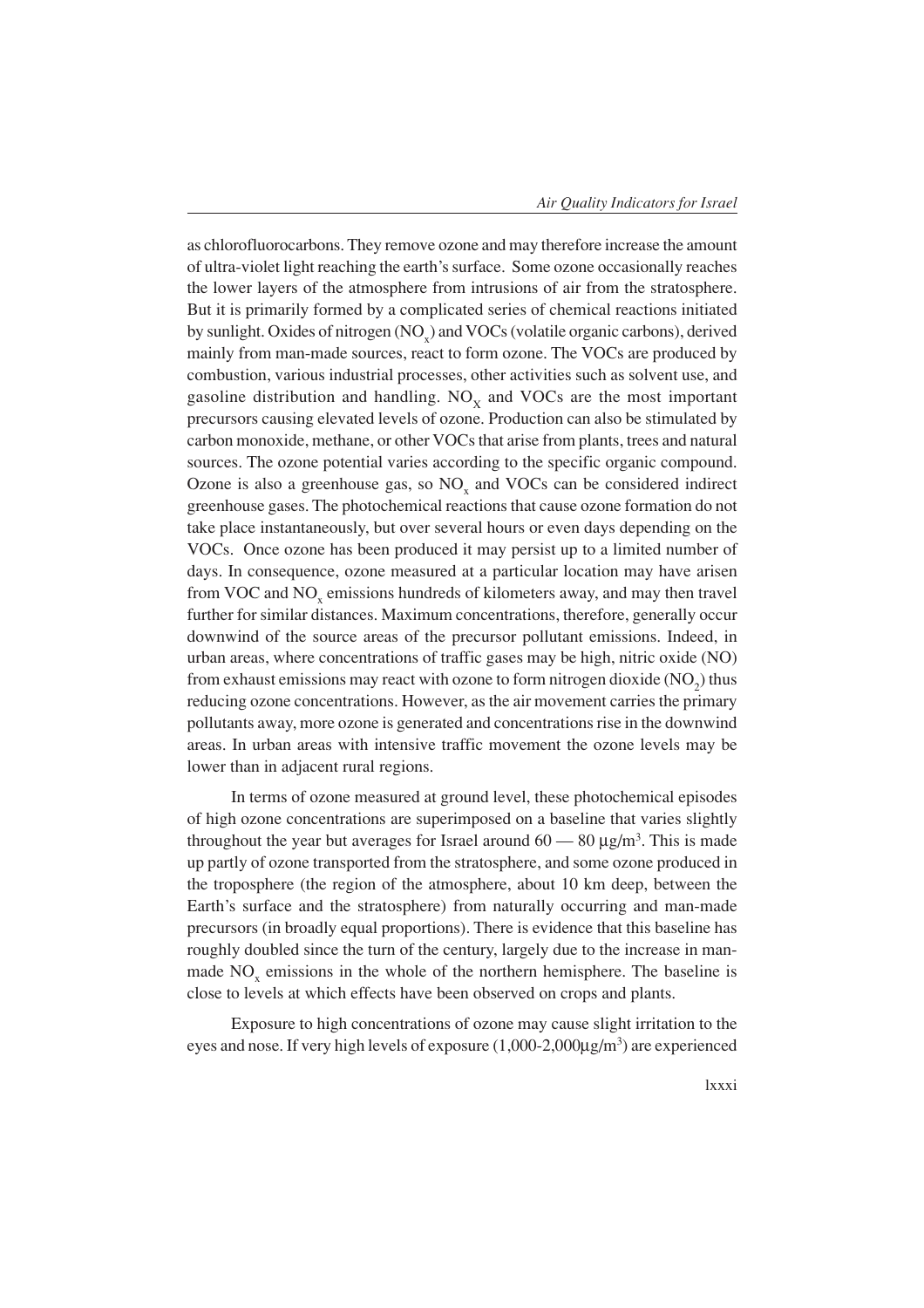over several hours, damage to the airway lining followed by inflammatory reactions may occur. There is also evidence that minor changes in the airways may occur at lower concentrations, down to about  $160 \mu g/m^3$ ).

Ozone levels reported by the Israeli Ministry of the Environment for the year 1999 showed limited variations between the various sites. Maximum halfhour values ranged between  $150 \,\mathrm{\mu g/m^3}$  to  $280 \,\mathrm{\mu g/m^3}$  while the eight-hour averages ranged between 115  $\mu$ g/m<sup>3</sup> to almost 200  $\mu$ g/m<sup>3</sup>. The annual averages varied between about 40 to 80  $\mu$ g/m<sup>3</sup>. The lower levels were generally observed for the densely populated urban sites, such as Tel Aviv. The Israeli ambient standard for  $O_3$  is 230  $\mu$ g/m<sup>3</sup> for half-hour exposure period and 160  $\mu$ g/m<sup>3</sup> for the 8-hourly average. Almost half of the monitoring sites (25 in number) reported ozone levels above the half hour ambient standard while only three sites exceeded the 8-hour standard.

Until recently very limited ozone monitoring has been performed in Israel outside of the coastal region. From measurements performed using an instrumented aircraft it has been shown that the ozone levels increase, as expected with increasing distance from the precursor emission areas close in the coastal regions. Further it appears that ozone levels are increasing with time and a serious effort is required to reduce precursor emissions and especially those of the nitrogen oxides.

# **6. Lead**

Lead is the most widely used non-ferrous metal and has a large number of industrial applications, both in its elemental form and in alloys and compounds. The single largest use globally is in the manufacture of batteries. As the compound tetraethyl lead, it has been used as a petrol additive to enhance the octane rating. Most of airborne emissions of lead have arisen from gasoline powered engine vehicles. Industry, in particular secondary non-ferrous metal smelters, may contribute to emissions of lead in industrial areas. For Israel lead pollution from vehicles generally outweighed any other emissions. The reduction in the lead content in leaded petrol and the increasing use of unleaded gasoline has led to significant reductions in ambient urban lead levels.

Exposure to high levels of lead may result in toxic biochemical effects in humans which in turn cause problems in the synthesis of haemoglobin, effects on the kidneys, gastrointestinal tract, joints and reproductive system, and acute or chronic damage to the nervous system. The possible effect of lead on brain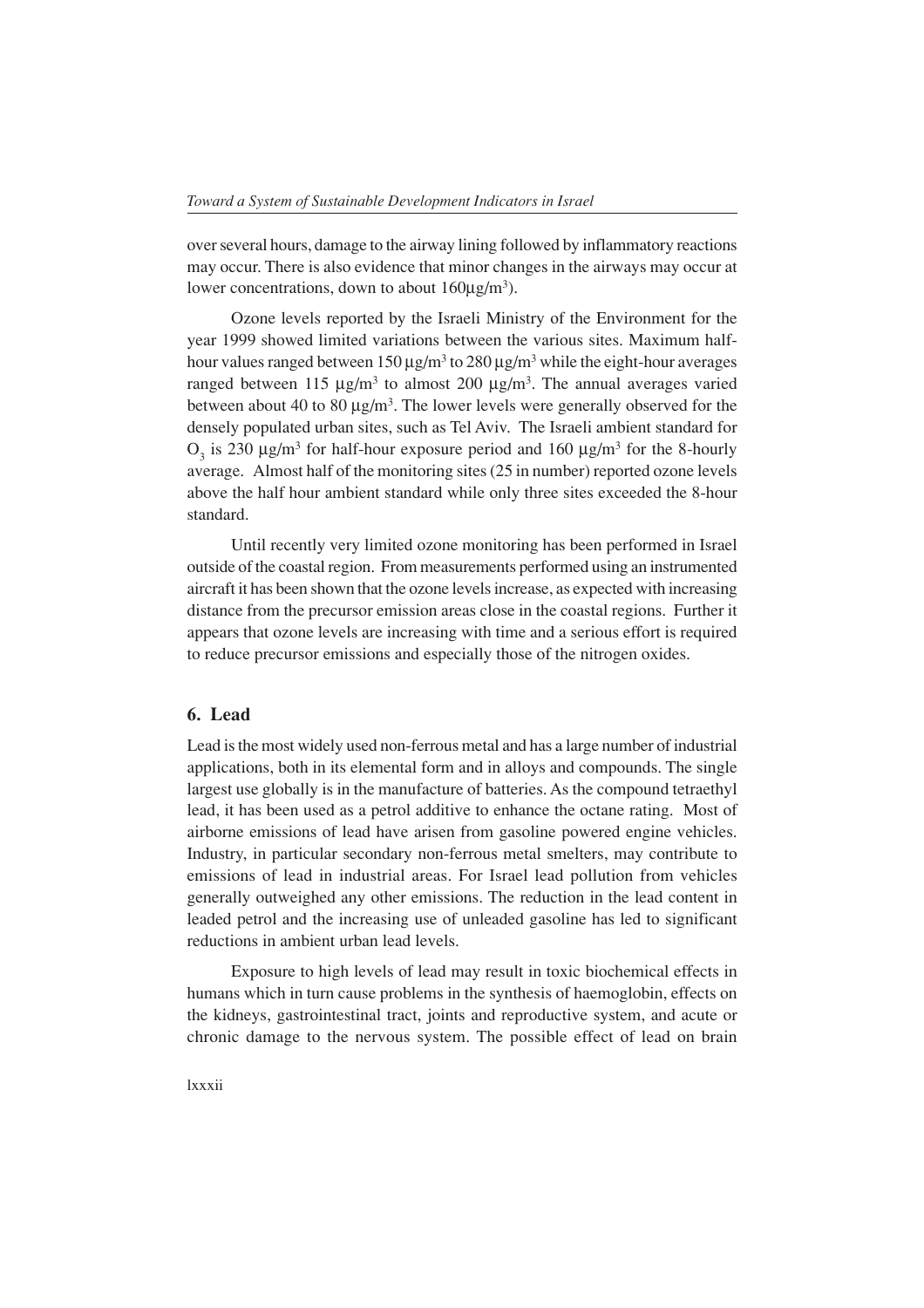development in children, and hence their intellectual development, is the greatest cause for concern. Studies of populations of young children in the UK suggest that there may be a loss of up to about 2 IQ points for a rise in blood lead from 10 to 20  $\mu$ g/dl ( $\mu$ g/dl = microgram's per deciliter (deciliter = 100 milliliters). The advice of the UK Department of Health's Committee on Toxicity was that it is not possible to identify a threshold for effects of lead on health.

No continuous monitoring of lead is performed in Israel. The Israeli ambient standards for lead are  $5.0 \mu g/m^3$  for 24-hour periods, 1.5  $\mu g/m^3$  monthly average and  $0.5 \ \mu g/m^3$  as annual mean. A recent study performed by scientists from the Hebrew University of Jerusalem measured lead levels along the main Jerusalem - Tel Aviv highway. The results, averaged over the entire trip during peak traffic loads, ranged between 0.2 to almost 1  $\mu$ g/m<sup>3</sup>. These levels are all well below the 24 hour standard and even the monthly standard. Since the above values were recorded inside the vehicle itself and during peak traffic loads it can safely be assumed that also the yearly average standard for lead will not be exceeded. The reduction of ambient lead in the atmosphere can be attributed to the introduction of lead-less fuel (a necessary requirement for all vehicles that have catalytic converters) and the reduction (from 0.42 to 0.25 and now to 0.15 gm/liter) in the amount of lead allowed in the normal gasoline. However it should be noted that the lead compound known, as tetra-alkyl lead, is still being added to Octane 96 fuel that is still used by the older model cars. This, today, is the main source of lead in the atmosphere in Israel. While plans were made to reduce and finally stop supplying the above fuel by the year 2003, this has not been implemented and Israel remains the only country in the west still producing gasoline containing lead. However even though the number of vehicles on the road has steeply increased the amount of lead emitted to the atmosphere has decreased.

#### **7. Benzene**

Benzene is a volatile organic compound. The main atmospheric source is the combustion and distribution of gasoline, of which it is a minor constituent. Benzene is also formed during the combustion process from aromatics in the gasoline. Diesel fuel is a relatively small source. The amount of benzene in gasoline is regulated in Israel since September 2001 to an upper limit of 1 % by volume by legislation. EU legislation requires that the amount of benzene in gasoline be below 1%. The main outdoor sources of benzene are from vehicle exhausts; gasoline refining and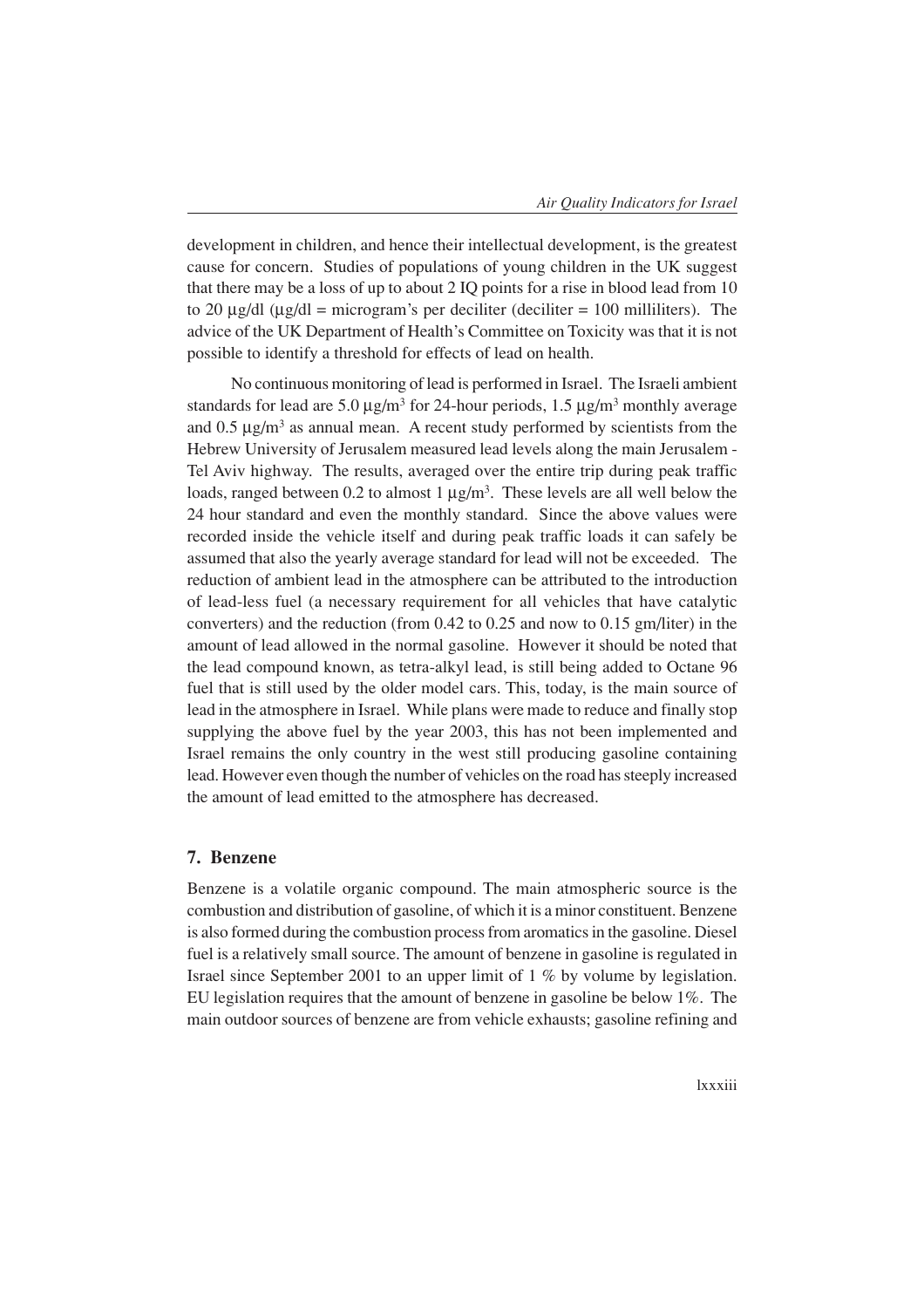distribution; and uncontrolled emissions from fuel station forecourts without vapor recovery systems.

Benzene is a recognized genotoxic human carcinogen. Studies of industrial workers exposed in the past to high levels of benzene have demonstrated an excess risk of leukaemia that increased in relation to their working lifetime exposure. No Israeli ambient standard exists for benzene and no monitoring of this compound is at present taking place in Israel. Because it is a genotoxic carcinogen, no absolutely safe level can be specified for ambient air concentrations of benzene. In the UK a recommended an air quality standard for benzene has been suggested as 16.25µg/ m<sup>3</sup> as a running annual mean, a level that was concluded to represent an exceedingly small risk to health. However a report of the UK Department of Health's Committee on Carcinogenicity suggested that exposure to benzene should be kept as low as practicable, and ecommended a target of  $3.25 \mu g/m^3$ , also as a running annual mean.

#### **8. 1,3-Butadiene**

1,3-Butadiene is a gas at normal temperatures and pressures and trace amounts are present in the atmosphere, deriving mainly from the combustion of gasoline and of other materials. Although 1,3-butadiene is used in industry, mainly in the production of synthetic rubber for tires, motor vehicles are its predominant source.

The health effect, which is of most concern in relation to 1,3-butadiene exposure, is the induction of cancers of the lymphoid system and blood-forming tissues, lymphomas and leukaemias. Like benzene, 1,3-butadiene is a genotoxic carcinogen, and so no absolutely safe level can be defined. The UK EPAQS nevertheless believed that a standard could be set at which any risks to the health of the population are exceedingly small. They recommended an air quality standard of 2.25 µg/m<sup>3</sup> as a running annual mean. No Israeli ambient standard exists for 1,3-Butadiene and no monitoring of this compound is at present taking place in Israel.

## **9. Sulfate**

Sulfate is a secondary pollutant produced by photochemical transformation of sulfur dioxide. The process is relatively slow and takes the order of several hours and even days to covert the sulfur dioxide to the sulfate particulate. The deposition rate of this particulate is slow and thus once formed can remain in the atmosphere

lxxxiv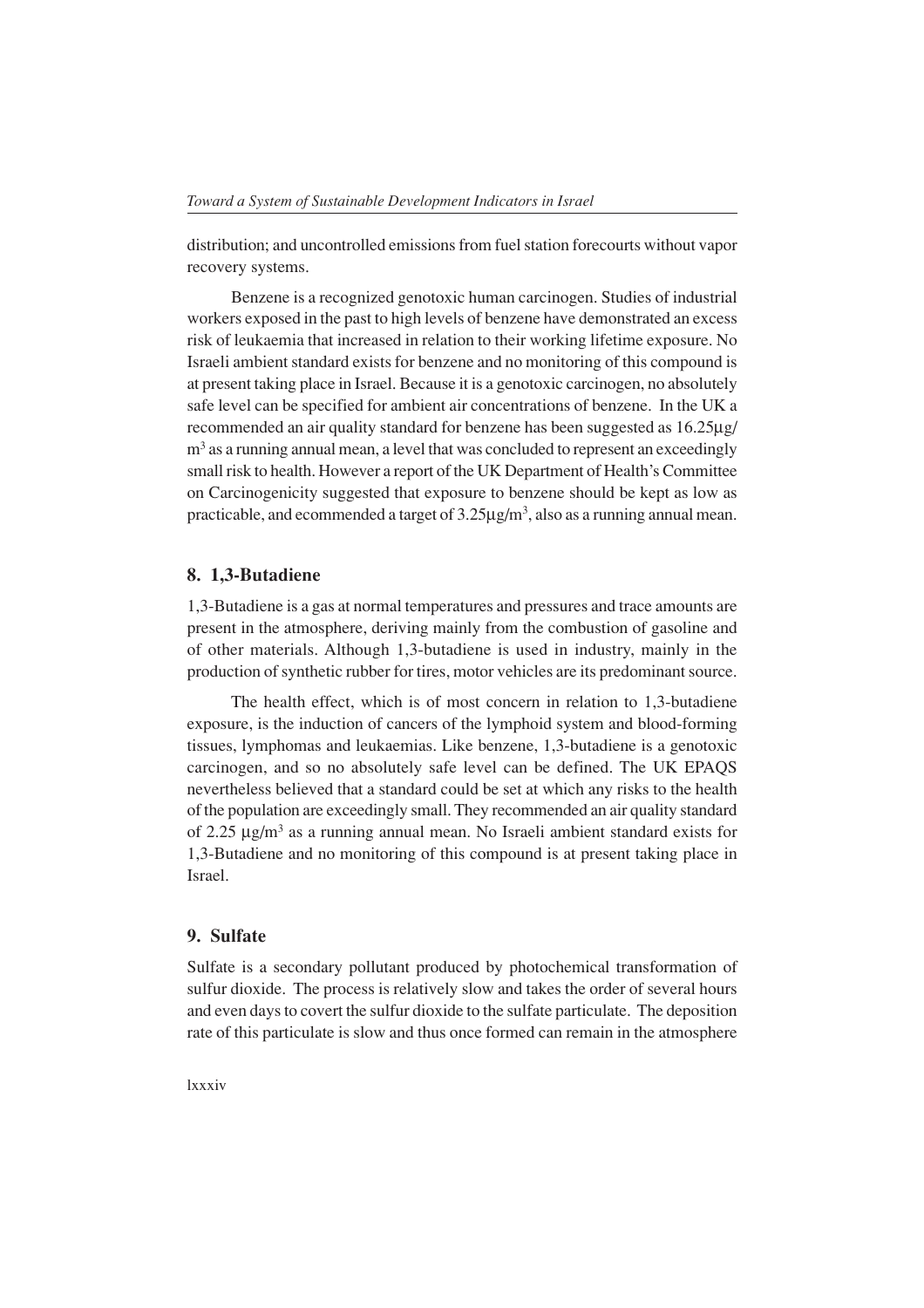for several days. This means that the sulfate can be transported thousands of kilometers from the original emission region of the sulfur dioxide. Israel has been shown to be the recipient of relatively large quantities of sulfate caused by pollution emissions over Europe. In fact, measurements have shown that the eastern parts of the Mediterranean Basin have very high sulfate levels and as high as measured at even the most polluted sites in Europe or the USA.

Exposure to acidic aerosols such as sulfate particulates has been suggested by several investigators as posing a serious potential health threat. The possible association between fine particulates (those with aerodynamic diameter equal to or less than 2.5  $\mu$ m – PM<sub>2.5</sub>), sulfate particulates and health effects was clearly demonstrated in a study based on 15 years of air pollution and mortality data in six U.S. cities. The study indicated an increase of about 26% in mortality rate occurred in the more polluted of the cities  $(PM_{2,5}$  and particulate sulfate long-term average concentration for the measuring period of about 30  $\mu$ g m<sup>-3</sup> and 13  $\mu$ g m<sup>-3</sup> respectively) as compared with the least polluted cities (12  $\mu$ g m<sup>-3</sup> PM<sub>25</sub> and 5  $\mu$ g m<sup>-3</sup> sulfate). A latter extended study on data from 151 U.S. metropolitan areas (covering more than half a million adults) indicated an adjusted relative mortality risk of 15% for the most polluted areas (about 25  $\mu$ g m<sup>-3</sup> PM<sub>2.5</sub> and 15  $\mu$ g m<sup>-3</sup> sulfate) as compared with the least polluted regions ( $\sim 10 \mu g$  m<sup>-3</sup> PM<sub>25</sub> and 5  $\mu$ g m<sup>-3</sup> sulfate). Analysis of epidemiological data has suggested that rises of 10  $\mu$ g m<sup>-3</sup> in particulate levels are accompanied by an increase in relative risk of mortality of about  $1\%$  in the exposed population, including elevated risks from both respiratory (around 3-4%) and cardiac (around 1-4%) causes. All the above, strongly indicates that fine particulates and especially sulfate particulates are a serious risk factor for respiratory and cardiovascular diseases. It should be pointed out that the same should apply for the acidic nitrate particulate but much less information is available at this stage to support or negate this proposition.

No continuous measurements are being performed at present for this pollutant although an Israeli ambient standard of  $25 \text{ g m}^{-3}$  for a 24 hours exposure time exists. A number of research studies have been performed at various sites in Central Israel that showed levels above the ambient standard are occasionally observed. Although inland sites show higher sulfate levels than observed at the Israeli coast, the main contribution to the sulfate in Israel is from long transported air masses originating over Israel.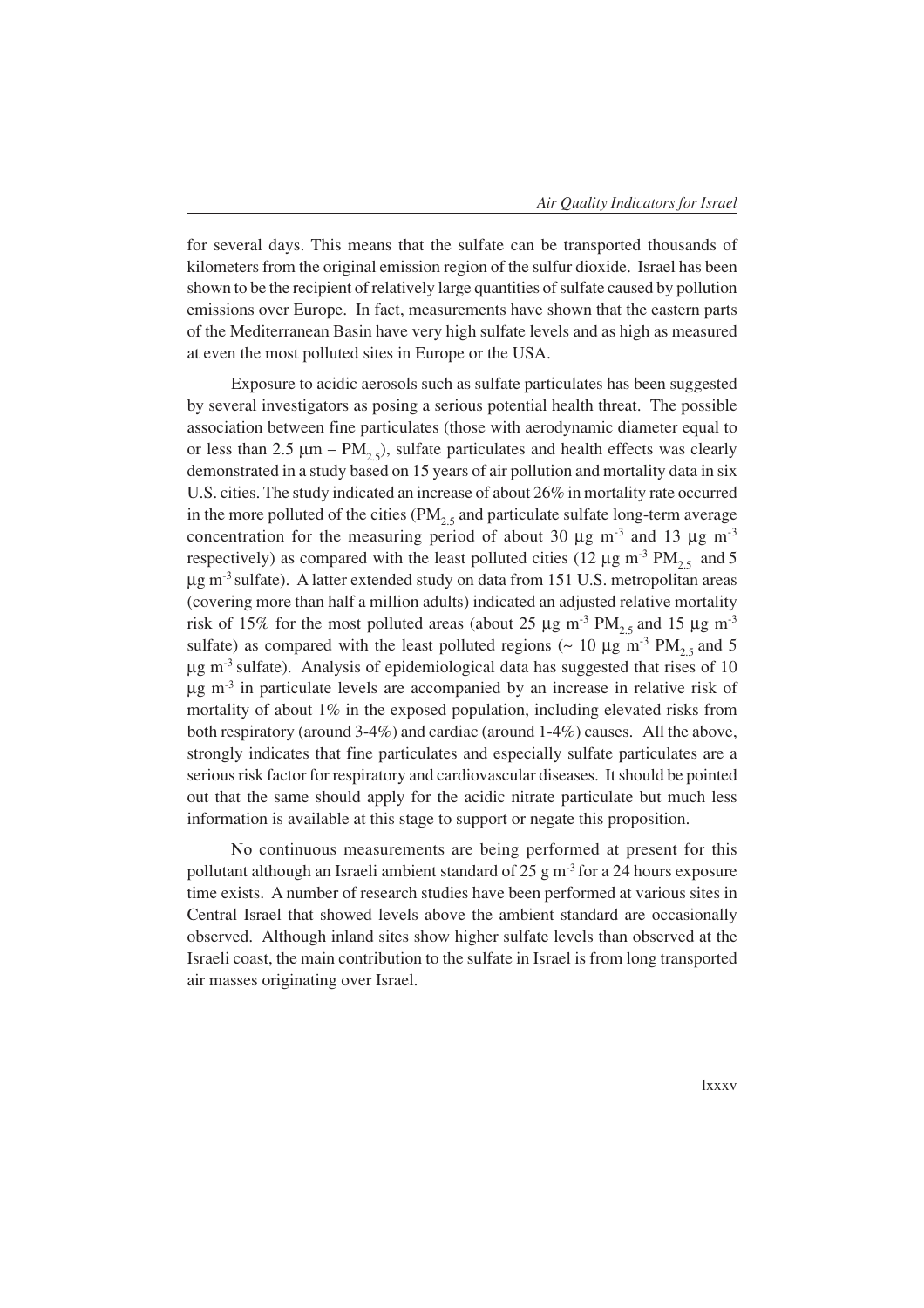# **Criteria for Air Quality Indicators**

The purpose of the indicators, as the name suggests, is to follow trends in air quality in order to determine the state of air quality over Israel and based on that information to decide the strategies to be taken to maintain sustainable development.

## **Air Quality Ambient Level Indicator**

As stated previously there are several different types of air pollutants that originate from various sources. Some pollutants affect areas adjacent to the emission sources while other pollutants affect regions kilometers downwind from the pollution origins (due to high stack heights). Certain pollutants are not directly emitted but are formed later after series of photochemical reactions. These secondary pollutants can pollute regions tens of kilometers downwind from the precursor origins (i.e. ozone) or even thousands of kilometers away (i.e. sulfate).

Further, meteorological conditions strongly affect the ambient pollution levels. Thus changing meteorological conditions need to be taken into consideration when formulating air quality indicators. This affects the question of the time period that needs to be considered for reporting. Dispersion conditions are at their worst during the winter months, thus higher ambient pollution levels are expected during the winter than for summer. Thus generally an annual average is taken as a good indicator since it comprises all the different seasons. However since the annual average is made up from the monthly averages it may be advantages to record on a permanent basis the monthly averages as well as the annual values.

Another possible method for air quality indicators is reporting the number of times a certain concentration level is exceeded. The ambient air quality standard for each specific pollutant is generally used as the cutoff level, although this need not necessarily be the case. Further, different time intervals can be chosen, such as half hourly or daily etc. It should however be pointed out that since the number of values exceeding the ambient standard levels are very limited, except for curbside  $NO<sub>x</sub>$  measurements, this type of indicator may not necessarily reflect trends in air quality. A preferable approach would be to report the indicators both as 50% and also 95% percentile values with respect to the ambient standards. This method would better represent the trends in air quality since changing pollution levels might increase or decrease the 50% percentile value without necessarily affecting the 95% or 100% level values.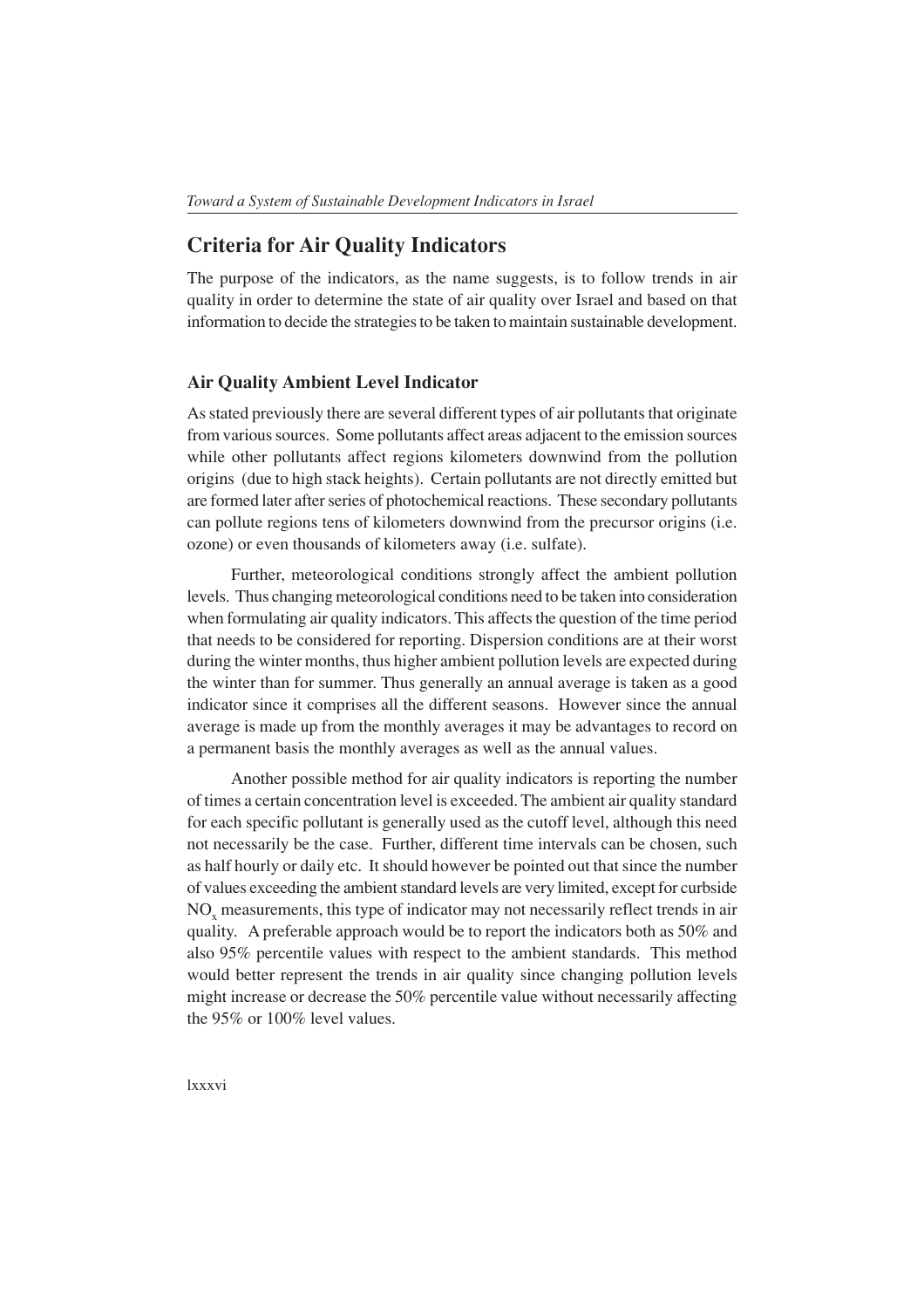Air quality monitoring has been performed in Israel for more than twenty years. Most of the early monitoring has been performed in the proximity of the large electricity power plants, Haifa, Hadrera, Ashdod and Ashkelon. The main purpose of the above air quality measurements was to monitor the possible effects of the power plan emissions on the adjacent areas (range of some 10 - 15 kilometers). Consortiums of local town authorities operate these monitoring sites. The parameters monitored were essentially sulfur dioxide and nitrogen oxides. In addition the Israeli Electricity Corporation operated measuring equipment to monitor pollution levels caused by the power plants. In 1994 the Israeli Ministry of the Environment decided on the setting up of a national air quality network that would include 24 new stations in addition to the existing stations, which would be incorporated into the network. The new stations expanded the type of monitoring performed to include pollution from transportation (curbside), urban pollution, photochemical and background rural pollution levels. Today almost 100 monitoring sites exist in Israel. The parameters being monitored on a continuous level are; carbon monoxide, sulfur dioxide, nitrogen oxides, nitrogen dioxide, ozone, particulates (PM<sub>10</sub> and PM<sub>2.5</sub>) and benzene (only one site). A national control center has been setup in Ramla that accumulates all the air quality data for Israel. It should therefore be no problem to choose appropriate monitoring sites for which data should be available for the years ahead.

The choice of monitoring sites to be included as indicators is of great importance. Sites to be included need to be representative for the specific pollutant whether urban, rural or curbside. It is further suggested that where possible an average of a number of stations be taken to represent each pollutant. The monitoring equipment needs to provide continuous data for at least 80-90 % of the year and any missing data should not be for any continuous time period that would bias the annual average.

### **Efficiency Factor Indicator**

A second approach, not based on continuous ongoing ambient level monitoring, would be an efficiency factor obtained by calculating values representing the pollution emitted per, for example, energy generated or kilometer traveled. This type of indicator would show whether the pollution emitted per unit energy generated was decreasing although the total pollution emitted might increase due to increasing anthropogenic activity.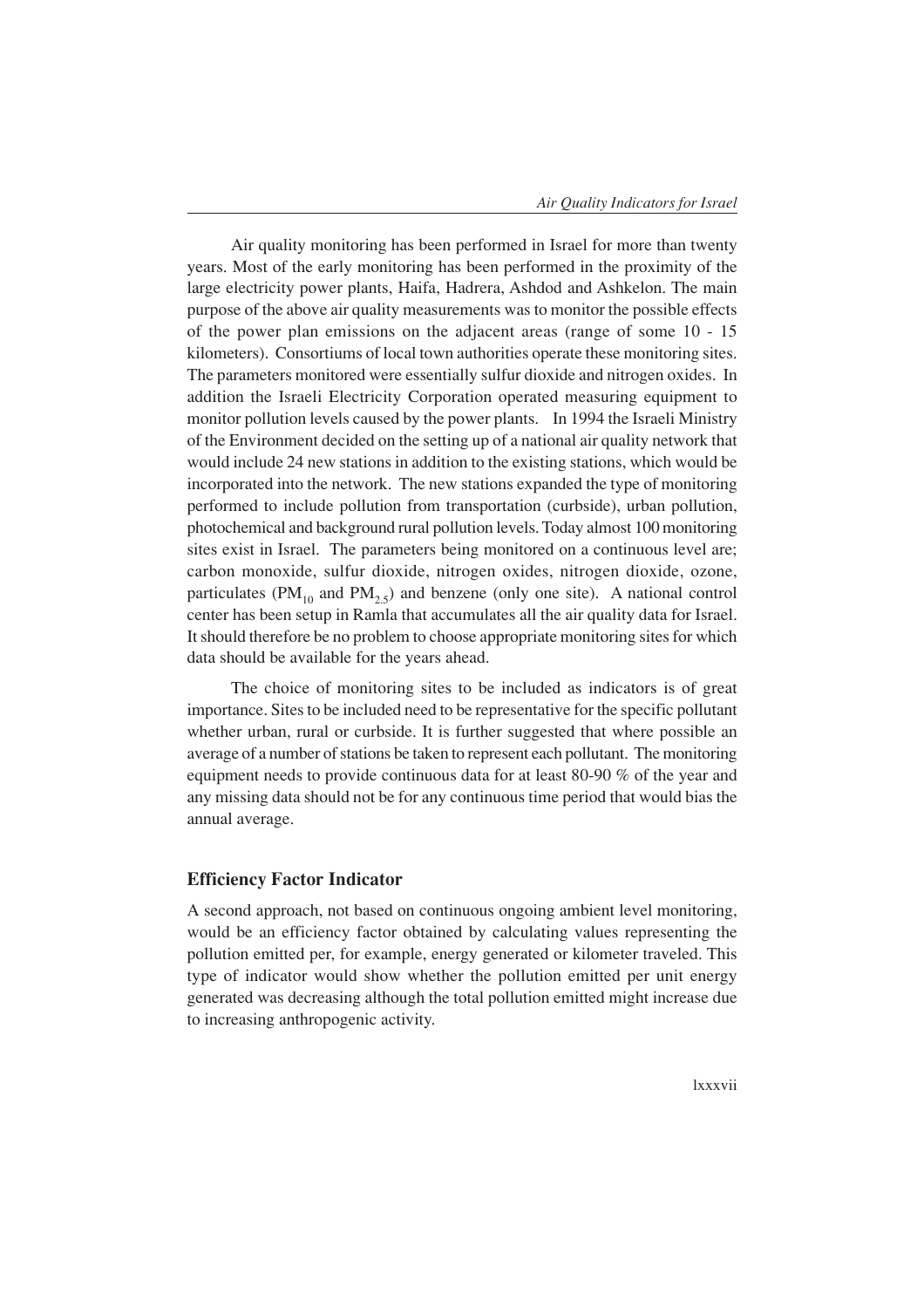However such values are not readily available and will require intensive data accumulation and calculations based on a number of assumptions. The simplest values to obtain would be the  $SO_2$  and  $NO_x$  emitted per KW energy produced since both the pollution emitted and energy supplied are available from the Electricity Company. However since these pollutants are emitted from elevated stacks, their affects on ambient air quality is rather limited although it represents 50% of the total fuel consumed in the country.

An important indicator would be the amount of nitrogen oxides emitted per kilometer traveled or per traveler kilometer. The latter unit would also reflect the influence of public transport on the pollution load. This type of indicator requires data regarding, amount of fuel consumed, total vehicle kilometers traveled, vehicle type distribution (vehicle age, with or without catalytic converters etc), emission factors etc. The evaluation of a meaningful value is therefore not a simple matter and would require substantial manpower.

Likewise the evaluation of an efficiency factor for particulates such as  $PM_{10}$ or  $PM_{2,5}$  is not a simple matter and would meet with similar problems as noted previously.

Further the above method is not applicable for evaluation with respect to ozone since it is a secondary pollutant.

While the use of an efficiency type factor is inviting it appears that it might be both difficult and time consuming to obtain meaning full values.

# **Pollutant Indicator Types**

# **1. Carbon Monoxide**

This pollutant does not appear to be a critical indicator for air quality. Since its main source is from gasoline powered vehicles, it will have only limited interest as an indicator for changes in emissions rates from mainly privately owned vehicles. It is suggested that only the curbside values be included as indicators.

# **2. Sulfur Dioxide**

The main source of this pollutant is power plants and heavy industries and affects area kilometers away from the pollution source. It can therefore affect both urban

lxxxviii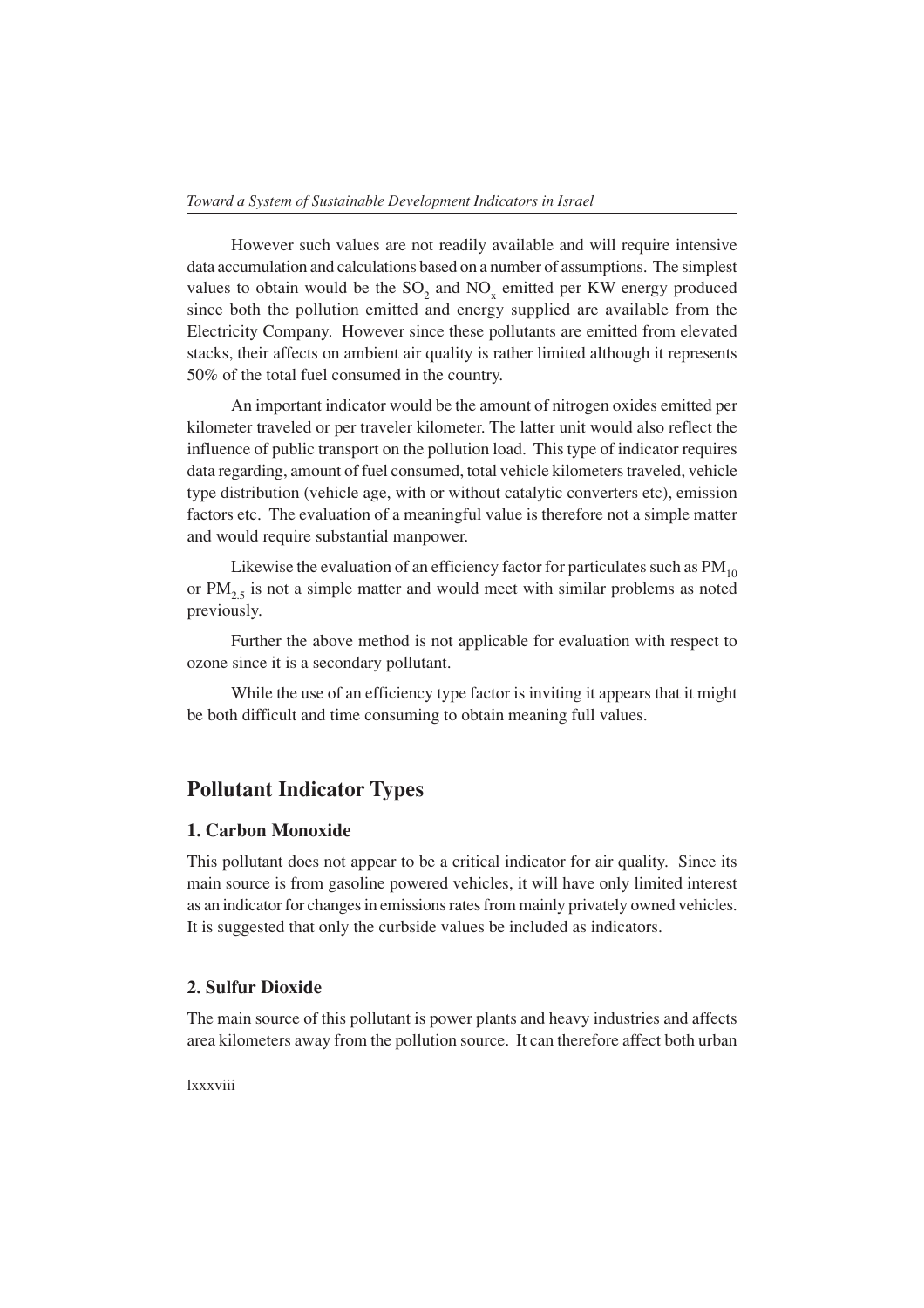and rural areas. Thus this pollutant should be included both for urban and rural sites.

# **3. Nitrogen Oxides**

This is probably the major pollutant problem in Israel today, especially in urban areas. It is suggested that this pollutant be reported for two different types of sites, curbside and urban. The curbside sites will give a measure of the pollution due mainly to transportation along busy roads, while the urban value will reflect the pollution to which town dwellers are subjected. The curbside  $NO_x/NO$  value is a critical indicator for sustainable development with respect to transportation management. Since any increase or decrease in nitrogen oxides levels resulting from vehicular emission will be immediately reflected in the curbside values. The value for rural exposure reflects the precursor effects on ozone formation and it may also be worthwhile to record this value.

The question exists which species to include as indicators,  $NO_2$  or  $NO_x$  or both. As stated above it is only the  $NO<sub>2</sub>$  species that has direct health effects, however the  $\mathrm{NO}_{\mathrm{x}}$  value is an indicator of the ozone formation potential. Further it should be noted that for the curbside station the main component to the  $NO<sub>x</sub>$  is NO while for an urban site the  $NO_2$  would be predominant. Since both parameters are available from the monitoring sites it seems appropriate to include them both in the air quality indicator list.

# **4. Particulate (PM<sub>10</sub> and PM<sub>2.5</sub>)**

This pollutant could well be the pollutant with the most potential detrimental health effects, which should be included in the indicator list. However due to the large influence of particulates from natural sources it is difficult to extract the anthropogenic contribution to the particulate loading. However since the  $PM_{2.5}$ represents the smaller particulates and especially the sulfate and nitrate, it may be less influenced by the larger sized natural dust and sand particles. Since both the  $PM_{10}$  and  $PM_{25}$  are being monitored in Israel it appears appropriate to consider including both parameters in the indicator list.

### **5. Ozone**

This is an important indicator both in itself and also due to the fact that it is an indirect indicator for precursor levels and especially for the nitrogen oxides. Care

lxxxix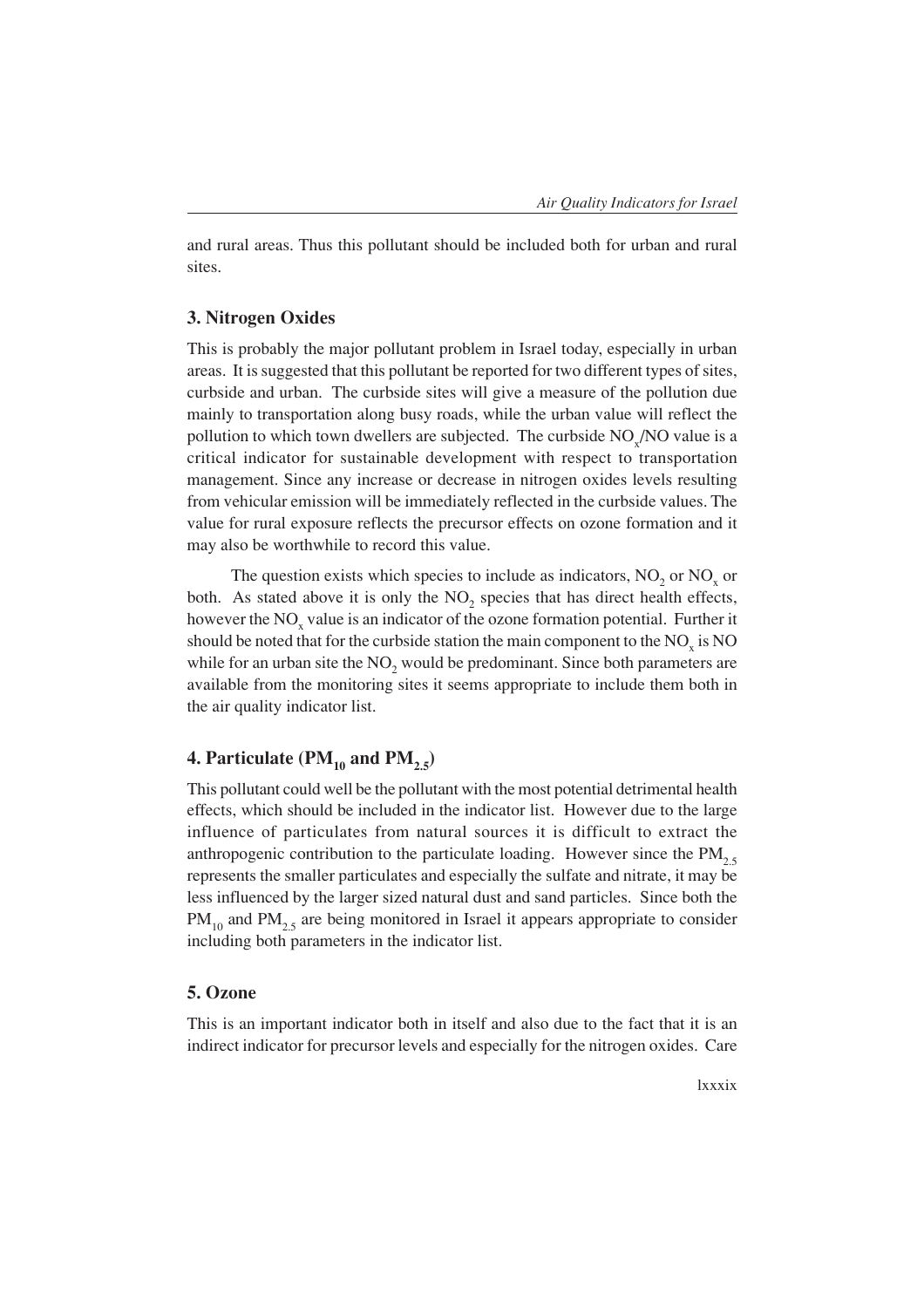will be needed in deciding which measuring sites should be included in the averages. Only monitoring stations, which are outside of the main area of the precursor emissions, are of any value for inclusion in the indicator calculations.

### **6. Lead**

For all practical purposes this is not an important indicator. Coupled with the fact that no continuous monitoring is at present being performed in Israel we see no reason to include this parameter in the air quality indicator list.

#### **7. Benzene**

This parameter has only recently started to be given serious attention and only one instrument is at present in continuous operation in Israel. However it probable that additional monitoring will become available in the future. The unit in operation in Israel is intended to measure aromatic compounds emit in the Haifa Bay which includes the oil refineries. Thus it is uncertain at the present if results from this site can be used as an indicator for benzene levels over Israel.

### **8. 1 3-Butadiene**

This parameter has recently been given serious attention in Europe and especially in the UK. In Israel no measurements are at present being performed for this parameter. Thus at present this parameter cannot be included in the list.

## **8. Sulfate**

Using the sulfate parameter as an indicator of particulates should be considered. Only recently have commercial monitors become available for this purpose. However only limited experience is at present available, which can allow an accurate evaluation of this monitor for continuous measurements. The advantage of monitoring this parameter is that it gives a direct measure of an anthropogenic particulate and has almost no contribution from natural sources. However, as mentioned previously, the main contribution to the sulfate levels is from Europe so this parameter will be an indicator of the impact of outside pollution sources on Israel. If data from monitoring of the sulfate becomes available in Israel it should be considered as a suitable candidate for inclusion as an indicator.